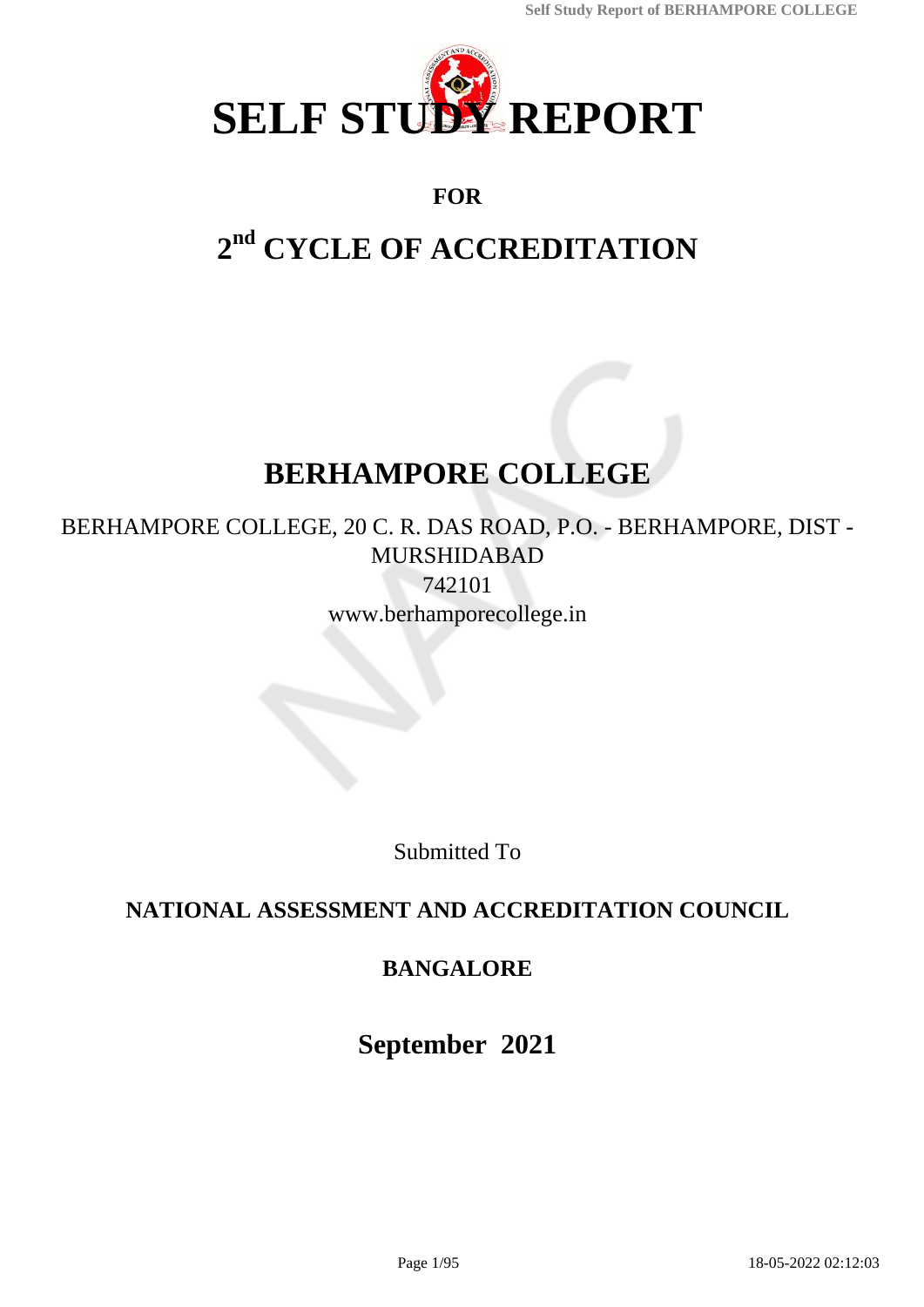# **1. EXECUTIVE SUMMARY**

# **1.1 INTRODUCTION**

BERHAMPORE COLLEGE (so re-named in 1975) was established (2nd August,1963) initially as Raja Krishnath College of Commerce to cater Commerce Education. In 1971, realising the increasing demands of diversified education, the then college introduced Humanities with necessary approval from the University of Calcutta and the Government of West Bengal. At first only pass subjects of Humanities were approved. From then on Berhampore College started functioning as a full fledged college for Arts and Commerce.

But the College would not have been set up at all had there been no concerted efforts of the renowned Educationists like Dr. Ram Chandra Pal (the then Principal of Krishnath College),Late Promatha Nath Sengupta and other eminent personalities of Berhampore.

Initially classes were held in the premises of Krishnath College in the evening. But thanks to all out efforts of all, the college was shifted to its present site in 1970. Eventually, Honours in Bengali, English, Philosophy, History, Political Science, Economics, Mathematics Geography and Sanskrit were approved by the affiliating University. Film Studies (self financing) and Statistics(self financing) as Pass subjects are being taught at the Degree level. At present nearly 5,000 students are being provided with the scope for higher education at this Seat of Learning.

The college authority always keeps a vigilant look into the all round growth and development of its students. To realise its dream, the college authority has setup a multi-gym with financial assistance from the Ministry of Youth Affairs, Govt. of India. Moreover the N.S.S. Wing of the college is engaged in various co-curricular activities which instill in the students a sense of responsibility and feeling for others. Along with these ,the college authority in collaboration with the students' union, organises debates , seminars, symposia, sports and other cultural functions for the all round development of the students. The NAAC peer team had highly appreciated the over-all performances of the college and accredited the college with the status"B" in 2007.

### **Vision**

To evolve skilled and value based resource professional, to provide opportunities to the students without any discrimination, to find space for the exponential growth of personality and character and to face the challenges of tomorrow successfully through quality education.

### **Mission**

In the quest towards achievements of its vision, the Berhampore College is committed to provide higher education to the students in its vicinity giving equal opportunities to all; endowing the student community with academic, social, scientific and spiritual values and enabling them to have an insight into the spirit of transparent governance and public.

We are well aware of our responsibility towards our students and do our very best to provide a friendly and growth-oriented ambiance for them. Our sincerest efforts are oriented towards ensuring excellent standards that would secure them leadership roles in tomorrow's challenging world.

The vision behind the establishment of the college is to spread the light of knowledge and wisdom to kindle the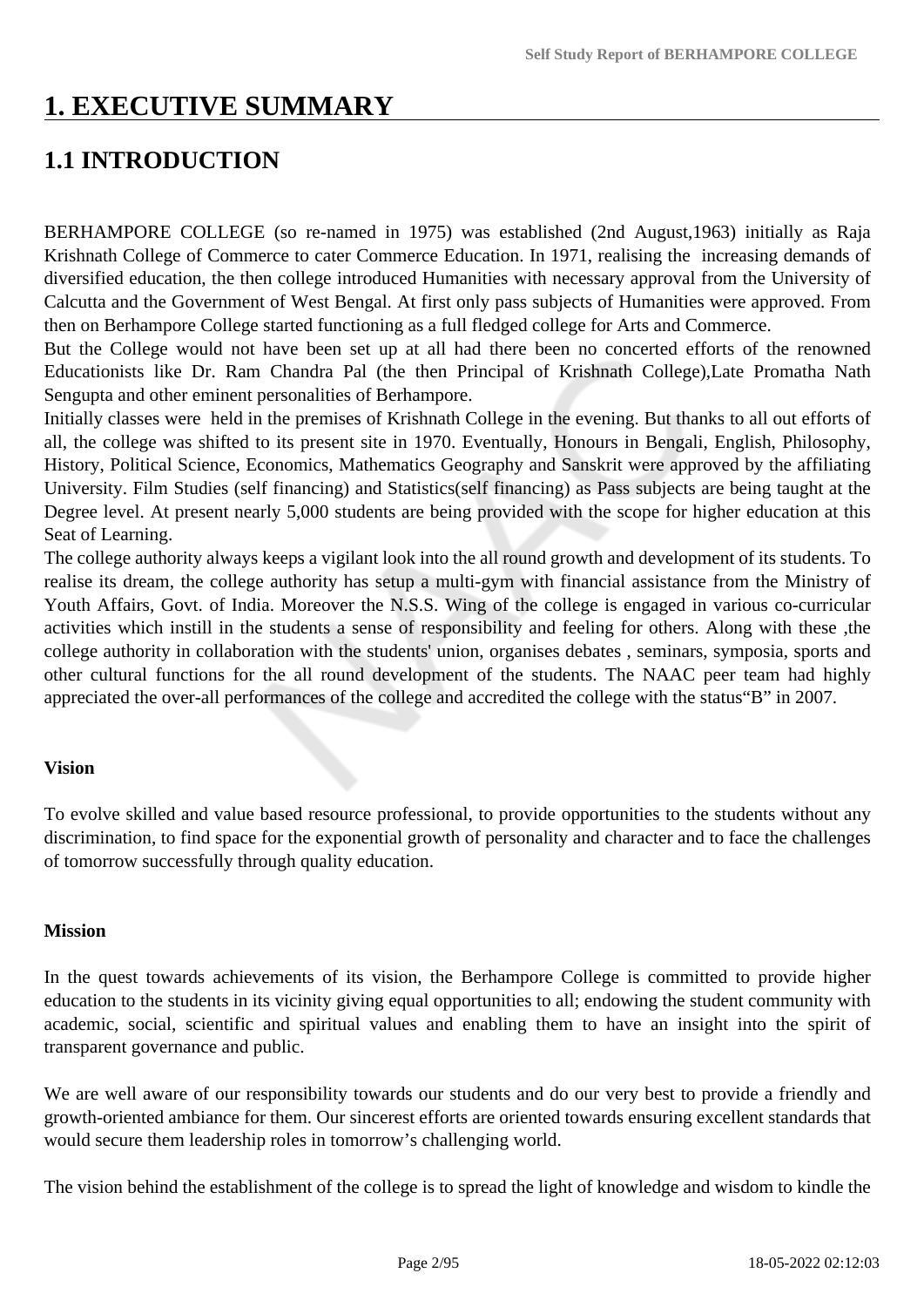ardour of faith. The faculty does justice to these goals by shaping a new generation of men and women who are:

- 1. Academically accomplished
- 2. Emotionally balanced
- 3. Morally upright
- 4. Socially responsible
- 5. Ecologically sensitive
- 6. Professionally dedicated

# **1.2 Strength, Weakness, Opportunity and Challenges(SWOC)**

### **Institutional Strength**

- The Institution is endowed with a passionate team of teaching faculty with good academic backgrounds, expertise and experience in their respective domain of knowledge, dedicated librarians and efficient nonteaching staff who help the institute march forward under the guidance of the competent authority of the college.
- The contribution of faculty members in academic sphere is appreciable.
- The college maintains near-perfect academic discipline.
- The College practices transparency in its financial, academic, administrative, and auxiliary functions. Thus, these are carried out in a very clean and fair manner. Admission is an online process which is strictly on the basis of merit in accordance with the government reservation policies. Recruitments of Contractual, Part-time and Guest lecturers are done obeying UGC norms.
- The cost of education is very low.
- The enrolment percentage of students has stood above 71% on an average over the last five years
- Nearly 66% of the students have successfully passed their final examination
- Hon'ble Principal Dr. Samaresh Mandal was rewarded by "Shikhsha Ratna" in 2015 by the Government of West Bengal for his sincere efforts to upgrade the quality of this institution since his joining.
- Performances of students in competitive and entrance examinations have been truly commendable.
- Sincere contribution in providing opportunities for female education and education for students of backward region is praiseworthy.
- . The college also contains a well-stocked library, which consists of nearly 25000 books of different departments, many of which are rare.
- .The library has introduced INFLIBNET and installed KOHA (2018). The College library is partially automated. **Digitization of the college library is currently ongoing**. ICT based classrooms teaching has motivated the students to use e-sources for their up gradation of knowledge.
- .Career opportunities are enhanced by providing workshops, seminars, projects; etc. Berhampore College conducts different job-oriented computer courses in collaboration with DOEACC.
- The college has an active NSS unit, anti-ragging cell, ICC, Equal opportunity cell, etc as a part of social extension programme.

### **Institutional Weakness**

• The College is wrestling with the challenging of effectively facilitating the large academic system (e.g. CBCS system) with its insufficient infrastructure (especially lack of sufficient class rooms, computer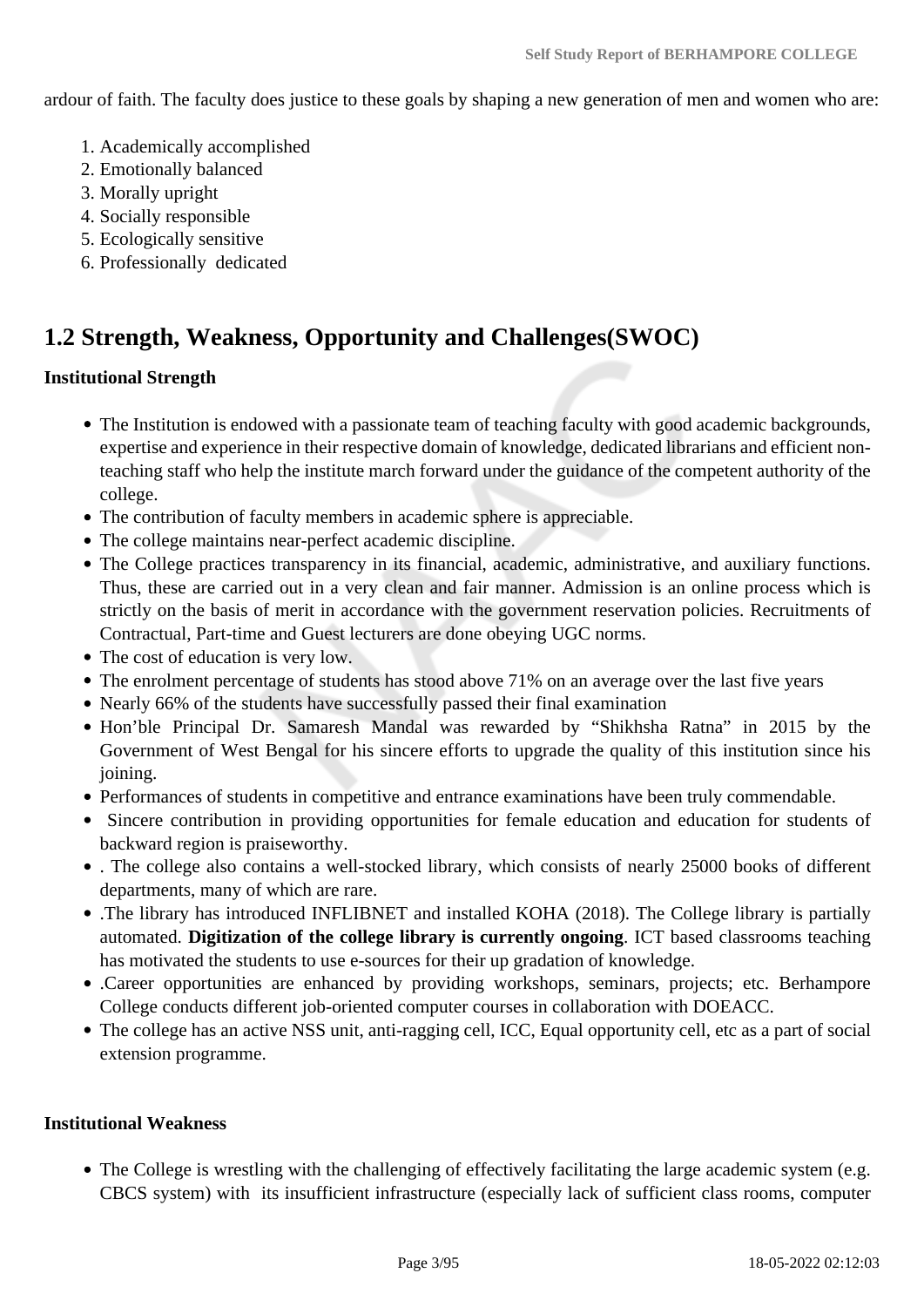labs, space constraint, etc which are required for smooth functioning of CBCS systems). Furthermore, the paucity of teaching and especially non-teaching staff is one of the major weaknesses of the college.

- Vacancies for Librarian and non-teaching staff need to be filled. Due to shortage of Library staff, it has not yet been possible to operate the library beyond normal College hours. Maintenance of library is also difficult owing to the shortage of staff. Shortage of non-teaching staff creates obstacles and generates burden on the existing faculty due to the huge work load of the new education system
- Students' enrollment is not up to the mark. Last two years have witnessed a downward trend in the enrollment ratio. Lack of reputed international journals and dearth of regular financial grant from Govt. and other National agencies are other impediments in the acceleration of progress of the Institution.
- Certain departments have failed to fully document the innovation in teaching and experimentation, in the form of monographic and manuals. The college is also not able to formalize complete data base and use it optimally for the development of the Institution.
- Absence of full digitisation of library has created problems in getting information through e-resources which hinder the process of upgrading of all stakeholder.
- As the college is affiliated to University of Kalyani, its contribution in designing and modification of curriculum remains limited.
- Absence of a critical discipline like hard Science is the reasons behind poor enrollment in programmes, like BSc. General, which are closely associated with science.
- Limited availability of funds and financial dependence on Government, are some of the major obstacles restricting the growth schedule of the College.

# **Institutional Opportunity**

- Further construction of buildings will prove conducive to run the CBCS system efficiently.
- Commencement of others main disciplines of science (like Physics, Chemistry, Biology, etc) will increase the enrollment of students into science programmes like BSc programme.
- The College library gives the opportunity to the students and staff of the college to access various text books, reference books, story books and books for preparing for various competitive examinations. Also, there is an agenda to subscribe for various e-resources to promote research works.
- Internet facilities exist in different departments which will create better connectivity among the stakeholders and will increase the academic output of the College to a great extent.
- Implementation of various health counselling (both physical and mental) will motivate the students to keep healthy. College gymnasium furnishes additional benefit in this sphere.
- Celebration of important events will expand students' general awareness in different areas.
- The college has been conducting various professional examinations on holidays.
- Aspirants may achieve genuine social awareness through socio-cultural & NSS programs.
- Students get authentic exposure to societal idealisms and ethics through constant academic parleys.

### **Institutional Challenge**

- To enhance the stretch of vacant space and to expand the infrastructural built of the college.
- Constant persuasion to increase Human resources in Teaching and Support staff strata.
- To undertake constant urging with higher ups for induction of need-based & interdisciplinary courses.
- To create more academic space to include all upcoming aspirants as Students of the College.
- To annihilate social taboo, local backwardness and thus make Students open minded, spirited and forward looking.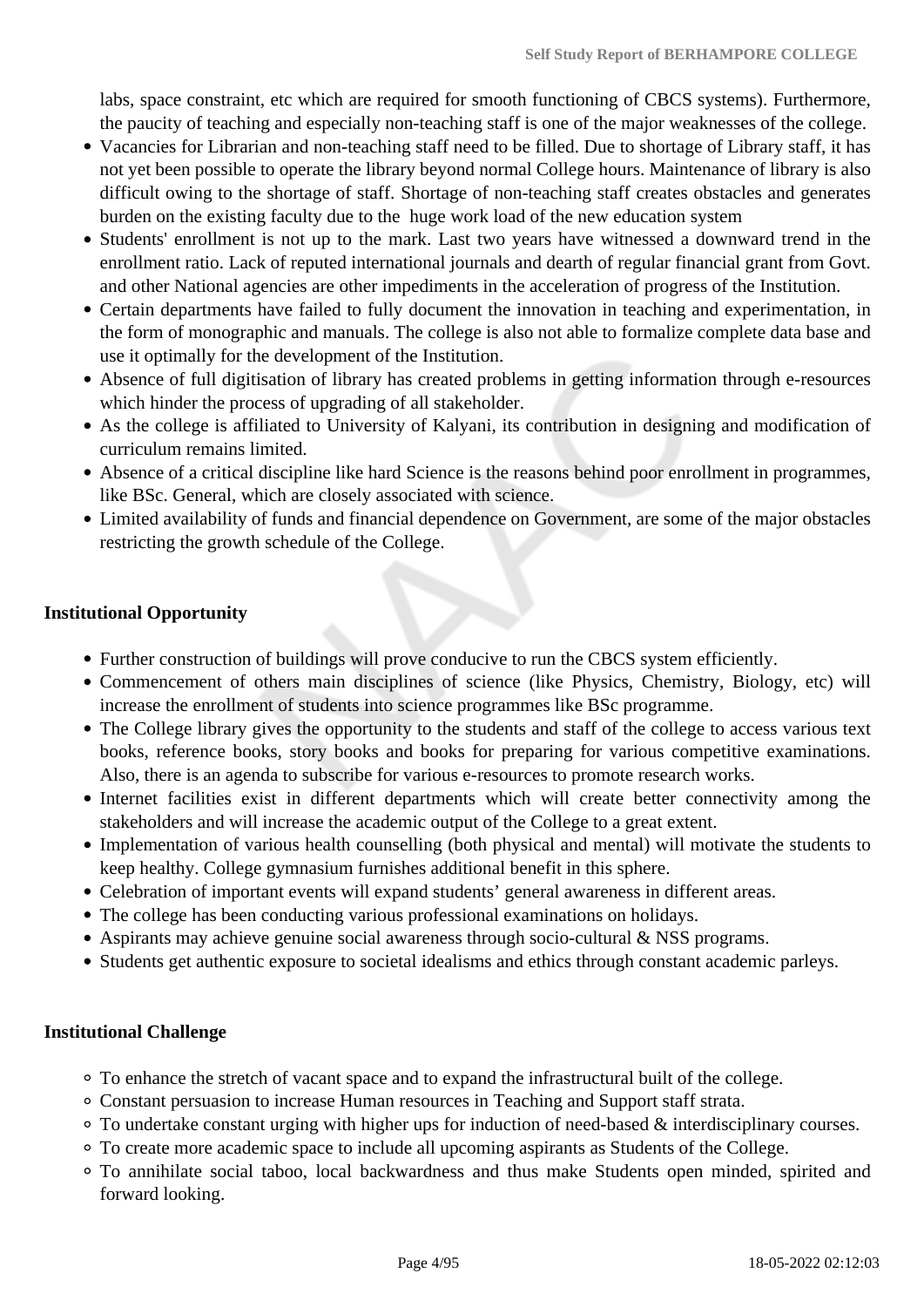- To strengthen College's efforts in terms of Career Counselling & Placement of Students.
- To promote more on-campus sports and cultural activities for Students' conscience building.
- To restrain completely the dependence of Students on private coaching/ tuition and get back their full confidence in class-room teaching.
- Encouraging students to undertake competitive examinations and pursue higher studies.
- Networking and strengthening relationship with stakeholders.
- To motivate girl students to be career and education oriented.

# **1.3 CRITERIA WISE SUMMARY**

### **Curricular Aspects**

- 1. The college has a defined vision and mission that is clearly spelled out towards the students in college website, college magazine, prospectus and in the Academic Diary. Few faculties from the college are assisting in designing and development of the curriculum. Workshops and seminars relevant to specific discipline are organized by the college as well as at the departmental level. Meticulous planning with respect to workload, timetables and the academic calendar are integrated in the college website.
- 2. The feedback system of the college is in place and the feedback is taken on the curriculum from the stakeholders through a link that is provided in the college website. The feedback taken is analyzed and implemented by the faculty members of respective department.
- 3. From the distribution of the University stipulated syllabus among teachers based on expertise, to classroom teaching supplemented with special lectures, seminars, etc., the use of learner-centric methods are meticulously planned. Teachers receive procedural and practical support from the college and university in implementing the curriculum.
- 4. The IQAC facilitates the organization of various extension and co-curricular activities and fostering of communication and computer skills that ensure self-development, value orientation and environment awareness.
- 5. The NSS, previously NCC, facilitates the organization of various co-curricular activities that ensure selfdevelopment, value orientation and environment awareness among the students.

### **Teaching-learning and Evaluation**

- 1. Objective of our teaching –learning process is to make a learner more tolerant, logical and of course a rational human being. Our endeavor to impart interactive, collaborative and independent learning opens up a new entrance to understand the learner behavior, learning pattern, and learner preferences. This allows the system to filter the content according to the need and level of the learner in order to handle heterogeneous group of students around it.These efforts are amply justified by the academic result (nearly 66% of the students have successfully passed). The transparent on-line admission process on merit has helped to feel up 71% of sanctioned seat on an average over the assessment period. Few departments have designed 'Project Work' undertaken by their students in order to encourage pupils to develop scientific temper and critical thinking.
- 2. College has furnished various ICT-enabled learning resources which is enhancing the teaching-learning process and promote scientific temper and creativity among students in addition to the conventional methods of tools. The College is well connected with internet which gives the teachers the chance to use the e-materials when situation need.
- 3. Attainment of program outcomes, program specific outcomes and course outcomes are duly evaluated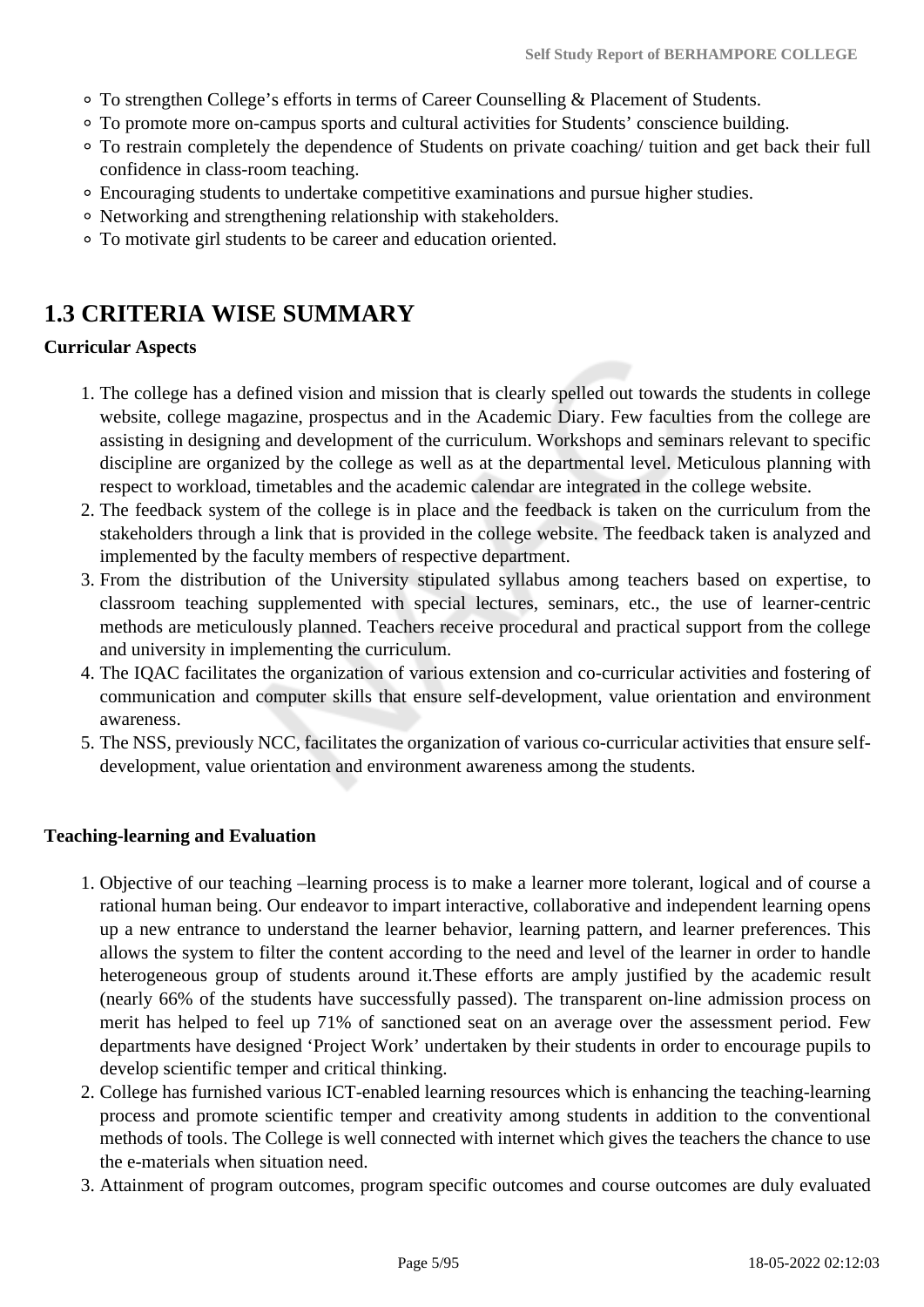by the institution. One important mechanism that Institution is opted is evaluation of process of teachinglearning by feedback system .The faculty members recharge by attending Orientation, Refresher and Training Programmes, presenting research articles in seminar and publishing articles in journals.

- 4. Periphery of knowledge is not limited within the boundary of college premises but extends to society to communicate its accumulated knowledge, values and skills from one individual to another individual or group of people.
- 5. The IQAC plays a pivotal role in continuously monitoring the teaching- learning process, facilitating constant engagement in academic activities by students and teachers, analyzing the inputs from the feedback system and using these for improvement, harmonizing field-based learning with classroom learning, research with teaching, curricular with co-curricular activities.

#### **Research, Innovations and Extension**

`

- 1. Teachers in general can carry out their research work during the vacations. Besides, on duty is allotted for participating / presenting paper in conference/seminar. There is also a provision for Study Leave as per University of Kalyani guide line with prior approval from the Higher Education Department.
- 2. UG departments assist the students in various field works and projects.
- 3. The institute very much aware the importance the importance of workshops / training programmes /sensitization programmes in enriching the research work and promoting creative thinking among the students of the college.
- 4. The IQAC of the institution always encourage the faculty
- 5. Primarily an undergraduate institution, the college has nevertheless been a centre of active research. Eight research papers are published in UGC approved journals by the faculty. ---- different extension activities conducted by NSS/YRC / NCC leading to a notable impact on the community as well as participating students regarding social issues.
- 6. Students participate in activities dealing with social and environmental issues under the guidance of NSS Program management Committee. Activities like blood donation camp, Swachh Bharat Avhijan program, health check -up are organized in collaboration with some recognized bodies. Tree plantation, festival/days celebration, etc are organized to inculcate values like Righteous conduct, human values, national integration, communal harmony and social cohesion in the students. Leadership, interpersonal skills, self-confidence is developed among students.

#### **Infrastructure and Learning Resources**

- 1. The college is located in a picturesque setting. It has good infrastructure like classrooms, auditorium etc. There are 26 classrooms in total for different departments of the college. Some of the departments have ICT enabled classroom with LCD projectors, and computers.
- 2. The College has a NSS wing which is engaged in organizing most of the extra-curricular activities of the college such as different awareness programmes, social-welfare programme, cleaning drives etc.
- 3. Classes for the courses under DODL are held in a specified section of the Main building ground floor without affecting scheduled classes. The college has a separate boys hostel named Sampriti which helps to accommodate students who reside in remote areas. The college is furnished with airconditioned seminar hall to organize different departmental programmes. The college has well equipped and well maintained facilities for games and sports. It has a big multipurpose auditorium, and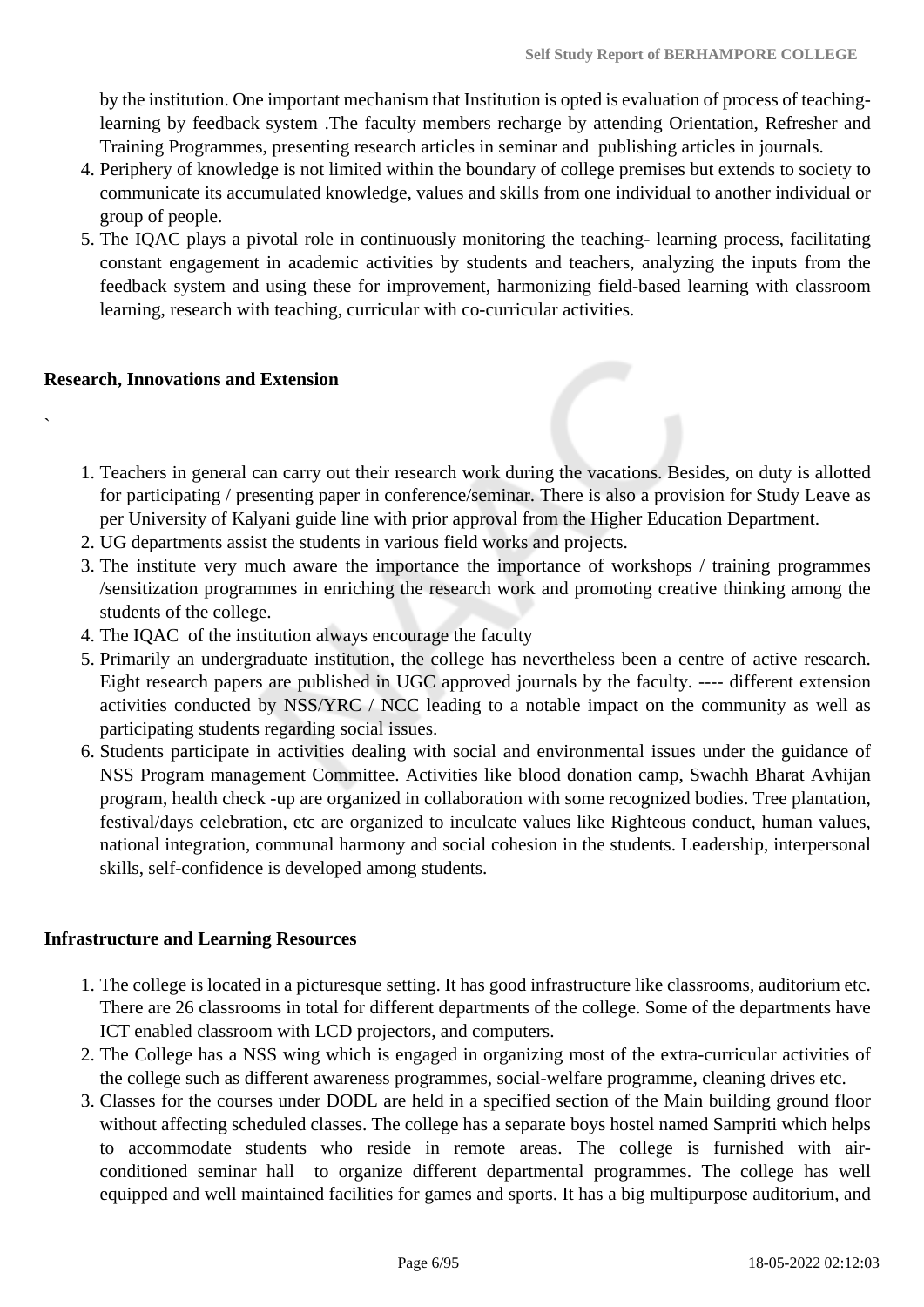facility and equipment required for indoor games like shuttle badminton, table tennis, and carom. It also has a furnished unisex gym. The Annual Sport Events of the college are held at the Berhampore Stadium. This stadium is equipped with outdoor courts for sporting activities and games such as, football, tennis, basketball, cricket and kho-kho.

- 4. The college has a well equipped library that is upgraded from time to time and updated in accordance with the latest curriculum.
- 5. The college also has a spacious reading room, open access to the large stack of resource books, access to e-learning, INFLIBNET, journals/magazines and research cubicles with internet connections in order to cater to the needs of students and teaching as well as non-teaching staff. The college is also fitted with biometric and CCTV equipment for monitoring attendance and general quality control and surveillance.

#### **Student Support and Progression**

- 1. The college website provides all information about activities of the college. Students are admitted online strictly on the basis of merit. Details regarding eligibility criteria, reservation of seats, intake capacity, fees structure, rules and regulations related to admission are regularly updated and clearly notified. The class routine is also made available in the college website. Students from the minority groups, SCs, STs, OBCs and minorities are continuously notified about the various scholarships provided by the State Govt.
- 2. Besides imparting conventional education; the attention of the college has also been focused on other multifarious activities of social sphere. The college in collaboration with DOEACC computer training centre provides effective and modern computer education to the students of the college as well as locality. The educational tour is included in the curricula of some departments so that the students can get an exposure.
- 3. Special care is taken to address issues like low attendance, dropout and stagnation through remedial classes, individual interaction and bilingual explanations. The college encourages the students for participation in extra-curricular and co-curricular activities.
- 4. This college has very strong Sports Wing and NSS units who prepare policies and strategies for organizing different programs related to such activities. The gymnasium hall was inaugurated on 02/08/2007.The purpose of this is to provide confidential mental health services to students and to assist them in functioning effectively in the college environment by assessing and supporting their psychological well-being as they pursue personal and academic goals.
- 5. The college believes in curbing ragging and has thus implemented the UGC regulation fully.

#### **Governance, Leadership and Management**

- 1. The vision and mission of the institute has been framed by giving due consideration to the suggestions and views of stake holders.
- 2. The Vision and Mission of the institute are in tune with the objectives of higher education. Institute has a mechanism for delegating authority and providing operational autonomy to all the functionaries to work towards decentralized governance system and participative management. Principal, as the head of the institution of the College, purely believes in collective participative management and decentralized governance.
- 3. The institute is having a well structured Governing Body (GB). The three crucial sections i.e. office administration, academics, and the auxiliary bodies for extra-curricular activities play important role in the overall functioning of the institute. The Governing Body meets periodically to monitor progress and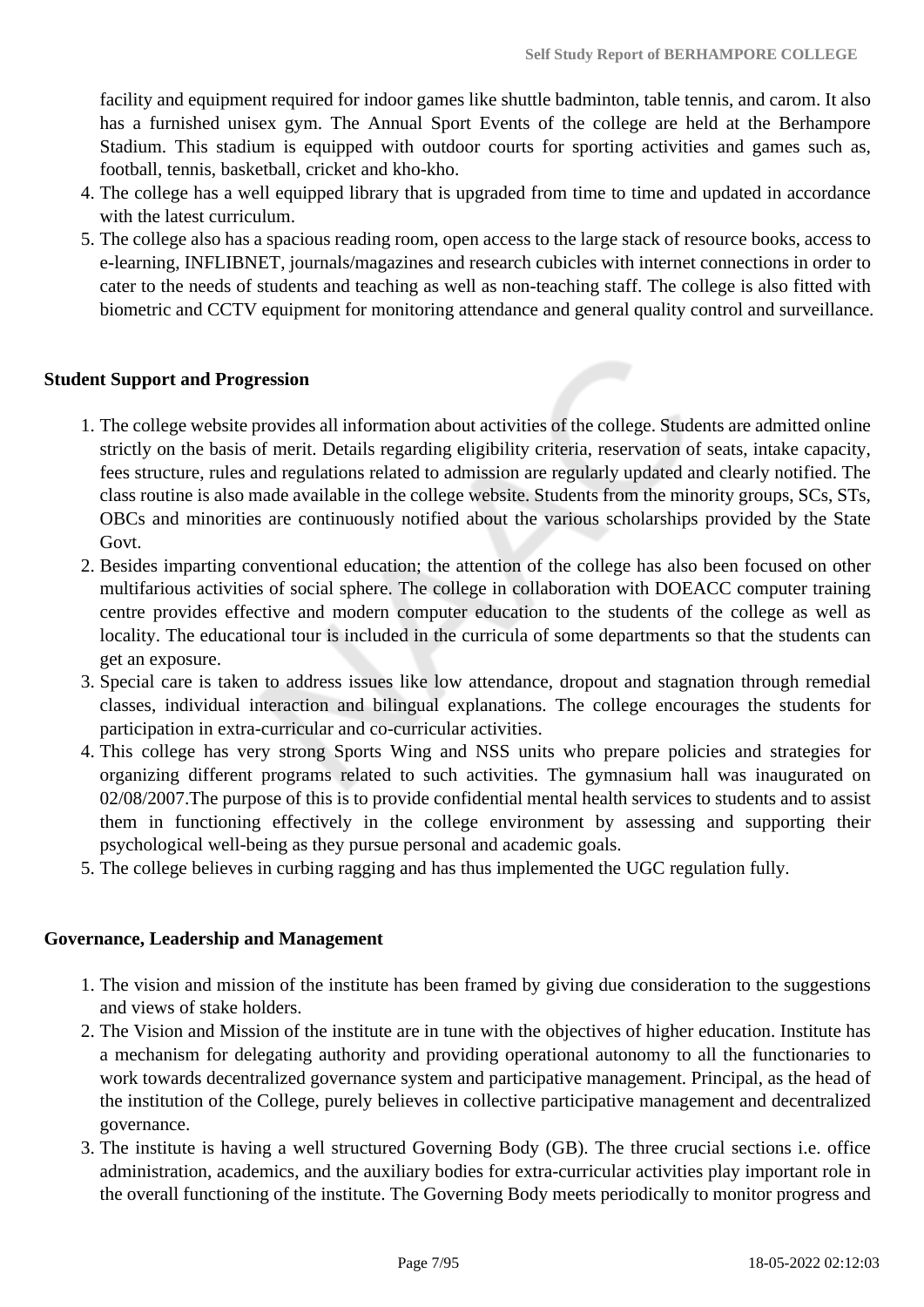suggest strategies. The Principal, the members of academic sub-committee, and the secretary of teachers' council meet regularly to take decisions on academic matters.

- 4. The Internal Quality Assessment Cell (IQAC) keeps a regular tab on the academic aspects and activities of the College. It devises and formulates plans relating to future academic growth and sustenance of quality. IQAC collects feedback from final year students. Students, Teachers and Alumni effectively contribute to the successful functioning of IQAC**. Internal Academic Audit** is conducted every year. College website is regularly updated to provide exhaustive information regarding the overall functioning of the college.
- 5. The Teachers' Council is an important forum where issues related to academic matters and overall development of the College in general are taken up. The management seeks the confidence of the Teachers' Council in implementing certain key targets.
- 6. Staff and students permitted to give suggestions to the head of the institution- an example of participative management.
- 7. The whole process of fund allocation and management is supervised by the Principal. The Governing Body also recommends proposals for the effective utilization of financial resources. Auditing is done annually and stipulations are met. However, steady growth of infrastructure is incorporated in our strategic plan.

### **Institutional Values and Best Practices**

- 1. Berhampore College takes pride in environment based activities to create consciousness among students and staff. The library has introduced INFLIBNET and installed KOHA (2018) . The College Library is now fully automated.ICT based classrooms; active medical unit including first aid service exists in the college.
- 2. Faculties are encouraged to do research work, present papers and attend at seminars in and outside the college, attend tutorials.
- 3. Berhampore College conducts different job oriented computer courses in collaboration with DOEACC. Our College maintains transparency in its financial, academic, administrative, and auxiliary functions in a very clean and fair manner.
- 4. The college has an active NSS unit as a part of social extension programme.
- 5. There are many innovative practices introduced by the college in the areas of admission process (Online), teaching-learning, governance and for the improvement in the quality of the overall processes.
- 6. Career opportunities are enhanced by providing workshops, seminars, projects etc. The college is undertaking Environmental awareness programs like tree plantation, cleanliness drive, seminars and work projects.
- 7. Blood donation camps are also organized successfully by the NSS unit. Our college organized many gender sensitization programs to create 'Awareness' among the students like Child Marriage and Women trafficking, Cyber Crime etc. The college has organized constitutional awareness programs like 'Loke Adalat' to create awareness among the students. NSS College Unit has organized various cleanliness drives and beautification programs in and around the Campus.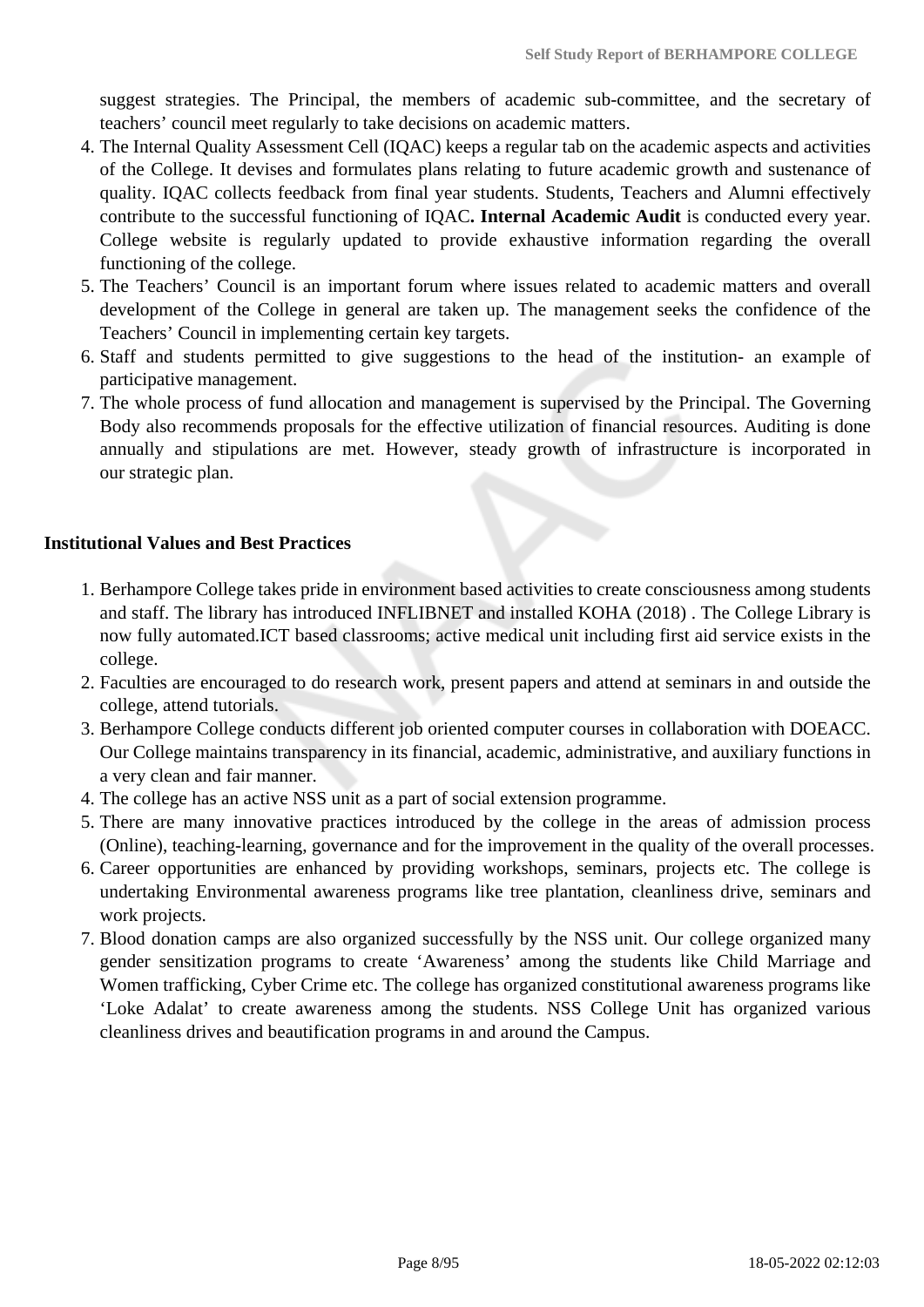# **2. PROFILE**

# **2.1 BASIC INFORMATION**

| Name and Address of the College |                                                                                 |  |  |
|---------------------------------|---------------------------------------------------------------------------------|--|--|
| Name                            | <b>BERHAMPORE COLLEGE</b>                                                       |  |  |
| Address                         | Berhampore College, 20 C. R. Das Road, P.O. -<br>Berhampore, Dist - Murshidabad |  |  |
| City                            | Berhampore                                                                      |  |  |
| <b>State</b>                    | West Bengal                                                                     |  |  |
| Pin                             | 742101                                                                          |  |  |
| Website                         | www.berhamporecollege.in                                                        |  |  |

| <b>Contacts for Communication</b> |                    |                                          |               |                          |                                    |
|-----------------------------------|--------------------|------------------------------------------|---------------|--------------------------|------------------------------------|
| <b>Designation</b>                | <b>Name</b>        | <b>Telephone with</b><br><b>STD Code</b> | <b>Mobile</b> | Fax                      | <b>Email</b>                       |
| Principal                         | Samaresh<br>Mandal | 03482-252545                             | 9474319266    | 03482-34822<br>52545     | berhamporecollege<br>.in@gmail.com |
| IQAC / CIQA<br>coordinator        | Indrani Basu       |                                          | 9476405630    | $\overline{\phantom{0}}$ | anupriyaindrani@g<br>mail.com      |

| <b>Status of the Institution</b> |              |
|----------------------------------|--------------|
| <b>Institution Status</b>        | Grant-in-aid |

| Type of Institution |                |  |
|---------------------|----------------|--|
| By Gender           | Co-education   |  |
| By Shift            | Regular<br>Day |  |

| <b>Recognized Minority institution</b>     |    |
|--------------------------------------------|----|
| If it is a recognized minroity institution | No |
|                                            |    |

| <b>Establishment Details</b>         |            |
|--------------------------------------|------------|
| Date of establishment of the college | 02-08-1963 |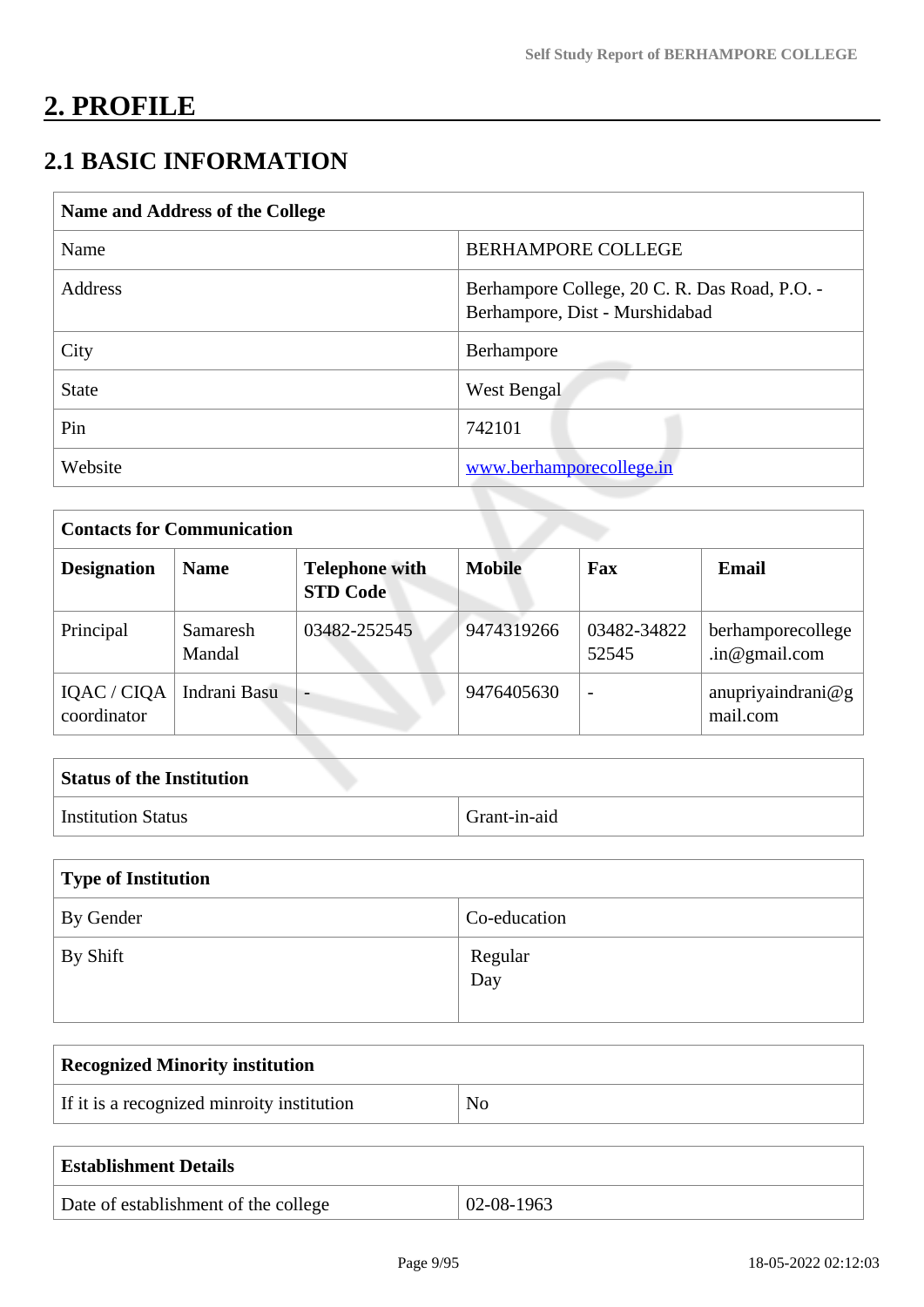**University to which the college is affiliated/ or which governs the college (if it is a constituent college)**

| <b>State</b> | University name       | <b>Document</b>      |
|--------------|-----------------------|----------------------|
| West Bengal  | University of Kalyani | <b>View Document</b> |

# **Details of UGC recognition**

| <b>Under Section</b> | Date       | <b>View Document</b> |
|----------------------|------------|----------------------|
| 2f of UGC            | 01-07-1974 | <b>View Document</b> |
| 12B of UGC           | 01-07-1974 | <b>View Document</b> |

|                                                           | Details of recognition/approval by stationary/regulatory bodies like<br>AICTE, NCTE, MCI, DCI, PCI, RCI etc(other than UGC) |                                        |                              |                |
|-----------------------------------------------------------|-----------------------------------------------------------------------------------------------------------------------------|----------------------------------------|------------------------------|----------------|
| <b>Statutory</b><br><b>Regulatory</b><br><b>Authority</b> | <b>Recognition/App</b><br>roval details Inst<br>itution/Departme<br>nt programme                                            | Day, Month and<br>year(dd-mm-<br>yyyy) | <b>Validity in</b><br>months | <b>Remarks</b> |
| No contents                                               |                                                                                                                             |                                        |                              |                |

| <b>Details of autonomy</b>                                                                                                           |    |
|--------------------------------------------------------------------------------------------------------------------------------------|----|
| Does the affiliating university Act provide for<br>conferment of autonomy (as recognized by the<br>UGC), on its affiliated colleges? | No |

| <b>Recognitions</b>                                                                  |    |
|--------------------------------------------------------------------------------------|----|
| Is the College recognized by UGC as a College<br>with Potential for Excellence(CPE)? | No |
| Is the College recognized for its performance by<br>any other governmental agency?   | No |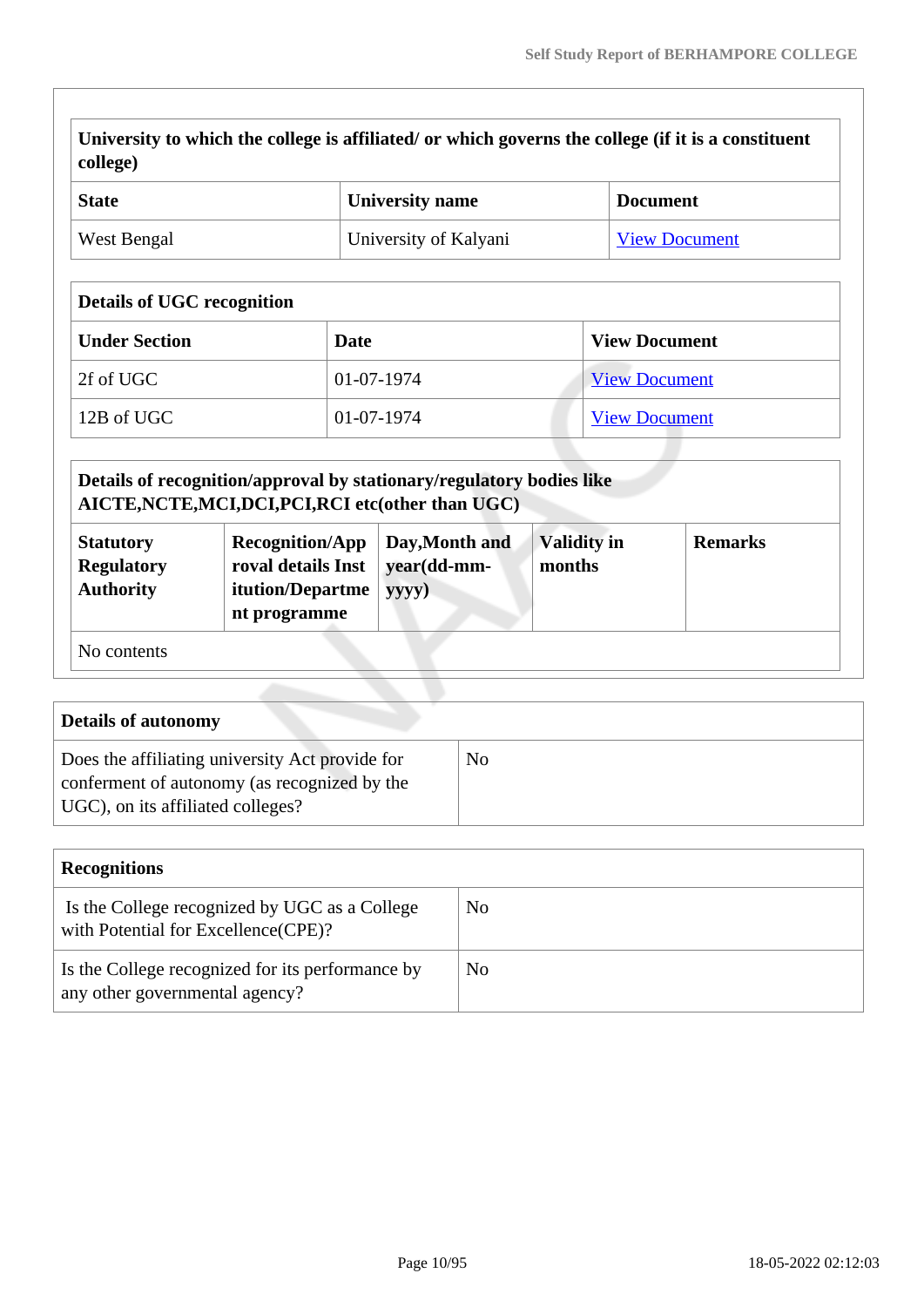| <b>Location and Area of Campus</b> |                                                                                      |           |                                |                             |
|------------------------------------|--------------------------------------------------------------------------------------|-----------|--------------------------------|-----------------------------|
| <b>Campus Type</b>                 | <b>Address</b>                                                                       | Location* | <b>Campus Area</b><br>in Acres | Built up Area in<br>sq.mts. |
| Main campus<br>area                | Berhampore College, 20 C.R.<br>Das Road, P.O. -<br>Berhampore, Dist -<br>Murshidabad | Urban     |                                | 1800                        |

# **2.2 ACADEMIC INFORMATION**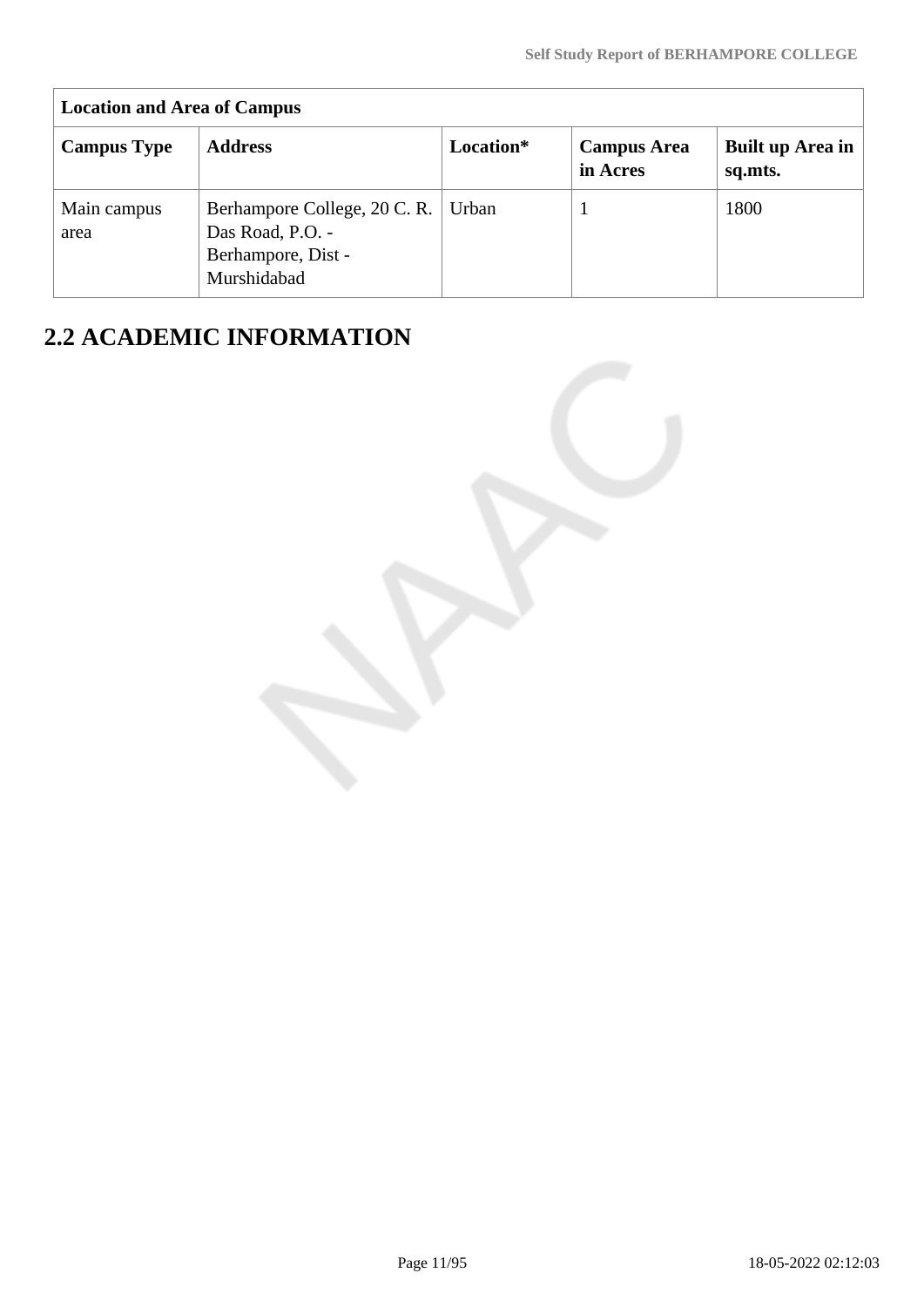|                           | Details of Programmes Offered by the College (Give Data for Current Academic year) |                                     |                                             |                                        |                                      |                                             |  |  |  |  |  |  |
|---------------------------|------------------------------------------------------------------------------------|-------------------------------------|---------------------------------------------|----------------------------------------|--------------------------------------|---------------------------------------------|--|--|--|--|--|--|
| Programme<br><b>Level</b> | Name of Pr<br>ogramme/C<br>ourse                                                   | <b>Duration</b> in<br><b>Months</b> | <b>Entry</b><br>Qualificatio<br>$\mathbf n$ | <b>Medium of</b><br><b>Instruction</b> | <b>Sanctioned</b><br><b>Strength</b> | No.of<br><b>Students</b><br><b>Admitted</b> |  |  |  |  |  |  |
| <b>UG</b>                 | BSc, Geograp<br>hy                                                                 | 36                                  | H.S.                                        | English, Ben<br>gali                   | 35                                   | 18                                          |  |  |  |  |  |  |
| ${\rm U}{\rm G}$          | BA, Geograp<br>hy                                                                  | 36                                  | H.S.                                        | English, Ben<br>gali                   | 95                                   | 90                                          |  |  |  |  |  |  |
| <b>UG</b>                 | BA, Sanskrit                                                                       | 36                                  | H.S.                                        | English, Ben<br>gali                   | 20                                   | 8                                           |  |  |  |  |  |  |
| <b>UG</b>                 | <b>BA, Sanskrit</b>                                                                | 36                                  | H.S.                                        | English, Ben<br>gali, Sanskrit         | 120                                  | 92                                          |  |  |  |  |  |  |
| <b>UG</b>                 | BA, Sanskrit                                                                       | 36                                  | H.S.                                        | English, Ben<br>gali, Sanskrit         | 50                                   | 34                                          |  |  |  |  |  |  |
| <b>UG</b>                 | <b>BA, Sanskrit</b>                                                                | 36                                  | H.S.                                        | English, Ben<br>gali, Sanskrit         | 10                                   | $\boldsymbol{0}$                            |  |  |  |  |  |  |
| <b>UG</b>                 | <b>BA, Sanskrit</b>                                                                | 36                                  | H.S.                                        | English, Ben<br>gali, Sanskrit         | 10                                   | $\boldsymbol{0}$                            |  |  |  |  |  |  |
| <b>UG</b>                 | BA, Philosop<br>hy                                                                 | 36                                  | H.S.                                        | English, Ben<br>gali                   | 120                                  | 71                                          |  |  |  |  |  |  |
| <b>UG</b>                 | <b>BA, History</b>                                                                 | 36                                  | H.S.                                        | English, Ben<br>gali                   | 196                                  | 166                                         |  |  |  |  |  |  |
| ${\rm U}{\rm G}$          | <b>BA, History</b>                                                                 | 36                                  | H.S.                                        | English, Ben<br>gali                   | 70                                   | 55                                          |  |  |  |  |  |  |
| <b>UG</b>                 | <b>BA, History</b>                                                                 | 36                                  | H.S.                                        | English, Ben<br>gali                   | 750                                  | 709                                         |  |  |  |  |  |  |
| $\mathbf{U}\mathbf{G}$    | <b>BA, History</b>                                                                 | 36                                  | H.S.                                        | English, Ben<br>gali                   | 10                                   | $\overline{2}$                              |  |  |  |  |  |  |
| <b>UG</b>                 | <b>BA, History</b>                                                                 | 36                                  | H.S.                                        | English, Ben<br>gali                   | 20                                   | 10                                          |  |  |  |  |  |  |
| <b>UG</b>                 | BA, English                                                                        | 36                                  | H.S.                                        | English, Ben<br>gali                   | 196                                  | 165                                         |  |  |  |  |  |  |
| $\mathbf{U}\mathbf{G}$    | BA, Bengali                                                                        | 36                                  | H.S.                                        | English, Ben<br>gali                   | 750                                  | 693                                         |  |  |  |  |  |  |
| <b>UG</b>                 | BA, Bengali                                                                        | 36                                  | H.S.                                        | English, Ben<br>gali                   | 200                                  | 165                                         |  |  |  |  |  |  |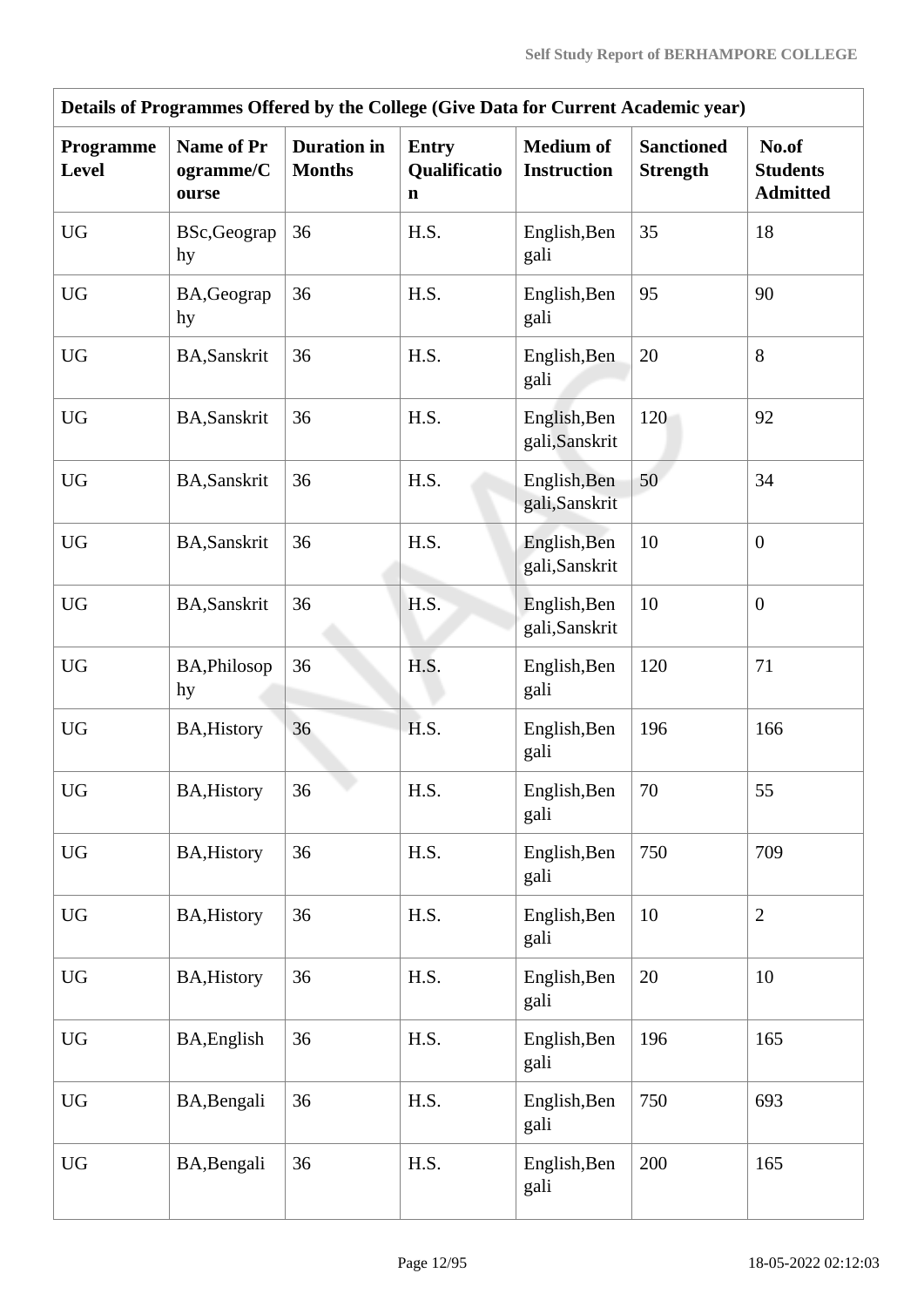| <b>UG</b>              | BA, Bengali                           | 36 | H.S. | English, Ben<br>gali | 50  | 30             |
|------------------------|---------------------------------------|----|------|----------------------|-----|----------------|
| <b>UG</b>              | BA, Bengali                           | 36 | H.S. | English, Ben<br>gali | 196 | 156            |
| <b>UG</b>              | BA, Bengali                           | 36 | H.S. | English, Ben<br>gali | 20  | $\overline{7}$ |
| <b>UG</b>              | <b>BA, Political</b><br>Science       | 36 | H.S. | English, Ben<br>gali | 105 | 69             |
| <b>UG</b>              | BA, Economi<br>$\mathbf{c}\mathbf{s}$ | 36 | H.S. | English, Ben<br>gali | 10  | $\mathbf{1}$   |
| <b>UG</b>              | BA, Economi<br>$\rm{c}\rm{s}$         | 36 | H.S. | English, Ben<br>gali | 10  | $\overline{2}$ |
| <b>UG</b>              | BSc, Econom<br>ics                    | 36 | H.S. | English, Ben<br>gali | 75  | 6              |
| <b>UG</b>              | BSc, Econom<br>ics                    | 36 | H.S. | English, Ben<br>gali | 75  | 6              |
| <b>UG</b>              | BSc, Econom<br>ics                    | 36 | H.S. | English, Ben<br>gali | 50  | 3              |
| <b>UG</b>              | BA, Economi<br>$\mathbf{c}\mathbf{s}$ | 36 | H.S. | English, Ben<br>gali | 10  | $\mathbf{1}$   |
| <b>UG</b>              | BA, Economi<br>$\mathbf{c}\mathbf{s}$ | 36 | H.S. | English, Ben<br>gali | 10  | $\mathbf{1}$   |
| UG                     | BSc, Econom<br>ics                    | 36 | H.S. | English, Ben<br>gali | 20  | $\overline{2}$ |
| <b>UG</b>              | BA, Economi<br>$\mathbf{c}\mathbf{s}$ | 36 | H.S. | English, Ben<br>gali | 8   | $\overline{4}$ |
| $\mathbf{U}\mathbf{G}$ | <b>BSc,Mathem</b><br>atics            | 36 | H.S. | English, Ben<br>gali | 130 | 74             |
| <b>UG</b>              | BCom,Com<br>merce                     | 36 | H.S. | English, Ben<br>gali | 400 | 25             |
| <b>UG</b>              | BCom,Com<br>merce                     | 36 | H.S. | English, Ben<br>gali | 180 | 57             |

**Position Details of Faculty & Staff in the College**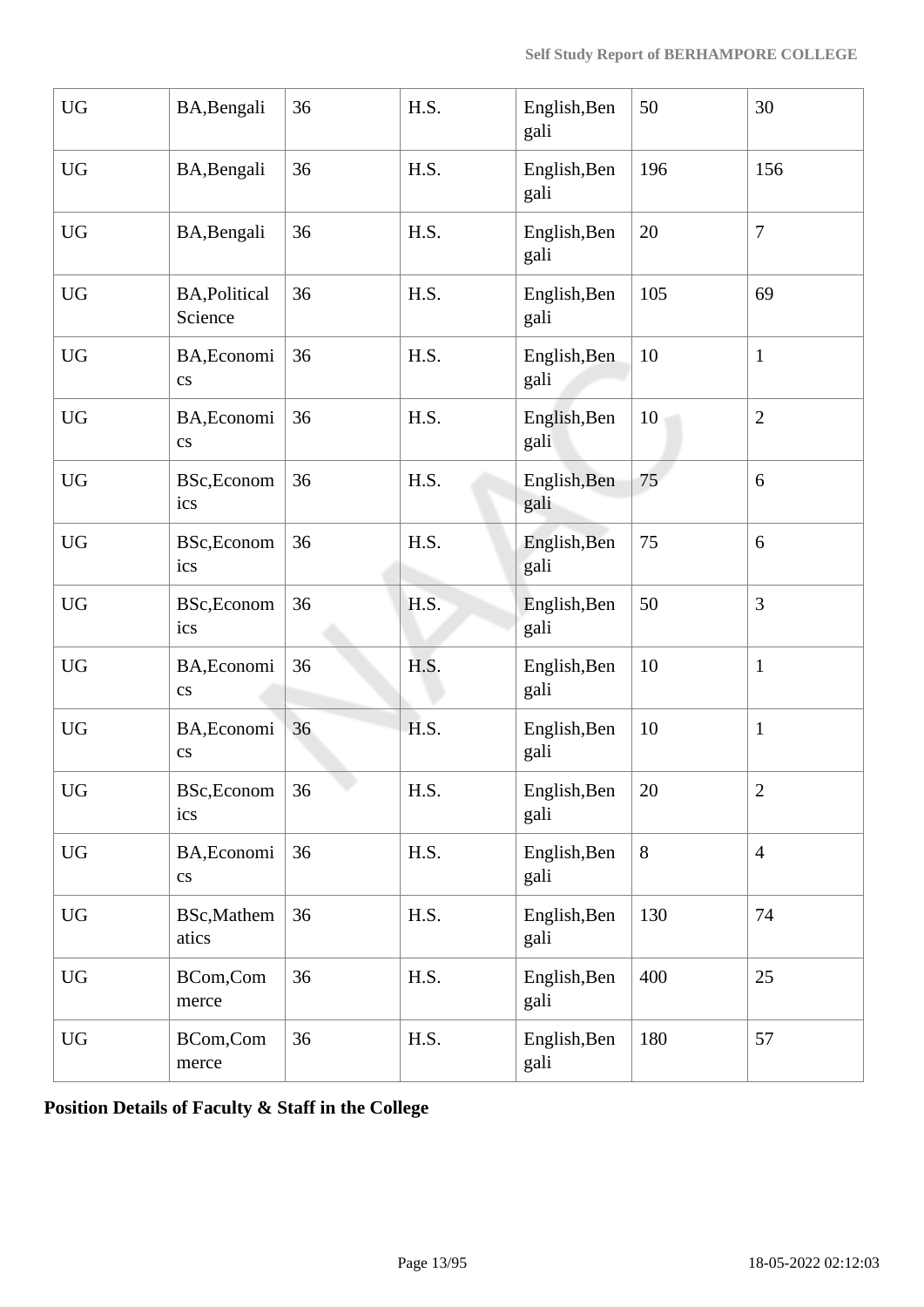|                                                                                     | <b>Teaching Faculty</b> |                |                |                |                            |                |                |                            |                |              |                |                  |
|-------------------------------------------------------------------------------------|-------------------------|----------------|----------------|----------------|----------------------------|----------------|----------------|----------------------------|----------------|--------------|----------------|------------------|
|                                                                                     | <b>Professor</b>        |                |                |                | <b>Associate Professor</b> |                |                | <b>Assistant Professor</b> |                |              |                |                  |
|                                                                                     | Male                    | Female         | Others         | Total          | Male                       | Female         | Others         | Total                      | Male           | Female       | Others         | Total            |
| Sanctioned by the<br>UGC /University<br><b>State</b><br>Government                  |                         |                |                | $\overline{0}$ |                            |                |                | 11                         |                |              |                | 17               |
| Recruited                                                                           | $\overline{0}$          | $\overline{0}$ | $\overline{0}$ | $\overline{0}$ | 5                          | 6              | $\overline{0}$ | 11                         | 10             | 5            | $\overline{0}$ | 15               |
| Yet to Recruit                                                                      |                         |                |                | $\overline{0}$ |                            |                |                | $\boldsymbol{0}$           |                |              |                | $\overline{2}$   |
| Sanctioned by the<br>Management/Soci<br>ety or Other<br>Authorized<br><b>Bodies</b> |                         |                |                | $\overline{0}$ |                            |                |                | $\overline{0}$             |                |              |                | $\theta$         |
| Recruited                                                                           | $\overline{0}$          | $\overline{0}$ | $\overline{0}$ | $\overline{0}$ | $\mathbf{0}$               | $\overline{0}$ | $\overline{0}$ | $\boldsymbol{0}$           | $\overline{0}$ | $\mathbf{0}$ | $\overline{0}$ | $\boldsymbol{0}$ |
| Yet to Recruit                                                                      |                         |                |                | $\mathbf{0}$   |                            |                |                | $\boldsymbol{0}$           |                |              |                | $\theta$         |
|                                                                                     |                         |                |                |                |                            |                |                |                            |                |              |                |                  |

|                                                                                 | <b>Non-Teaching Staff</b> |                |                  |                |  |  |  |  |  |  |
|---------------------------------------------------------------------------------|---------------------------|----------------|------------------|----------------|--|--|--|--|--|--|
|                                                                                 | <b>Male</b>               | <b>Female</b>  | <b>Others</b>    | <b>Total</b>   |  |  |  |  |  |  |
| Sanctioned by the<br><b>UGC</b> / University State<br>Government                |                           |                |                  | 28             |  |  |  |  |  |  |
| Recruited                                                                       | $\overline{2}$            | $\overline{2}$ | $\boldsymbol{0}$ | $\overline{4}$ |  |  |  |  |  |  |
| <b>Yet to Recruit</b>                                                           |                           |                |                  | 24             |  |  |  |  |  |  |
| Sanctioned by the<br>Management/Society<br>or Other Authorized<br><b>Bodies</b> |                           |                |                  | 6              |  |  |  |  |  |  |
| Recruited                                                                       | 6                         | $\overline{0}$ | $\overline{0}$   | 6              |  |  |  |  |  |  |
| Yet to Recruit                                                                  |                           |                |                  | $\overline{0}$ |  |  |  |  |  |  |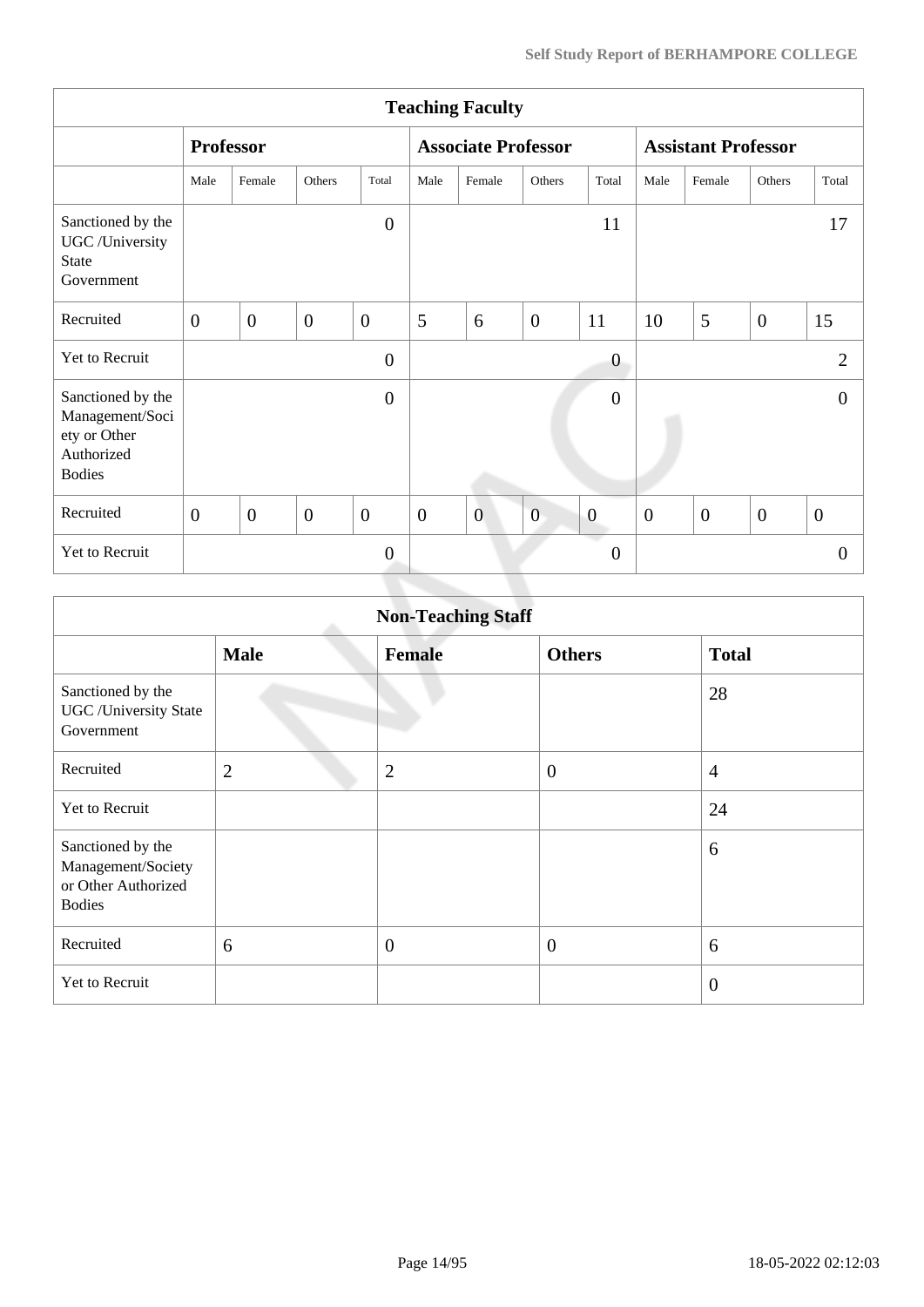|                                                                                 | <b>Technical Staff</b> |              |                |                |  |  |  |  |  |  |  |
|---------------------------------------------------------------------------------|------------------------|--------------|----------------|----------------|--|--|--|--|--|--|--|
|                                                                                 | <b>Male</b>            | Female       | <b>Others</b>  | <b>Total</b>   |  |  |  |  |  |  |  |
| Sanctioned by the<br><b>UGC</b> /University State<br>Government                 |                        |              |                | $\overline{0}$ |  |  |  |  |  |  |  |
| Recruited                                                                       | $\mathbf{0}$           | $\mathbf{0}$ | $\overline{0}$ | $\overline{0}$ |  |  |  |  |  |  |  |
| Yet to Recruit                                                                  |                        |              |                | $\overline{0}$ |  |  |  |  |  |  |  |
| Sanctioned by the<br>Management/Society<br>or Other Authorized<br><b>Bodies</b> |                        |              |                | $\overline{0}$ |  |  |  |  |  |  |  |
| Recruited                                                                       | $\mathbf{0}$           | $\mathbf{0}$ | $\overline{0}$ | $\overline{0}$ |  |  |  |  |  |  |  |
| Yet to Recruit                                                                  |                        |              |                | $\overline{0}$ |  |  |  |  |  |  |  |

# **Qualification Details of the Teaching Staff**

|                                     | <b>Permanent Teachers</b> |                  |                |                            |                  |                |                            |                |                |              |  |
|-------------------------------------|---------------------------|------------------|----------------|----------------------------|------------------|----------------|----------------------------|----------------|----------------|--------------|--|
| <b>Highest</b><br>Qualificatio<br>n | <b>Professor</b>          |                  |                | <b>Associate Professor</b> |                  |                | <b>Assistant Professor</b> |                |                |              |  |
|                                     | Male                      | Female           | <b>Others</b>  | Male                       | Female           | Others         | Male                       | Female         | <b>Others</b>  | Total        |  |
| D.sc/D.Litt/<br><b>LLD</b>          | $\overline{0}$            | $\boldsymbol{0}$ | $\overline{0}$ | $\overline{0}$             | $\boldsymbol{0}$ | $\overline{0}$ | $\theta$                   | $\overline{0}$ | $\overline{0}$ | $\mathbf{0}$ |  |
| Ph.D.                               | $\overline{0}$            | $\overline{0}$   | $\overline{0}$ | 3                          | $\overline{2}$   | $\overline{0}$ | $\overline{2}$             | $\overline{0}$ | $\overline{0}$ | 7            |  |
| M.Phil.                             | $\boldsymbol{0}$          | $\overline{0}$   | $\overline{0}$ | $\overline{0}$             | $\overline{0}$   | $\overline{0}$ | 3                          | $\overline{2}$ | $\overline{0}$ | 5            |  |
| PG                                  | $\boldsymbol{0}$          | $\overline{0}$   | $\overline{0}$ | $\overline{2}$             | 3                | $\overline{0}$ | 5                          | $\overline{4}$ | $\overline{0}$ | 14           |  |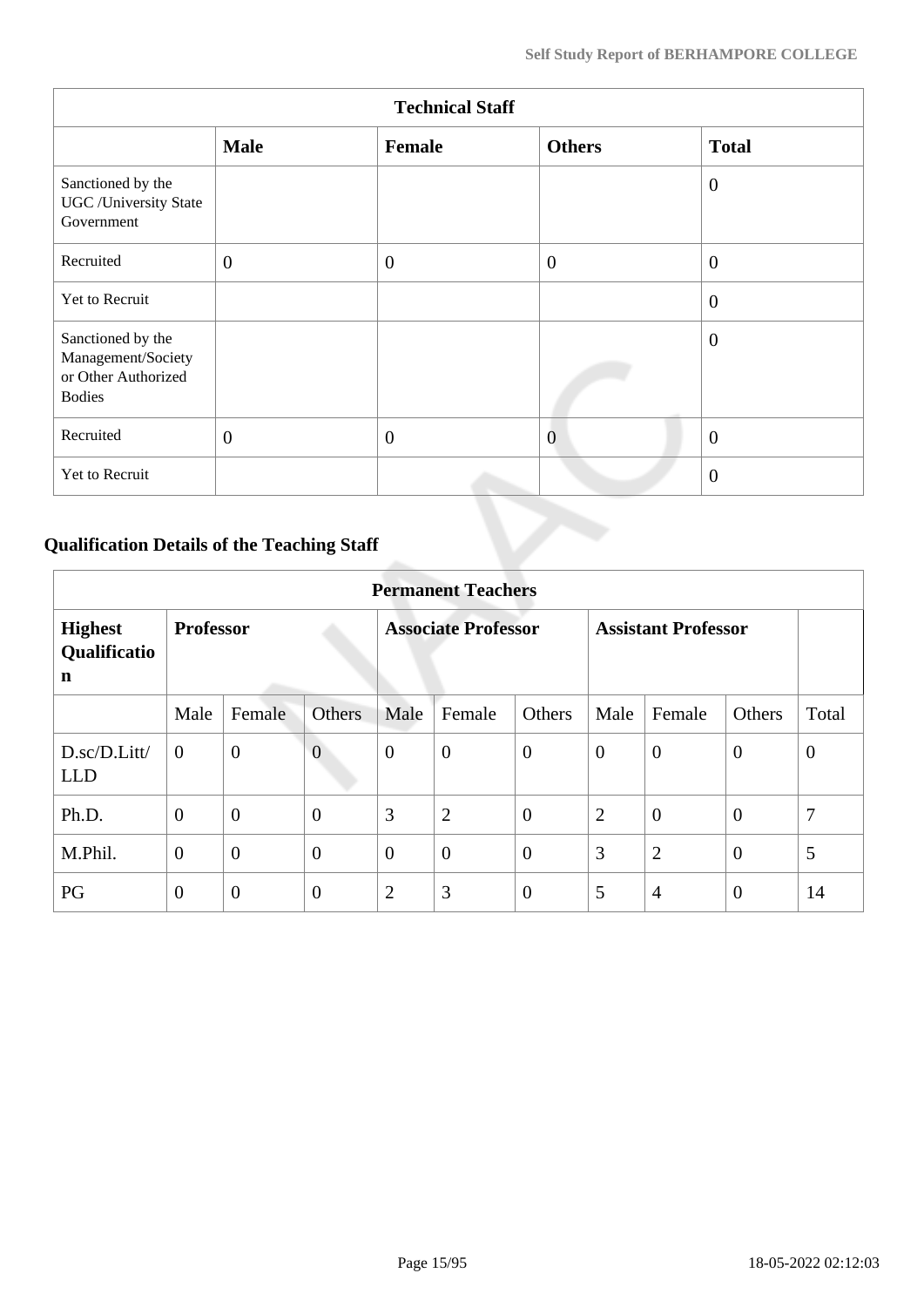| <b>Temporary Teachers</b>                     |                  |                  |                  |                            |                  |                |                            |                  |              |              |  |
|-----------------------------------------------|------------------|------------------|------------------|----------------------------|------------------|----------------|----------------------------|------------------|--------------|--------------|--|
| <b>Highest</b><br>Qualificatio<br>$\mathbf n$ | <b>Professor</b> |                  |                  | <b>Associate Professor</b> |                  |                | <b>Assistant Professor</b> |                  |              |              |  |
|                                               | Male             | Female           | Others           | Male                       | Female           | Others         | Male                       | Female           | Others       | Total        |  |
| D.sc/D.Litt/<br><b>LLD</b>                    | $\theta$         | $\overline{0}$   | $\overline{0}$   | $\boldsymbol{0}$           | $\boldsymbol{0}$ | $\overline{0}$ | $\overline{0}$             | $\overline{0}$   | $\mathbf{0}$ | $\mathbf{0}$ |  |
| Ph.D.                                         | $\overline{0}$   | $\overline{0}$   | $\overline{0}$   | $\overline{0}$             | $\overline{0}$   | $\overline{0}$ | $\theta$                   | $\overline{0}$   | $\mathbf{0}$ | $\mathbf{0}$ |  |
| M.Phil.                                       | $\overline{0}$   | $\overline{0}$   | $\overline{0}$   | $\overline{0}$             | $\theta$         | $\overline{0}$ | $\boldsymbol{0}$           | $\overline{0}$   | $\mathbf{0}$ | $\mathbf{0}$ |  |
| PG                                            | $\overline{0}$   | $\boldsymbol{0}$ | $\boldsymbol{0}$ | $\overline{0}$             | $\boldsymbol{0}$ | $\overline{0}$ | $\theta$                   | $\boldsymbol{0}$ | $\mathbf{0}$ | $\mathbf{0}$ |  |
|                                               |                  |                  |                  |                            |                  |                |                            |                  |              |              |  |

|                                     | <b>Part Time Teachers</b> |                  |                  |                            |                  |                  |                            |                  |                  |                  |  |  |
|-------------------------------------|---------------------------|------------------|------------------|----------------------------|------------------|------------------|----------------------------|------------------|------------------|------------------|--|--|
| <b>Highest</b><br>Qualificatio<br>n | <b>Professor</b>          |                  |                  | <b>Associate Professor</b> |                  |                  | <b>Assistant Professor</b> |                  |                  |                  |  |  |
|                                     | Male                      | Female           | Others           | Male                       | Female           | Others           | Male                       | Female           | Others           | Total            |  |  |
| D.sc/D.Litt/<br><b>LLD</b>          | $\mathbf{0}$              | $\overline{0}$   | $\boldsymbol{0}$ | $\boldsymbol{0}$           | $\overline{0}$   | $\boldsymbol{0}$ | $\overline{0}$             | $\theta$         | $\mathbf{0}$     | $\boldsymbol{0}$ |  |  |
| Ph.D.                               | $\boldsymbol{0}$          | $\boldsymbol{0}$ | $\overline{0}$   | $\overline{0}$             | $\boldsymbol{0}$ | $\overline{0}$   | $\theta$                   | $\boldsymbol{0}$ | $\theta$         | $\theta$         |  |  |
| M.Phil.                             | $\mathbf{0}$              | $\overline{0}$   | $\overline{0}$   | $\overline{0}$             | $\overline{0}$   | $\overline{0}$   | $\overline{0}$             | $\overline{0}$   | $\overline{0}$   | $\theta$         |  |  |
| PG                                  | $\mathbf{0}$              | $\overline{0}$   | $\boldsymbol{0}$ | $\overline{0}$             | $\boldsymbol{0}$ | $\theta$         | $\overline{0}$             | $\overline{0}$   | $\boldsymbol{0}$ | $\theta$         |  |  |

| <b>Details of Visting/Guest Faculties</b> |             |               |               |              |  |  |  |  |
|-------------------------------------------|-------------|---------------|---------------|--------------|--|--|--|--|
| <b>Number of Visiting/Guest Faculty</b>   | <b>Male</b> | <b>Female</b> | <b>Others</b> | <b>Total</b> |  |  |  |  |
| engaged with the college?                 |             |               |               |              |  |  |  |  |

**Provide the Following Details of Students Enrolled in the College During the Current Academic Year**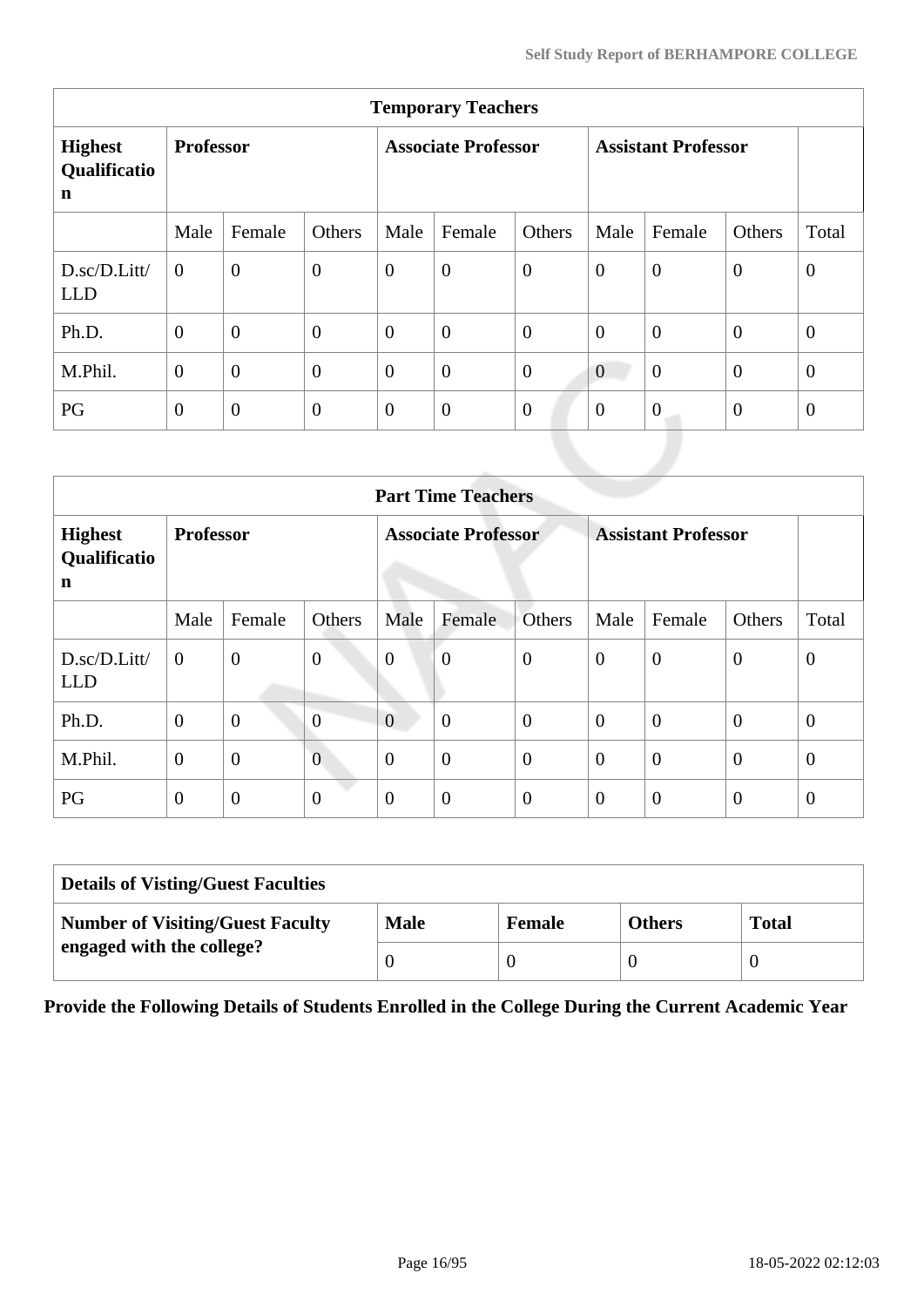| <b>Programme</b> |        | <b>From the State</b><br><b>Where College</b><br>is Located | <b>From Other</b><br><b>States of India</b> | <b>NRI Students</b> | Foreign<br><b>Students</b> | <b>Total</b> |
|------------------|--------|-------------------------------------------------------------|---------------------------------------------|---------------------|----------------------------|--------------|
| UG               | Male   | 2708                                                        | U                                           | 0                   | $\theta$                   | 2708         |
|                  | Female | 2156                                                        | O                                           | 0                   | $\theta$                   | 2156         |
|                  | Others | 0                                                           |                                             | 0                   | $\left($                   | $\theta$     |

 **Provide the Following Details of Students admitted to the College During the last four Academic Years**

| Programme  |        | Year 1           | Year 2           | Year 3           | Year 4           |
|------------|--------|------------------|------------------|------------------|------------------|
| <b>SC</b>  | Male   | 534              | 512              | 489              | 449              |
|            | Female | 288              | 329              | 326              | 321              |
|            | Others | $\boldsymbol{0}$ | $\overline{0}$   | $\boldsymbol{0}$ | $\overline{0}$   |
| <b>ST</b>  | Male   | 36               | 43               | 39               | 31               |
|            | Female | 18               | 18               | 15               | 17               |
|            | Others | $\overline{0}$   | $\overline{0}$   | $\overline{0}$   | $\mathbf{0}$     |
| <b>OBC</b> | Male   | 701              | 700              | 780              | 752              |
|            | Female | 434              | 571              | 647              | 592              |
|            | Others | $\overline{0}$   | $\overline{0}$   | $\mathbf{0}$     | $\mathbf{0}$     |
| General    | Male   | 1940             | 1611             | 1627             | 1476             |
|            | Female | 1444             | 1422             | 1451             | 1226             |
|            | Others | $\boldsymbol{0}$ | $\boldsymbol{0}$ | $\boldsymbol{0}$ | $\mathbf{0}$     |
| Others     | Male   | $\boldsymbol{0}$ | $\boldsymbol{0}$ | $\boldsymbol{0}$ | $\boldsymbol{0}$ |
|            | Female | $\mathbf{0}$     | $\boldsymbol{0}$ | $\overline{0}$   | $\mathbf{0}$     |
|            | Others | $\boldsymbol{0}$ | $\boldsymbol{0}$ | $\boldsymbol{0}$ | $\mathbf{0}$     |
| Total      |        | 5395             | 5206             | 5374             | 4864             |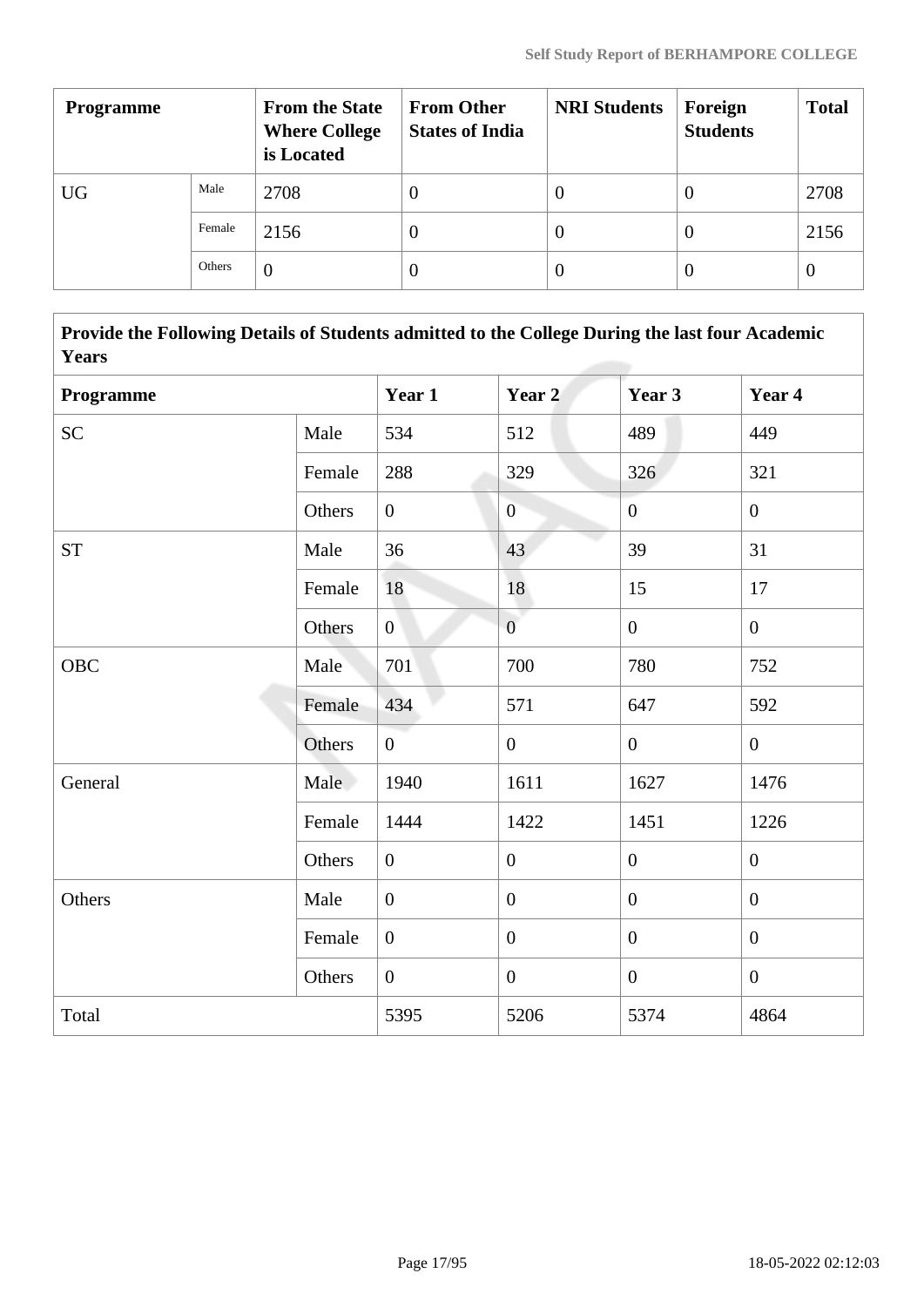# **Extended Profile**

# **1 Program**

# **1.1**

# **Number of courses offered by the Institution across all programs during the last five years**

| 2018-19                                 | 2017-18 | 2016-17 |          | 2015-16              | 2014-15 |  |
|-----------------------------------------|---------|---------|----------|----------------------|---------|--|
| 157                                     | 157     | 157     |          | 157                  | 157     |  |
| <b>File Description</b>                 |         |         | Document |                      |         |  |
| Institutional data in prescribed format |         |         |          | <b>View Document</b> |         |  |

### **1.2**

### **Number of programs offered year-wise for last five years**

| 2018-19                  | 2017-18                  | 2016-17                  | $2015 - 16$ | 2014-15 |
|--------------------------|--------------------------|--------------------------|-------------|---------|
| $\sim$                   | ົ                        | $\cap$                   | $\sim$      | $\sim$  |
| $\overline{\phantom{m}}$ | $\overline{\phantom{a}}$ | $\overline{\phantom{a}}$ | ∠∠          | ∠∠      |

# **2 Students**

### **2.1**

### **Number of students year-wise during last five years**

| 2018-19                                 | 2017-18 | 2016-17 |                      | 2015-16 | 2014-15 |  |
|-----------------------------------------|---------|---------|----------------------|---------|---------|--|
| 5395                                    | 5244    | 5535    |                      | 4425    | 4868    |  |
| <b>File Description</b>                 |         |         | Document             |         |         |  |
| Institutional data in prescribed format |         |         | <b>View Document</b> |         |         |  |

### **2.2**

# **Number of seats earmarked for reserved category as per GOI/State Govt rule year-wise during last five years**

| 2018-19 | 2017-18 | 2016-17 | 2015-16 | 2014-15 |
|---------|---------|---------|---------|---------|
| 1859    | 1859    | 1859    | 1854    | 1854    |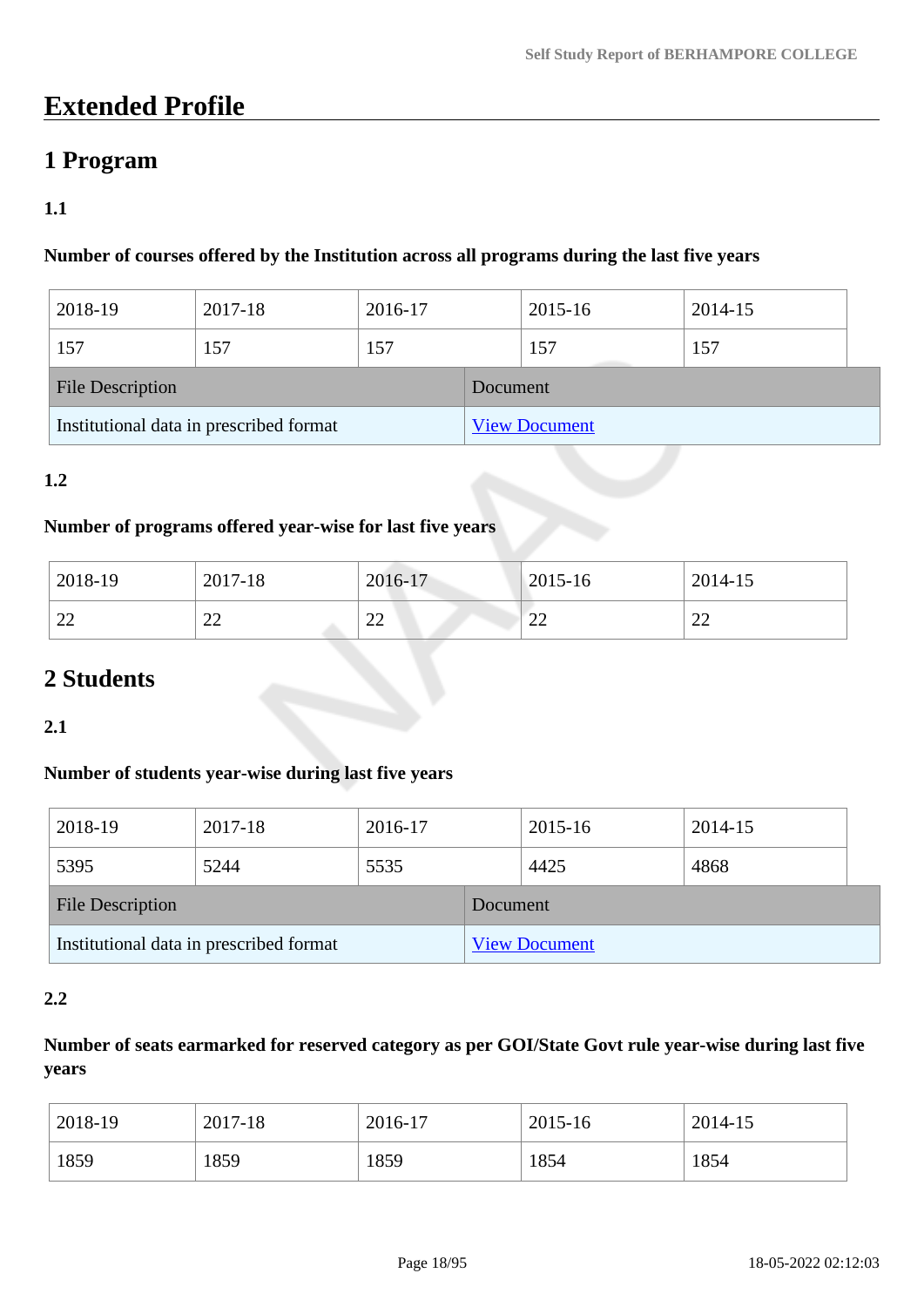| File Description                        | Document             |
|-----------------------------------------|----------------------|
| Institutional data in prescribed format | <b>View Document</b> |

# **2.3**

### **Number of outgoing / final year students year-wise during last five years**

| 2018-19                                 | 2017-18 | 2016-17 |                      | 2015-16 | 2014-15 |  |
|-----------------------------------------|---------|---------|----------------------|---------|---------|--|
| 968                                     | 840     | 965     |                      | 883     | 978     |  |
| <b>File Description</b>                 |         |         | Document             |         |         |  |
| Institutional data in prescribed format |         |         | <b>View Document</b> |         |         |  |

# **3 Teachers**

# **3.1**

# **Number of full time teachers year-wise during the last five years**

| 2018-19                                 | 2017-18 | 2016-17 |                      | 2015-16 | 2014-15 |  |
|-----------------------------------------|---------|---------|----------------------|---------|---------|--|
| 22                                      | 22      | 18      |                      | 18      | 19      |  |
| <b>File Description</b>                 |         |         | Document             |         |         |  |
| Institutional data in prescribed format |         |         | <b>View Document</b> |         |         |  |

# **3.2**

# **Number of sanctioned posts year-wise during last five years**

| 2018-19                                 | 2017-18 | 2016-17  |                      | 2015-16 | 2014-15 |  |
|-----------------------------------------|---------|----------|----------------------|---------|---------|--|
| 29                                      | 29      | 29       |                      | 29      | 29      |  |
| <b>File Description</b>                 |         | Document |                      |         |         |  |
| Institutional data in prescribed format |         |          | <b>View Document</b> |         |         |  |

# **4 Institution**

# **4.1**

**Total number of classrooms and seminar halls**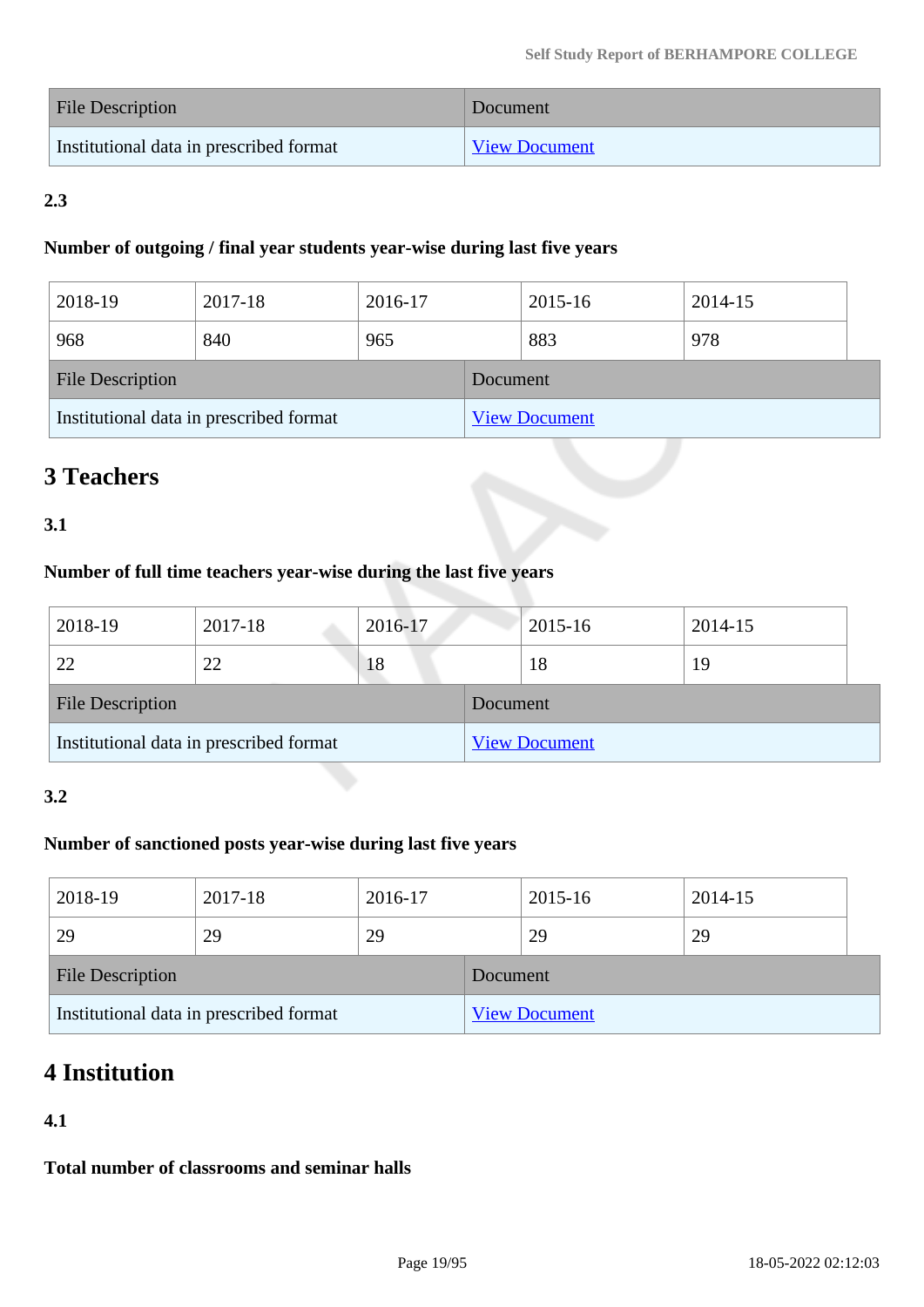### **Response: 27**

### **4.2**

### **Total Expenditure excluding salary year-wise during last five years ( INR in Lakhs)**

| 2018-19 | 2017-18 | 2016-17 | 2015-16 | 2014-15   |
|---------|---------|---------|---------|-----------|
| 109.4   | 78.5    | 79.58   | 65.54   | 1.04<br>⇁ |

### **4.3**

# **Number of Computers**

### **Response: 57**

### **4.4**

**Total number of computers in the campus for academic purpose**

# **Response: 31**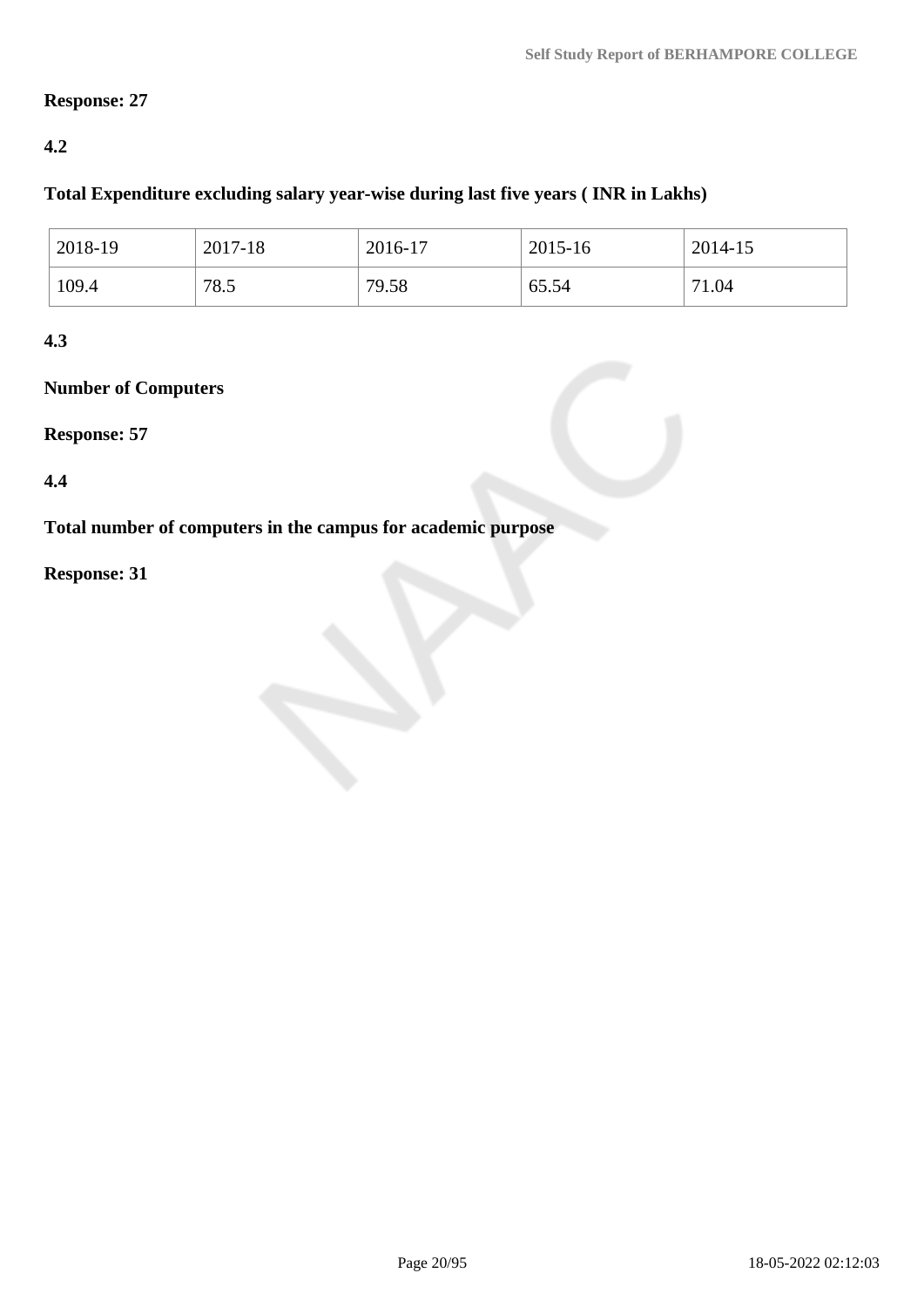# **4. Quality Indicator Framework(QIF)**

# **Criterion 1 - Curricular Aspects**

# **1.1 Curricular Planning and Implementation**

 **1.1.1 The Institution ensures effective curriculum delivery through a well planned and documented process**

### **Response:**

Planning and implementation of the curriculum by the college is done most effectively by introducing students and stakeholders first to the larger mission and the wider vision that defines the particular purpose which the college stands for and seeks to promote. The objective of the college is to fulfil what it has envisaged by providing quality education which will enable students to become educated, responsible citizens and realise their position in the society as independent person. The use of learner-centric methods are meticulously planned; academic calendars, teaching modules are framed to ensure that lectures are of high quality and meet the time schedule.

The college follows a well-structured procedure in order to ensure effective delivery of the curriculum designed by the University of Kalyani. The final academic plan is incorporated into the academic calendar which is based on the academic calendar provided by the University and is then circulated to all the stakeholders. The academic plan is prepared by taking inputs from all the faculty. This plan is prepared by having discussions in the IQAC, and procedural academic sub-committee meeting held in the beginning of each session. The heads of the departments distribute the syllabi among their faculty members and monitors the implementation and progress of the academic plan. The feedback is taken from all the stakeholders regarding the curriculum implementation of previous year and later it is incorporated into the academic plan. Feedback from the students is also taken by the HODs in the course of delivery of the curriculum. If a faculty fails to finish his/her syllabi within the stipulated time, extra classes are arranged for him by the respective departments for the benefits of the students. Tutorial classes have been initiated for the students to complement the courses taught in regular classes. Remedial classes have also been initiated for the students who are academically as well as financially weak.

| <b>File Description</b>              | <b>Document</b>      |
|--------------------------------------|----------------------|
| <b>Upload Additional information</b> | <b>View Document</b> |
| Link for Additional information      | <b>View Document</b> |

### **1.1.2 The institution adheres to the academic calendar including for the conduct of CIE**

### **Response:**

**T**he Academic Calendar of the College is displayed on notice book in staff room, notice boards hangs on wall at the entrance of college gate and on the college website www.berhamporecollege.com. The schedule for evaluation given in the Academic Calendar. The institutional Academic Calendar is prepared by the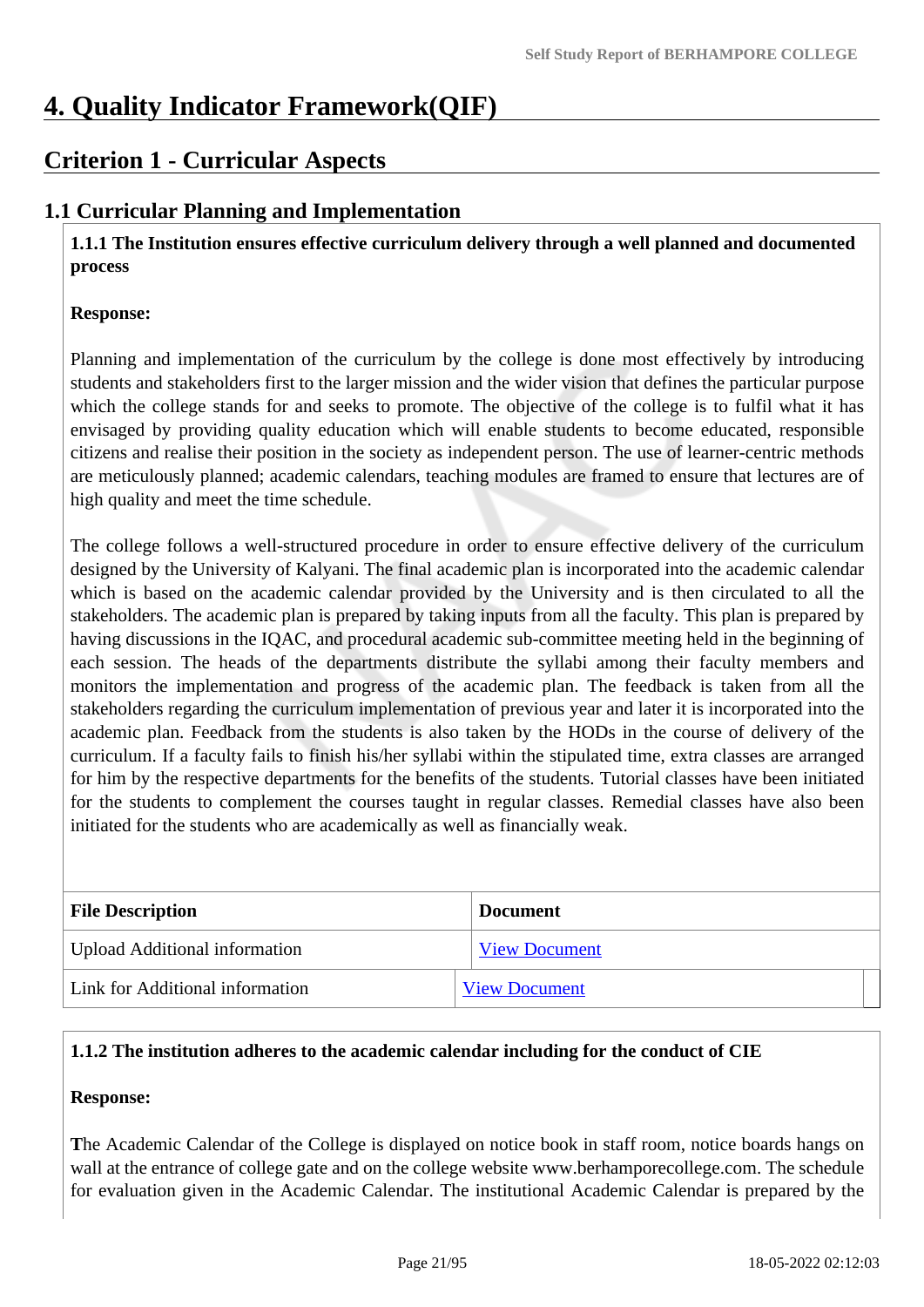Academic Calendar Sub-Committee . Every department submits a detailed Academic and Activity calendar of the department to the IQAC. A comprehensive academic calendar is prepared by a committee of heads of various departments, and the Principal with the help of IQAC. This calendar includes the mission and vision of the college, details about faculty and staff, various committees and subcommittees, college rules and regulations, and other details like time schedule for tutorial and remedial classes, probable dates of class tests and Mid-term test, Schedule for counselling session, university examinations, list of Holidays and vacations, etc. Along with these, Academic Calendar is also published having detailed information regarding the college activities throughout the year such as probable dates for publication of result, dates for different programs, sports and special events. The College Prospectus, Academic Calendar, institutional notification, notifications and circulars from the affiliating university are circulated amongst the faculty and students to aware them about evaluation process .Some of institutional activities are mentioned below:

1. Classes of 1st & 3rd year of B.A.,B.Sc. and B.Com of current academic session commence in the month of July every year and the Classes of 2nd year of B.A.,B.Sc. and B.Com of each academic session start from mid of August.

2. Final routine of the academic session publishes at the beginning of the academic session. Along with this allocation of syllabus is constructed by each department at their individual departmental meeting.

3. Result of University final Examination of 2nd and 3rd year of all streams publish before the commencement of Durga puja. Progress reports are disbursed within fort-night.

4.1st Mid-term test announces by the individual department at the beginning of November.

5. **Award lists of 1st mid-term test are published by individual department at their own effort at the end of November**. The students are provided with the corrected answer-scripts of the Class-Tests so that they can be aware of their mistakes.

6. **On the basis of performances of students in 1st class test, provisional routine of each department including tutorial classes along with pre-scheduled classes are published in the month of December**.

7. **Schedule of tutorial classes expands from month of December ( except the dates allotted to winter recess) to month of March.**

**8. College arranges Remedial classes for students of 3rd year from month of December to January and for 1st and 2nd year in the month of April.**

9. Process of on-line admission for forth-coming academic session commence after the publication of result of last board Examination of 12th standard students.

10. Under CBCS system internal tests are taken before the semester-end examination as stipulated by Controller section of Examination of University of Kalyani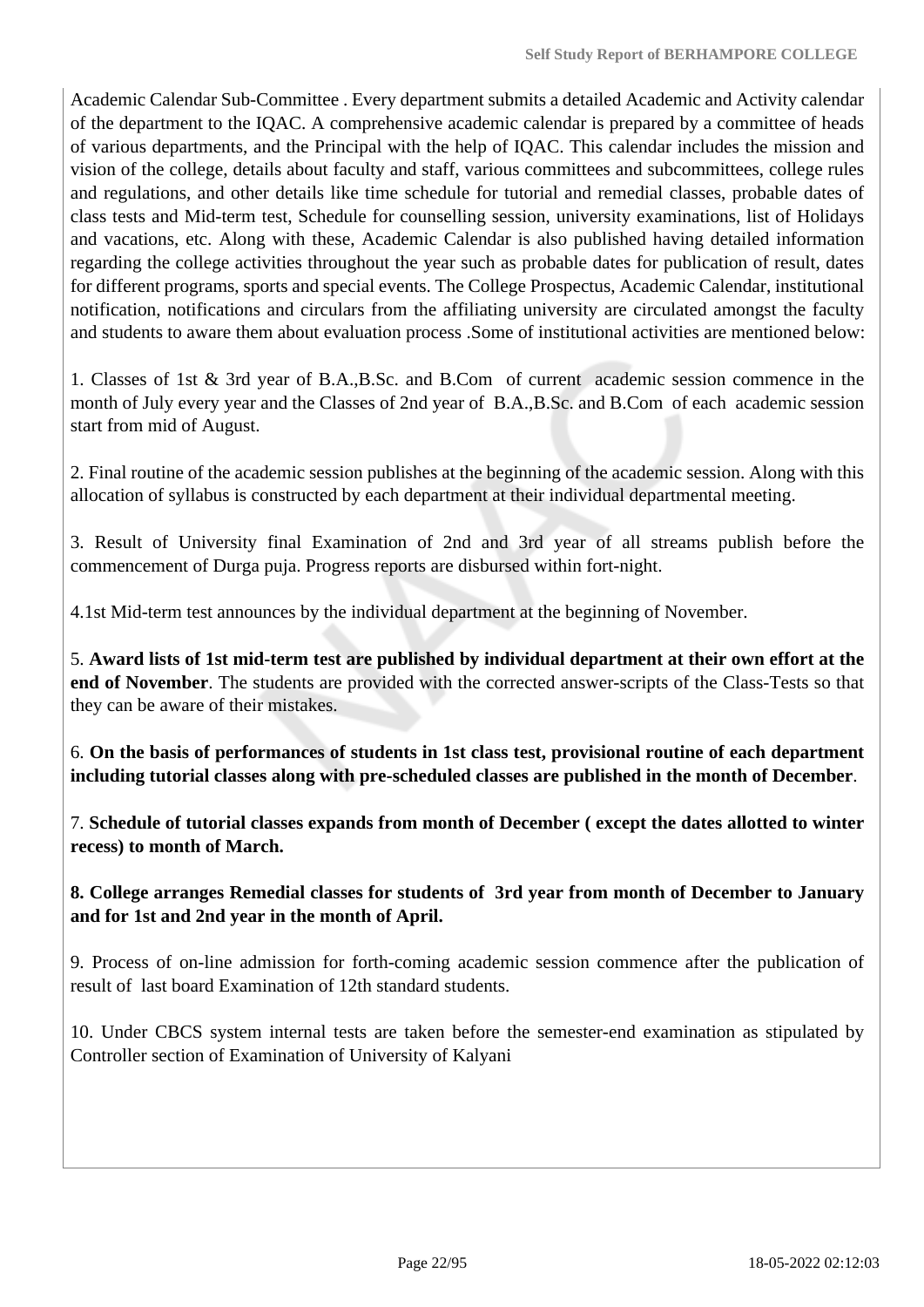| <b>File Description</b>              | <b>Document</b>      |
|--------------------------------------|----------------------|
| <b>Upload Additional information</b> | <b>View Document</b> |
| Link for Additional information      | <b>View Document</b> |

 **1.1.3 Teachers of the Institution participate in following activities related to curriculum development and assessment of the affiliating University and/are represented on the following academic bodies during the last five years** 

**1.Academic council/BoS of Affiliating university**

- **2.Setting of question papers for UG/PG programs**
- **3.Design and Development of Curriculum for Add on/ certificate/ Diploma Courses**
- **4.Assessment /evaluation process of the affiliating University**

#### **Response:** A. All of the above

| <b>File Description</b>                                                                                      | <b>Document</b>      |
|--------------------------------------------------------------------------------------------------------------|----------------------|
| Institutional data in prescribed format                                                                      | <b>View Document</b> |
| Details of participation of teachers in various<br>bodies/activities provided as a response to the<br>metric | <b>View Document</b> |

# **1.2 Academic Flexibility**

 **1.2.1 Percentage of Programmes in which Choice Based Credit System (CBCS)/ elective course system has been implemented** 

**Response:** 100

1.2.1.1 **Number of Programmes in which CBCS/ Elective course system implemented.**

#### Response: 22

| <b>File Description</b>                 | <b>Document</b>      |
|-----------------------------------------|----------------------|
| Institutional data in prescribed format | <b>View Document</b> |
| Any additional information              | <b>View Document</b> |

### **1.2.2 Number of Add on /Certificate programs offered during the last five years**

#### **Response:** 5

1.2.2.1 **How many Add on /Certificate programs are offered within the last 5 years.**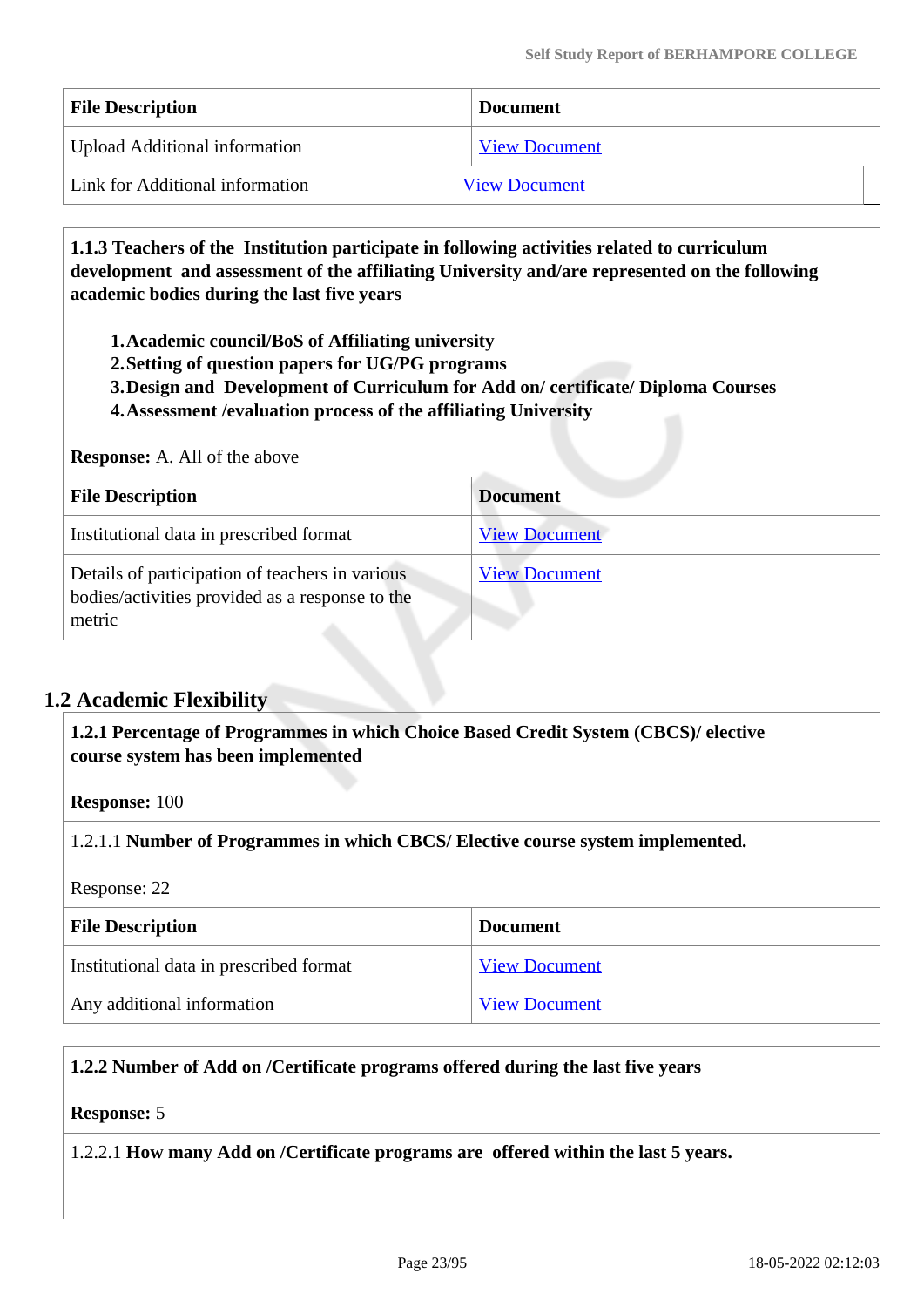| 2018-19                 | 2017-18                                 | 2016-17 |                 | 2015-16              | 2014-15 |
|-------------------------|-----------------------------------------|---------|-----------------|----------------------|---------|
|                         | -1                                      | H       |                 | 1                    |         |
|                         |                                         |         |                 |                      |         |
|                         |                                         |         |                 |                      |         |
| <b>File Description</b> |                                         |         | <b>Document</b> |                      |         |
|                         | Institutional data in prescribed format |         |                 | <b>View Document</b> |         |

# **1.2.3 Average percentage of students enrolled in Certificate/ Add-on programs as against the total number of students during the last five years**

**Response:** 0.49

1.2.3.1 **Number of students enrolled in subject related Certificate or Add-on programs year wise during last five years**

| 2018-19 | 2017-18 | 2016-17 | 2015-16 | 2014-15             |
|---------|---------|---------|---------|---------------------|
| ⊥J      | 38      | 19      | 10      | $\sim$ $\sim$<br>IJ |

| <b>File Description</b>                                                                | <b>Document</b>      |
|----------------------------------------------------------------------------------------|----------------------|
| Details of the students enrolled in Subjects related<br>to certificate/Add-on programs | <b>View Document</b> |
| Any additional information                                                             | <b>View Document</b> |

# **1.3 Curriculum Enrichment**

 **1.3.1 Institution integrates crosscutting issues relevant to Professional Ethics ,Gender, Human Values ,Environment and Sustainability into the Curriculum**

**Response:** 

- The College offers one General & Compulsory Undergraduate course which address Environment and Sustainability and Human Values. The above course is affiliated to the University of Kalyani. Topics related to this issue is taken up for quiz and debates during different functions organized by different departments.
- Equal opportunities are given to both the genders in terms of admissions, employment, training programmes, sports activities etc., and so gender issues do not arise.

College encourages women faculty and students to participate in events focusing on women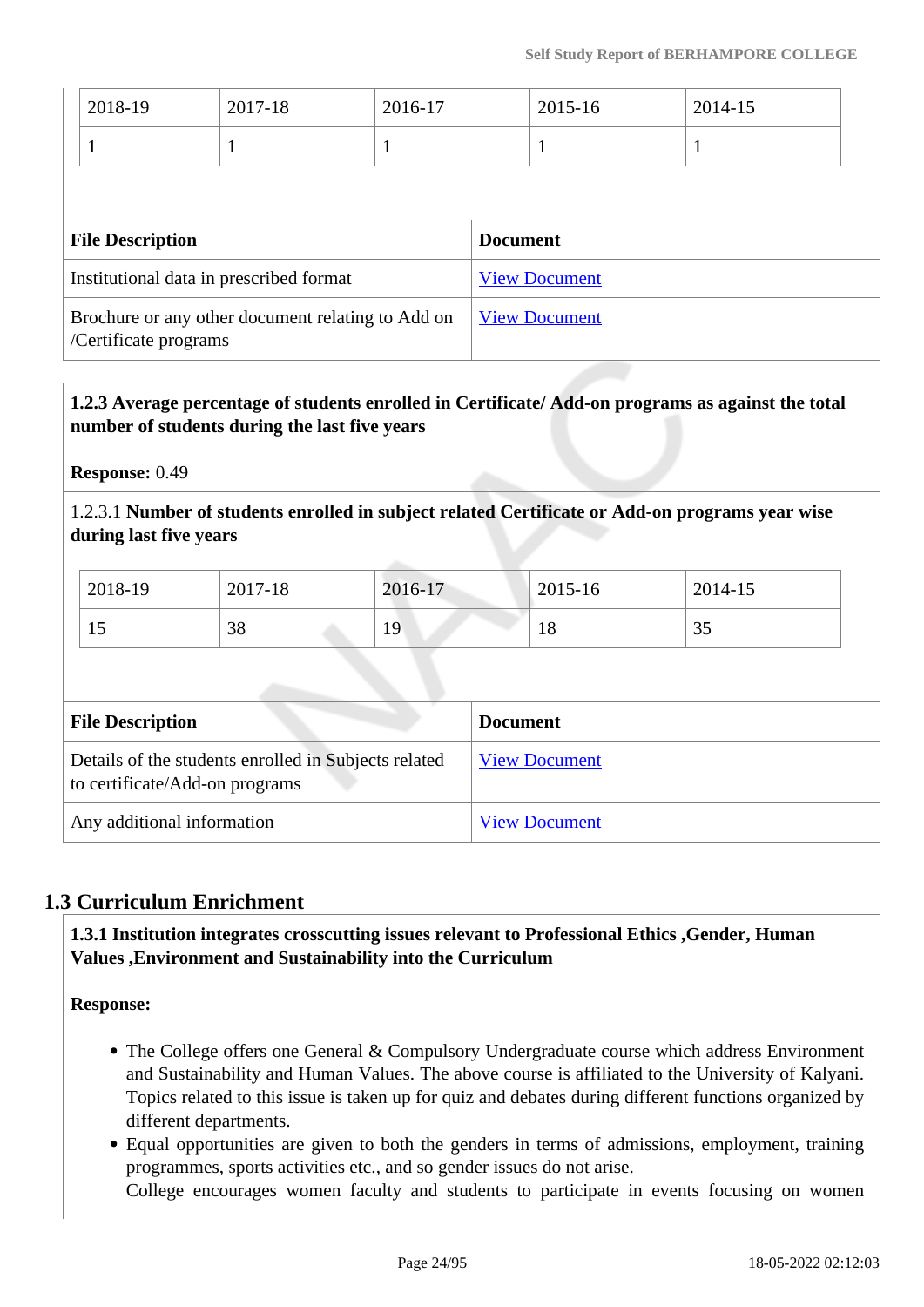empowerment and promoting leadership qualities in women.

- Teacher's day is celebrated with vigor in the institution campus. Girls and boys participate in various co-curricular activities such as group discussions and technical quiz and debate programmes.
- Both boys and girls are made members of NSS which is associated with various co-curricular and extracurricular activities.
- Students are also encouraged to participate in activities on social responsibilities organized by other institutes in the district.
- Awareness programmes are also initiated by NSS which is extensively carry out different activities for environmental protection and social responsibilities.

### **1.3.2 Average percentage of courses that include experiential learning through project work/field work/internship during last five years**

**Response:** 1.02

1.3.2.1 **Number of courses that include experiential learning through project work/field work/internship year-wise during last five years**

| 2018-19 | 2017-18 | 2016-17                  | 2015-16 | 2014-15 |
|---------|---------|--------------------------|---------|---------|
|         | ∽       | $\overline{\phantom{0}}$ |         | -       |

| <b>File Description</b>                 | <b>Document</b> |
|-----------------------------------------|-----------------|
| Institutional data in prescribed format | View Document   |

 **1.3.3 Percentage of students undertaking project work/field work/ internships (Data for the latest completed academic year**

**Response:** 4.26

1.3.3.1 **Number of students undertaking project work/field work / internships**

Response: 230

| <b>File Description</b>                 | <b>Document</b>      |
|-----------------------------------------|----------------------|
| Institutional data in prescribed format | <b>View Document</b> |

### **1.4 Feedback System**

 **1.4.1** *Institution obtains feedback on the syllabus and its transaction at the institution from the following stakeholders 1) Students 2)Teachers 3)Employers 4)Alumni*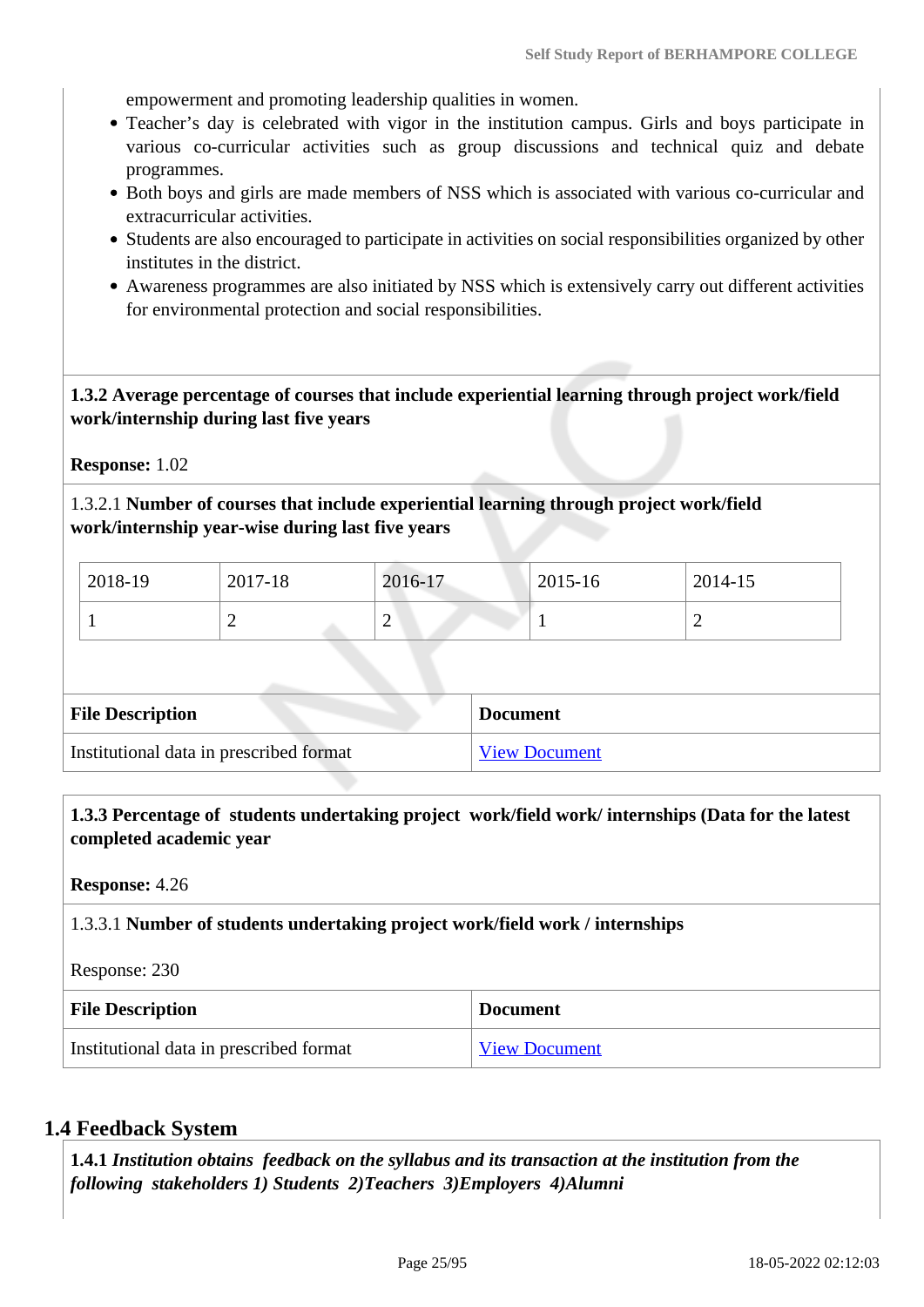## **Response:** D. Any 1 of the above

| <b>File Description</b>             | <b>Document</b>      |
|-------------------------------------|----------------------|
| Any additional information (Upload) | <b>View Document</b> |
| URL for stakeholder feedback report | <b>View Document</b> |

**1.4.2 Feedback process of the Institution may be classified as follows: Options:**

- **1.Feedback collected, analysed and action taken and feedback available on website**
- **2.Feedback collected, analysed and action has been taken**
- **3.Feedback collected and analysed**
- **4.Feedback collected**
- **5. Feedback not collected**

**Response:** C. Feedback collected and analysed

| <b>File Description</b>           | <b>Document</b>      |
|-----------------------------------|----------------------|
| Upload any additional information | <b>View Document</b> |
| URL for feedback report           | <b>View Document</b> |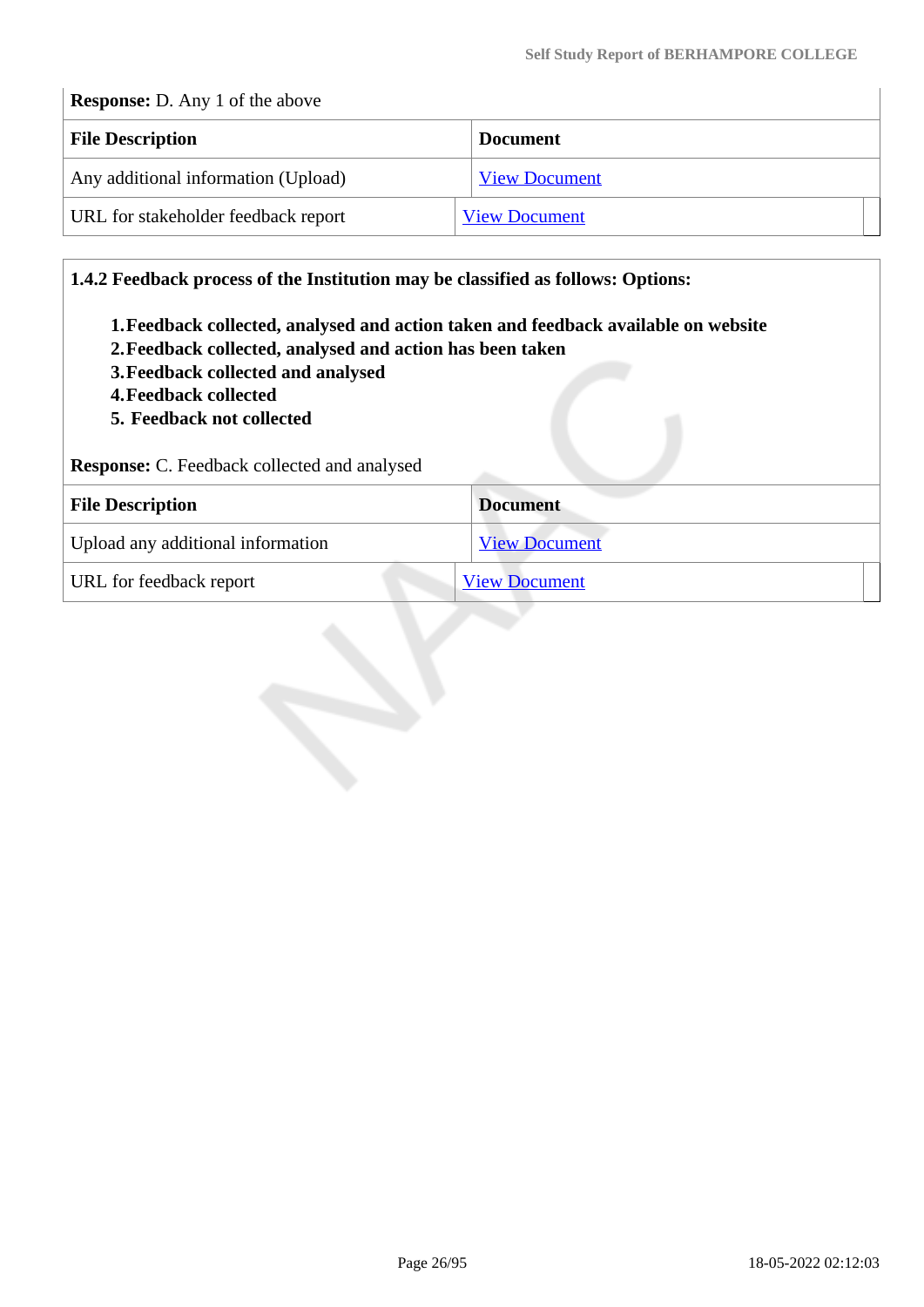# **Criterion 2 - Teaching-learning and Evaluation**

### **2.1 Student Enrollment and Profile**

| Response: 70.51 |         |                                                                      |         |         |
|-----------------|---------|----------------------------------------------------------------------|---------|---------|
|                 |         | 2.1.1.1 Number of students admitted year-wise during last five years |         |         |
| 2018-19         | 2017-18 | 2016-17                                                              | 2015-16 | 2014-15 |
| 2560            | 2690    | 3711                                                                 | 2099    | 2030    |
|                 |         | 2.1.1.2 Number of sanctioned seats year wise during last five years  |         |         |
| 2018-19         | 2017-18 | 2016-17                                                              | 2015-16 | 2014-15 |
| 3733            | 3711    | 3711                                                                 | 3703    | 3703    |
|                 |         |                                                                      |         |         |

 **2.1.2 Average percentage of seats filled against reserved categories (SC, ST, OBC, Divyangjan, etc. as per applicable reservation policy ) during the last five years ( exclusive of supernumerary seats)**

**Response:** 52.26

2.1.2.1 **Number of actual students admitted from the reserved categories year wise during last five years**

| 2018-19 | 2017-18 | 2016-17 | 2015-16 | 2014-15 |
|---------|---------|---------|---------|---------|
| 1015    | 1145    | 1245    | 617     | 832     |

| <b>File Description</b>                 | <b>Document</b>      |
|-----------------------------------------|----------------------|
| Institutional data in prescribed format | <b>View Document</b> |
| Any additional information              | <b>View Document</b> |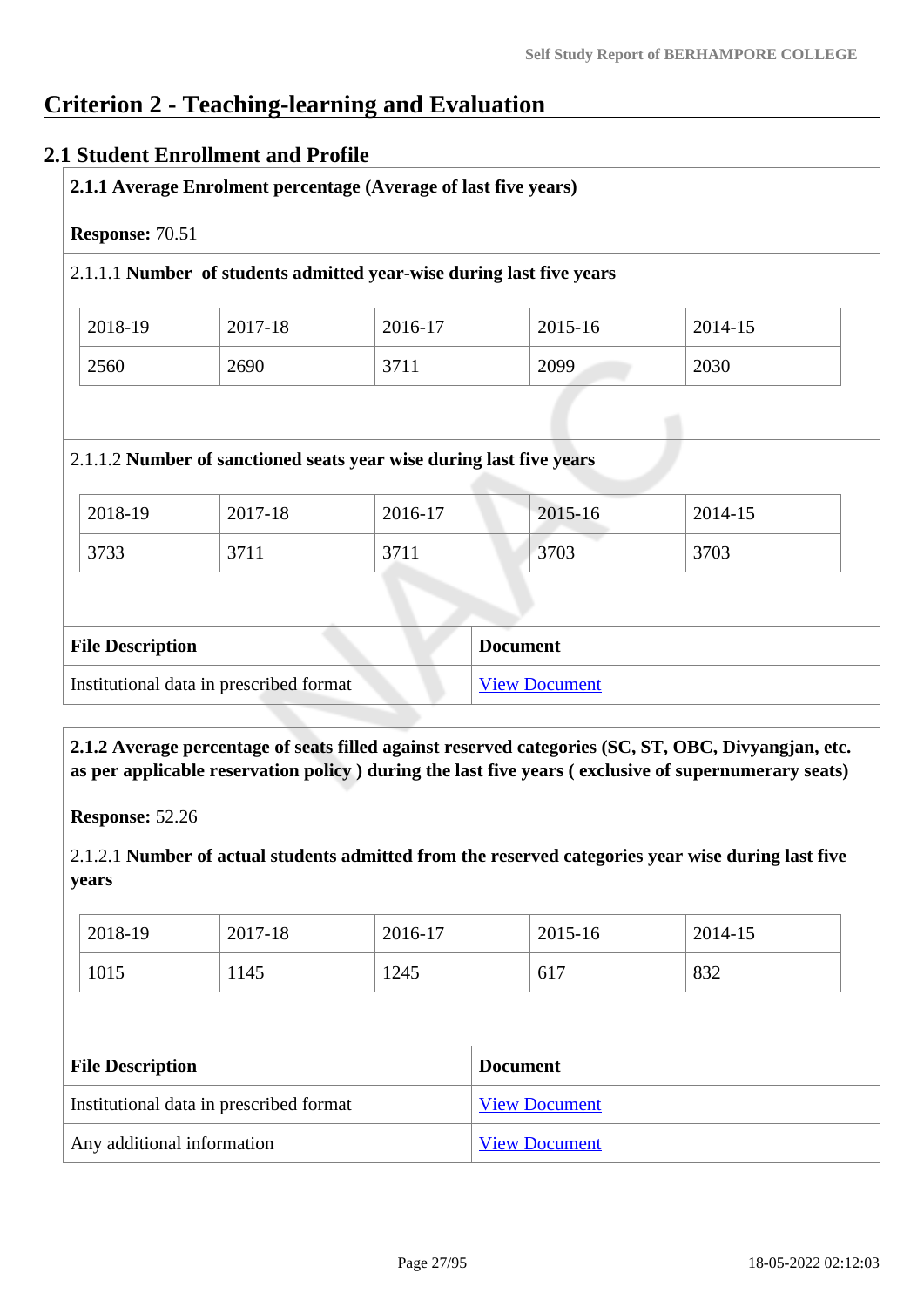# **2.2 Catering to Student Diversity**

### **2.2.1 The institution assesses the learning levels of the students and organises special Programmes for advanced learners and slow learners**

### **Response:**

Response:

Berhampore College was established in 1963 for the study of commerce at undergraduate level. Later on, in response to the needs of the larger section of the learners, the College has started various programs in the Humanities discipline. The endeavour of this institution is to open up the world of knowledge to the different strata of pupils to such an extent that, each of them is able to absorb it according to their own needs and capabilities and accrue real benefits.

Devoted teachers and responsible college authority conduct the process of counselling at the time of admission on the basis of student's performances in the last board examination. As a general practice, at the commencement of the semester, the teachers interact with the students to ascertain their background, choices of subject stream, medium of education, as well as gauge their shortcomings and future expectations. The teachers identify the slow and advance learners by interacting with them during the class hours. A system of continuous evaluation also helps the teachers to assess the progress of students. This process of evaluation consists of written examinations, open book tests, group presentations, seminars, quiz, symposiums, debates, projects, practical examinations with viva, written assignments, surprise tests through ICT enabled tools (like Google class room, PPT presentation, etc) and class participation, etc.

#### **Endeavours for slow learners:**

The fight of our devoted teachers is not only against of low merit but also against the poverty, injustice, prejudice, superstition, taboos, etc. We have identified one of the major reasons behind this backwardness as lack of proficiency in language. So, to enhance their abilities, additional language classes are organised to ensure that language does not act as a deterrent to learning. For some courses, special classes are conducted on mathematics (especially for students of Economics Honours). Each Department conducts remedial and tutorial classes for slow learners after scheduled class hours on weekdays and after 3:00 p.m. on Saturdays. Teaching faculty use the idle time when they are not allotted classes to help the students with less IQ to cope with the matter in which they are lagging behind.

### **Endeavour for advanced learners:**

Advanced learners are encouraged to attend class tests, present seminars, participate in quiz and debate competitions. Teachers accompany them to guided library session in their quest for knowledge and prepare them for competitive examinations. The Automated Library system affords the students proper assistance in their pursuit of various academic matters and is self-sufficient to enhance their capacity for independent learning. Physical classroom teaching is blended with reasonable use of ICT to make the teaching-learning process more learner-centric. Teachers interact with the students through Google Classroom, what's app and conference call in order to make them keep in touch with their courses throughout the day**.**

Aside from those slow and advances learners, the remaining students who are medium achievers, can avail all facilities and access all the programmes that are arranged for first two categories.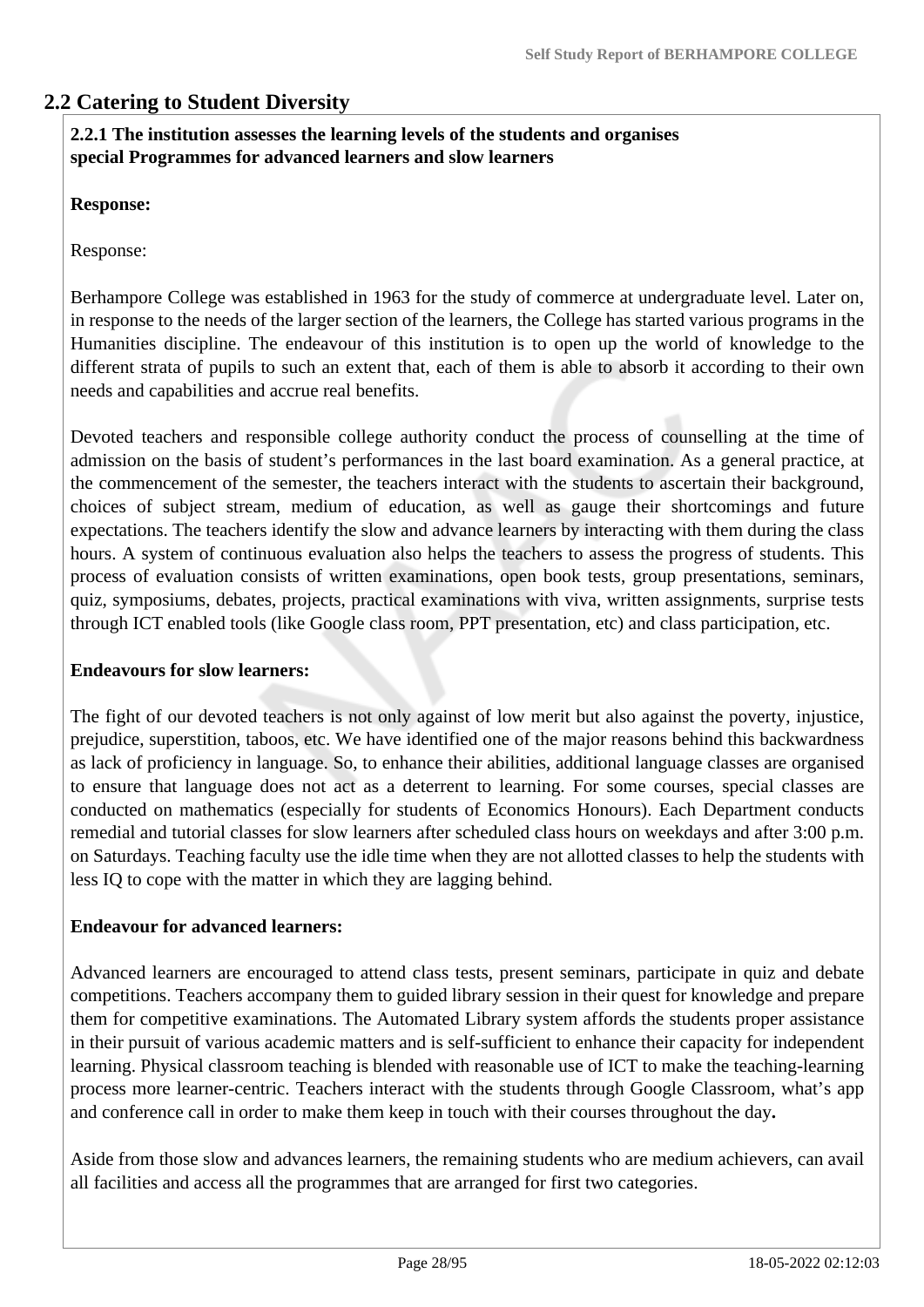### **2.2.2 Student- Full time teacher ratio (Data for the latest completed academic year)**

| <b>Response: 245.23</b>    |                      |  |  |
|----------------------------|----------------------|--|--|
| <b>File Description</b>    | <b>Document</b>      |  |  |
| Any additional information | <b>View Document</b> |  |  |

# **2.3 Teaching- Learning Process**

 **2.3.1 Student centric methods, such as experiential learning, participative learning and problem solving methodologies are used for enhancing learning experiences**

### **Response:**

The central objective of our teaching –learning process is to make a learner more open-minded, logical and of course a rational human being. Our periphery is beyond the boundary of college premises for disbursing its accumulated knowledge, values and skills to different strata of people. Keeping this view, we use Student-centric learning process along with 'teacher-centric learning' process.

These are: -

### **I) Interactive learning/ Participative learning:**

**Objectives** : In this process, the endeavour of the teachers is to educate the students via some interactive sessions so that they can understand how to learn through interaction and develop critical thinking, problem solving, and communication skills, etc .

**Practice**: Fundamental concepts of the subject matter are discussed. Students are encouraged to raise questions. Success of this techniques depends on mentor-ward system and teacher-ward tutorial system. The teachers interact with the students as their mentor, and develop a social network among themselves via their email, Google Classroom and mobile numbers. Students are provided assignments, encouraged to participate in open-book tests, surprise tests, group discussions etc. Departments take mid-term test, class test, student seminars, conferences, quiz &debates etc .Students are motivated to participate in these programmes. Furthermore, students watch films, prepare documentaries on social issues, make posters based on contemporary social problems etc.

#### **Evidence**: .

### **ii) Collaborative learning**:

**Objective**: Education does not have to be a distinctive, meritocratic experience, it also can be cooperative or community oriented. Constructing learning environment together is the fundamental objective of collaborative learning.

**Practice**: Collaborative learning is an sunshade term for a variety of instructive tactics involving joint and rational efforts of students and teachers. Some Departments like Economics, Geography, etc conduct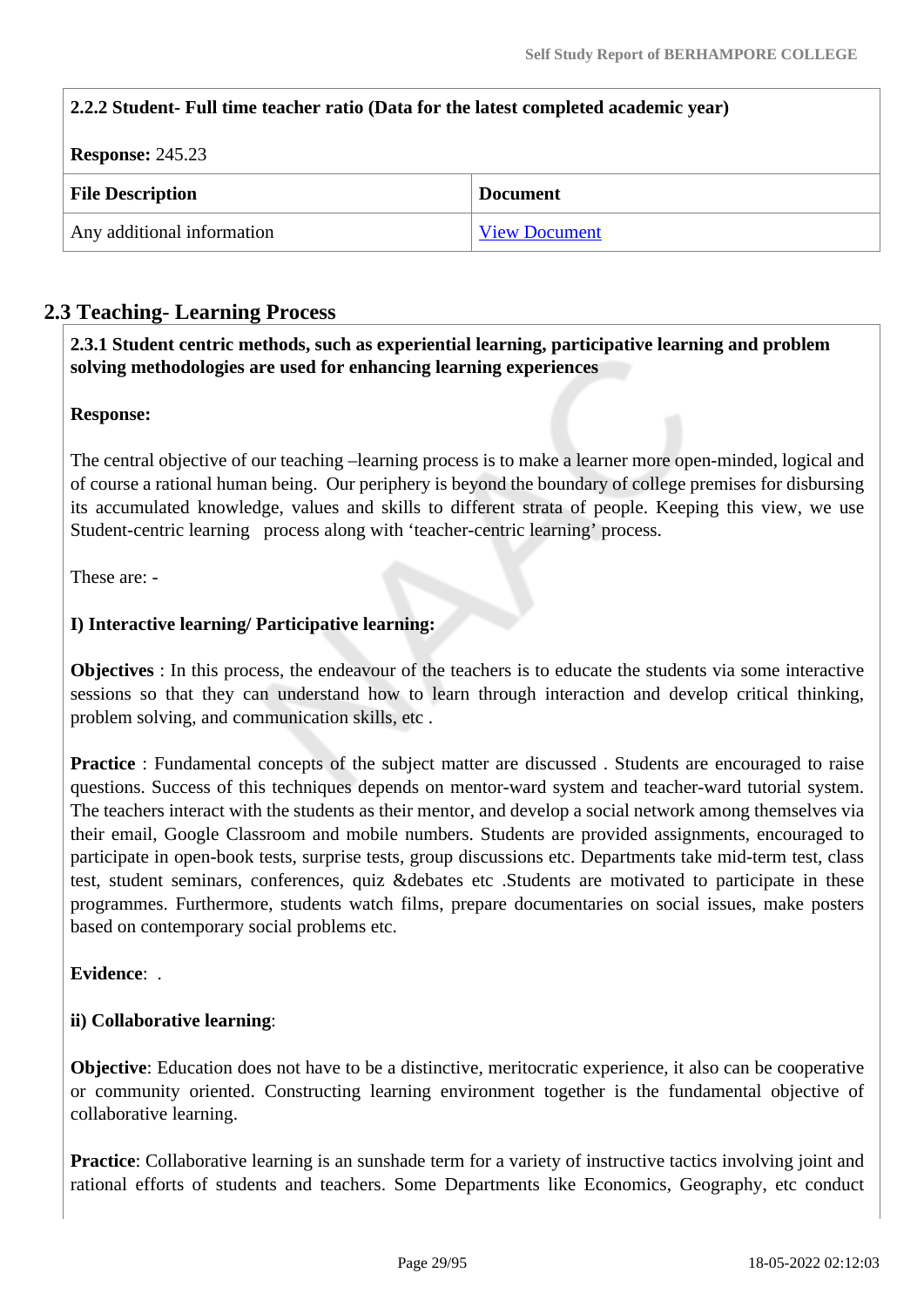educational tours and organize surveys on socio-economic factors. Environmental projects are actively promoted. Along with these endeavours, collaborative learning is also promoted through the group work involved in the preparation of wall-magazines, college magazines ,intra-college as well as inter-college debate competitions, quizzes, rallies and discussions on social issues, cultural function, sport events etc. One of the important wings of the College is National Service Scheme through with institution imparts value education to their ward with an aim to enhance morality.

**Evidence**:

### **iii) Independent learning**:

**Objective**: The institution stresses on independent or self-regulating learning to enhance motivation and for better management of learning.

**Practice**: Successful implementation of independent learning depends on a number of external and internal factors. External factors like mentor-ward system, access to automated library facilities with large collection of books and journals and use of ICT tools can create a strong relationship between teachers and students and provide comprehensive latest information to students. The students are motivated to use the library independently which can enhance their skills and knowledge. Internal factors are the skills that individual students have to acquire. Successful students are rewarded at the end of final year examination with valuable books which help them further enhance their knowledge.

| <b>File Description</b>           | <b>Document</b>      |
|-----------------------------------|----------------------|
| Upload any additional information | <b>View Document</b> |

# **2.3.2 Teachers use ICT enabled tools for effective teaching-learning process.**

#### **Response:**

In our inside class room teaching, our dedicated teachers build-up a cordial relationship with pupils and construct a hassle-free academic environment where pupils can easily raise questions and solve their problems . Students are motivated to give answer to any question using their own observation and creativity. The mentor inspires scientific temper among the students through continuous assignments both written and oral, their involvement in Group discussions, curriculum-based debates and quizzes at departmental level, presentation of a Talk by the students, etc. Some Department like Commerce, Geography, Economics, Environmental studies have designed 'Project Work' undertaken by their students in order to encourage pupils to develop scientific temper and critical thinking.

So, College has furnished various ICT-enabled learning resources ( like learning in virtual class room, computer laboratory, access to partially automated library system, provision of getting subject specific eresources, interaction within social media through Google Classroom, Whats' App group, etc.) towards the end goal of promoting a positive teaching-learning attitude amongst students. The College is well connected with internet which gives the teachers the chance to use the e-materials when needed. Teachers are delivering their lecture through PPTs representation. However due to poor socioeconomic status students are not entitled with internet facilities. As a result, teachers were usually conducting physical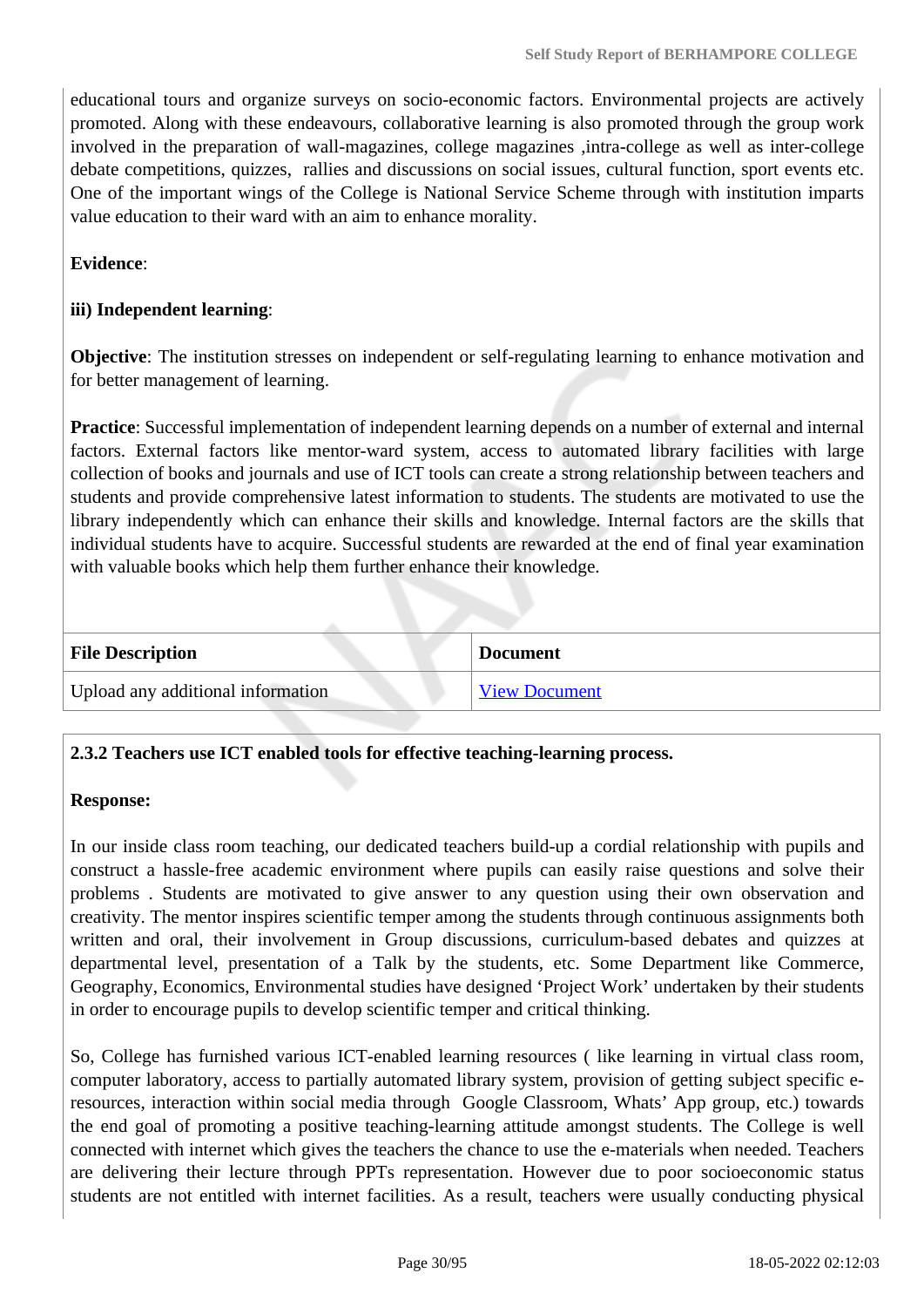classroom teaching for all round performances of students

 **2.3.3 Ratio of students to mentor for academic and other related issues (Data for the latest completed academic year )**

#### **Response:** 256.9

2.3.3.1 **Number of mentors**

#### Response: 21

| <b>File Description</b> | <b>Document</b>      |
|-------------------------|----------------------|
| Mentor/mentee ratio     | <b>View Document</b> |

# **2.4 Teacher Profile and Quality**

 **2.4.1 Average percentage of full time teachers against sanctioned posts during the last five years Response:** 68.28 **File Description Document** List of the faculty members authenticated by the Head of HEI [View Document](https://assessmentonline.naac.gov.in/storage/app/hei/SSR/103196/2.4.1_1631706057_4704.pdf) Institutional data in prescribed format [View Document](https://assessmentonline.naac.gov.in/storage/app/hei/SSR/103196/2.4.1_1631006089_4704.xlsx)

 **2.4.2 Average percentage of full time teachers with Ph. D. / D.M. / M.Ch. / D.N.B Superspeciality / D.Sc. / D.Litt. during the last five years (consider only highest degree for count)**

**Response:** 33.34

# 2.4.2.1 **Number of full time teachers with** *Ph. D. / D.M. / M.Ch. / D.N.B Superspeciality / D.Sc. / D.Litt.* **year wise during the last five years**

| 2018-19                                 | 2017-18 | 2016-17 |                 | 2015-16              |  | 2014-15 |  |
|-----------------------------------------|---------|---------|-----------------|----------------------|--|---------|--|
| 08                                      | 07      | 07      |                 | 06                   |  | 05      |  |
|                                         |         |         |                 |                      |  |         |  |
| <b>File Description</b>                 |         |         | <b>Document</b> |                      |  |         |  |
| Institutional data in prescribed format |         |         |                 | <b>View Document</b> |  |         |  |

**2.4.3 Average teaching experience of full time teachers in the same institution (Data for the latest**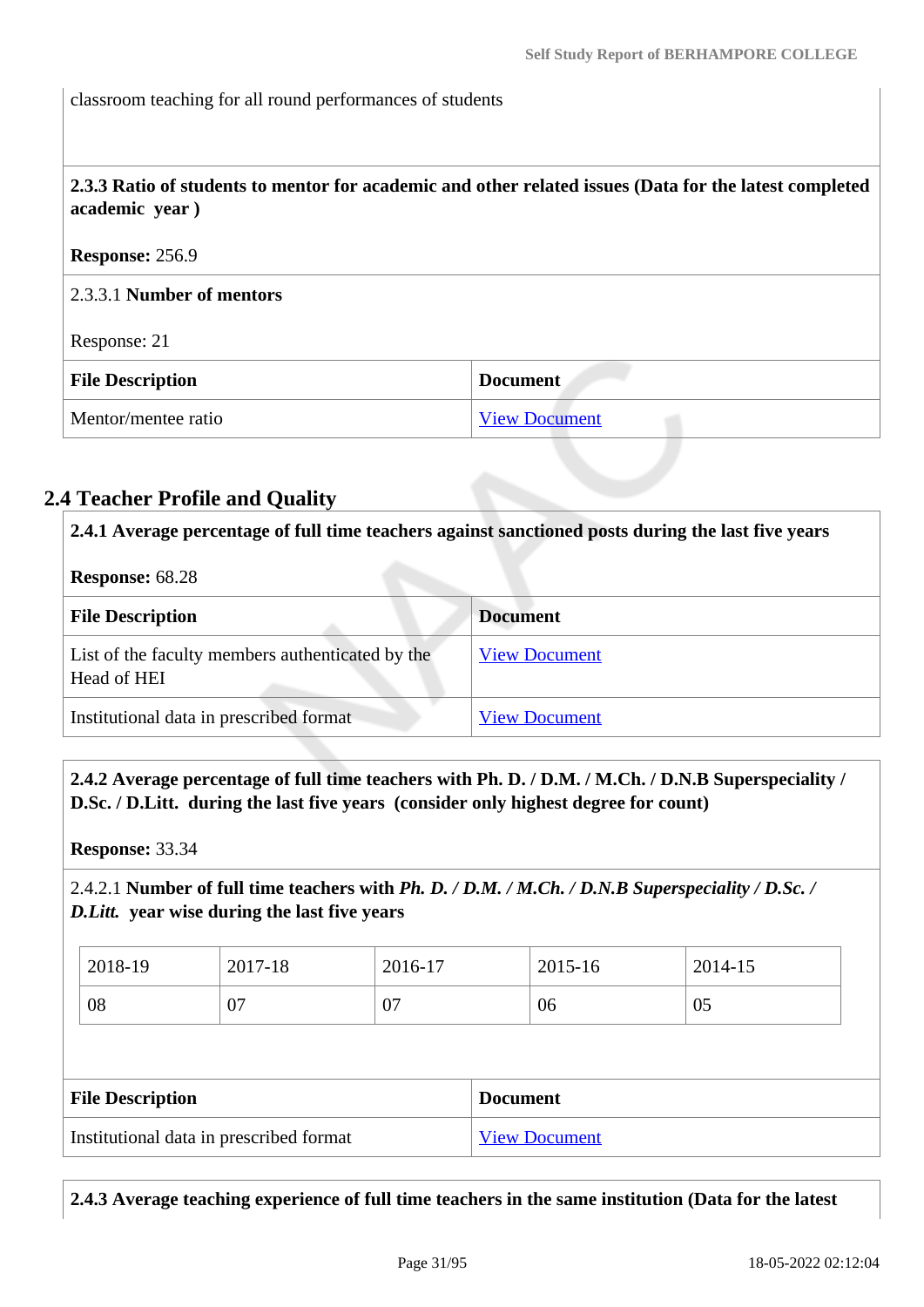### **completed academic year in number of years)**

### **Response:** 17.41

| 2.4.3.1 Total experience of full-time teachers |                      |  |
|------------------------------------------------|----------------------|--|
| Response: 383                                  |                      |  |
| <b>File Description</b>                        | <b>Document</b>      |  |
| Institutional data in prescribed format        | <b>View Document</b> |  |

### **2.5 Evaluation Process and Reforms**

### **2.5.1 Mechanism of internal assessment is transparent and robust in terms of frequency and mode**

#### **Response:**

In all the examinations arranged by the College (Class-Tests, Mid-Term Tests, internal assessment under CBCS),students are intimated at prior. The students are informed about the schedule of occurrence of test either by central notice by college authority or by the provisional notice by concerned department. Schedule of the examination at level of University is displayed in notice board and as well as in college website also.

Obtained marks of class test and midterm test are furnished to the examinees within 15 days of the examination. Students are provided with the corrected answer-scripts by the relevant faculty members. So that they can be aware of their mistakes the doubt and enquiries of the students regarding the pattern of optimal answers are clarified by the examiners**.** In majority of the Department, mode of language of question paper is bi-lingual (except in English, Bengali& Sanskrit). Through an interactive session teacher prescribes the suggestions which may opt by the students for their better performances in forth-coming test as well as in final examination conducted by University of Kalyani.

Some remedial as well as tutorial classes are organised to assist students to uphold their academic performances in forth-coming final examination. In tutorial classes teachers and students also make a detailed discussion on the previous question set of University examination and mentor guides about the mechanisms of solving the question paper within stipulated time. For such purpose question bank comprises with questions of previous year final examination at level of University has prepared.

If the students express their difficulties in understanding the questions which were set in the Test, the questions and the topic on which such questions were set are discussed in the lecture-hour by the faculty member. The students are often suggested to write the answers again as home assignments incorporating the modification.

Answer-scripts of internal assessment under CBCS are preserved by the college authority since the University calls for the evaluated script if needed.

A record of marks is well preserved by the college authority and as well as each department also. After the publication of final result, performances of students are analysed by concerned departments who then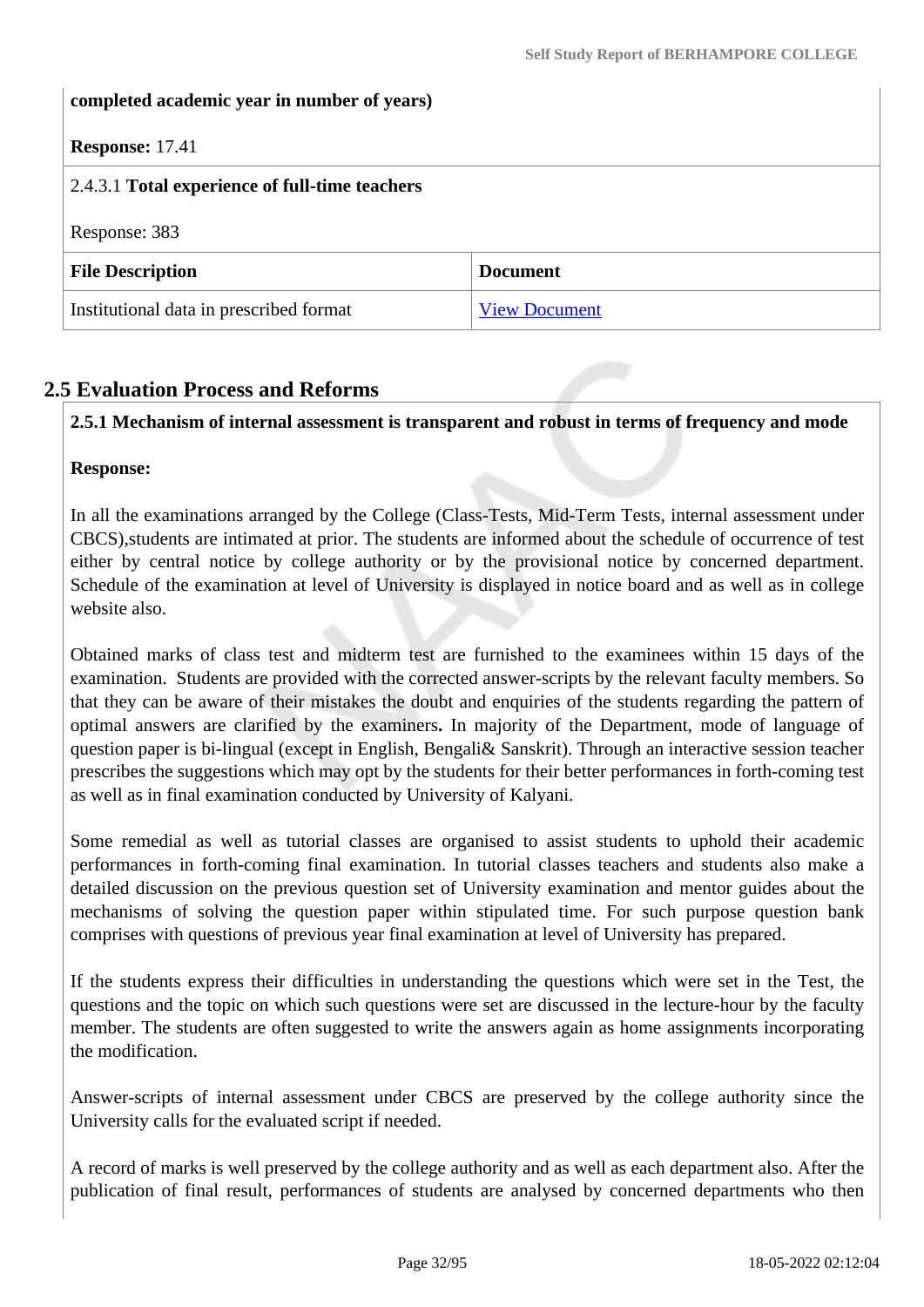submit the appraisal report to IQAC.

However, since the responsibility of publication of board examination results lies solely with the University of Kalyani, delay in the publication of the Part I and Part II results is something which the college has no way to rectify.

Counselling classes are taken at-least twice each year by each department. First,at the end of 1st mid-term test during first phase of academic session i.e.; during end of November to beginning of December. Second, at the end of second mid-term test which is usually during the end of April and the end of the second phase of each academic session. However, a central counselling of students of First Year B.A., B.Sc. and B.Com of the ongoing academic session is conducted by college authority through verification of their candidature at the beginning of each academic session.

### **2.5.2 Mechanism to deal with internal examination related grievances is transparent, time- bound and efficient**

### **Response:**

Our Institution prepares its academic calendar at central level each year. Following the calendar, each Department conducts their academic performances throughout the year. Schedule for class test, mid-term test are announced prior to the scheduled date and this information is passed on to the IQAC.

The students are provided with the corrected answer-scripts by the relevant faculty members within 15 days of examination. The doubt and enquiries of the students regarding the pattern of optimal answers are clarified by the examiners**.** If there is any tabulation error in the assessment, corrections are duly made by the examiner and the corrected marks are officially posted against the name of the concerned student**.**

The schedule for class tests, Mid-term test is prepared by individual departments. They are also informed about the provisional routine that include schedule for tutorial classes and remedial classes.

 Some Departments also organise the Parent-Teacher Meeting for the students of Part-I and students of Part- II. Such meetings are held after the publication of results of the Mid-Term Tests. Some department communicate regularly with the guardians over phone and inform them about the performances of their ward. As mentioned earlier, the majority of our students come from low socio-economic strata, therefore, their parents are usually too preoccupied with daily struggles. They don't have enough time to appear in parent –teacher meeting. We circumvent this problem through the use of electronic media**.**

If there is a marked discrepancy between class-performance and performance in examination of a student, the teachers consider it their responsibility to identify the cause behind such discrepancy. The interaction between the parents and the relevant faculty members can be crucial for such identification. If the reason for such discrepancy is purely academic, the teachers try whole-heartedly to provide the students with a broader understanding of the subject of their study (topics already taught in the class are discussed again, students are given time-bound home assignments to be checked by the faculty members, more books and journals are suggested to the students for reading and so on).

However, the cause may lie outside the purview of academics and in such cases, the studentis counselled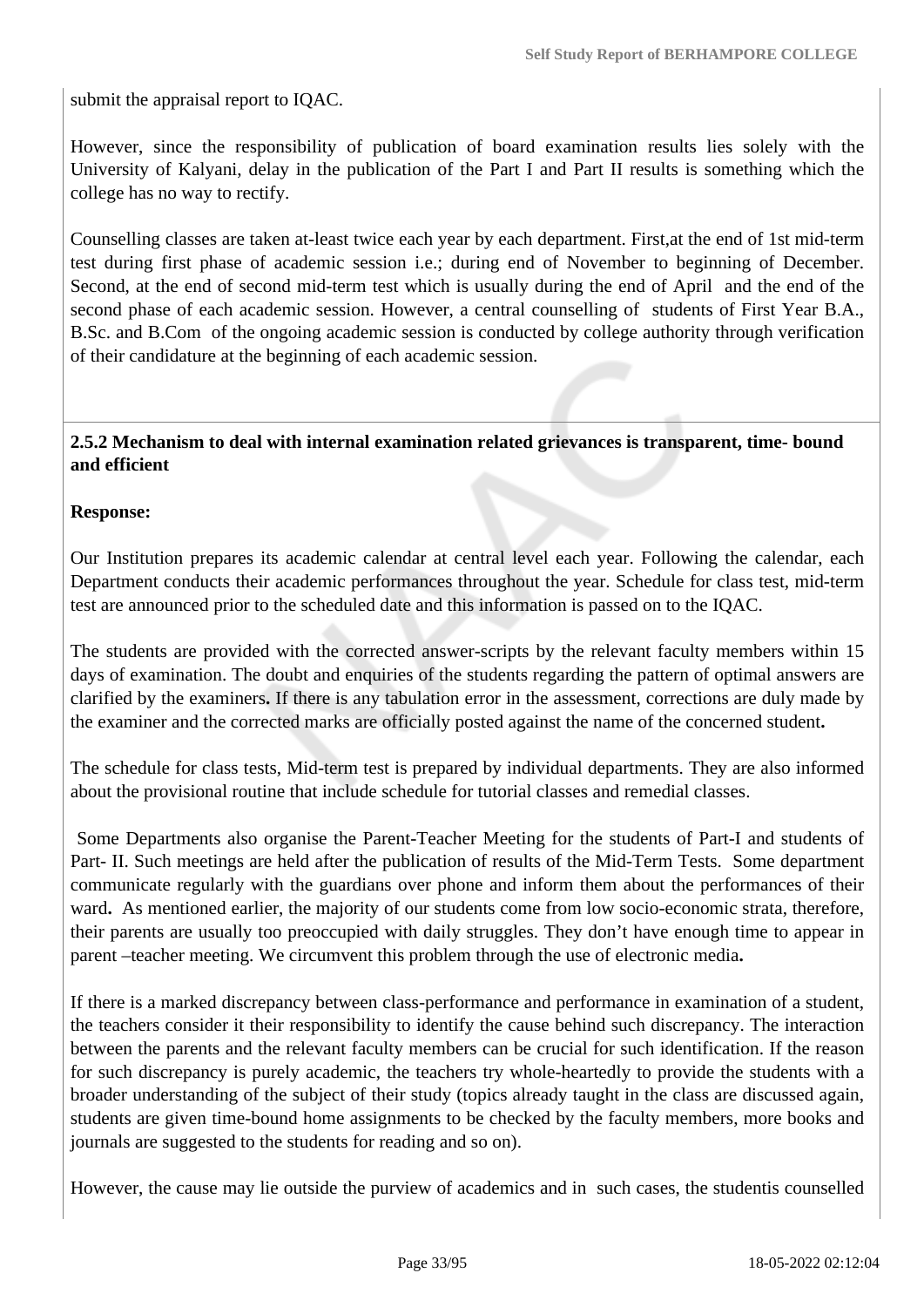by a mentor sympathetically and advised to adopt certain cause-specific steps in order to deal with the problem at hand.

### **2.6 Student Performance and Learning Outcomes**

 **2.6.1 Teachers and students are aware of the stated Programme and course outcomes of the Programmes offered by the institution.**

### **Response:**

In our inside class room teaching, our dedicated teachers build-up a cordial relationship with pupils and construct a hassle-free academic environment where pupils can easily raise questions and solve their problems . Students are motivated to give answer to any question using their own observation and creativity. The mentor inspires scientific temper among the students through continuous assignments both written and oral, their involvement in Group discussions, curriculum-based debates and quizzes at departmental level, presentation of a Talk by the students, etc. Some Department like Commerce, Geography, Economics, Environmental studies have designed 'Project Work' undertaken by their students in order to encourage pupils to develop scientific temper and critical thinking.

 So, College has furnished various ICT-enabled learning resources ( like learning in virtual class room, computer laboratory, access to partially automated library system, provision of getting subject specific eresources, interaction within social media through Google Classroom, Whats' App group, etc.) towards the end goal of promoting a positive teaching-learning attitude amongst students. The College is well connected with internet which gives the teachers the chance to use the e-materials when needed. Teachers are delivering their lectures by using PPTs on subject matter. However, due to poor socio-economic status , students are not entitled with internet facilities. So teachers usually conducted physical class room teaching for enhance of all round performances of students.

| <b>File Description</b>               | <b>Document</b>      |  |  |
|---------------------------------------|----------------------|--|--|
| Paste link for Additional information | <b>View Document</b> |  |  |

### **2.6.2 Attainment of programme outcomes and course outcomes are evaluated by the institution.**

### **Response:**

Attainment of program outcomes, program specific outcomes and course outcomes are duly evaluated by the institution. One of the methods that our college follows while doing so is by assessing the performances of students in different examination at institutional level, attendance of regular classes and special classes (like tutorial and remedial classes). In counselling session, students also express their difficulties in understanding curriculum, about financial and psychological backwardness, if any. Mentors try to solve the problems.

Another important mechanism that Institution has opted for is evaluation of teaching-learning by feedback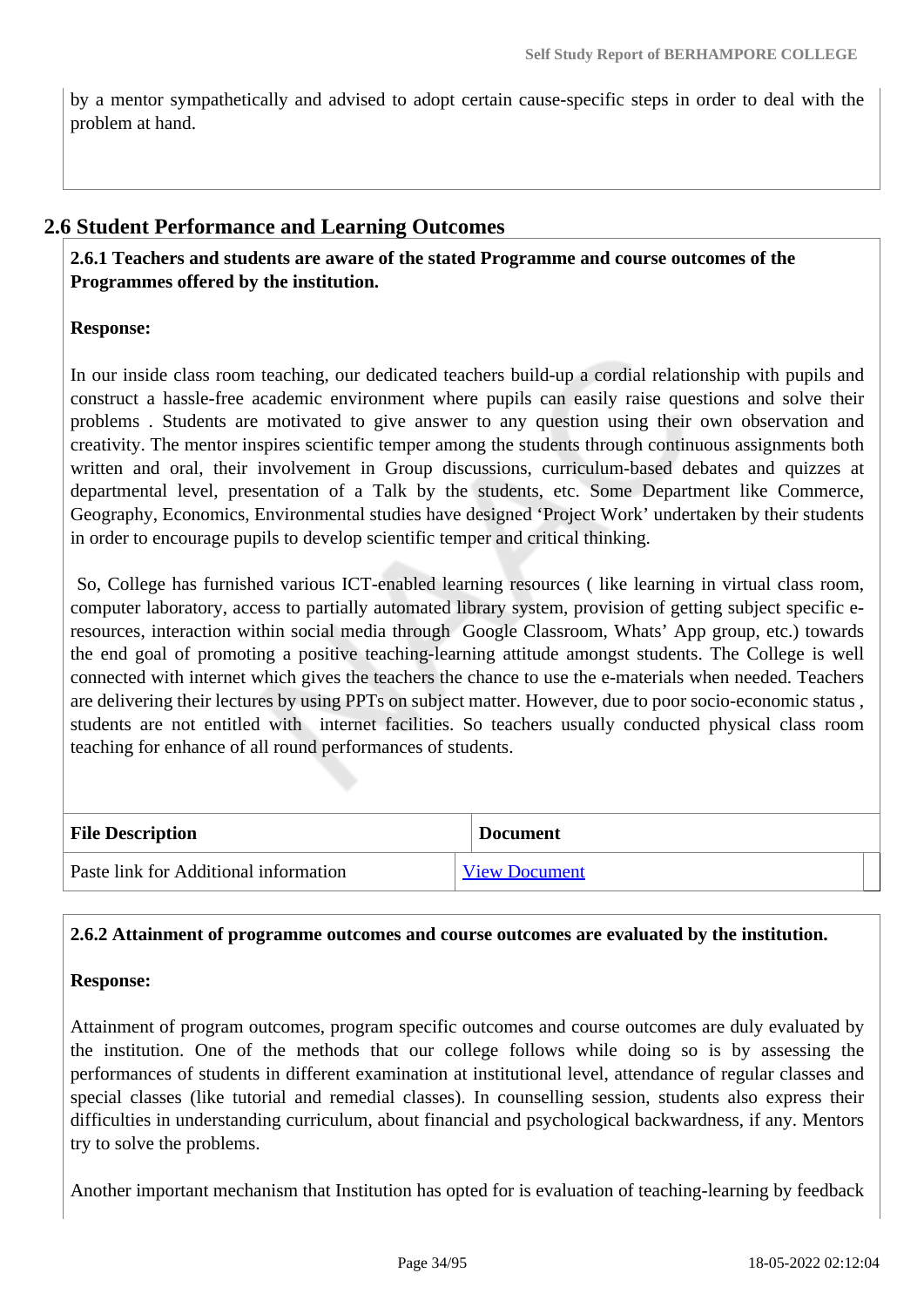system, in which the final year students of the college are provided with feedback forms to be duly filled in by them providing inputs on teaching-learning drawbacks, limitations, constraints and also merits of the department, its faculty members etc.

Our college also has a Grievance Redressal Mechanism, where the students can also place their problems at any point of time while studying. The institution deals with students' grievances very deftly by preserving its confidentiality, while at the same time taking concrete steps towards its resolution. Parent –teacher meet is organised by individual departments if required after assessing the performances in class test, Mid-Term Examinations and attendance of classes by students. Through such processes the institution keeps a track record of program outcome-achievement. Publication of Merit list at the time of admission, keeping the records of marks obtained in University's final examination by College-office and records of marks obtained by students at class test and mid-term test by the Department, keeping the records of successful students who have absorbed into different jobs,etc. are regular practices of our institution through which the program outcomes are measured and checked. The slow and advanced learners are identified and accordingly outcome attainment target is set by introducing improvement measures. Organising class tests, conducting tutorial and remedial classes, organising subject- oriented debates, quiz, student seminars as well as talks and workshops etc. are a part of this improvement scheme. In order to achieve the desired program outcomes, some departments of the college hold field tour, field survey, workshop etc. College provides books apart from scheduled allocation of books from library to those meritorious and sincere students whose economic conditions are poor.

Students celebrate Teachers' Day on 5th September each year. On this occasion, successful students are rewarded with books or cash which encourages students to excel. This practice has commenced in the fond memory of Late Subodh Sarkar, retired Vice-Principal and professor of Department of Commerce since 2017.

The IQAC Cell of the College publishes an overall academic report, which is displayed on the college website as a part of the mechanism of communication which states the level of attainment of program outcomes among many others.

| <b>File Description</b>               | <b>Document</b>      |  |
|---------------------------------------|----------------------|--|
| Paste link for Additional information | <b>View Document</b> |  |

### **2.6.3 Average pass percentage of Students during last five years**

#### **Response:** 77.6

2.6.3.1 **Total number of final year students who passed the university examination year-wise during the last five years**

| 2018-19 | 2017-18 | 2016-17 | 2015-16 | 2014-15    |
|---------|---------|---------|---------|------------|
| 692     | 693     | 792     | 661     | 755<br>ں ر |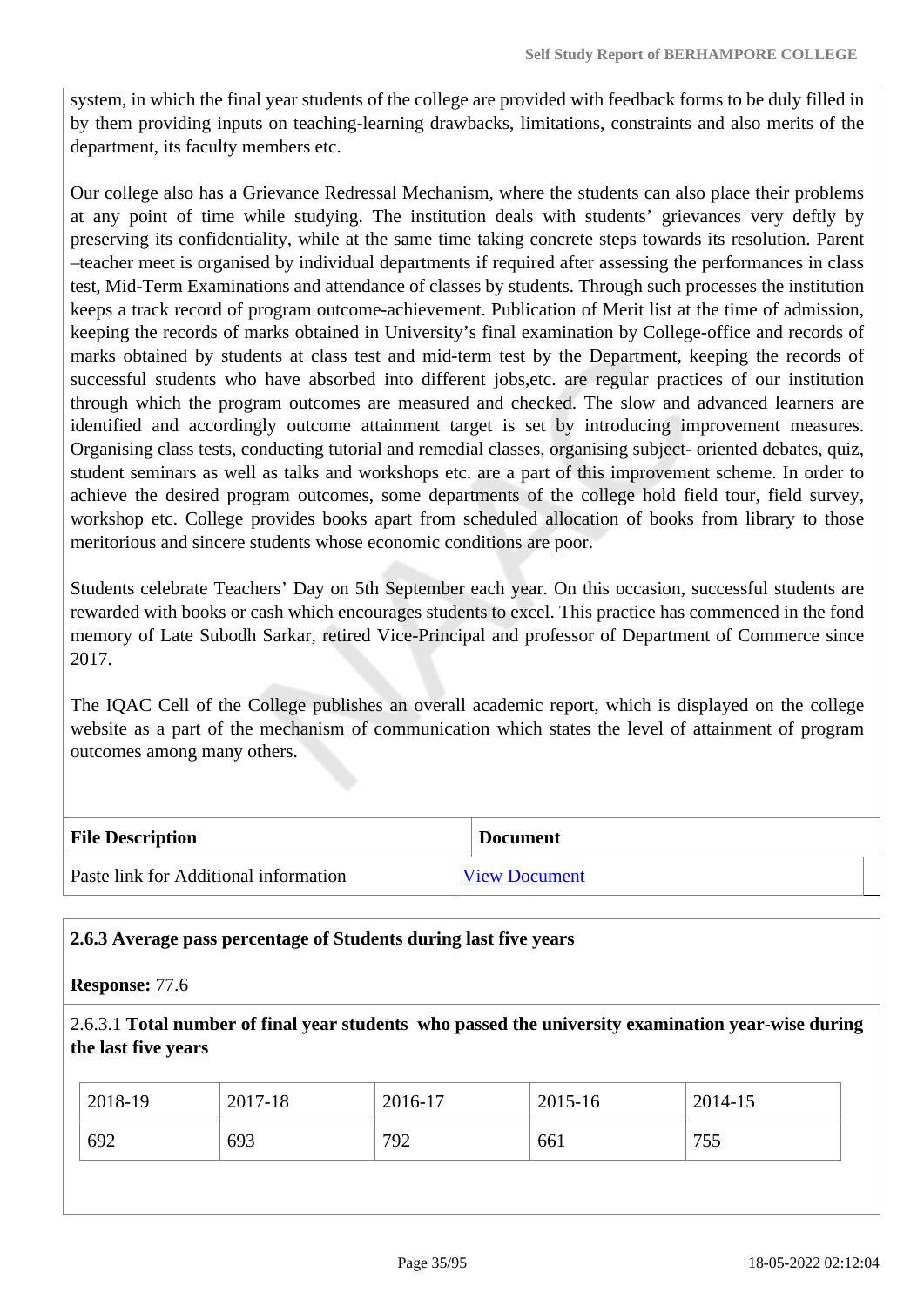|                                         | during the last five years |         |                      |  |                 | 2.6.3.2 Total number of final year students who appeared for the university examination year-wise |  |
|-----------------------------------------|----------------------------|---------|----------------------|--|-----------------|---------------------------------------------------------------------------------------------------|--|
|                                         | 2018-19                    | 2017-18 | 2016-17              |  | 2015-16         | 2014-15                                                                                           |  |
|                                         | 978                        | 883     | 965                  |  | 840             | 968                                                                                               |  |
|                                         |                            |         |                      |  |                 |                                                                                                   |  |
| <b>File Description</b>                 |                            |         |                      |  | <b>Document</b> |                                                                                                   |  |
| Institutional data in prescribed format |                            |         | <b>View Document</b> |  |                 |                                                                                                   |  |

# **2.7 Student Satisfaction Survey**

| 2.7.1 Online student satisfaction survey regarding teaching learning process |                      |  |  |
|------------------------------------------------------------------------------|----------------------|--|--|
| <b>Response: 3.33</b>                                                        |                      |  |  |
| <b>File Description</b>                                                      | <b>Document</b>      |  |  |
| Upload database of all currently enrolled students<br>(Data Template)        | <b>View Document</b> |  |  |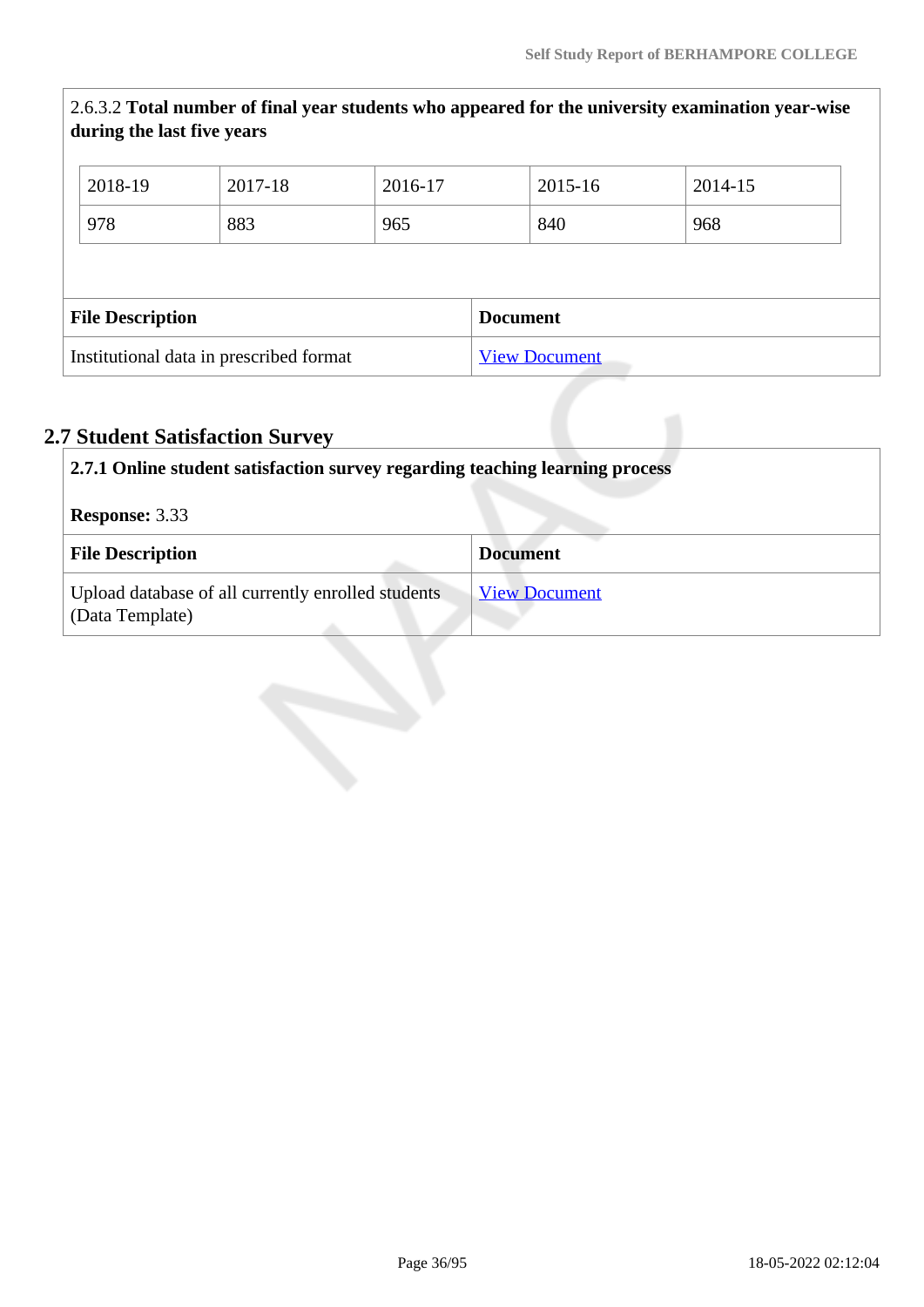# **Criterion 3 - Research, Innovations and Extension**

# **3.1 Resource Mobilization for Research**

 **3.1.1 Grants received from Government and non-governmental agencies for research projects / endowments in the institution during the last five years (INR in Lakhs)** 

#### **Response:** 0

3.1.1.1 **Total Grants from Government and non-governmental agencies for research projects / endowments in the institution during the last five years (INR in Lakhs)**

| $\frac{1}{2018-19}$ | $2017 - 18$ | 2016-17 | 2015-16 | $2014 - 15$ |
|---------------------|-------------|---------|---------|-------------|
|                     |             |         | 0       |             |

| <b>File Description</b>                 | <b>Document</b>      |
|-----------------------------------------|----------------------|
| Institutional data in prescribed format | <b>View Document</b> |

## **3.1.2 Percentage of departments having Research projects funded by government and non government agencies during the last five years**

#### **Response:** 0

# 3.1.2.1 **Number of departments having Research projects funded by government and nongovernment agencies during the last five years**

| 2018-19 | 2017-18 | 2016-17 | 2015-16 | 2014-15 |
|---------|---------|---------|---------|---------|
|         | ν       |         |         |         |

#### 3.1.2.2 **Number of departments offering academic programes**

| 2018-19             | 2017-18        | 2016-17        | 2015-16 | 2014-15  |
|---------------------|----------------|----------------|---------|----------|
| 1 <sub>2</sub><br>┸ | $\overline{1}$ | 1 <sub>0</sub> | ┸       | י י<br>∸ |

| <b>File Description</b>                 | <b>Document</b>      |
|-----------------------------------------|----------------------|
| Institutional data in prescribed format | <b>View Document</b> |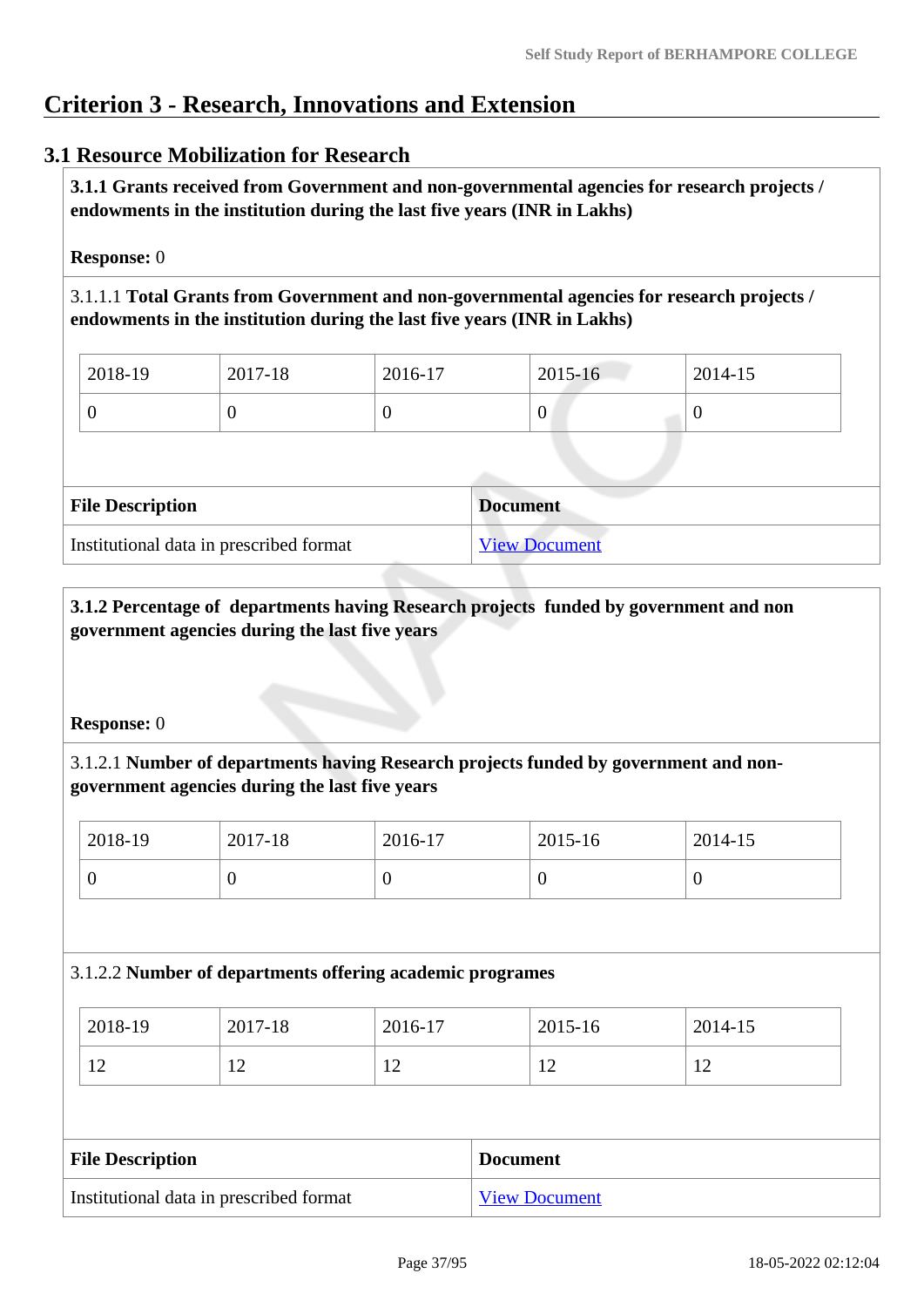**3.1.3 Number of Seminars/conferences/workshops conducted by the institution during the last five years**

#### **Response:** 17

## 3.1.3.1 **Total number of Seminars/conferences/workshops conducted by the institution year-wise during last five years**

| 2018-19 | 2017-18 | 2016-17                       | 2015-16 | 2014-15 |
|---------|---------|-------------------------------|---------|---------|
| 14      |         | ∼<br>$\overline{\phantom{0}}$ |         | -       |

| <b>File Description</b>                 | <b>Document</b>      |
|-----------------------------------------|----------------------|
| Institutional data in prescribed format | <b>View Document</b> |
| Any additional information              | <b>View Document</b> |

## **3.2 Research Publications and Awards**

 **3.2.1 Number of papers published per teacher in the Journals notified on UGC website during the last five years** 

#### **Response:** 0.3

3.2.1.1 **Number of research papers in the Journals notified on UGC website during the last five years.**

| 2018-19  | 2017-18 | 2016-17 | 2015-16 | 2014-15 |
|----------|---------|---------|---------|---------|
| $\Delta$ |         |         |         | ν       |

| <b>File Description</b>                 | <b>Document</b>      |
|-----------------------------------------|----------------------|
| Institutional data in prescribed format | <b>View Document</b> |

 **3.2.2 Number of books and chapters in edited volumes/books published and papers published in national/ international conference proceedings per teacher during last five years**

**Response:** 1.92

3.2.2.1 **Total number of books and chapters in edited volumes/books published and papers in national/ international conference proceedings year-wise during last five years**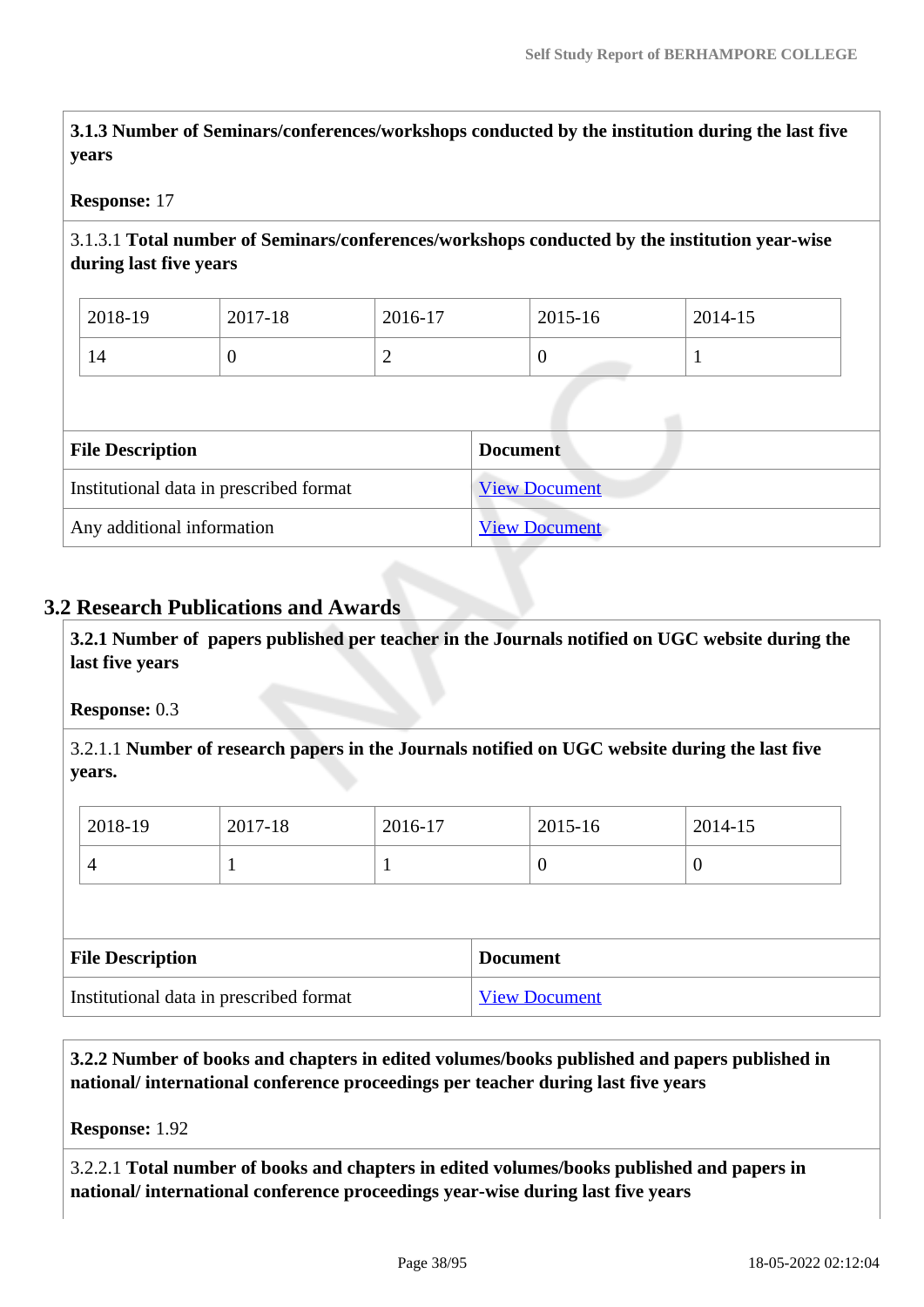| 2018-19                 | 2017-18                                 | 2016-17 |                 | 2015-16              | 2014-15        |  |
|-------------------------|-----------------------------------------|---------|-----------------|----------------------|----------------|--|
| 13                      | 11                                      | 8       |                 | 2                    | $\overline{4}$ |  |
|                         |                                         |         |                 |                      |                |  |
|                         |                                         |         |                 |                      |                |  |
| <b>File Description</b> |                                         |         | <b>Document</b> |                      |                |  |
|                         | Institutional data in prescribed format |         |                 | <b>View Document</b> |                |  |

## **3.3 Extension Activities**

 **3.3.1 Extension activities are carried out in the neighborhood community, sensitizing students to social issues, for their holistic development, and impact thereof during the last five years.**

#### **Response:**

Berhampore College organise sensitisatising programmes among neighborhood community and colleges along with the students of the college from time to time. The students of Berhampore College are taken active part of different social and cultural activities in campus and off campus of the college.

The students are also encouraged to participate in the following activities.

1) Planting of trees inside the campus as well as in the adopted neighborhood

2) Free eye camps

- 3) Blood donation camps
- 4) Environment awareness camps.
- 5) Swacch Bharath Abhiyan
- 6) Awareness rallies on aids, Anti- Liquor.
- 7) Awareness rallies on Anti- Tobacco and Drugs.

Different significant dates such as Teachers Day, Independent Day, Republic Day, Yuba Day, Language day etc are celebrated to familiarize students with the value of our ancestors and traditions. The students are motivated to take part of the different training courses organized by Student Health Home for which they accumulate some knowledge regarding health related issues so the that they inculcate it to the neighboring community time to time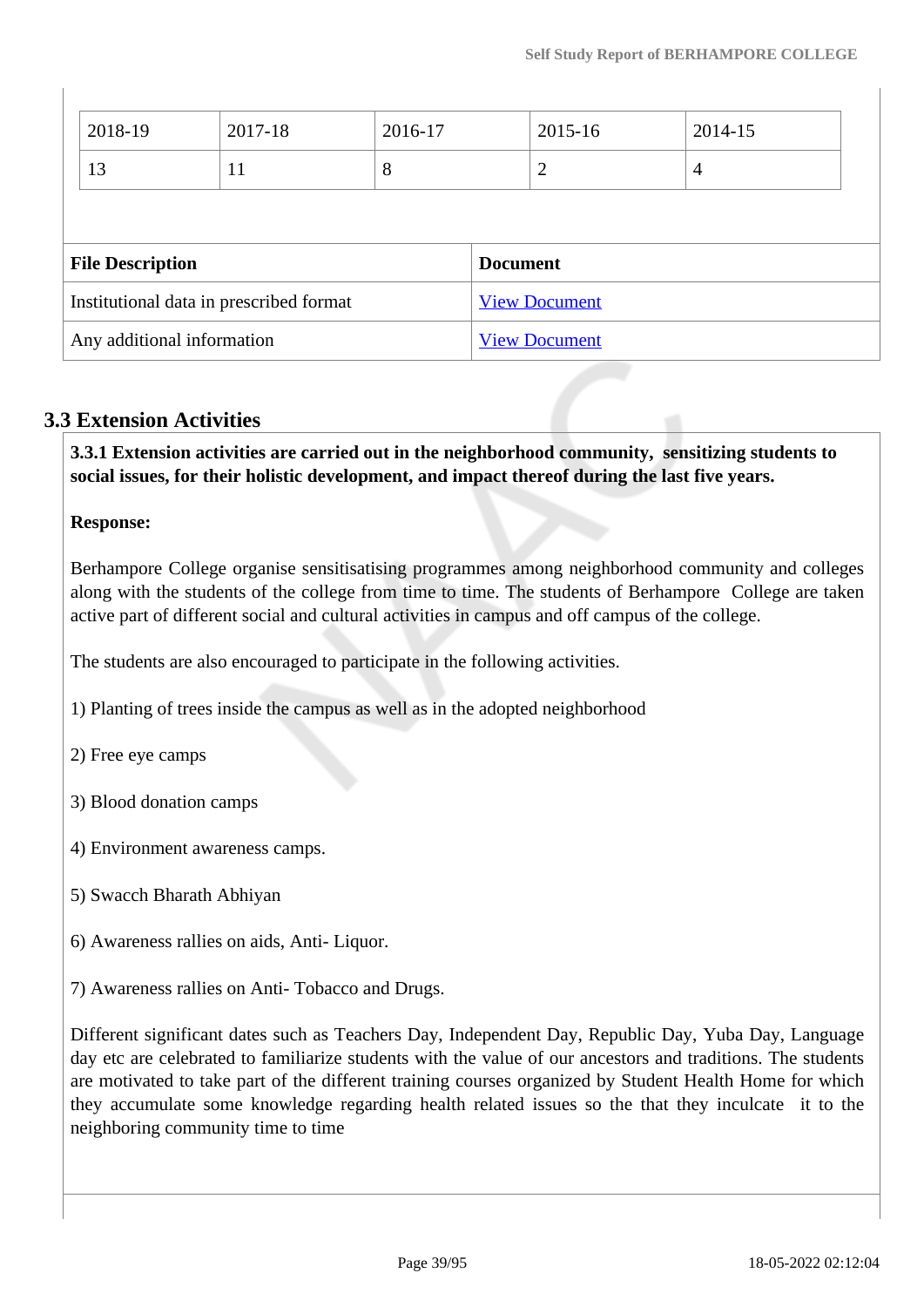# **3.3.2 Number of awards and recognitions received for extension activities from government/ government recognised bodies during the last five years**

**Response:** 1

# 3.3.2.1 **Total number of awards and recognition received for extension activities from Government/ Government recognised bodies year-wise during the last five years.**

| 2018-19 | 2017-18 | 2016-17 | 2015-16 | 2014-15 |
|---------|---------|---------|---------|---------|
| ິ       | ν       |         |         |         |

| <b>File Description</b>                 | <b>Document</b>      |
|-----------------------------------------|----------------------|
| Institutional data in prescribed format | <b>View Document</b> |
| e-copy of the award letters             | <b>View Document</b> |

 **3.3.3 Number of extension and outreach programs conducted by the institution through NSS/NCC, Government and Government recognised bodies during the last five years**

**Response:** 33

3.3.3.1 **Number of extension and outreach programs conducted by the institution through NSS/NCC, Government and Government recognised bodies during the last five years**

| 2018-19 | 2017-18  | 2016-17 | 2015-16 | 2014-15 |
|---------|----------|---------|---------|---------|
| 19      | <u>ب</u> | υ       | ∼       |         |

| <b>File Description</b>                 | <b>Document</b>      |
|-----------------------------------------|----------------------|
| Institutional data in prescribed format | <b>View Document</b> |
| Any additional information              | <b>View Document</b> |

 **3.3.4 Average percentage of students participating in extension activities at 3.3.3. above during last five years**

**Response:** 10.43

3.3.4.1 **Total number of Students participating in extension activities conducted in collaboration with industry, community and Non- Government Organizations through NSS/ NCC/ Red Cross/ YRC etc., year-wise during last five years**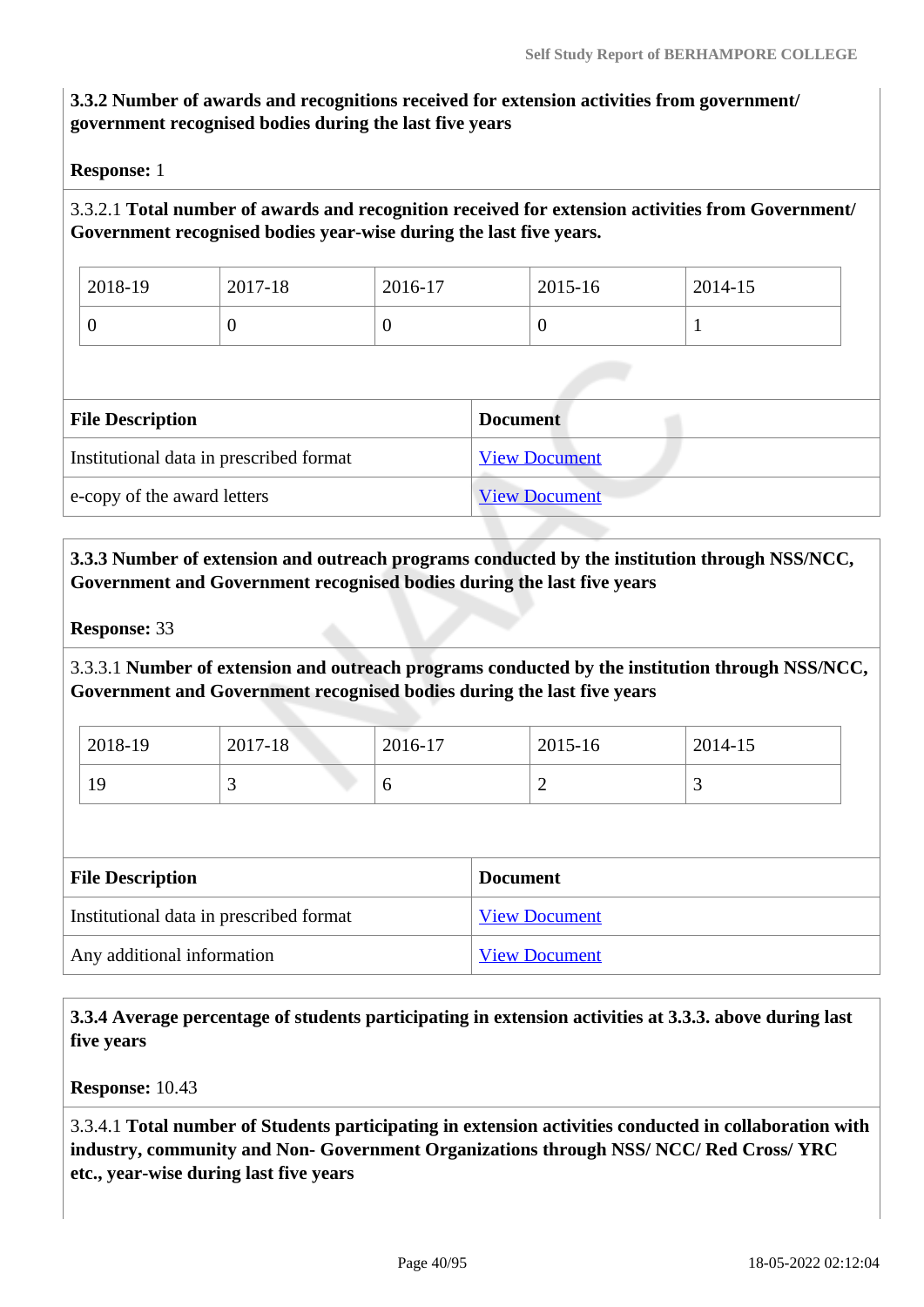| 2017-18<br>2018-19<br>2016-17 |                                         |     |     | 2015-16         | 2014-15              |     |
|-------------------------------|-----------------------------------------|-----|-----|-----------------|----------------------|-----|
|                               | 1475                                    | 225 | 647 |                 | 201                  | 209 |
|                               |                                         |     |     |                 |                      |     |
|                               |                                         |     |     |                 |                      |     |
|                               | <b>File Description</b>                 |     |     | <b>Document</b> |                      |     |
|                               | Institutional data in prescribed format |     |     |                 | <b>View Document</b> |     |

## **3.4 Collaboration**

 **3.4.1 The Institution has several collaborations/linkages for Faculty exchange, Student exchange, Internship, Field trip, On-job training, research etc during the last five years** 

#### **Response:** 9

3.4.1.1 **Number of linkages for faculty exchange, student exchange, internship, field trip, on-job training, research etc year-wise during the last five years**

| 2018-19 | 2017-18 | 2016-17 | 2015-16 | 2014-15 |
|---------|---------|---------|---------|---------|
|         | ັ       |         |         |         |

| <b>File Description</b>                 | <b>Document</b>      |
|-----------------------------------------|----------------------|
| Institutional data in prescribed format | <b>View Document</b> |

## **3.4.2 Number of functional MoUs with national and international institutions, universities, industries, corporate houses etc. during the last five years**

**Response:** 1

3.4.2.1 **Number of functional MoUs with Institutions of national, international importance, other universities, industries, corporate houses etc. year-wise during the last five years**

| U<br>ν | $ 2018-19 $ | 2017-18 | 2016-17 | 2015-16 | 2014-15 |
|--------|-------------|---------|---------|---------|---------|
|        |             |         |         |         |         |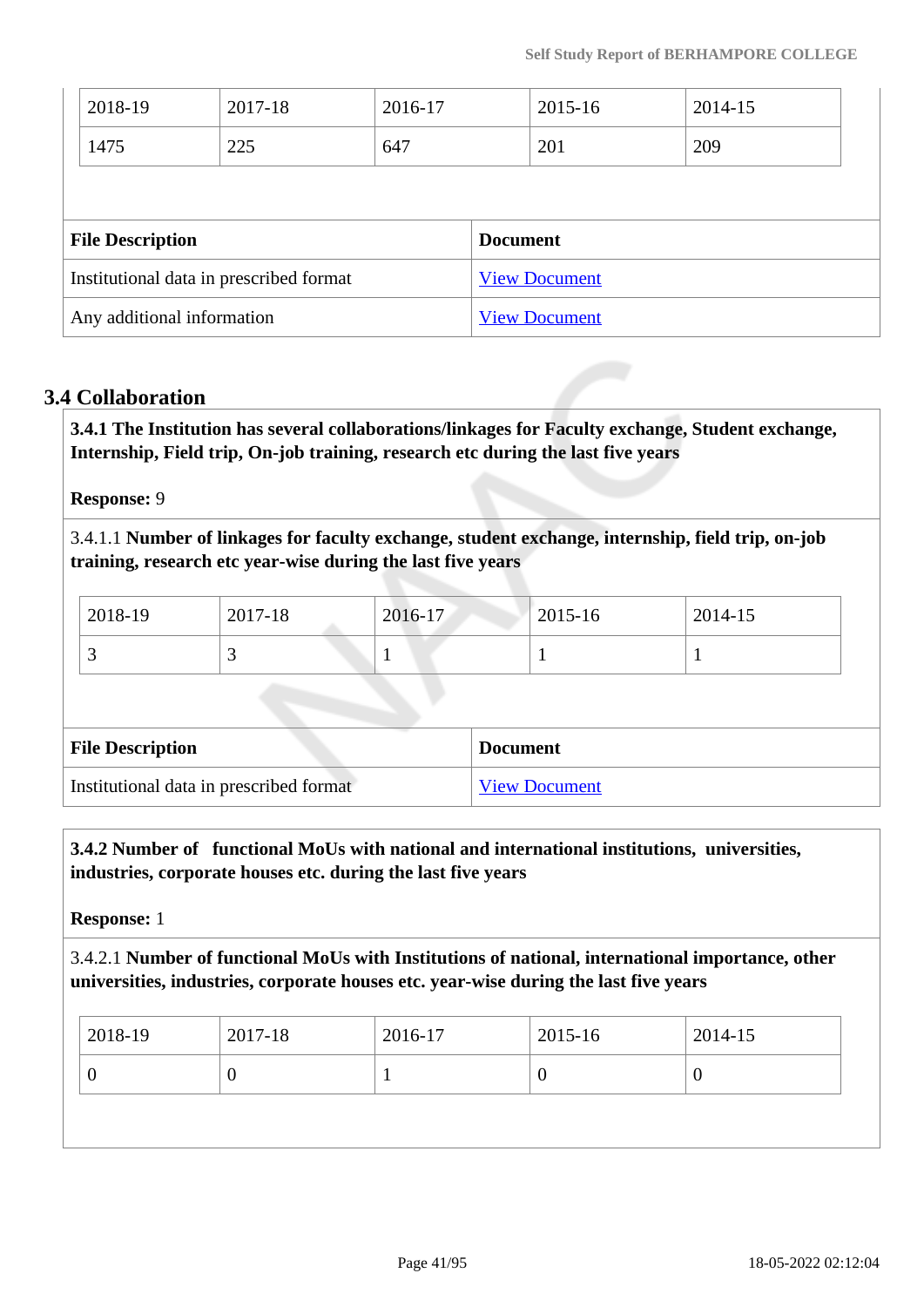| <b>File Description</b>                                               | <b>Document</b>      |
|-----------------------------------------------------------------------|----------------------|
| Institutional data in prescribed format (Data<br>template)            | <b>View Document</b> |
| e-Copies of the MoUs with institution./ industry/<br>corporate houses | <b>View Document</b> |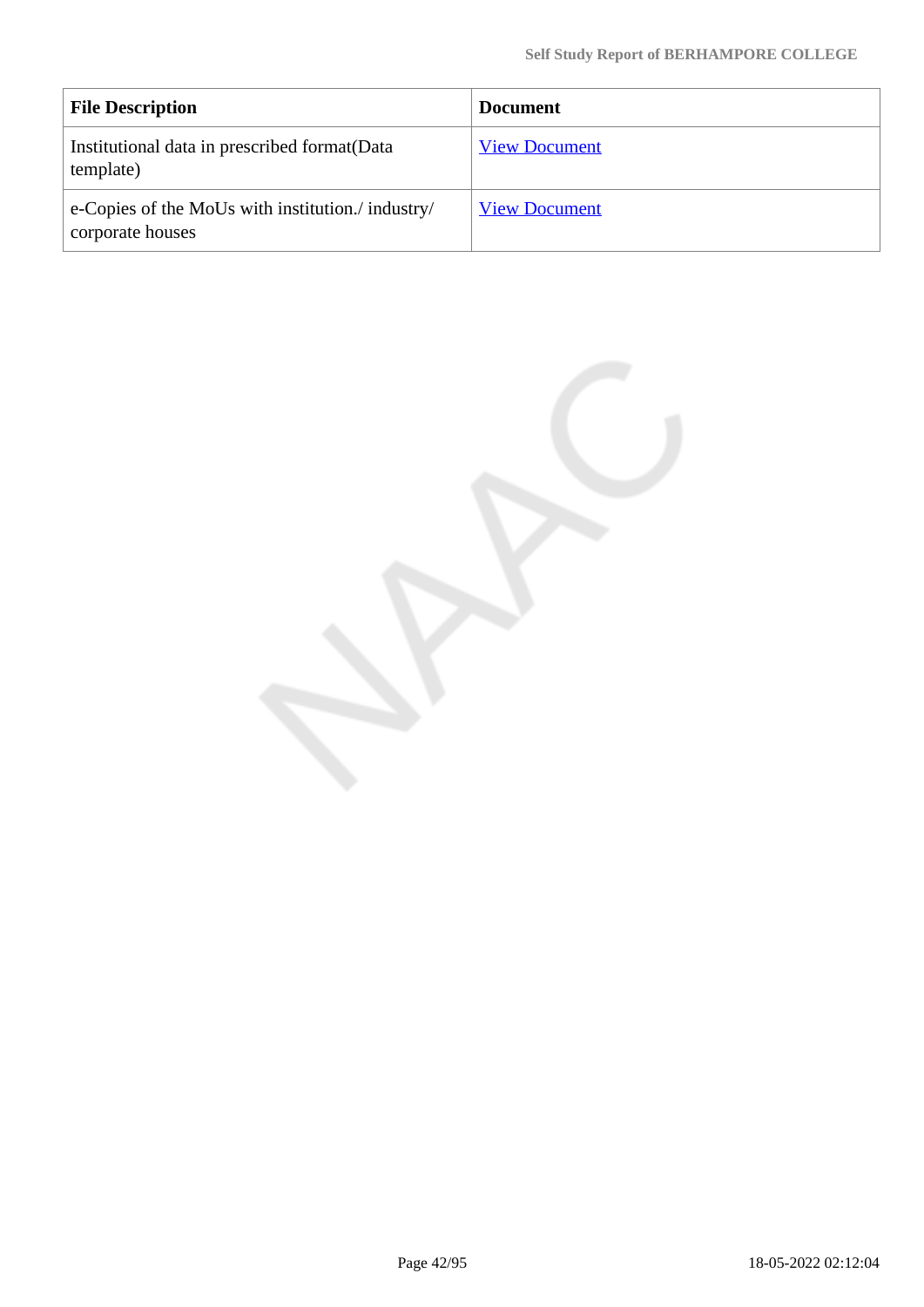# **Criterion 4 - Infrastructure and Learning Resources**

# **4.1 Physical Facilities**

 **4.1.1 The Institution has adequate infrastructure and physical facilities for teaching- learning. viz., classrooms, laboratories, computing equipment etc.** 

#### **Response:**

Berhampore College(so re-named in 1975)was established (2nd August, 1963) initially as Raja Krishnnath College of Commerce to impart Commerce education to the students of Murshidabad in particular and the students of adjoining districts in general. In 1971, the Arts stream was introduced due to the increasing demand of the students and the guardians. In that time, the College was affited with the University of Calcutta and the Government of West Bengal. From then, Berhampore College has been functioning as a full-fledged college for Arts and Commerce. At present, the College is affiliated with University of Kalyani. Many courses were introduced with the combinations provide by the University. To increase student strength, the college has always taken proactive steps to provide various facilities to develop the infrastructure of the campus in terms of classrooms, laboratories and for sports, extra and co-curricular activities. In the beginning of the each academic session, the respective HODs of the various departments organize a meeting with the principal to discuss the requirements of the current session and whether any addition to the infrastructure is needed. All the staff members of this institution are involved with the creation of a healthy teaching –learning environment. All the full time teachers of the department are given separate computers with internet facilities to gain access to the contemporary data in their respective subjects. The computer lab is well equipped with more than 25 computers to accommodate at least one fullstrength class.

 The college has a huge main building which accomodates the classrooms, Principals' chamber, teacher's room, boy's common rooms, girls' common room (Begum Rokiya) and the library. Beside the main building, there is a separate building for the students' union office. The college has a separate administrative building for official work. There is a separate, fully equipped guest house. There is also a separate building for D.O.D.L. There is a NSS room for socio-cultural activities. It is also mentioned that the college campus includes a Gymnasium for the students' health. There is also a spacious Canteen for the students. Furthermore there is a separate staff quarter for the non-teaching faculty, a state-of-the-art auditorium with a seating capacity of upto 204, centralized air conditioning and an excellent sound system. Moreover, the college also boasts of a large cycle garage to promote green and sustainable transportation practices. There are four rooms are allotted for Film studies, Geography, Economics and Computer laboratory. The Boys Hostel 'Sampriti' is located less than one kilometer away from the college main building which provides accommodation to 35 male students.

| <b>File Description</b>           | <b>Document</b>      |
|-----------------------------------|----------------------|
| Upload any additional information | <b>View Document</b> |

 **4.1.2 The Institution has adequate facilities for cultural activities, sports, games (indoor, outdoor), gymnasium, yoga centre etc.**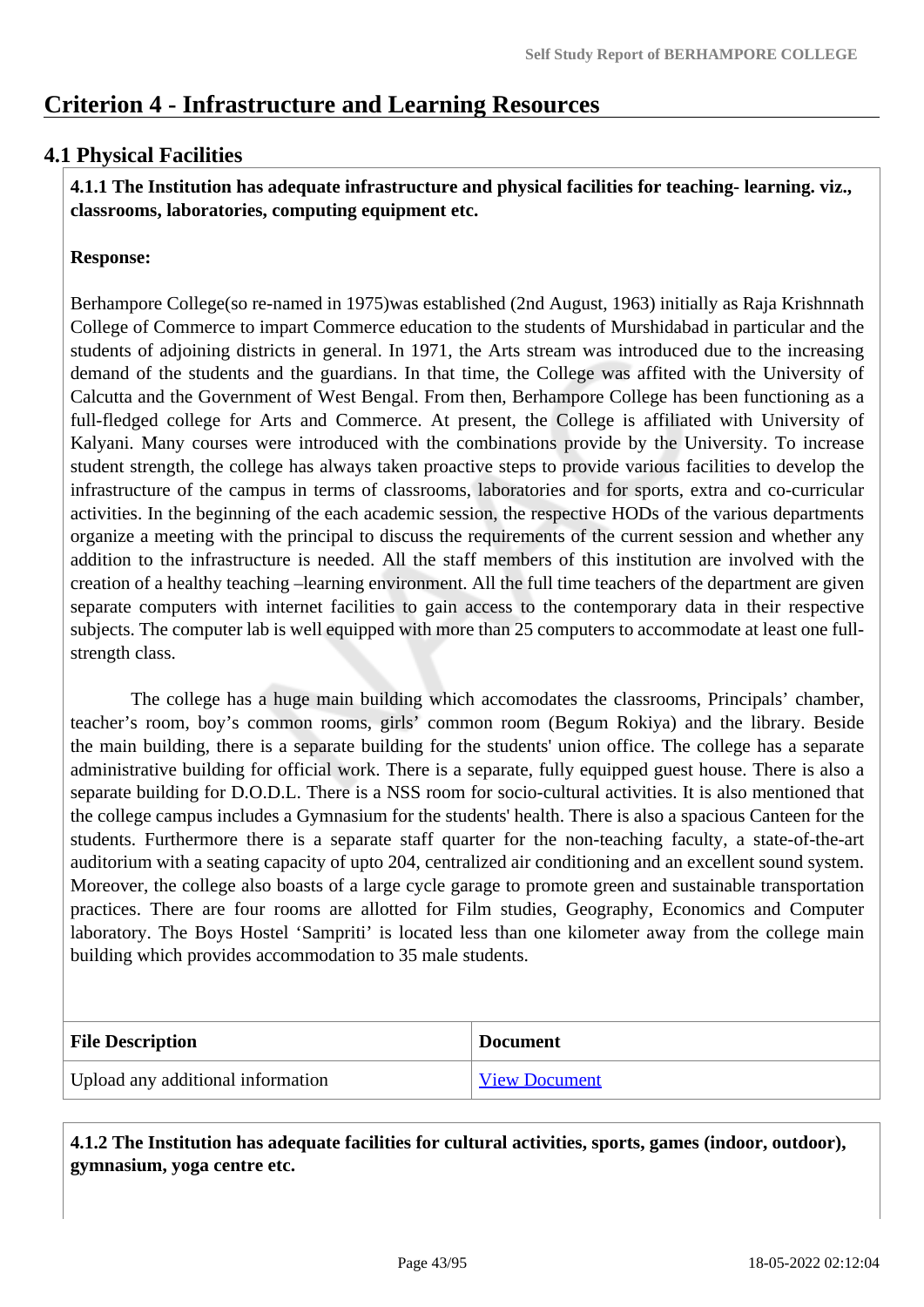## **Response:**

The College autoritiies help the students participate in both outdoor and indoor games. Indoor games facilities like Table Tennis, Carrom, Ludo, and Chess are provided to the students. Recently, a Gymnasium has been installed in the College for physical exercise of the students. It can be used by the students, free of cost. The Gymnasium allows the students to feel reinvigorated, after their hectic class schedule. In addition to this, there is a small play ground for indoor and outdoor games. There is a big girls' and boys' common room which is used for the indoor games and other cultural activities.The boys common room can also be used for College cultural feast. Our College encourages the students to participate in different sports and games. The College has one NSS unit which is engaged in organizing most of the cultural and extension activities such as different awareness programmes, blood donation camp, celebration of International women's day, organizing cleaning drives, and different type of medical camp. At present, 100 students are enrolled in NSS.

## **4.1.3 Percentage of classrooms and seminar halls with ICT- enabled facilities such as smart class, LMS, etc.** *(Data for the latest completed academic year)*

**Response:** 11.11

## 4.1.3.1 **Number of classrooms and seminar halls with ICT facilities**

Response: 3

| <b>File Description</b>                                    | <b>Document</b>      |
|------------------------------------------------------------|----------------------|
| Institutional data in prescribed format (Data<br>template) | <b>View Document</b> |

#### **4.1.4 Average percentage of expenditure, excluding salary for infrastructure augmentation during last five years(INR in Lakhs)**

**Response:** 70.43

# 4.1.4.1 **Expenditure for infrastructure augmentation, excluding salary year-wise during last five years (INR in lakhs)**

| 2018-19 | 2017-18 | 2016-17 | 2015-16 | 2014-15 |
|---------|---------|---------|---------|---------|
| 65.6    | 15.09   | 53.60   | 68.83   | 71.47   |

| <b>File Description</b>                                    | <b>Document</b>      |
|------------------------------------------------------------|----------------------|
| Upload audited utilization statements                      | <b>View Document</b> |
| Institutional data in prescribed format (Data<br>template) | <b>View Document</b> |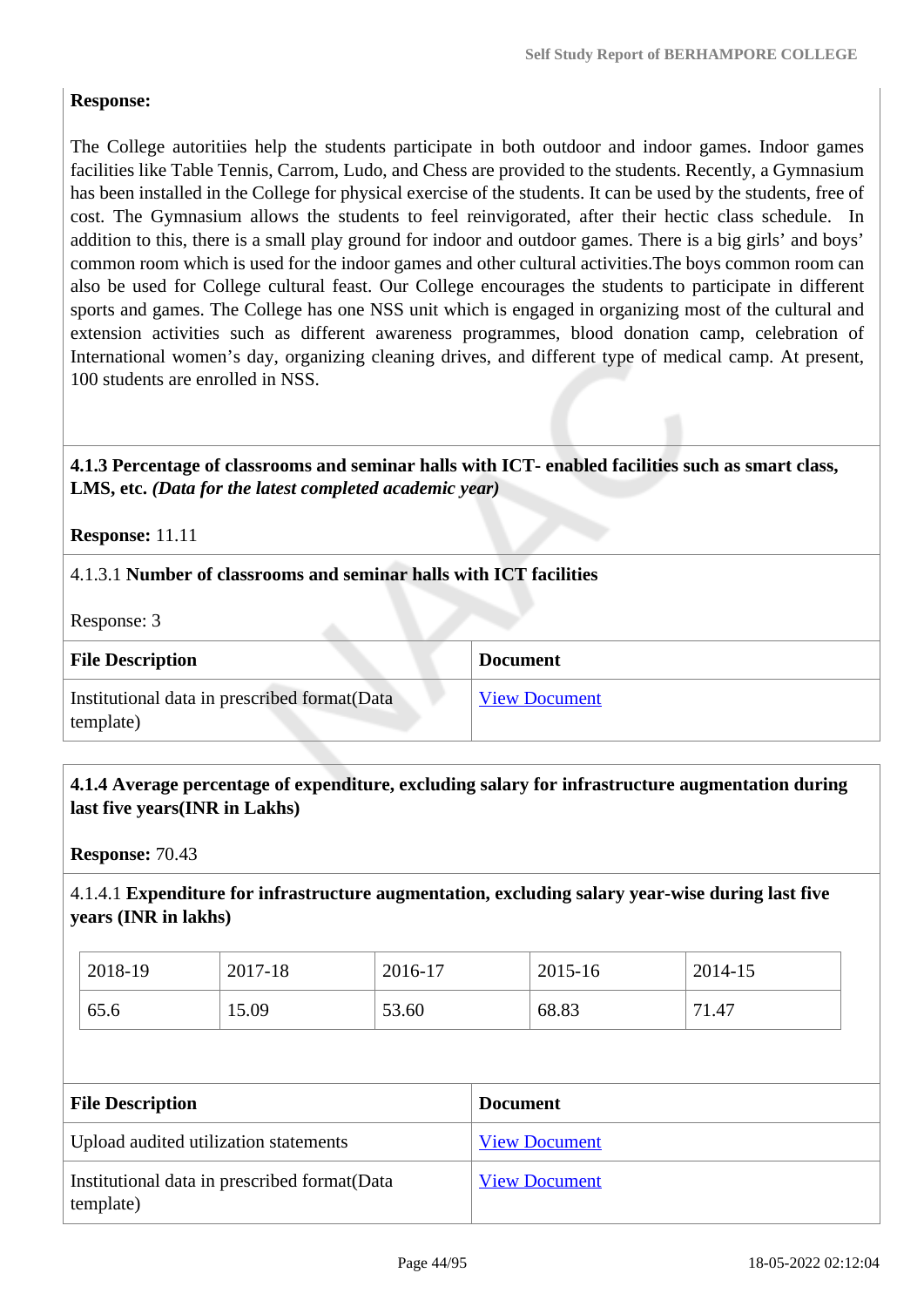# **4.2 Library as a Learning Resource**

# **4.2.1 Library is automated using Integrated Library Management System (ILMS)**

#### **Response:**

The library is located on the first floor of the Administrative Buiding which is connected to the main building. It has a well-equipped stock of books and resources with all prescribed, recommended and reference books as per the University syllabus. The library takes up an important role to satisfy the academic needs of the students. Due consideration is given to the recommendations made by the students and faculy for the aquisition of new books in order to keep the library stock updated regularly. The librarian places an order for the required no. of titles and volumes which are quite regularly requested and recommended by the users. At regular interval, the librarian collects the recommendations of books from HOD of the different Departments as per syllabi.

 The library has 26000 books for the use of the students and the staff. It has also 10 journals to satisfy the requirement of the students and the staff. The Library has subscribed to many magazines and newspapers to cater to the needs of the visitors of the library. Financial support from UGC for books and journals help us a lot in this regard. The library is partially digitalized. The computers in the library are linked to internet and contain a large database of e-books. The students and staff who want to get copies of the books can do so by filing a request with the librarian. Efforts are being made to fully digitalize the library in due course. It is to keep a track of the access to the books, magazine issues, for both students and faulty.

Data Requirement for last five years: Upload a description of library with,

- Name of ILMS software : Koha
- Nature of automation ( partially)
- Version 16.11.09
- Year of Automation 2018

| <b>File Description</b>               | <b>Document</b>      |  |
|---------------------------------------|----------------------|--|
| Paste link for Additional Information | <b>View Document</b> |  |

#### **4.2.2 The institution has subscription for the following e-resources**

**1.e-journals 2.e-ShodhSindhu 3.Shodhganga Membership 4.e-books 5.Databases 6.Remote access to e-resources**

**Response:** E. None of the above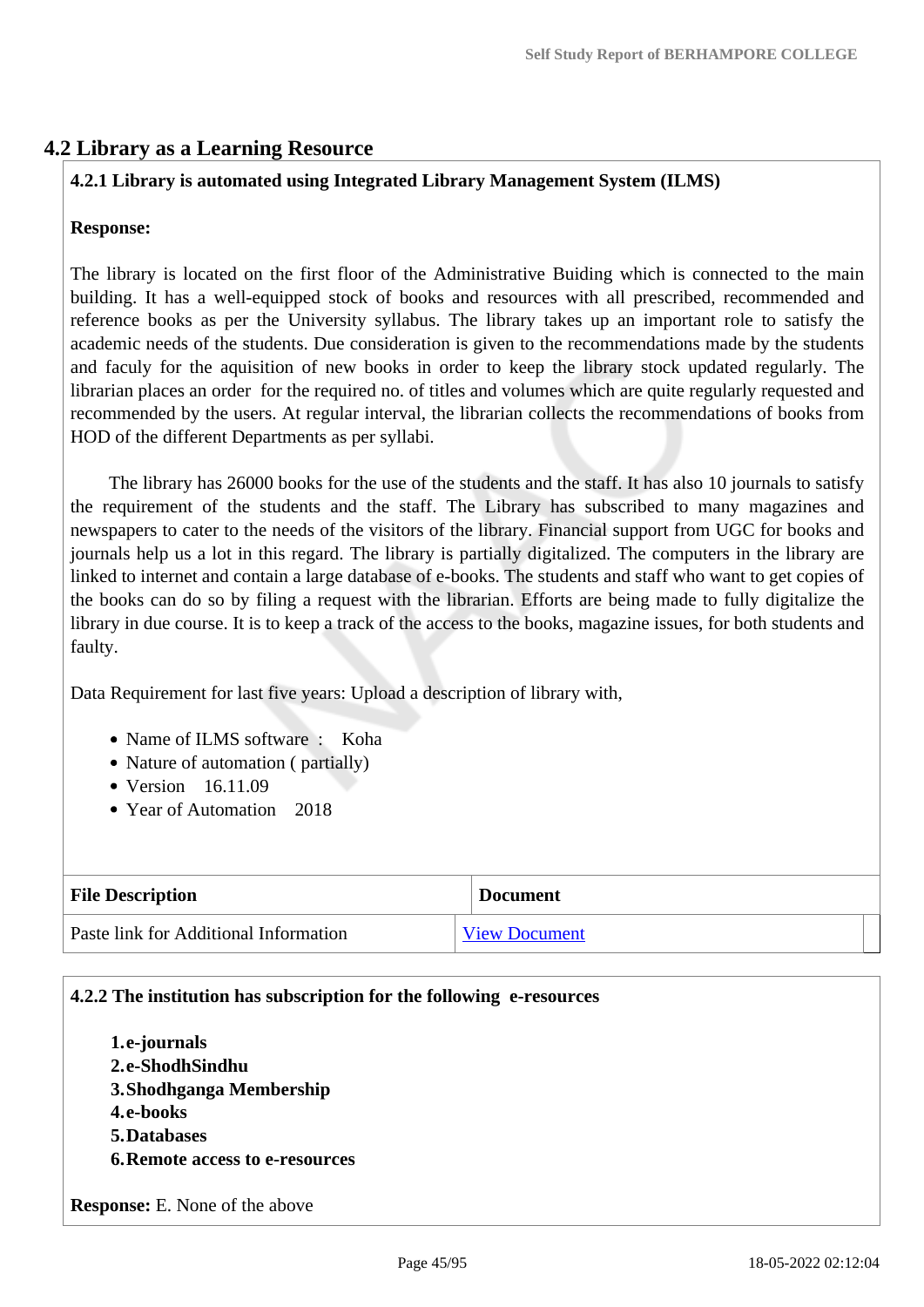| <b>File Description</b>                                    | <b>Document</b>      |
|------------------------------------------------------------|----------------------|
| Upload any additional information                          | <b>View Document</b> |
| Institutional data in prescribed format (Data<br>template) | <b>View Document</b> |

# **4.2.3 Average annual expenditure for purchase of books/e-books and subscription to journals/ejournals during the last five years (INR in Lakhs)**

**Response:** 0.9

4.2.3.1 **Annual expenditure of purchase of books/e-books and subscription to journals/e- journals year wise during last five years (INR in Lakhs)**

| 2018-19 | 2017-18 | 2016-17 | 2015-16 | 2014-15 |
|---------|---------|---------|---------|---------|
| 0.37    | 1.03    | 1.64    | 0.79    | 0.65    |

| <b>File Description</b>                                    | <b>Document</b>      |
|------------------------------------------------------------|----------------------|
| Institutional data in prescribed format (Data<br>template) | <b>View Document</b> |
| Audited statements of accounts                             | <b>View Document</b> |
| Any additional information                                 | <b>View Document</b> |

 **4.2.4 Percentage per day usage of library by teachers and students ( foot falls and login data for online access) during the latest completed academic year**

**Response:** 0.59

4.2.4.1 **Number of teachers and students using library per day over last one year**

Response: 32

| <b>File Description</b>                           | <b>Document</b>      |  |
|---------------------------------------------------|----------------------|--|
| Details of library usage by teachers and students | <b>View Document</b> |  |
| Any additional information                        | <b>View Document</b> |  |

#### **4.3 IT Infrastructure**

**4.3.1 Institution frequently updates its IT facilities including Wi-Fi**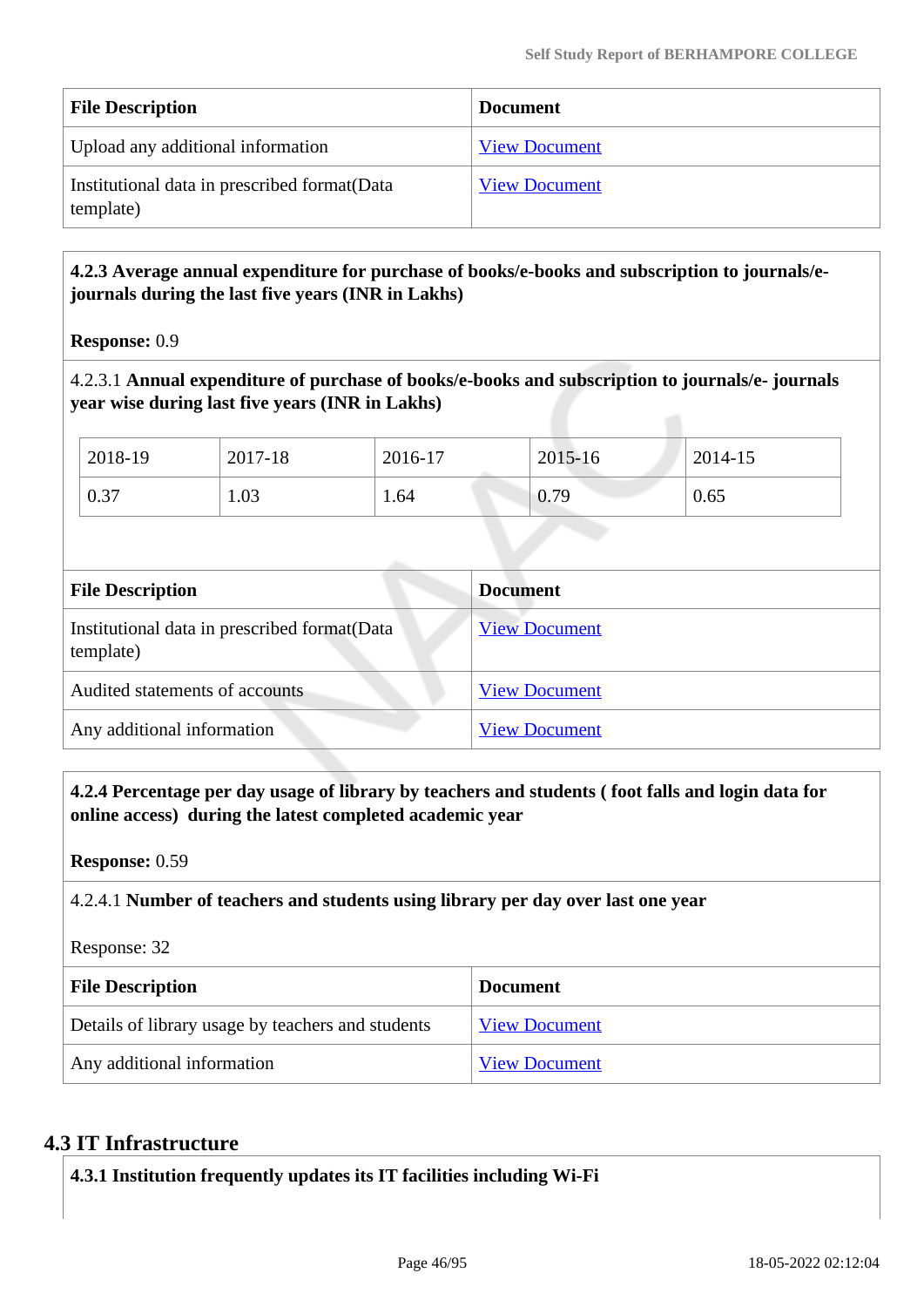## **Response:**

The College has sufficient IT facilities for strengthening the teaching and learning process.

The computer lab is equipped with 25 computers with required software and antivirus. The computer lab is powered by reliable service providers to ensure uninterrupted usage of computers.

2 LCD projector in classes are available to provide effective teaching for the students

23 faculties are provide with individual computer system

2 smart classrooms are present in the college which is used by different department.

There is an audio-visual unit for the film studies which has components like T.V, V.C.D, V.C.R.,16 mm projector, Handicam etc.

 Some of the faculty members use power point presentations, videos etc in the class rooms to enhance the learning experience of the students

Printers, Scanners, and Xerox facilities are available and faculty members can use this facility only for official purpose.

 The College campus is WI-FI enabled. Faculty members can access Wi-Fi in the campus to acquire additional information, carry out research activities, and download information for the students.

The college campus is under CCTV surveillance to maintain discipline and transparency.

Students are encouraged to use IT facilities in the best possible way for their learning.

| <b>File Description</b>           | <b>Document</b>      |
|-----------------------------------|----------------------|
| Upload any additional information | <b>View Document</b> |

#### **4.3.2 Student - Computer ratio (Data for the latest completed academic year)**

| <b>Response:</b> 174.03           |                      |
|-----------------------------------|----------------------|
| <b>File Description</b>           | <b>Document</b>      |
| Upload any additional information | <b>View Document</b> |

#### **4.3.3 Bandwidth of internet connection in the Institution**

**Response:** A. ?50 MBPS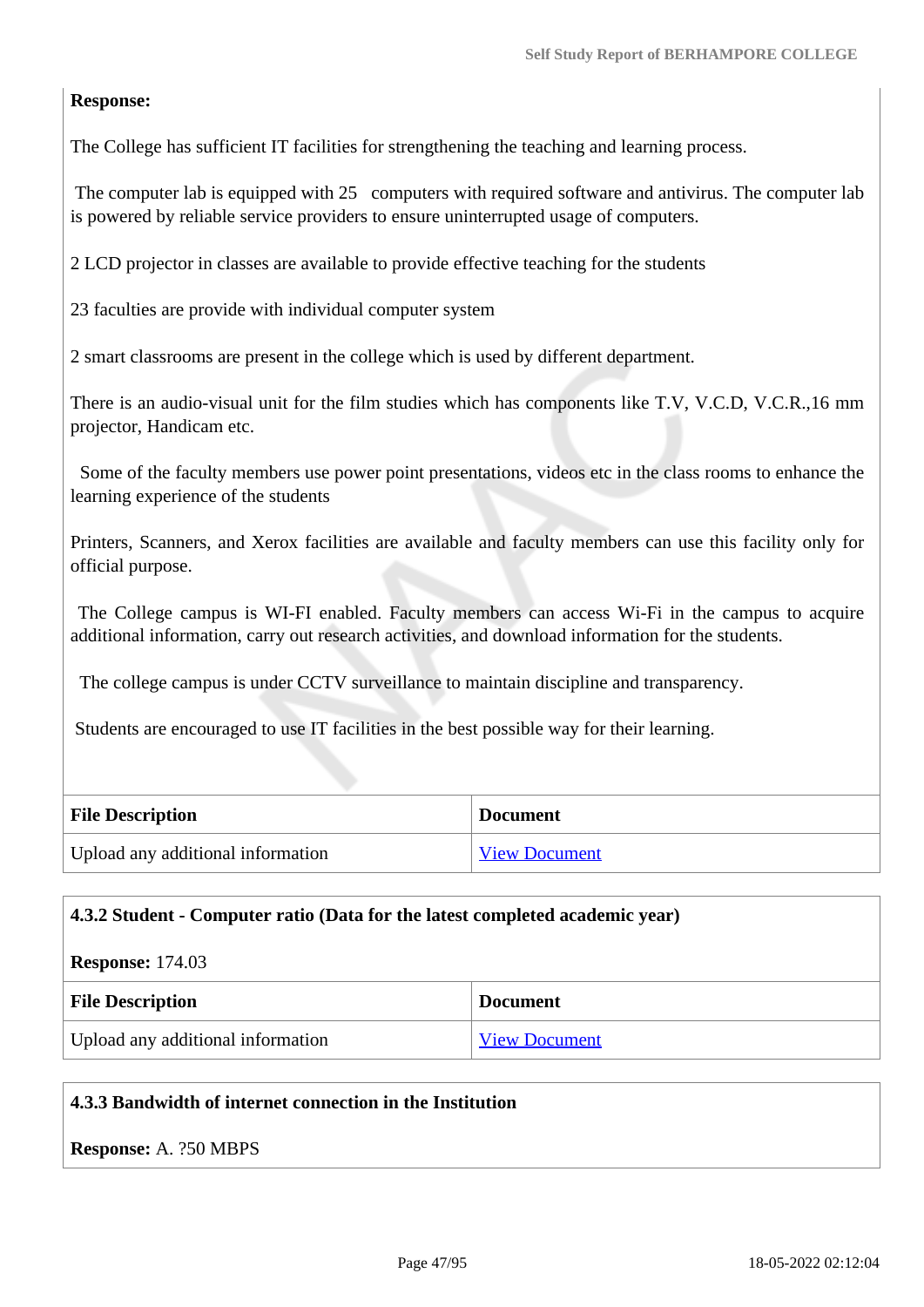| <b>File Description</b>           | <b>Document</b>      |
|-----------------------------------|----------------------|
| Upload any additional Information | <b>View Document</b> |

# **4.4 Maintenance of Campus Infrastructure**

 **4.4.1 Average percentage of expenditure incurred on maintenance of infrastructure (physical and academic support facilities) excluding salary component during the last five years(INR in Lakhs)**

**Response:** 2.75

4.4.1.1 **Expenditure incurred on maintenance of infrastructure (physical facilities and academic support facilities) excluding salary component year-wise during the last five years (INR in lakhs)**

| 2018-19       | 2017-18       | 2016-17 | 2015-16 | 2014-15 |
|---------------|---------------|---------|---------|---------|
| $4.7^{\circ}$ | 3.23<br>ر ∠.∠ | 1.11    | 0.99    | 1.68    |

| <b>File Description</b>                                    | <b>Document</b>      |
|------------------------------------------------------------|----------------------|
| Upload any additional information                          | <b>View Document</b> |
| Institutional data in prescribed format (Data<br>template) | <b>View Document</b> |
| Audited statements of accounts                             | <b>View Document</b> |

 **4.4.2 There are established systems and procedures for maintaining and utilizing physical, academic and support facilities - laboratory, library, sports complex, computers, classrooms etc.**

#### **Response:**

The College authorities always emphasize the proper and optimal utilization of all the available infrastructures for better teaching –learning facility. The proper utilization of the infrastructure provided to the Departments is also monitored by the respective Heads of the Departments. Following are some of the important parameters by which these are ensured:

1.The classrooms in the main building are used by different departments for taking under graduate and Post graduate(DODL) classes according to the scheduled routine throughout the academic session. Teachers use green board to teach in the class and also use modern available infrastructure such as computers, LCD projectors for taking classes.

2. Certain departments use fullu-equipped laboratories for practical classes.

2.1. The library follows certain protocols in the usage of books. The entry register is kept for both staff and students. Anybody who enters the library must enter their details in the register to use the facilities in the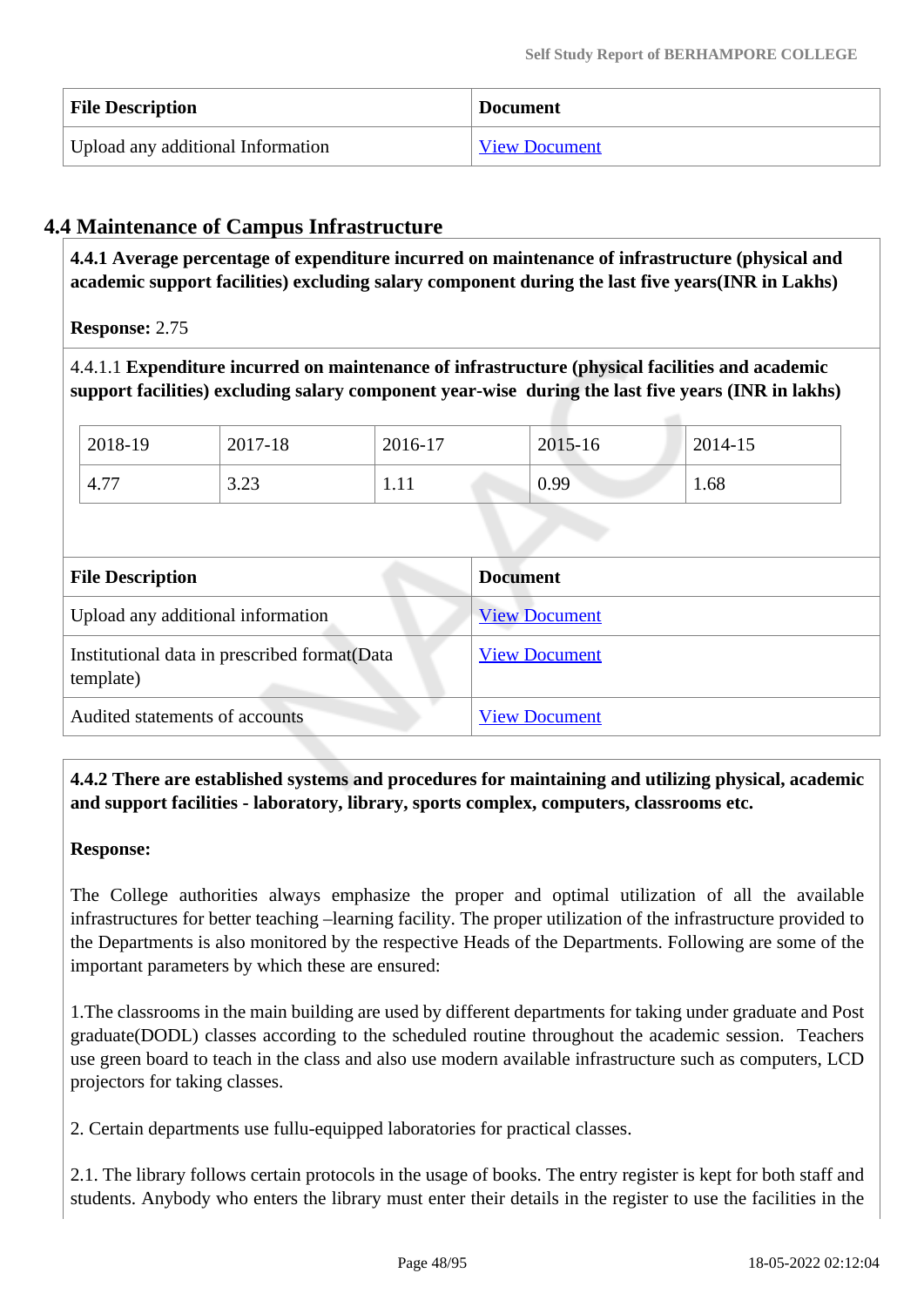library. In the beginning of the first year, each student is issued 2 library cards after admission. New cards are issued to the students only after the previously borrowed books are returned in good condition. At the end of every semester, all the students must return their books to the library. Likewise, the teachers may also use library books for their class and research purpose and return the books at the appropriate time.

3. Classes for the course under DODL are held in the specific building of the college.

4. Apart from the scheduled classes department organizes seminar presentations for the students from time to time in the specific seminar room utilizing the available infrastructures such as LCD projector, white screen, and computers.

5. The college is one of the examination centres for U.G. under Kalyani University. Besides that, the infrastructure of the college is sometimes used by the state Government on holidays for various activities of public interest such as examination centre for different public examinations like PSC, SSC CSC, Clerkship, and WBCS. etc.

6. For construction of new buildings and innovation of existing one, the college authorities apply to the Assistant Engineer (PWD), Construction, Berhampore for giving necessary plan and budget which is subsequently forwarded to the Government of West Bengal, Higher Education Department for necessary action.

7. Freshers' Welcome, annual social function and other programmes are arranged in the auditorium of the college without effecting the routine class. The seminar room of the college is also used for various sociocultural activities.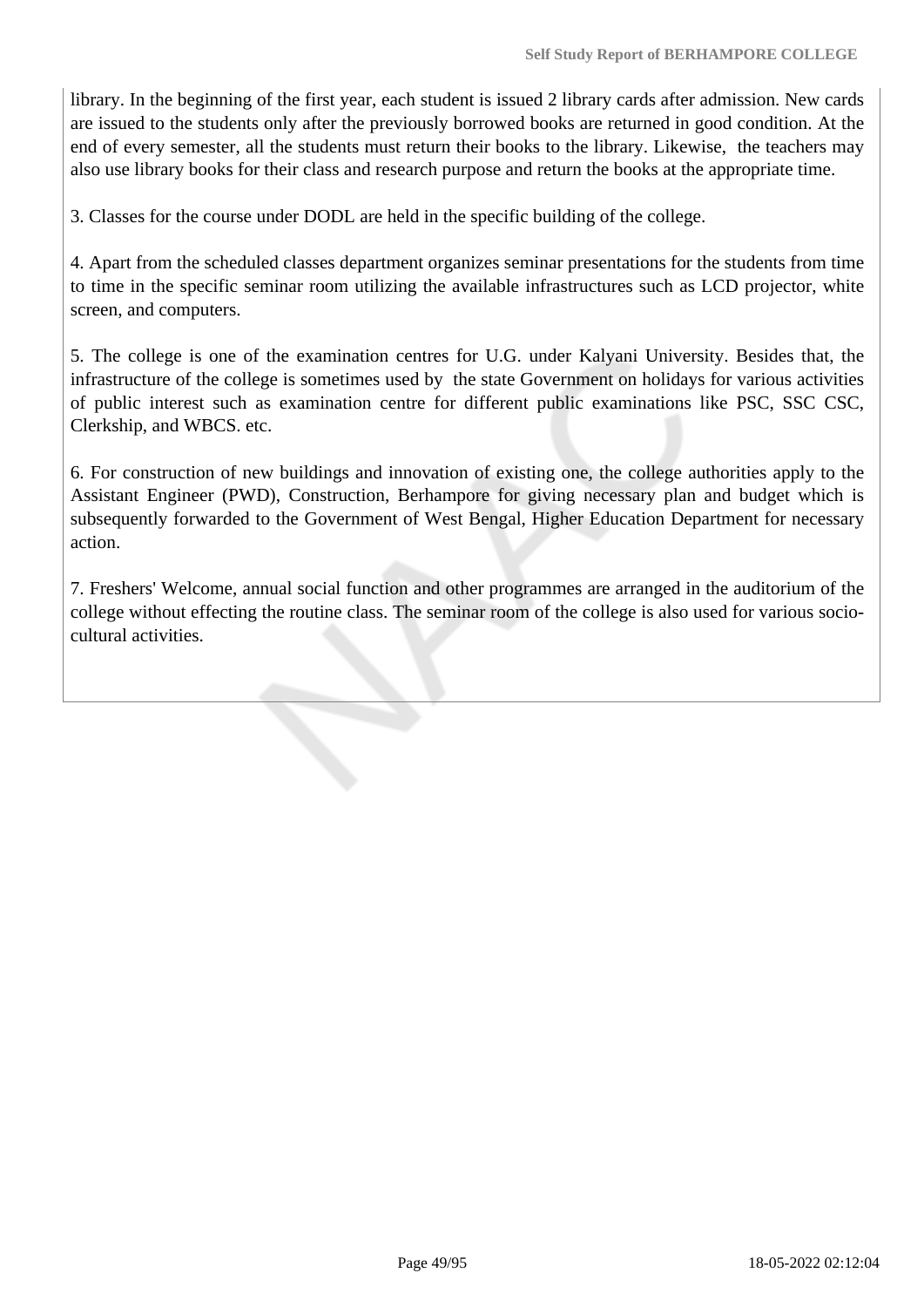# **Criterion 5 - Student Support and Progression**

## **5.1 Student Support**

 **5.1.1 Average percentage of students benefited by scholarships and freeships provided by the Government during last five years** 

**Response:** 40.95

5.1.1.1 **Number of students benefited by scholarships and free ships provided by the institution, Government and non-government bodies, industries, individuals, philanthropists during the last five years (other than students receiving scholarships under the government schemes for reserved categories)** 

| 2018-19 | 2017-18 | $2016-17$ | 2015-16 | 2014-15 |
|---------|---------|-----------|---------|---------|
| 2786    | 2669    | 2090      | 1087    | 1942    |

| <b>File Description</b>                                                         | <b>Document</b>      |
|---------------------------------------------------------------------------------|----------------------|
| upload self attested letter with the list of students<br>sanctioned scholarship | <b>View Document</b> |
| Upload any additional information                                               | <b>View Document</b> |
| Institutional data in prescribed format                                         | <b>View Document</b> |

 **5.1.2 Average percentage of students benefitted by scholarships, freeships etc. provided by the institution / non- government agencies during the last five years**

**Response:** 0

5.1.2.1 **Number of students benefited by scholarships and free ships provided by the institution, Government and non-government bodies, industries, individuals, philanthropists during the last five years (other than students receiving scholarships under the government schemes for reserved categories)** 

| 2018-19 | 2017-18 | 2016-17 | 2015-16 | 2014-15 |
|---------|---------|---------|---------|---------|
|         | ິ       |         |         |         |

| <b>File Description</b>                 | <b>Document</b>      |
|-----------------------------------------|----------------------|
| Institutional data in prescribed format | <b>View Document</b> |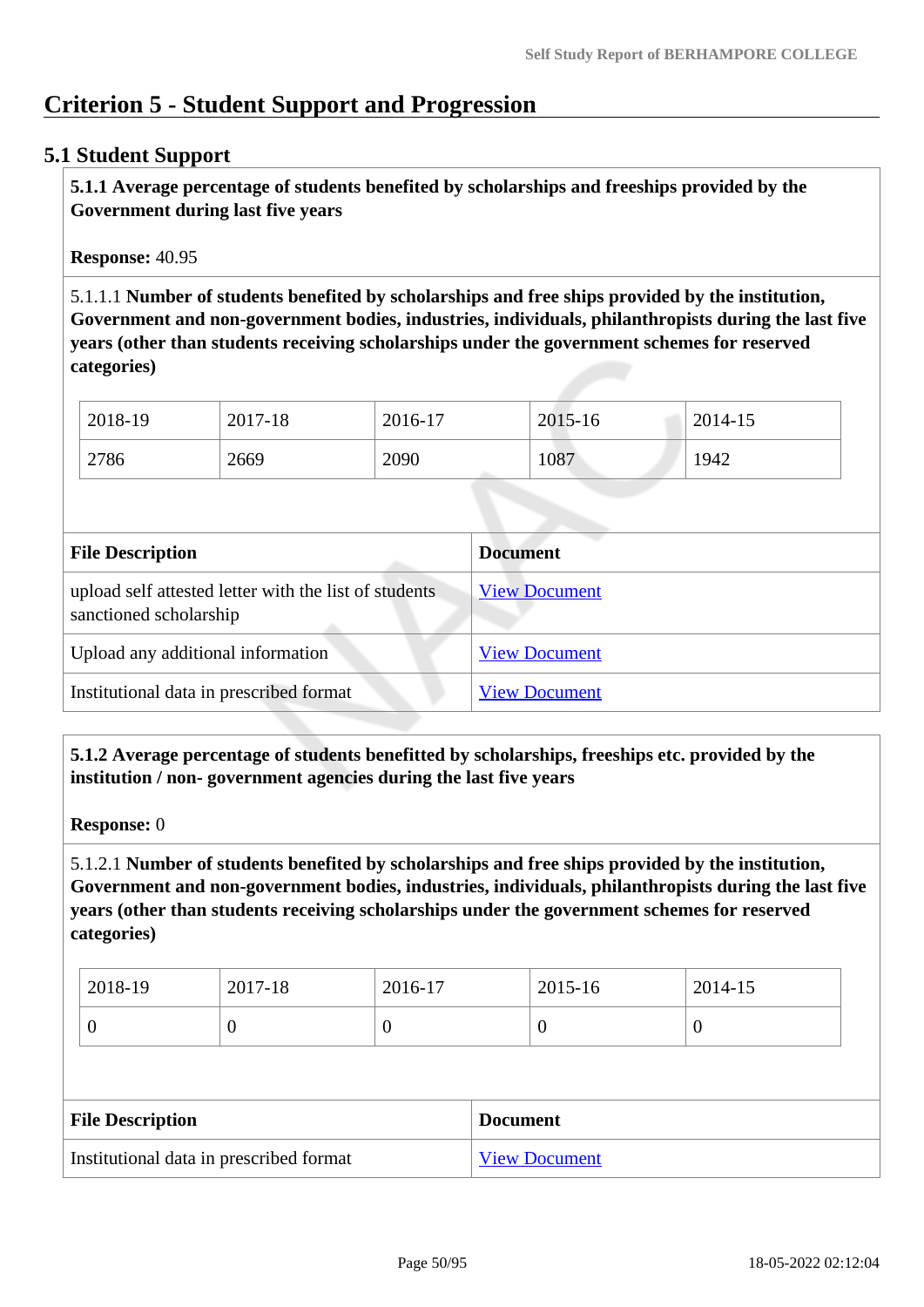**5.1.3 Capacity building and skills enhancement initiatives taken by the institution include the following**

- **1.Soft skills**
- **2.Language and communication skills**
- **3.Life skills (Yoga, physical fitness, health and hygiene)**
- **4.ICT/computing skills**

**Response:** C. 2 of the above

| <b>File Description</b>                 | <b>Document</b>      |
|-----------------------------------------|----------------------|
| Institutional data in prescribed format | <b>View Document</b> |
| Any additional information              | <b>View Document</b> |

 **5.1.4 Average percentage of students benefitted by guidance for competitive examinations and career counselling offered by the Institution during the last five years**

**Response:** 0

5.1.4.1 **Number of students benefitted by guidance for competitive examinations and career counselling offered by the institution year wise during last five years**

| $12018-19$ | 2017-18 | $2016 - 17$ | 2015-16 | $2014 - 15$ |
|------------|---------|-------------|---------|-------------|
|            |         |             |         |             |

| <b>File Description</b>                 | <b>Document</b>      |
|-----------------------------------------|----------------------|
| Institutional data in prescribed format | <b>View Document</b> |

 **5.1.5 The Institution has a transparent mechanism for timely redressal of student grievances including sexual harassment and ragging cases**

**1.Implementation of guidelines of statutory/regulatory bodies**

**2.Organisation wide awareness and undertakings on policies with zero tolerance**

**3.Mechanisms for submission of online/offline students' grievances**

**4.Timely redressal of the grievances through appropriate committees**

**Response:** C. 2 of the above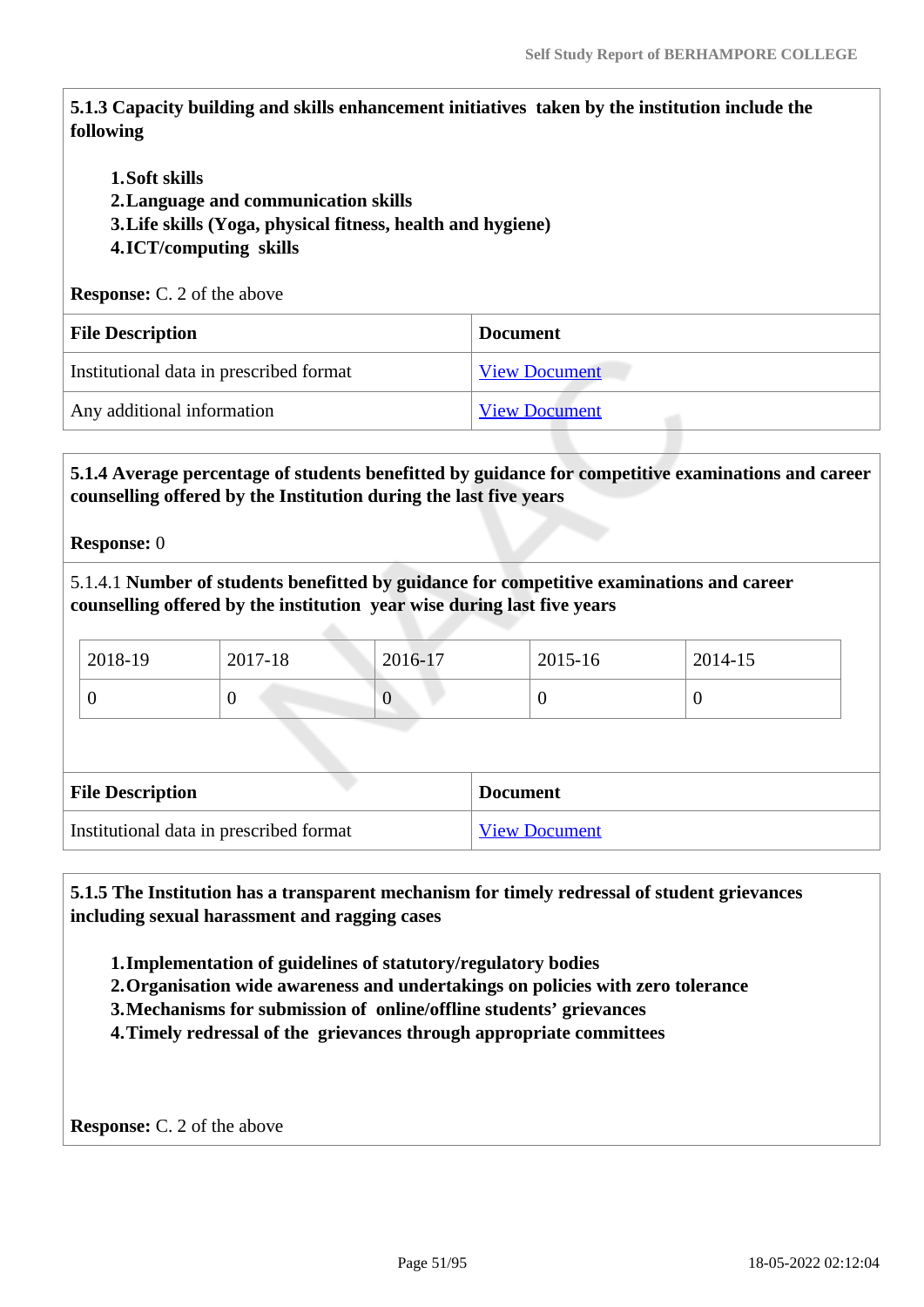| <b>File Description</b>                                                                                                            | <b>Document</b>      |
|------------------------------------------------------------------------------------------------------------------------------------|----------------------|
| Upload any additional information                                                                                                  | <b>View Document</b> |
| Minutes of the meetings of student redressal<br>committee, prevention of sexual harassment<br>committee and Anti Ragging committee | <b>View Document</b> |
| Details of student grievances including sexual<br>harassment and ragging cases                                                     | <b>View Document</b> |

# **5.2 Student Progression**

**5.2.1 Average percentage of placement of outgoing students during the last five years**

**Response:** 0.33

5.2.1.1 **Number of outgoing students placed year - wise during the last five years.**

| 2018-19       | 2017-18 | 2016-17 | $2015 - 16$ | 2014-15 |
|---------------|---------|---------|-------------|---------|
| $\sim$<br>1 J |         | ∼       |             |         |

| <b>File Description</b>                 | <b>Document</b>      |
|-----------------------------------------|----------------------|
| Upload any additional information       | <b>View Document</b> |
| Institutional data in prescribed format | <b>View Document</b> |

#### **5.2.2 Average percentage of students progressing to higher education during the last five years**

**Response:** 0.41

#### 5.2.2.1 **Number of outgoing student progressing to higher education.**

Response: 4

| <b>File Description</b>                   | <b>Document</b>      |
|-------------------------------------------|----------------------|
| Upload supporting data for student/alumni | <b>View Document</b> |
| Institutional data in prescribed format   | <b>View Document</b> |

 **5.2.3 Average percentage of students qualifying in state/national/ international level examinations during the last five years (eg: JAM/CLAT/GATE/ GMAT/CAT/GRE/ TOEFL/ Civil Services/State government examinations)**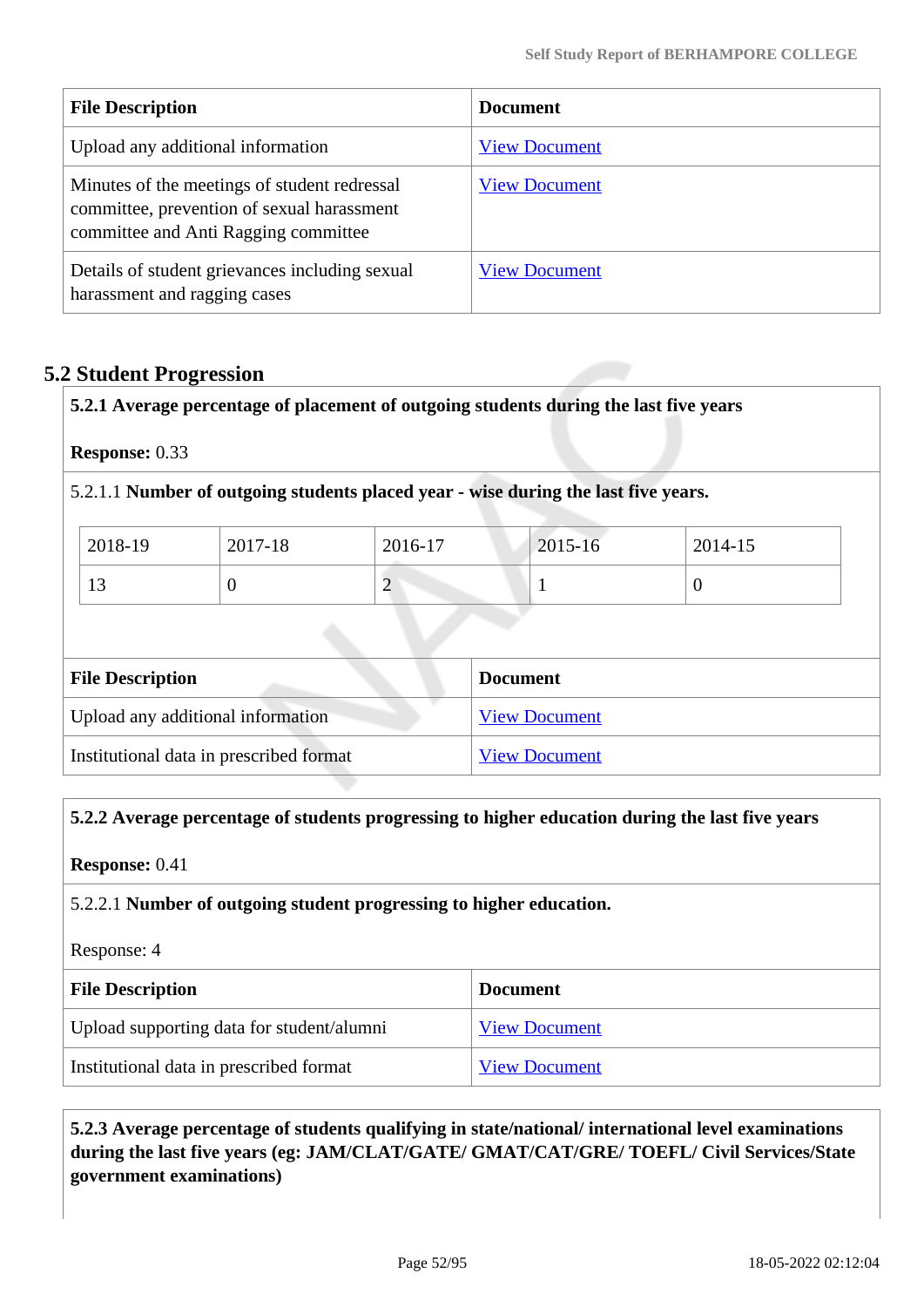**Response:** 80

# 5.2.3.1 **Number of students qualifying in state/ national/ international level examinations (eg: JAM/CLAT/NET/ SLET/ GATE/ GMAT/CAT/GRE/ TOEFL/ Civil Services/ State government examinations) year wise during last five years**

| 2018-19  | 2017-18 | 2016-17 | 2015-16 | 2014-15 |
|----------|---------|---------|---------|---------|
| <b>پ</b> | ◡       |         |         |         |

# 5.2.3.2 **Number of students appearing in state/ national/ international level examinations (eg: JAM/CLAT/NET/ SLET/ GATE/ GMAT/CAT,GRE/ TOFEL/ Civil Services/ State government examinations) year-wise during last five years**

| 2018-19 | 2017-18 | 2016-17 | 2015-16      | 2014-15 |
|---------|---------|---------|--------------|---------|
|         | ◡       |         | $\mathbf{U}$ |         |

| <b>File Description</b>                 | <b>Document</b>      |
|-----------------------------------------|----------------------|
| Upload supporting data for the same     | <b>View Document</b> |
| Institutional data in prescribed format | <b>View Document</b> |

# **5.3 Student Participation and Activities**

 **5.3.1 Number of awards/medals won by students for outstanding performance in sports/cultural activities at inter-university/state/national / international level (award for a team event should be counted as one) during the last five years.**

#### **Response:** 0

5.3.1.1 **Number of awards/medals for outstanding performance in sports/cultural activities at university/state/national / international level (award for a team event should be counted as one) yearwise during the last five years.**

| 2018-19 | 2017-18 | 2016-17 | $2015 - 16$ | 2014-15 |
|---------|---------|---------|-------------|---------|
|         |         | ν       | ິ           |         |

| <b>File Description</b>                 | <b>Document</b>      |
|-----------------------------------------|----------------------|
| Institutional data in prescribed format | <b>View Document</b> |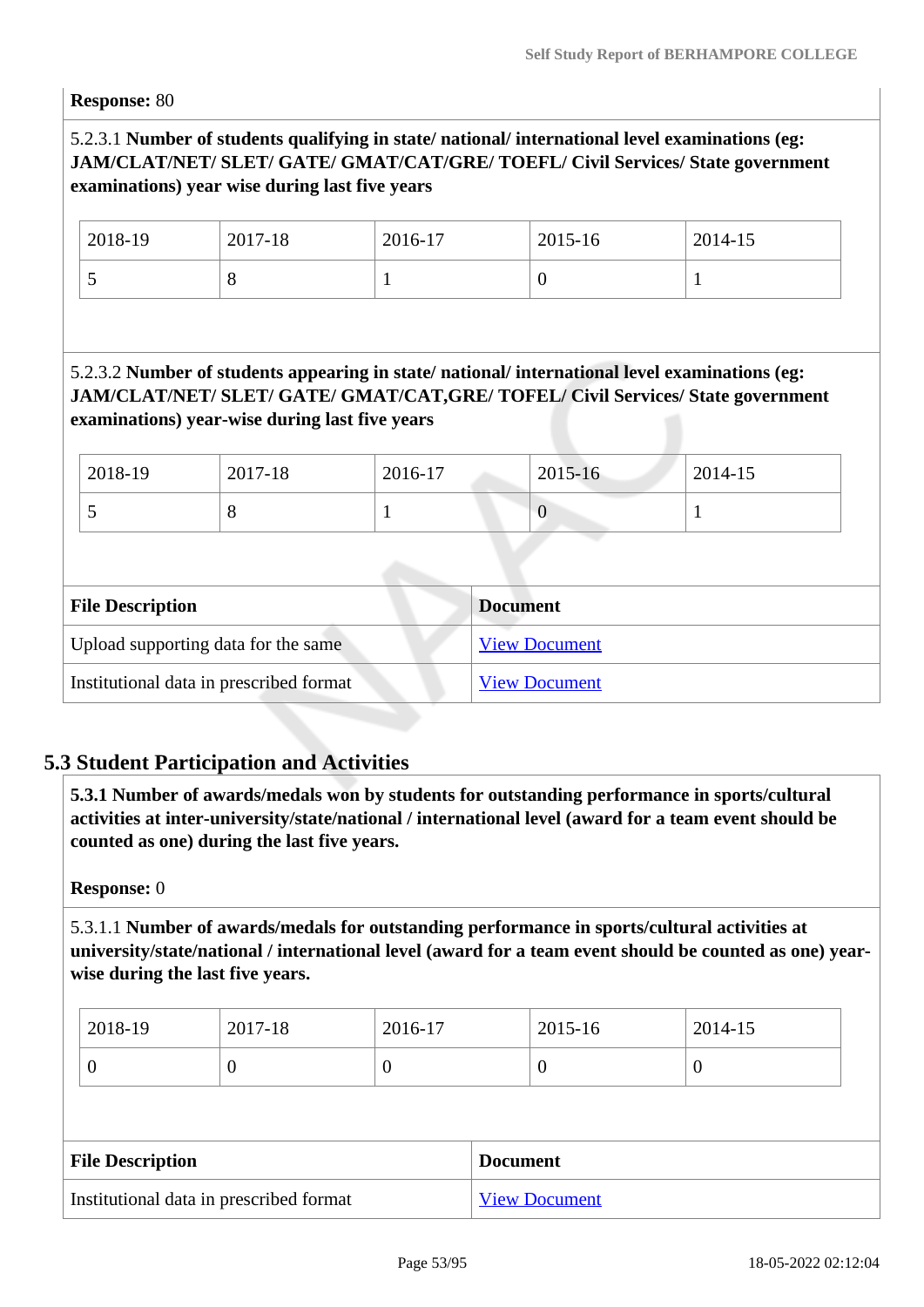## **5.3.2 Institution facilitates students' representation and engagement in various administrative, cocurricular and extracurricular activities (student council/ students representation on various bodies as per established processes and norms )**

### **Response:**

Response: One of the most import and active stakeholders of the college are the students. They are the fulcrum of all the activities of an educational institution. An educational institution thrives to ensure the fulfillment of students' interest. The student's Union is a statutory body formed in a college to communicate with the college administration about the interests of the students. Our college has an elected Students' Union. The Students' Union has representatives in many important committees of the college including the IQAC and the Governing Body. They express the thoughts and views of the students and also act actively in implementing strategies. The Students' Union also renders active participation in the admission process of the college. The Students' Union acts as a liaison between students and the college, i.e. administration, and teaching and non-teaching staff. It also extends assistance and provides guidance to the students in resolving academic and extra-academic problems. Since 2018, College has opened the National Service scheme (NSS) for upliftment of mental strength of the students and raising the awareness of students about their social responsibilities .To nurture and develop soft cultural skills among the students, these both wings have organized annual cultural programme 'Agomoni' in the college premises. The NSS under patronage of Students' Union motivates the students to participate in events like debate competition, extempore, sit and draw competition, etc. as a part of this excellent programme. To inculcate a sense of respect towards our rich cultural heritage, the NSS under the patron age of Students' Union organised programmes like International Mother Language Day, Saraswati Puja, Freshers' Welcome, Teachers' Day, Annual Sports, Youth Festival, Republic day, Indepedence Day August, etc. Apart from these, Students' Union actively participates in various extension activities. Members of the Students' Union extend their assistance to the NSS Units in organizing the blood donation camp, programmes like the 'Swachh Bharat Abhiyan'.

| <b>File Description</b>           | <b>Document</b>      |
|-----------------------------------|----------------------|
| Upload any additional information | <b>View Document</b> |

 **5.3.3 Average number of sports and cultural events/competitions in which students of the Institution participated during last five years (organised by the institution/other institutions)**

**Response:** 2058.4

5.3.3.1 **Number of sports and cultural events/competitions in which students of the Institution participated year-wise during last five years**

| 2018-19 | 2017-18 | 2016-17 | 2015-16 | 2014-15 |
|---------|---------|---------|---------|---------|
| 2435    | 982     | 3580    | 2250    | 1045    |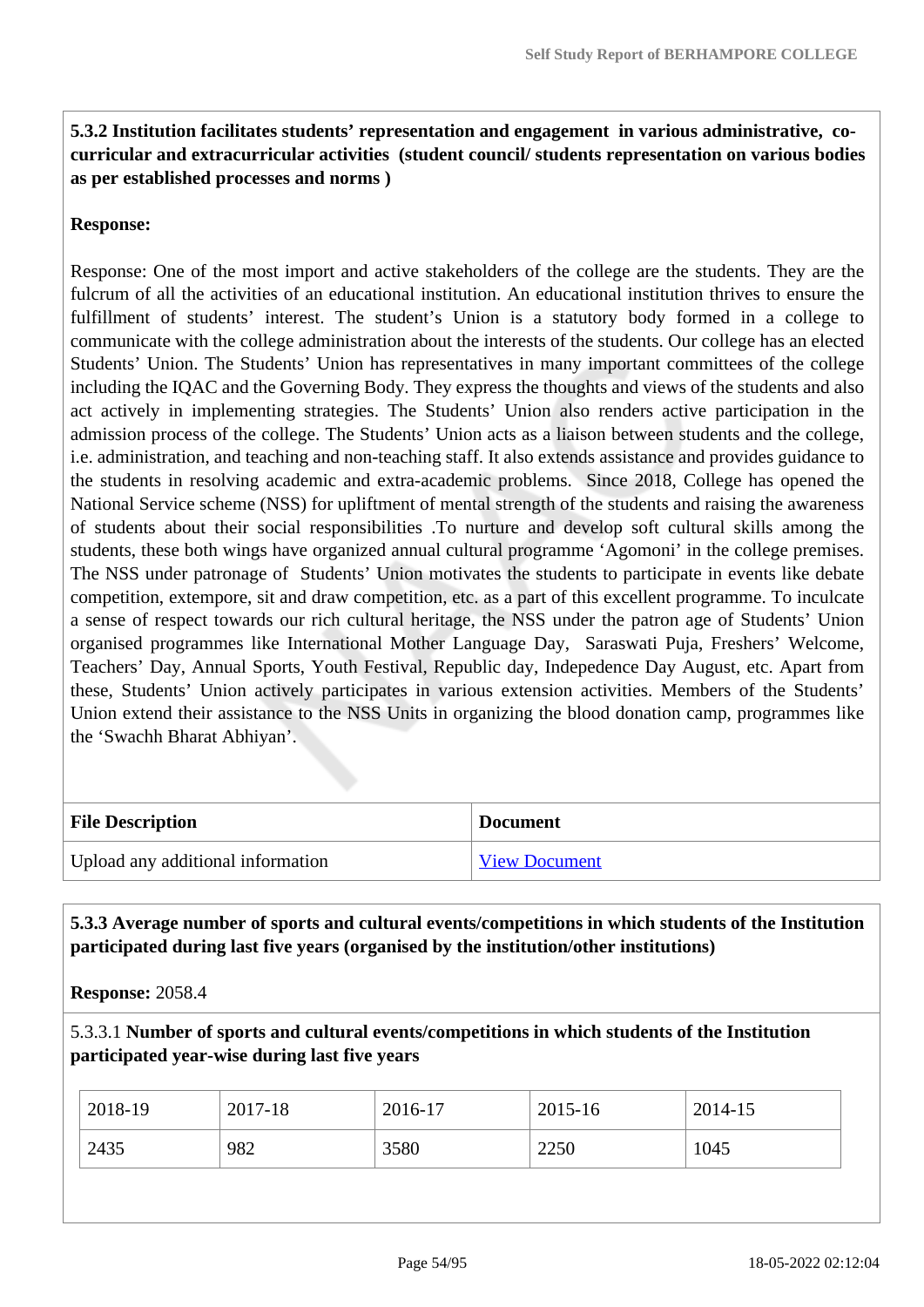| <b>File Description</b>                 | <b>Document</b>      |
|-----------------------------------------|----------------------|
| Upload any additional information       | <b>View Document</b> |
| Institutional data in prescribed format | <b>View Document</b> |

# **5.4 Alumni Engagement**

 **5.4.1 There is a registered Alumni Association that contributes significantly to the development of the institution through financial and/or other support services**

#### **Response:**

It's an alma mater that the students will love their Institutions years after years. They keep keen interest with their institutions from where they passed even after they entered into their working lives as well as family lives. There is an Alumni Association in Berhampore College which have been formed in the year 2019 but legal formalities are still in process.

| <b>File Description</b>           | <b>Document</b>      |
|-----------------------------------|----------------------|
| Upload any additional information | <b>View Document</b> |

| 5.4.2 Alumni contribution during the last five years (INR in lakhs) |                      |  |
|---------------------------------------------------------------------|----------------------|--|
| <b>Response:</b> E. $<1$ Lakhs                                      |                      |  |
| <b>File Description</b>                                             | <b>Document</b>      |  |
| Upload any additional information                                   | <b>View Document</b> |  |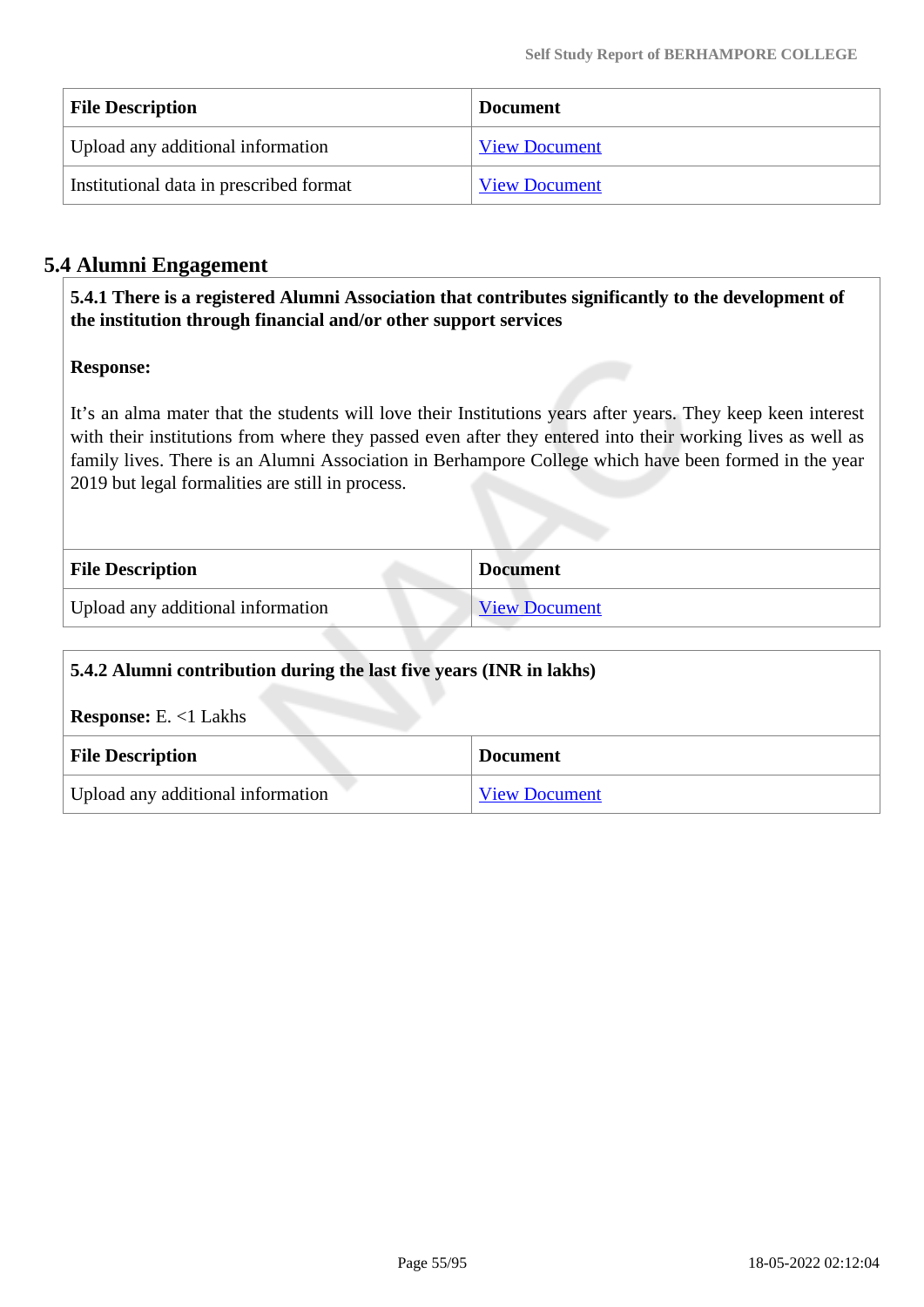# **Criterion 6 - Governance, Leadership and Management**

# **6.1 Institutional Vision and Leadership**

 **6.1.1 The governance of the institution is reflective of and in tune with the vision and mission of the institution**

**Response:** 

**Response:**

**Vision:**

*To evolve skilled and value based resource professional, to provide opportunities to the students without any discrimination, to find space for the exponential growth of personality and character, and to face the challenges of tomorrow successfully through quality education.*

## **Mission:**

*In fulfilment of its vision, the institution is committed to provide higher education to the students in its vicinity giving equal opportunities to all, equip the students' community with academic, social, scientific and spiritual values and to enable them to have an insight in to the spirit of transparent governance and public.*

We are very much aware of our responsibility to our students and do our very best to provide a most friendly and growth oriented ambience for them. We do everything in our capacity to ensure excellent standards that would secure them leadership in tomorrow's challenging world.

The Governing Body, the highest administrative body of the college, with the Principal as the secretary and representatives from Teaching, Non Teaching, Students and External Members, governs the management of the college in compliance with the opinion of the majority of the members. All major decisions on development, infrastructure, financial management, academic affairs, admission, governance and administration are taken by the Governing Body in line with recommendations and suggestions of IQAC and various statutory and non-statutory sub-committees like, Finance Sub-committee, Academic subcommittee, Staff council etc. The Governing Body meets more than three times in a year. Matters are discussed in details and minutes recorded with perfection. The committees deal with curricular, cocurricular and extra-curricular activities where faculty members are encouraged to participate as members and conveners. All major decisions on academic affairs are discussed and decided by the IQAC with Academic Sub-committee (UG level) and Principal of the institution. The IQAC as well as Academic Subcommittee are represented by senior teachers and Heads of different departments of the Institution.

The institution draws a strategic plan before adopting any resolution. These plans evolve around academic, administrative and societal requirements. Teaching in the institution is oriented towards practical learning and student centric methodology. Regular departmental meetings gives every member of the department an opportunity to express their ideas and views on existing programmes and policies and future plan of the institution. The feedback from students, alumnae, teachers help in up-gradation of the existing system. Parents-teachers meeting, which constitute a unique feature of the institution reflects demands and opinion of the guardian regarding day to day running of the college. Periodic financial audits inculcate financial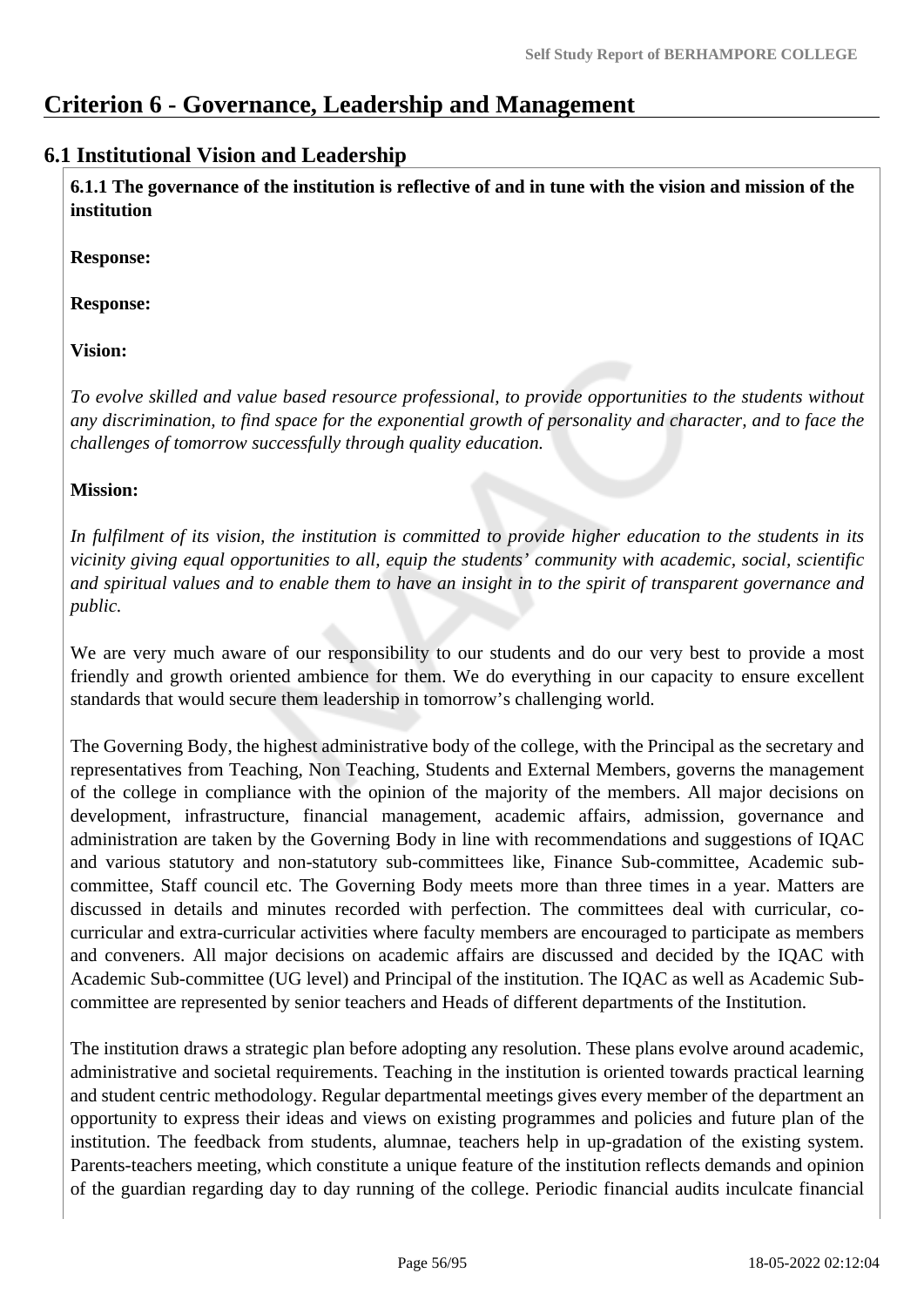transparency. All these work towards augmentation of pride and prestige of the institution. Our activities are directed towards global competence to achieve excellence and ensuring quality education.

| <b>File Description</b>               | <b>Document</b>      |
|---------------------------------------|----------------------|
| Paste link for additional information | <b>View Document</b> |

## **6.1.2 The effective leadership is visible in various institutional practices such as decentralization and participative management**

#### **Response:**

In accordance with the policy of decentralization adopted by the management, both teaching and nonteaching members are adequately represented in the Governing Body of the college and their opinions are sought in making and implementation of different policies. Apart from the Governing Body meetings, sub-committees like IQAC, Academic sub-committee, Examination sub- committee, Students' Support and Progression sub –committee, Internal Complaints Committee etc. meet on a regular basis and help to formulate and implement the strategic plans of the institution. The responsibilities are defined and communicated through face to face meetings with the non-teaching staff members of the college as well as by notifications.

The management committee members along with the Principal and other members of the sub-committee support day to day functioning of the college administration. The management inspires the staff members by its personal interaction during get together meetings and motivates the staff to give the best in the teaching assignments. They encourage and sanction funds to utilize the funds for different developmental activities of the college. They also contribute generously in terms of awards and recognition to deserving candidates. The Principal co-ordinates with the teaching, non- teaching and student body members for the effective functioning of the college.

Participative management is practiced in various initiatives. A decentralized administrative system with the intention of providing the best to the student body is in practice in this institution. Important developmental plans are discussed by the Principal along with all the sub-committee members in which students are also a part. Plans are executed only after reviewing the suggestions. A meeting with the management every semester and monthly meetings or discussions with the Principal enable the staff and students to participate and contribute to the personal as well as institutional growth.The Principal assigns specific duties to various academic and administrative bodies of the college on the basis of the suggestions made by the management.

The head of the department has been given all the freedom and authority to decide on the various activities pertaining to academic and administrative work pertaining to their department and are given the responsibility of delegating work to the other faculty in their department. The department decides the equipment, projects, and activities to be done for the academic session under the guidance of the HOD or the senior faculty member. The departments put up the proposals regarding their requirements. They are in turn put up to the management for necessary financial sanction. After sanction, execution is the sole responsibility of the management.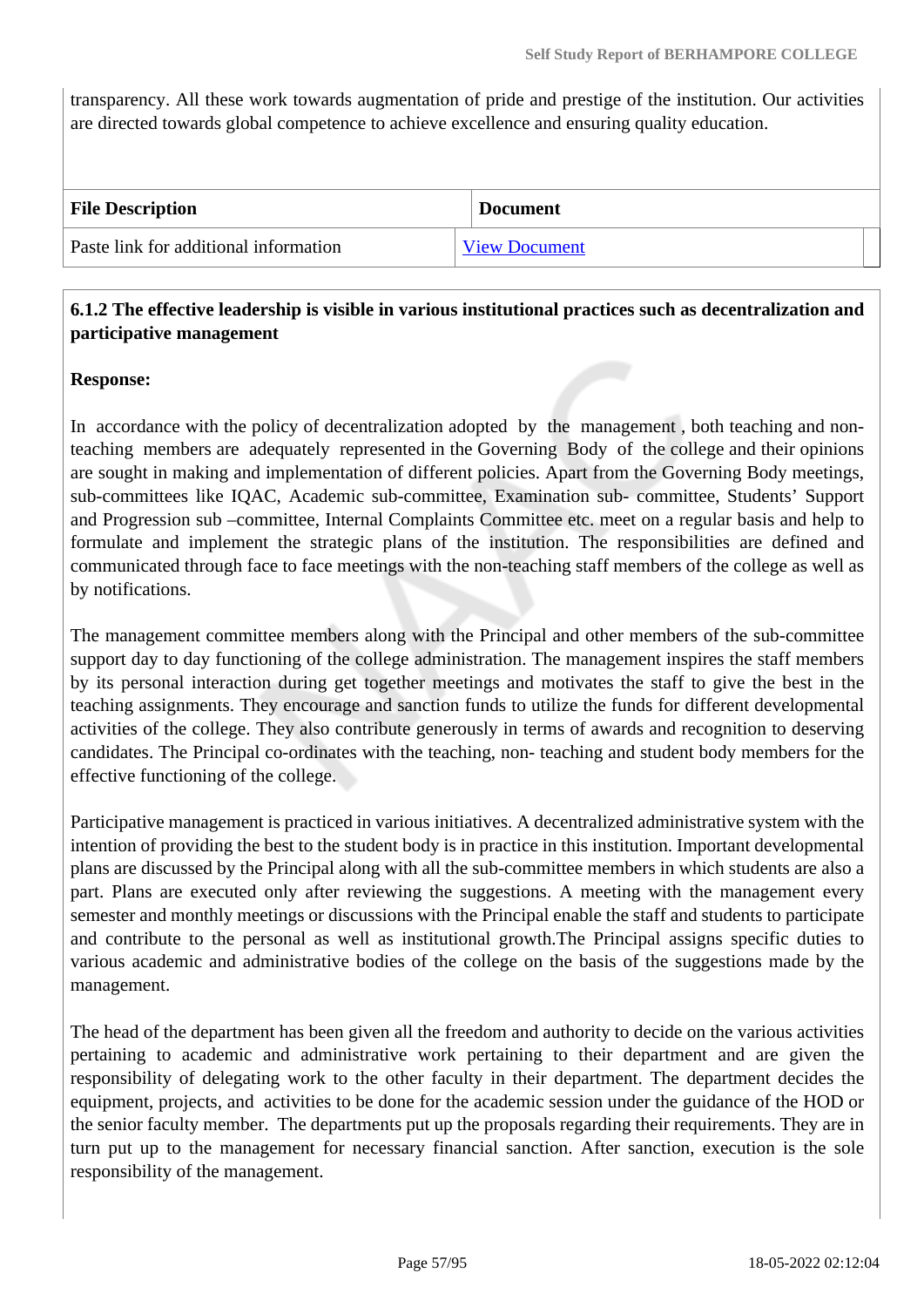The students take an active part in the governance of the activities in the campus. The student body consists of the President (Final year), Vice President (Final Year) and the Secretary (First year). Feed backs are obtained from the students to improve the quality of the services rendered. This student body under the guidance of the faculty is given the chance to take lead in the organization of various festivals, Sports Day, and other activities.

| <b>File Description</b>               | <b>Document</b>      |
|---------------------------------------|----------------------|
| Paste link for additional information | <b>View Document</b> |

# **6.2 Strategy Development and Deployment**

## **6.2.1 The institutional Strategic / Perspective plan is effectively deployed**

#### **Response:**

The vision and mission of the college focus on providing quality education to students. In order to provide inclusive and quality education, the college has developed strategic plan for various activities which are to be implemented successfully on and from 2015-16.

- 1.Setting AAA for internal quality assurance.
- 2.Academic and co-curricular activities for the holistic development of the students, many academic activities like department activities to be planned along with co-curricular activities.
- 3.Extracurricular activities-sports activities, cultural competitions are undertaken; the students are positively participated in the intra-college and inter-college activities in every academic year.
- 4.Student Support & Progression In order to help and support students develop employability skills, a host of activities to be planned which includes giving coaching for competitive exams, counsel students to join PG classes, career guidance placement activities etc.
- 5.Strengthening Learning Resources College plans to improve learning resources by updating library and other support systems, buying more books starting book banks improving ICT enabled teaching, digitization of library, focus on e-resources etc.
- 6. Establishing information systems having internet browsing centre with wi-fi and printer for the benefit of both students and faculty members.
- 7. Faculty Development Encourage faculty to take up short term courses, refresher courses, orientation programmes, paper presentation, incentives for outstanding performance of faculties.
- 8.Improvement in infrastructure Separate building for UG classes, making classrooms for smart classes, air-conditioning of seminar halls, separate computer laboratory room have introduced for well being of the students of different discipline.
- 9.Increasing the student intake and create facilities according to the enhanced student strength.

| <b>File Description</b>           | <b>Document</b>      |
|-----------------------------------|----------------------|
| Upload any additional information | <b>View Document</b> |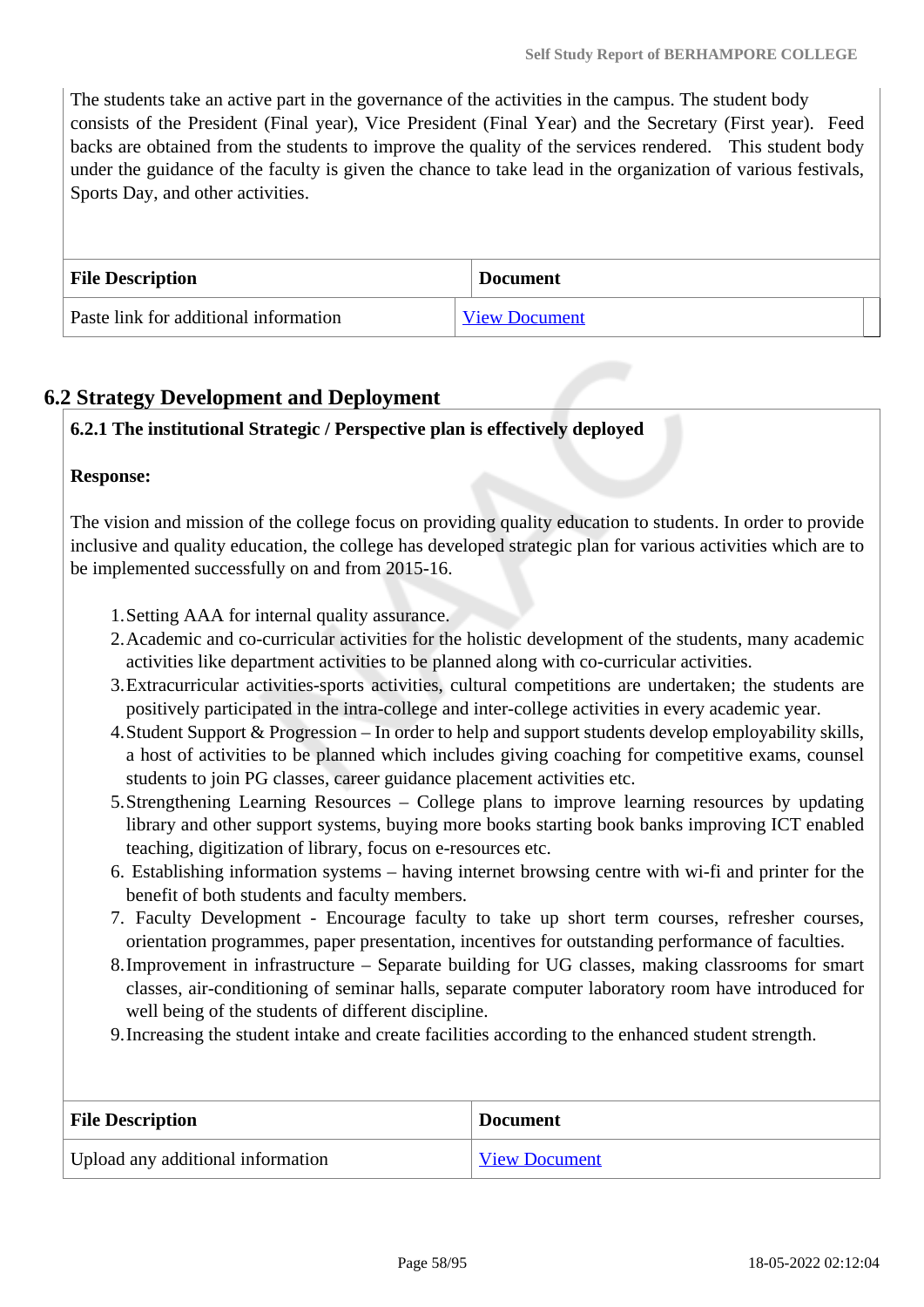**6.2.2 The functioning of the institutional bodies is effective and efficient as visible from policies, administrative setup, appointment, service rules and procedures, etc.**

**Response:** 

Response:

Functions of various bodies/ officers

Governing Council: -

Governing Council has a single responsibility to develop, monitor and review strategic plans of the institution.

Principal:

1. The Principal has been consulted with the colleagues in discharging his functions.

2. The Principal has been updated regularly the long term and short-term plans; are prepared for the growth of the institution. Long term perspective plans should be prepared for 5 to 10 years. It includes building up of infrastructural facilities in the college keeping in view the future growth. The Short-term plan is the annual plan prepared by setting up of goals to be achieved during the year.

3. The Principal, at the beginning of the academic year, has been convened the General Staff Meeting, discuss and finalize academic plan for the year.

4. The Principal will also convene the meeting of the staff council consisting of all in-charges of subjects, and Librarian.

5. The Principal alone with staff council will plan all important activities during the year; like academic calendar, Internal examinations, extracurricular and co-curricular activities etc.

6. The Principal will advise all the head of the department to convene their departmental meeting regularly and prepare annual academic plans. He/she will scrutinize the plans and approve them.

7. The Principal will insist for the submission of month wise syllabus completion reports of every teacher.

8. The Principal will go round the college at least once a day to supervise the academic work in the college.

9. The Principal will motivate all the staffs and students for their effective involvement in the teaching learning programmes properly.

10. The Principal alone with IQAC will plan for the periodic tests of short-term duration during the year.

11. The Principal will advise the teachers to identify slow learners in each class for organizing special coaching classes for them.

12. The results of the Semester examination and reasons for low percentage of results have been analysed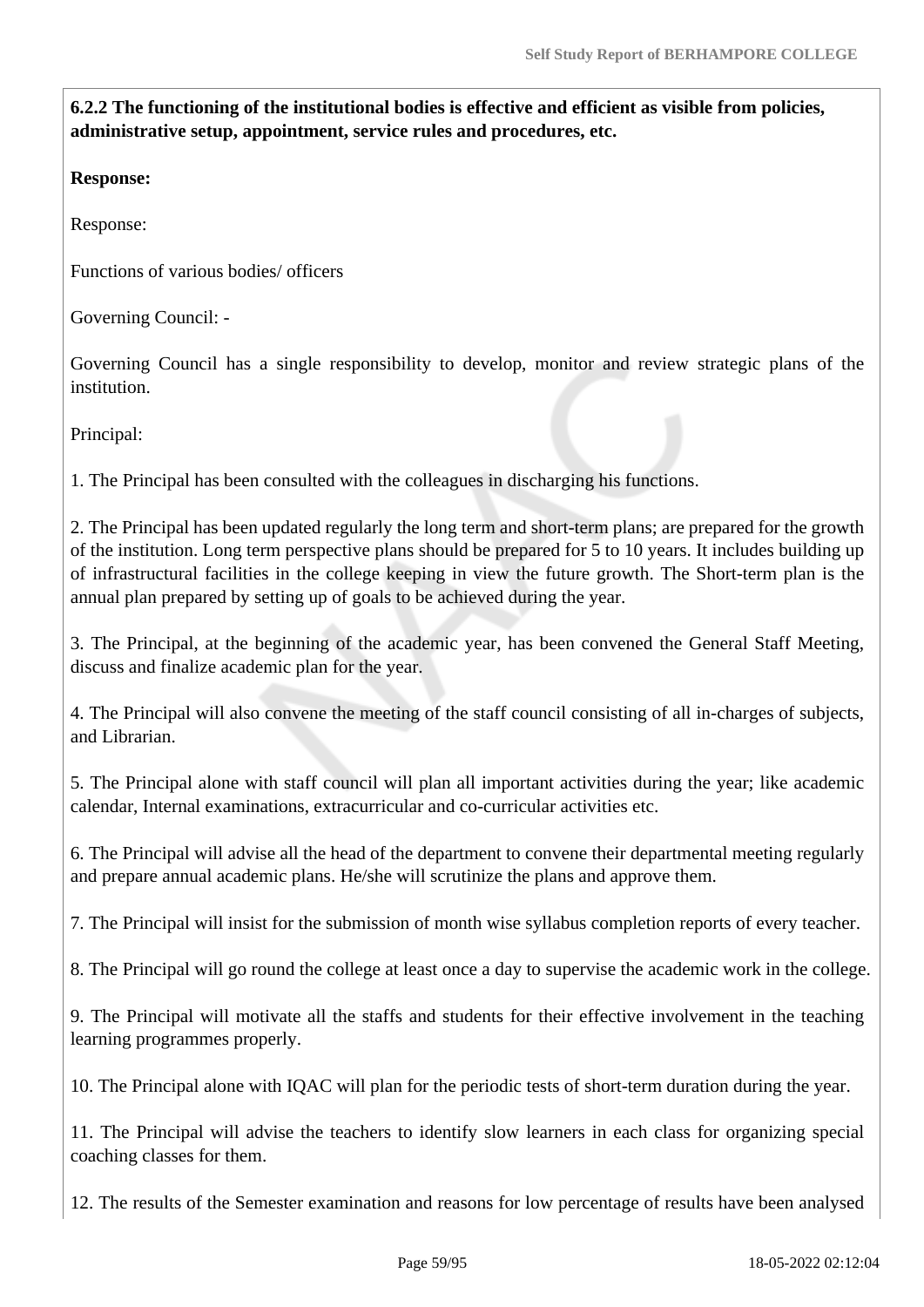subject wise and the numerous measures have been under noted to improve the results in the succeeding year.

13. University Grants Commissions gives assistance to college during successive plan periods. The Principal will plan to used financial assistance from the U.G.C. for the development of the college.

14. The Principal shall also encourage old students to form an Alumni Association and get it registered.

Recruitment procedure- The College follows a formal recruitment process of West Bengal College Service Commission. Job specification for the vacant position is identified; properly filled resolutions are submitted in the office of WBCSC. In the case of nonteaching recruitments, the College submits the vacant position to the DPI, West Bengal.

Service rules-Service rules are mentioned in the appointment letter which is governed by the West Bengal rules and regulations given to the staff at the time of recruitment.

Grievance redressal mechanism-Grievance Cell is the primary body of the college, the members of the cell will arrange for an appropriate and early redressal of the grievance depending on the nature and magnitude of the grievance.

#### **6.2.3 Implementation of e-governance in areas of operation**

- **1.Administration**
- **2.Finance and Accounts**
- **3.Student Admission and Support**
- **4.Examination**

**Response:** D. 1 of the above

| <b>File Description</b>                                    | <b>Document</b>      |
|------------------------------------------------------------|----------------------|
| Screen shots of user interfaces                            | <b>View Document</b> |
| Institutional data in prescribed format (Data<br>template) | <b>View Document</b> |
| Any additional information                                 | <b>View Document</b> |

# **6.3 Faculty Empowerment Strategies**

**6.3.1 The institution has effective welfare measures for teaching and non-teaching staff**

**Response:** 

Response:

The management recognizes the commitment and dedication of the teaching and non-teaching faculty. It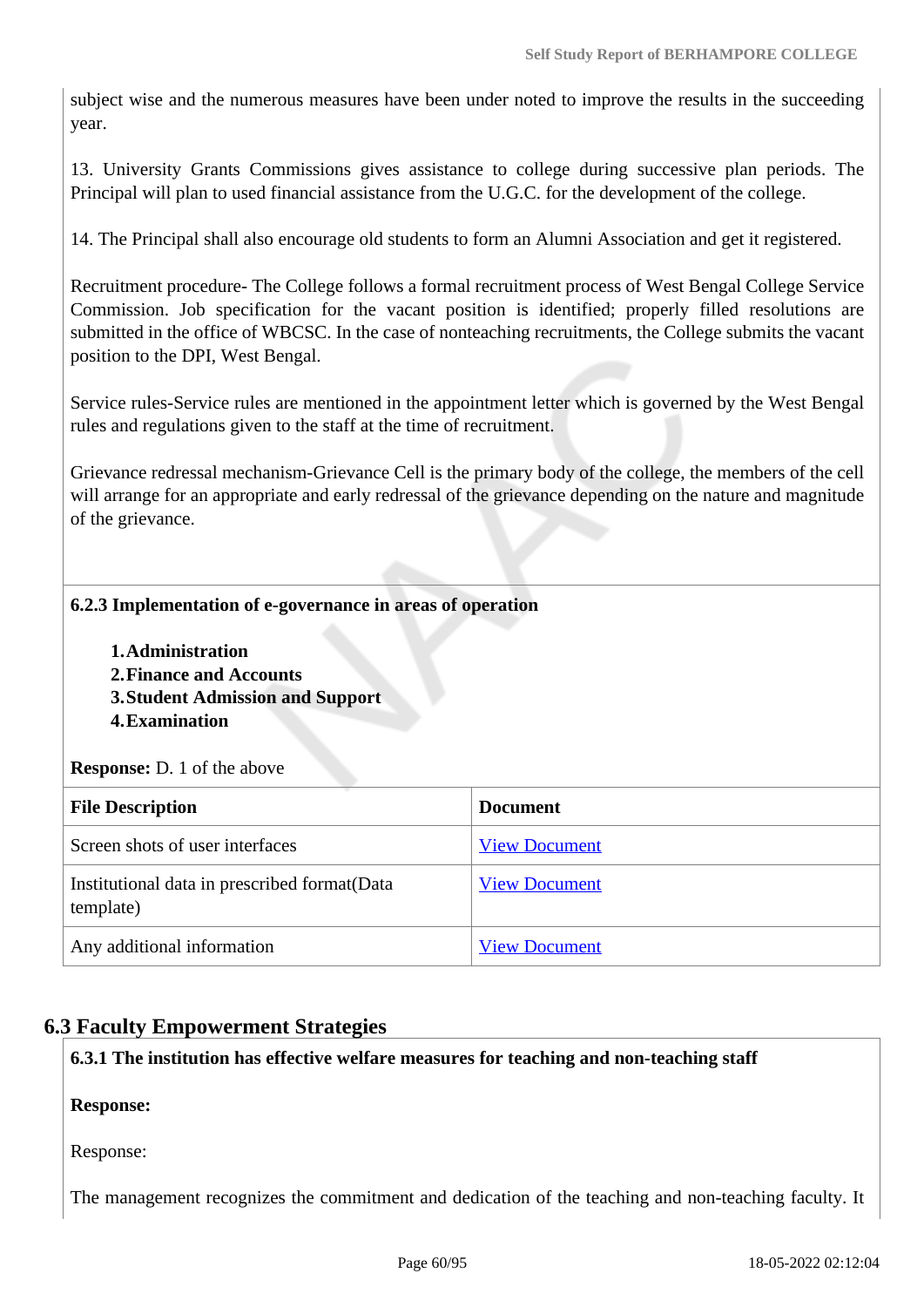always strives to satisfy the needs of the employees proactively. Some facilities provided for the welfare of the employees of the institution are

1. Provident fund for all the employees who fall under the eligibility criteria.

- 2. A canteen and coffee shop is provided inside the campus.
- 3. No membership fee for utilizing the gym.
- 4. Subsidized facilities for printing within the campus for both staff.
- 5. Advance is given to both teaching & non-teaching staffs in the puja festivals

 **6.3.2 Average percentage of teachers provided with financial support to attend conferences / workshops and towards membership fee of professional bodies during the last five years.**

**Response:** 0

6.3.2.1 **Number of teachers provided with financial support to attend conferences/workshops and towards membership fee of professional bodies year wise during the last five years**

| 2018-19 | 2017-18 | 2016-17 | 2015-16 | 2014-15 |
|---------|---------|---------|---------|---------|
|         |         |         |         |         |

| <b>File Description</b>                                    | <b>Document</b>      |
|------------------------------------------------------------|----------------------|
| Institutional data in prescribed format (Data<br>template) | <b>View Document</b> |

 **6.3.3 Average number of professional development /administrative training programs organized by the institution for teaching and non teaching staff during the last five years**

**Response:** 0.2

6.3.3.1 **Total number of professional development /administrative training Programmes organized by the institution for teaching and non teaching staff year-wise during the last five years**

| 0<br>υ | $12018-19$ | 2017-18 | 2016-17 | 2015-16 | 2014-15 |
|--------|------------|---------|---------|---------|---------|
|        |            |         |         |         |         |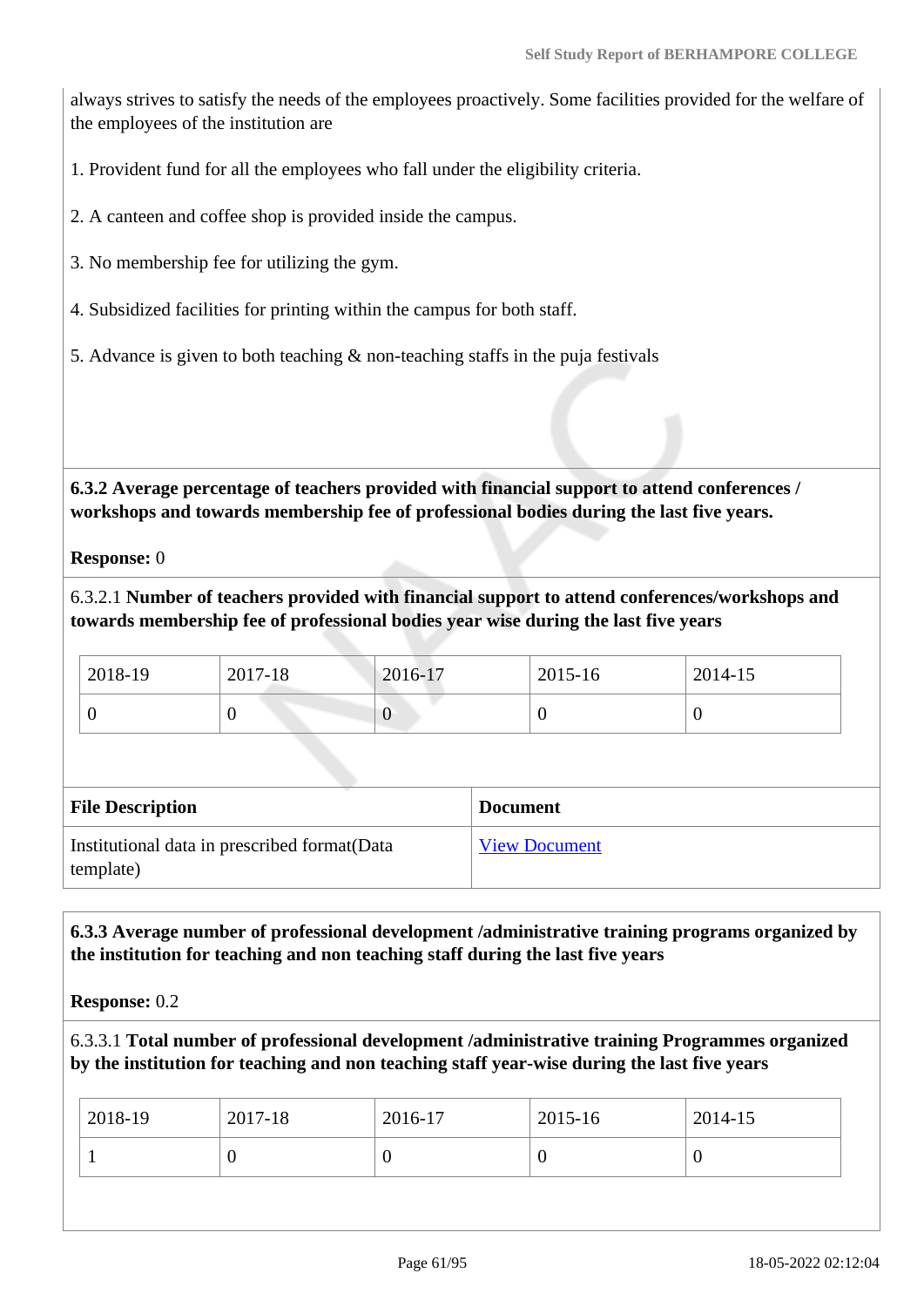| <b>File Description</b>                                    | <b>Document</b>      |
|------------------------------------------------------------|----------------------|
| Upload any additional information                          | <b>View Document</b> |
| Institutional data in prescribed format (Data<br>template) | <b>View Document</b> |

 **6.3.4 Average percentage of teachers undergoing online/ face-to-face Faculty Development Programmes (FDP)during the last five years (Professional Development Programmes, Orientation / Induction Programmes, Refresher Course, Short Term Course ).**

**Response:** 12.81

6.3.4.1 **Total number of teachers attending professional development Programmes viz., Orientation / Induction Programme, Refresher Course, Short Term Course year-wise during the last five years**

| 2018-19 | 2017-18 | 2016-17 | 2015-16 | 2014-15 |
|---------|---------|---------|---------|---------|
|         | ∸       | υ       | -       |         |

| <b>File Description</b>                                    | <b>Document</b>      |
|------------------------------------------------------------|----------------------|
| Upload any additional information                          | <b>View Document</b> |
| Institutional data in prescribed format (Data<br>template) | <b>View Document</b> |

# **6.3.5 Institutions Performance Appraisal System for teaching and non-teaching staff**

#### **Response:**

Every year faculty members are required to fill in a performance appraisal form designed on the basis of PBAS methodology of UGC. It is a self-appraisal form. The format is exhaustive and includes questions/ descriptions regarding academic and administration responsibilities undertaken by the teacher, innovative methods practiced and implemented by the faculty members during the academic year, various responsibilities including college fests, etc. It also involves questions/descriptions of seminars attended/ paper presentations by faculties in State/National or international seminars/workshops ,guest faculty arranged, use of ICT enabled teaching, involvement in university academic work like question paper setting, examination work, BOS, BOEs etc. The appraisal forms are assessed by the HODs and the principal of the college and a positive and constructive feedback is shared with the faculty members. The principal counsels the faculty members to improve their performance if necessary.

Faculty members are also asked to involve in various committees, activities of the college. The activities committed by the staff members are evaluated by the IQAC half year wise. They are encouraged to attend/present papers in seminars and workshops. Faculty members are also asked to improve their qualification (doing Ph.D). The work diaries and lesson plans and other individual records of each staff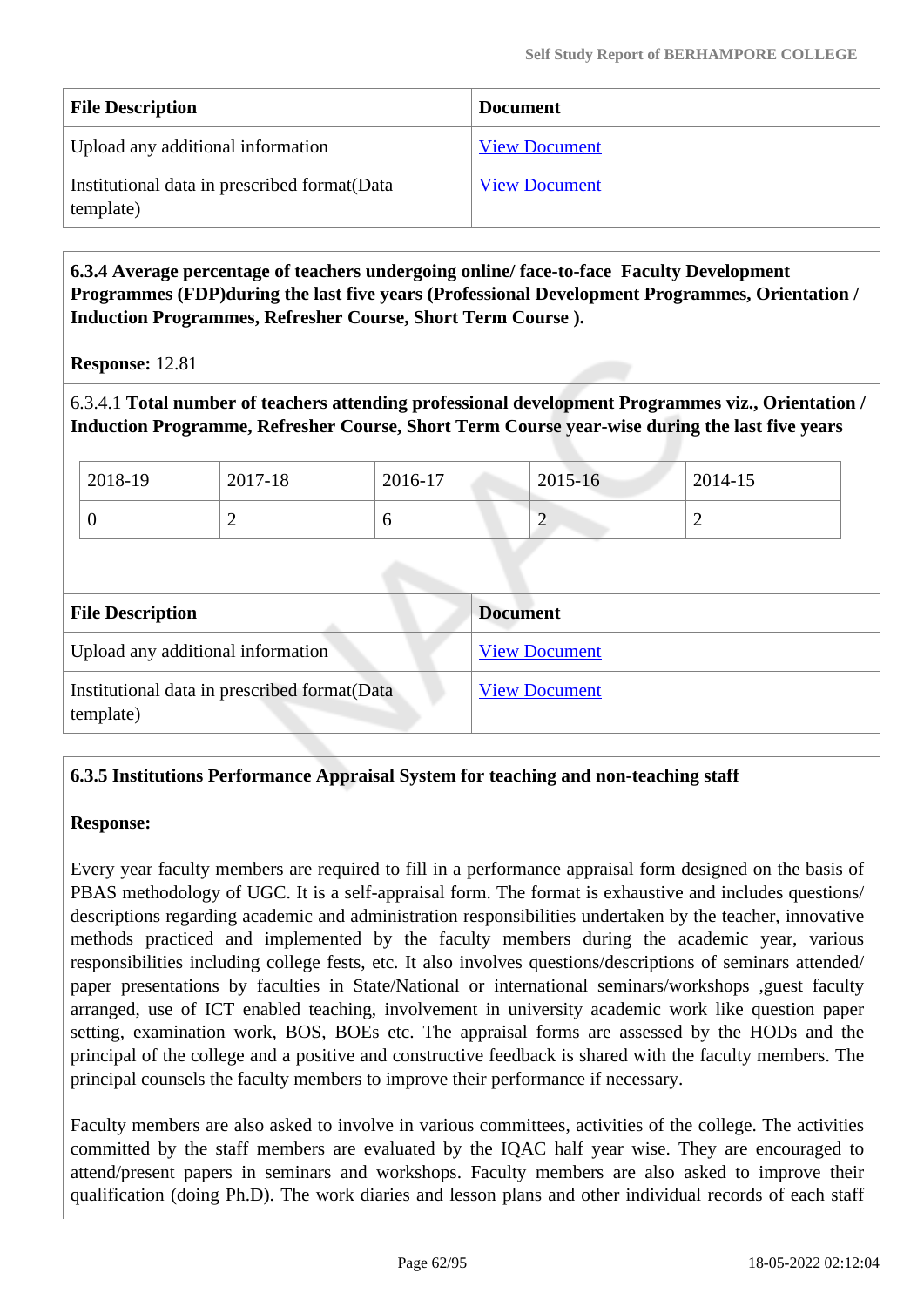member will be checked every semester.

Faculty appraisal is also done through student feedback mechanism. A well drafted feedback form with specific questions as per the comprehensive level of the students is distributed through online (previously offline) at every year annually to evaluate how far the teacher had been successful in reaching out to the advanced as well as the slow learners in the classroom. This is further intimated to the concerned faculty in the academic meeting and suggestions for development or appreciations are made.

Non-teaching staff like the librarians, office staff, support staff etc. are currently not given any appraisal forms. Their performance appraisal is done by the principal based on the quality and quantity of their work, nature of their work, their enthusiasm, skill sets and efficiency. The appraisal of the non-teaching staff is conducted informally by the principal and they are counselled to improve their work if necessary.

# **6.4 Financial Management and Resource Mobilization**

#### **6.4.1 Institution conducts internal and external financial audits regularly**

**Response:** 

Response:

The annual budget is allotted to the college by the management every year for the requirements of various departmental activities. The account of the institution is subjected to an audit by a govt. of West Bengal approved Auditor appointed by the Govt. of West Bengal. The income and expenditure are from different sources are audited regularly by the external auditors.

| <b>File Description</b>           | <b>Document</b>      |
|-----------------------------------|----------------------|
| Upload any additional information | <b>View Document</b> |

## **6.4.2 Funds / Grants received from non-government bodies, individuals, philanthropers during the last five years (not covered in Criterion III)**

**Response:** 0

6.4.2.1 **Total Grants received from non-government bodies, individuals, Philanthropers year-wise during the last five years (INR in Lakhs)**

| $ 2018-19\rangle$ | 2017-18 | 2016-17 | 2015-16  | 2014-15 |
|-------------------|---------|---------|----------|---------|
| v                 | 0       | U       | $\theta$ | U       |
|                   |         |         |          |         |
|                   |         |         |          |         |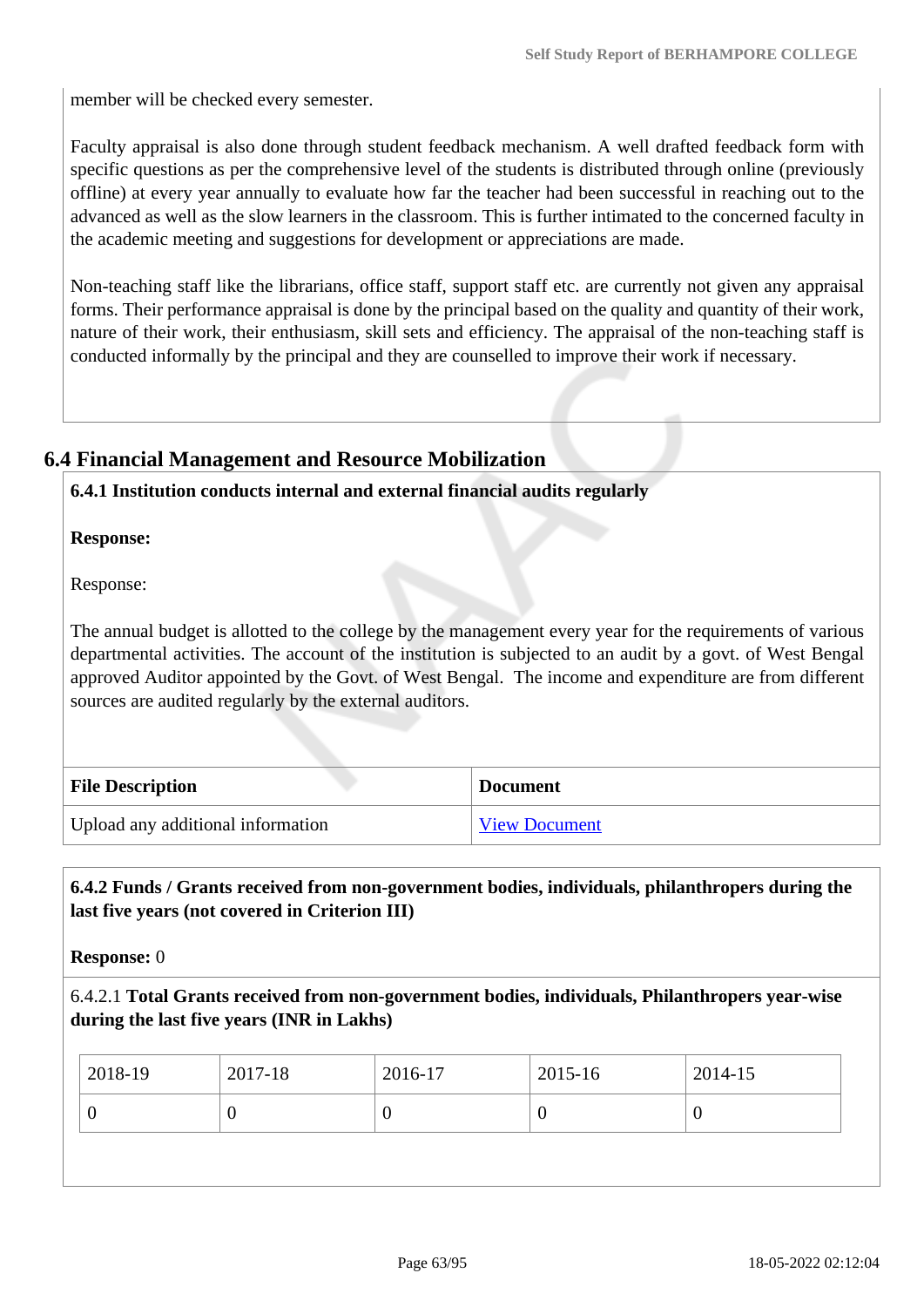| <b>File Description</b>                                    | <b>Document</b>      |
|------------------------------------------------------------|----------------------|
| Institutional data in prescribed format (Data<br>template) | <b>View Document</b> |

#### **6.4.3 Institutional strategies for mobilisation of funds and the optimal utilisation of resources**

#### **Response:**

The college is a Govt. aided College and under 2(f) and 12(B) of the UGC Act 1956.The main source of funding for the college is the fees collected from the students, the fund of UGC and the funds of Govt. of West Bengal. Budget is prepared as per the requirements of the college as a whole. The disbursement of funds for the needs or proposed are strictly governed by the secretary of Governing Body. Expenditure receipts are maintained for various purchases made towards purchases especially related to the lab, library and for the wellbeing of the Campus. The college follows a transparent accounting and audit practice. The college is also applying for funding from various other bodies for organizing seminars/ conferences and for carrying out research projects.

| <b>File Description</b>           | <b>Document</b>      |
|-----------------------------------|----------------------|
| Upload any additional information | <b>View Document</b> |

#### **6.5 Internal Quality Assurance System**

 **6.5.1 Internal Quality Assurance Cell (IQAC) has contributed significantly for institutionalizing the quality assurance strategies and processes**

**Response:** 

Response:

Fee concession-

One of the main objectives of the college is to give quality education to rural and economically and socially disadvantaged students. The college has provision of giving fee concession to poor and socially backward students. In addition to this, the college has made provisions for students to pay fees in easy instalments and upon request extends the last day for payment of fees for many students. Often, principal waves off small of fees of many economically poor students.

| <b>File Description</b>               | <b>Document</b>      |
|---------------------------------------|----------------------|
| Paste link for additional information | <b>View Document</b> |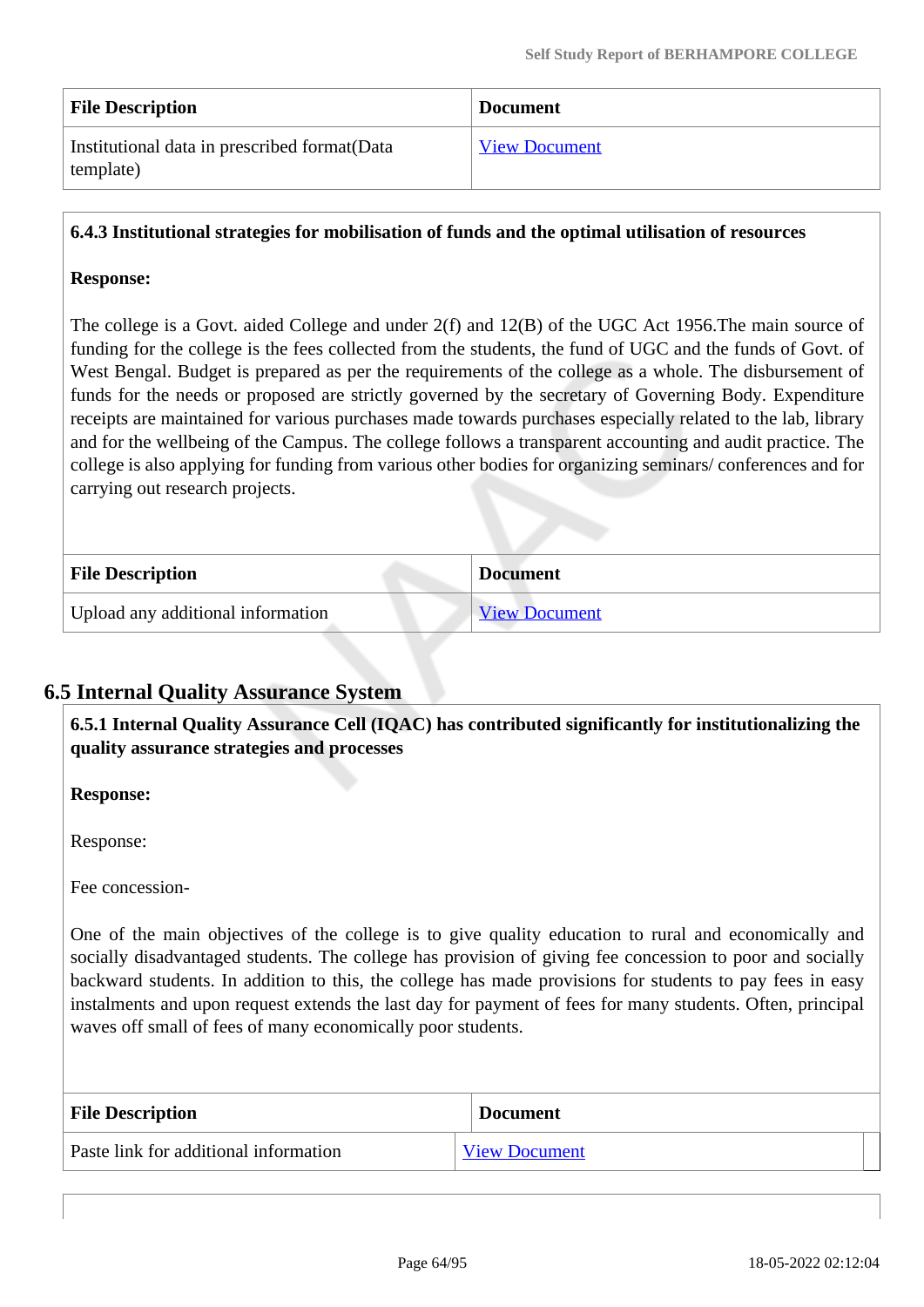**6.5.2 The institution reviews its teaching learning process, structures & methodologies of operations and learning outcomes at periodic intervals through IQAC set up as per norms and recorded the incremental improvement in various activities ( For first cycle - Incremental improvements made for the preceding five years with regard to quality For second and subsequent cycles - Incremental improvements made for the preceding five years with regard to quality and post accreditation quality initiatives )** 

#### **Response:**

Response:

The college implements the quality policy through IQAC. The IQAC was established in session of 2012-13 and the members are senior and some junior faculty members who belong to various committees of the college such as feedback committee, academic committee, library advisory committee. This results in the effective implementation of the various decisions made by the cell. The following are the two examples of institutionalized reviews and implementation of teaching learning reforms facilities by the IQAC.

1. Measures for strengthening teacher quality

- 2. Improvements in the continuous internal evaluation.
	- Strengthening of teachers quality

The College endeavours in every way to create a congenial atmosphere for teaching, learning. The college takes initiative to develop and strengthen the intelligence and intellect of the faculty which not only benefits them but also the students. The faculty are encouraged to publish research papers, participate in seminars and conferences, conduct or attend workshops and faculty development programs at least once a year. They are also encouraged to participate in outstation programs as well.

• Implementation of Continuous Internal Evaluation.

Constant improvements are made with regard to the continuous internal evaluation process. The examination committee looks after the exam schedule, timetable, setting up the questions and allotment of rooms and assigning duties to the faculty. The evaluation reforms will be made known to the students at the beginning of academic session either orally or through handbook. Teaching and non-teaching staffs are updated on the latest reforms and are instructed to follow them strictly. Recently the college has shifted from annual examination to Semester examination. The committee follows traditional and non-traditional method of evaluating the students. The traditional method being the written exam and the non-traditional being group discussion, preparation of assignments and chart etc. The college counsels the students who play truant to the evaluation process by giving them assignments and activities that would create interest in the students to pay attention to the subject. The final internal marks are displayed by the university in their website.

Though the college is affiliated to the University of Kalyani and adheres to the reform norms as prescribed by the university.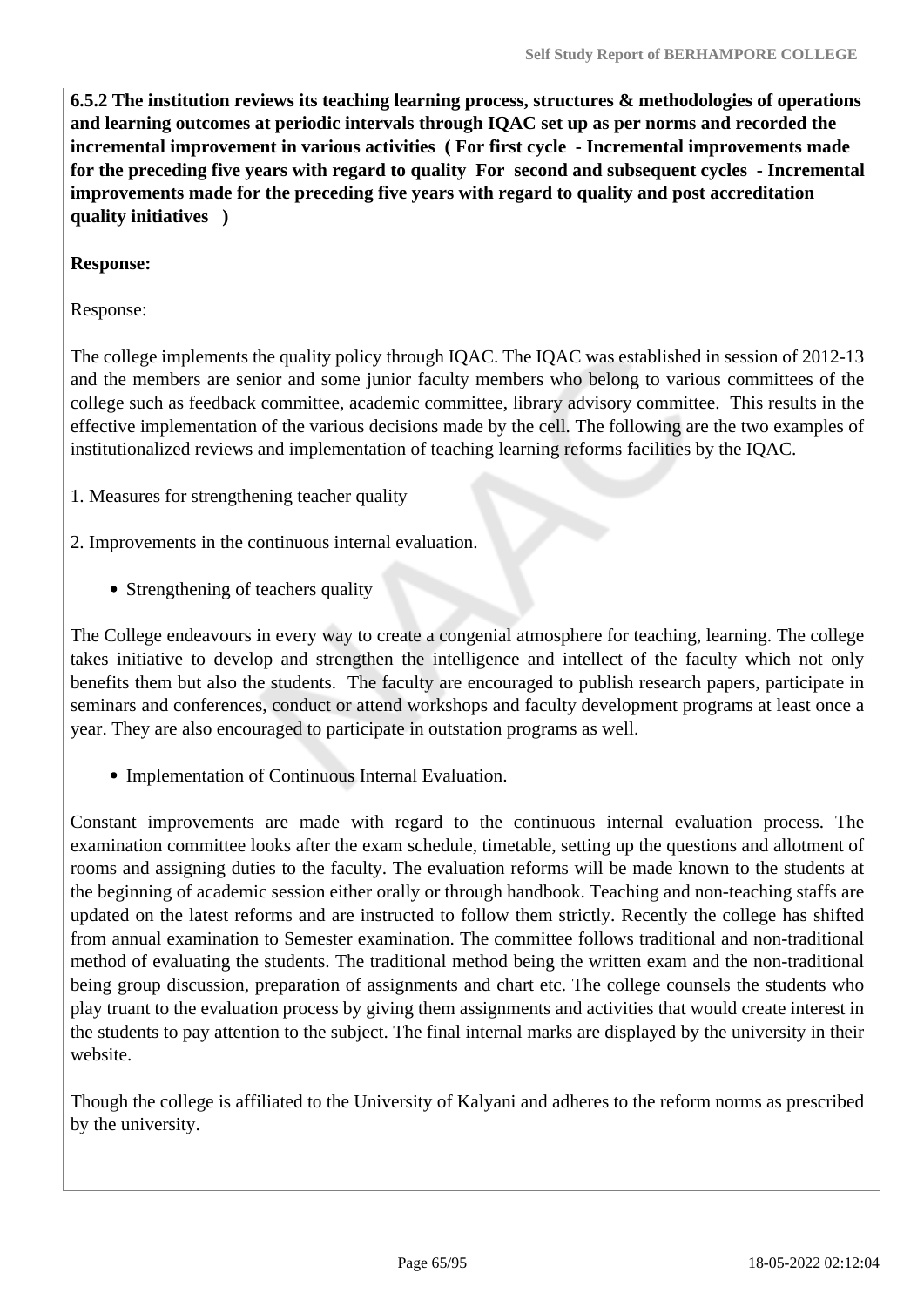| <b>File Description</b>               | <b>Document</b>      |
|---------------------------------------|----------------------|
| Paste link for additional information | <b>View Document</b> |

| 1. Regular meeting of Internal Quality Assurance Cell (IQAC); Feedback collected, analysed<br>and used for improvements<br>2. Collaborative quality intitiatives with other institution(s)<br>3. Participation in NIRF<br>4. any other quality audit recognized by state, national or international agencies (ISO<br><b>Certification, NBA)</b><br><b>Response:</b> C. 2 of the above |                      |
|---------------------------------------------------------------------------------------------------------------------------------------------------------------------------------------------------------------------------------------------------------------------------------------------------------------------------------------------------------------------------------------|----------------------|
| <b>File Description</b>                                                                                                                                                                                                                                                                                                                                                               | <b>Document</b>      |
| Upload e-copies of the accreditations and<br>certifications                                                                                                                                                                                                                                                                                                                           | <b>View Document</b> |
| Upload any additional information                                                                                                                                                                                                                                                                                                                                                     | <b>View Document</b> |
| Institutional data in prescribed format(Data<br>template)                                                                                                                                                                                                                                                                                                                             | <b>View Document</b> |
| Paste web link of Annual reports of Institution                                                                                                                                                                                                                                                                                                                                       | <b>View Document</b> |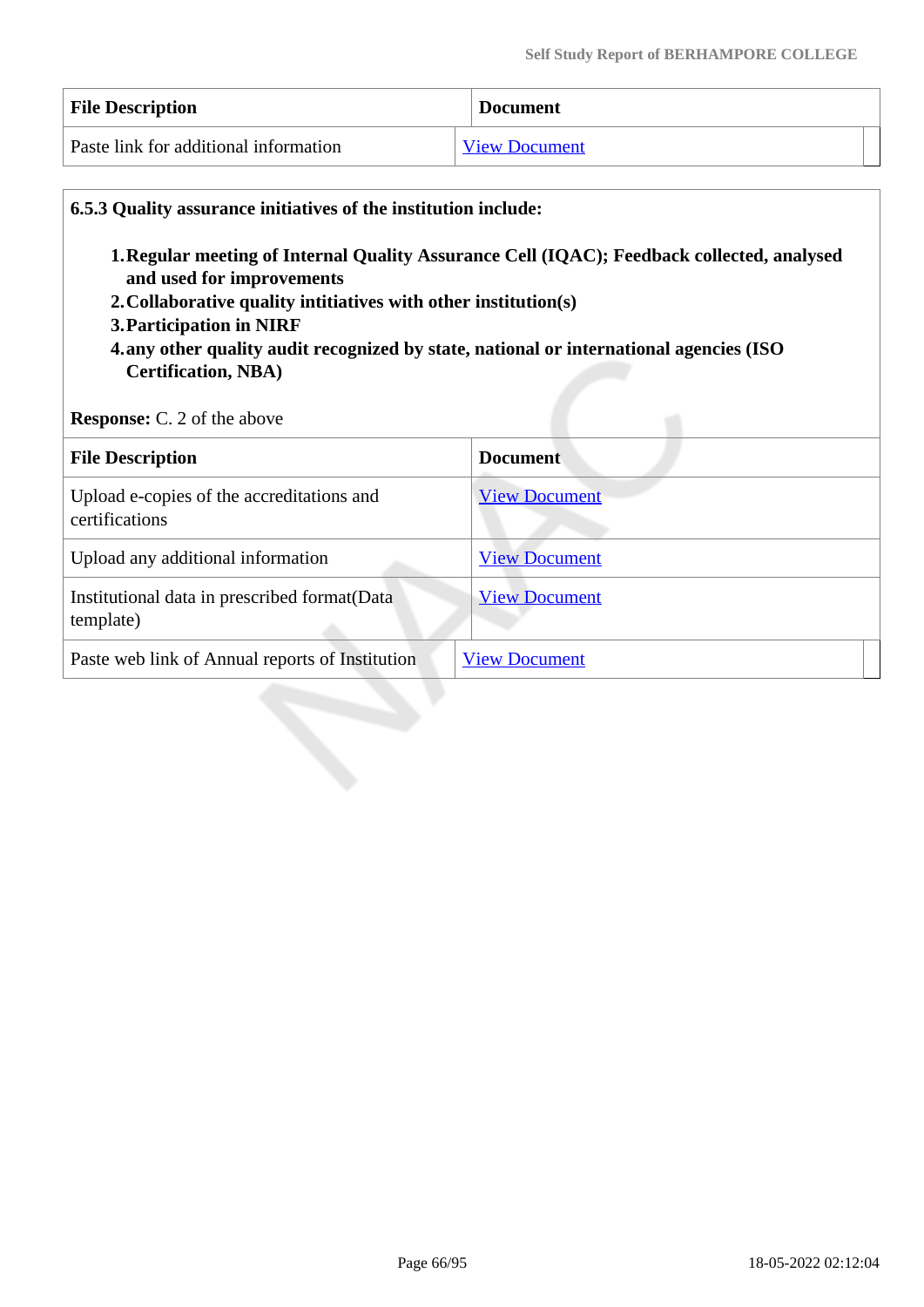# **Criterion 7 - Institutional Values and Best Practices**

# **7.1 Institutional Values and Social Responsibilities**

 **7.1.1 Measures initiated by the Institution for the promotion of gender equity during the last five years.**

**Response:** 

**Response:**

**Child Marriage & Women Trafficking:** NSS unit of Berhampore College organised a one-day seminar on gender sensitization on 01.02.2019. Theme of the seminar was "child marriage and women trafficking are complementary social problem". Social activist presently teaching at TATA Institute of Social Science at Kolkata branch, Mou Bhattacharjee delivered her key note lecture before the audience and enlightened the students about different perspectives of these social problems and gave several information ( like activities of child welfare committee, uses of phone no 1098 , etc) those of which would be applied when situation demanded. This programme was conducted with audience of 146 students along with 33 teachers.

**Loke Adalat** : Suffrage is used for right to vote. Suffrage describes not only the legal rights to vote but also the practical question of whether a question will be put to a vote. Right to vote is not only our right, but it is our responsibility of citizens of democratic country to elect an efficient government for sake of welfare of country. Upon realising the need, NSS unit organised a workshop on 'Electoral Process' in collaboration with District Administration of Murshidabad. Hon'ble SDO, Mr Dipayan Mukherjee taught the students about 'Electoral Process' was in attendance. Hon'ble Block Development Officer along with his staff demonstrated the uses of EVM to the students. They took initiatives to generate more awareness among women voters. 111 students along with 12 teachers attended the programme.

**Cyber Crime**: In an attempt to promote cyber security and overall awareness in an era defined by fastpaced exchange of information over the internet, the NSS unit of Berhampore College organized and hosted a seminar on Cybercrime and Security on the 8th February 2018. The seminar was anchored by Prof. Maumita Ghoshand the panel consisted of the principal of Berhampore college, Dr. Samaresh Mandal, and the chief guest and the SP, Murshidabad Mr. Mukesh Kumar. The faculty and students of the various departments of the college were in attendance. More than 100 students along with 29 teachers attended the seminar. The principal gave an introductory speech emphasizing the fact that cybercrime has become a global epidemic. Once the SP, Mr. Mukesh took the stage, he elucidated various kinds of cybercrimes including hacking through spams, stealing important data through illegal means, human trafficking through fraudulent websites, etc. after raising the attendees' awareness regarding the myriad issues related to cybercrime, the SP spoke of various ways in which an individual can ensure their own safety.

#### **7.1.2 The Institution has facilities for alternate sources of energy and energy conservation measures**

**1.Solar energy 2.Biogas plant 3.Wheeling to the Grid**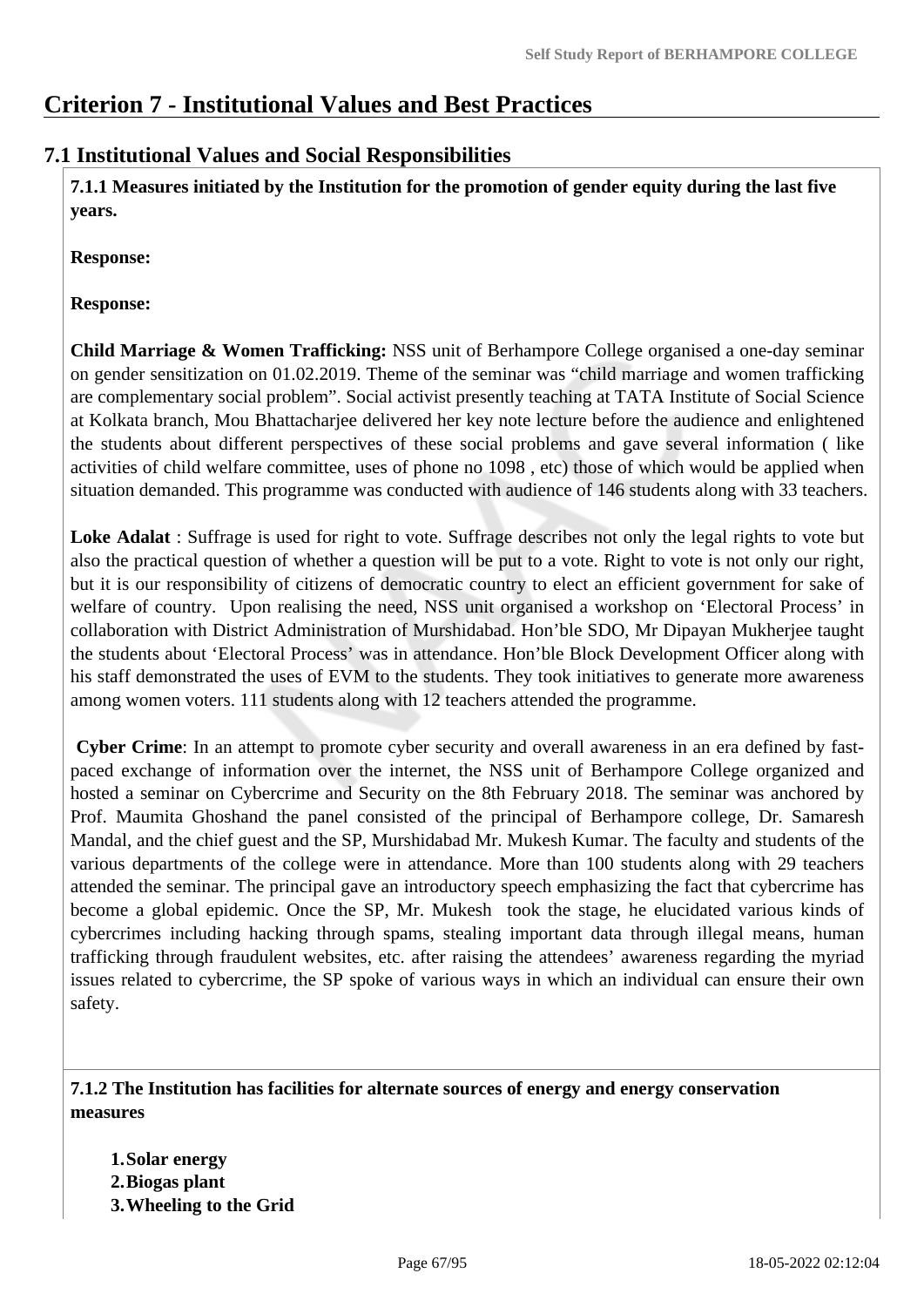#### **4.Sensor-based energy conservation 5.Use of LED bulbs/ power efficient equipment**

**Response:** E. None of the above

| <b>File Description</b>        | <b>Document</b>      |
|--------------------------------|----------------------|
| Any other relevant information | <b>View Document</b> |

### **7.1.3 Describe the facilities in the Institution for the management of the following types of degradable and non-degradable waste (within 500 words)**

- **Solid waste management**
- **Liquid waste management**
- **Biomedical waste management**
- **E-waste management**
- **Waste recycling system**
- **Hazardous chemicals and radioactive waste management**

#### **Response:**

#### **Response:**

The college is proud to say that minimal waste is generated in the campus. Waste generated in the campus is segregated into e-waste, liquid waste /organic and solid waste. Different kinds of wastes are labeled according to the disposal rules and are then transported to the inventory of disposal sites provided by Berhampore municipality.

**Solid waste management:** Solid waste which mainly involves plastic and paper is collected in separate dustbins and handed over to Berhampore Municipality Workers. Separate bins are also kept in all floors for solid waste and liquid/organic waste. Students are asked to dispose waste only in the designated bins. All classes are provided with dustbins for solid waste disposal. Old newspapers, Books, used water bottles etc. are sold to venders dealing with recycling. College has plans to make the campus plastic free in the near future.

#### **E-waste management:**

The electronic junks are dumped in store rooms of the college. As per the direction of Berhampore Municipality the e-wastes are packed and managed. Old computers and other electronic gadgets and equipment are sold to junk dealers dealing with e-waste management.

#### **7.1.4 Water conservation facilities available in the Institution:**

- **1.Rain water harvesting**
- **2.Borewell /Open well recharge**
- **3.Construction of tanks and bunds**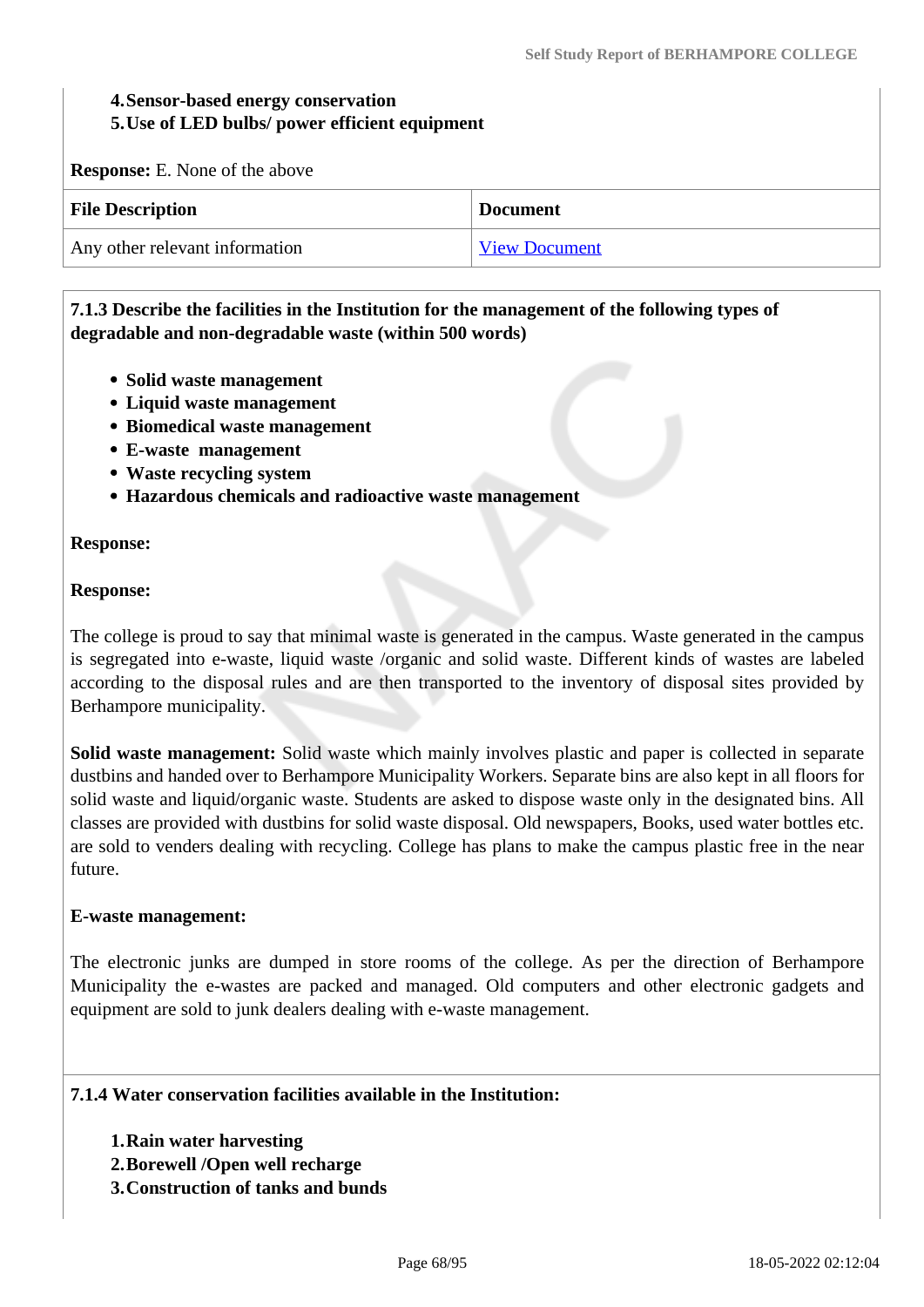#### **4.Waste water recycling**

#### **5.Maintenance of water bodies and distribution system in the campus**

**Response:** E. None of the above

**7.1.5 Green campus initiatives include:** 

**1.Restricted entry of automobiles** 

- **2.Use of Bicycles/ Battery powered vehicles**
- **3.Pedestrian Friendly pathways**
- **4.Ban on use of Plastic**
- **5.landscaping with trees and plants**

**Response:** C. 2 of the above

| <b>File Description</b>                     | <b>Document</b>      |
|---------------------------------------------|----------------------|
| Geotagged photos / videos of the facilities | <b>View Document</b> |

 **7.1.6 Quality audits on environment and energy are regularly undertaken by the Institution and any awards received for such green campus initiatives:**

- **1.Green audit**
- **2.Energy audit**
- **3.Environment audit**
- **4.Clean and green campus recognitions / awards**
- **5.Beyond the campus environmental promotion activities**

**Response:** D.1 of the above

| <b>File Description</b>                                                      | <b>Document</b>      |
|------------------------------------------------------------------------------|----------------------|
| Reports on environment and energy audits<br>submitted by the auditing agency | <b>View Document</b> |

**7.1.7 The Institution has disabled-friendly, barrier free environment** 

- **1.Built environment with ramps/lifts for easy access to classrooms.**
- **2.Divyangjan friendly washrooms**
- **3.Signage including tactile path, lights, display boards and signposts**
- **4.Assistive technology and facilities for Divyangjan accessible website, screen-reading software, mechanized equipment**
- **5.Provision for enquiry and information : Human assistance, reader, scribe, soft copies of reading material, screen reading**

**Response:** D.1 of the above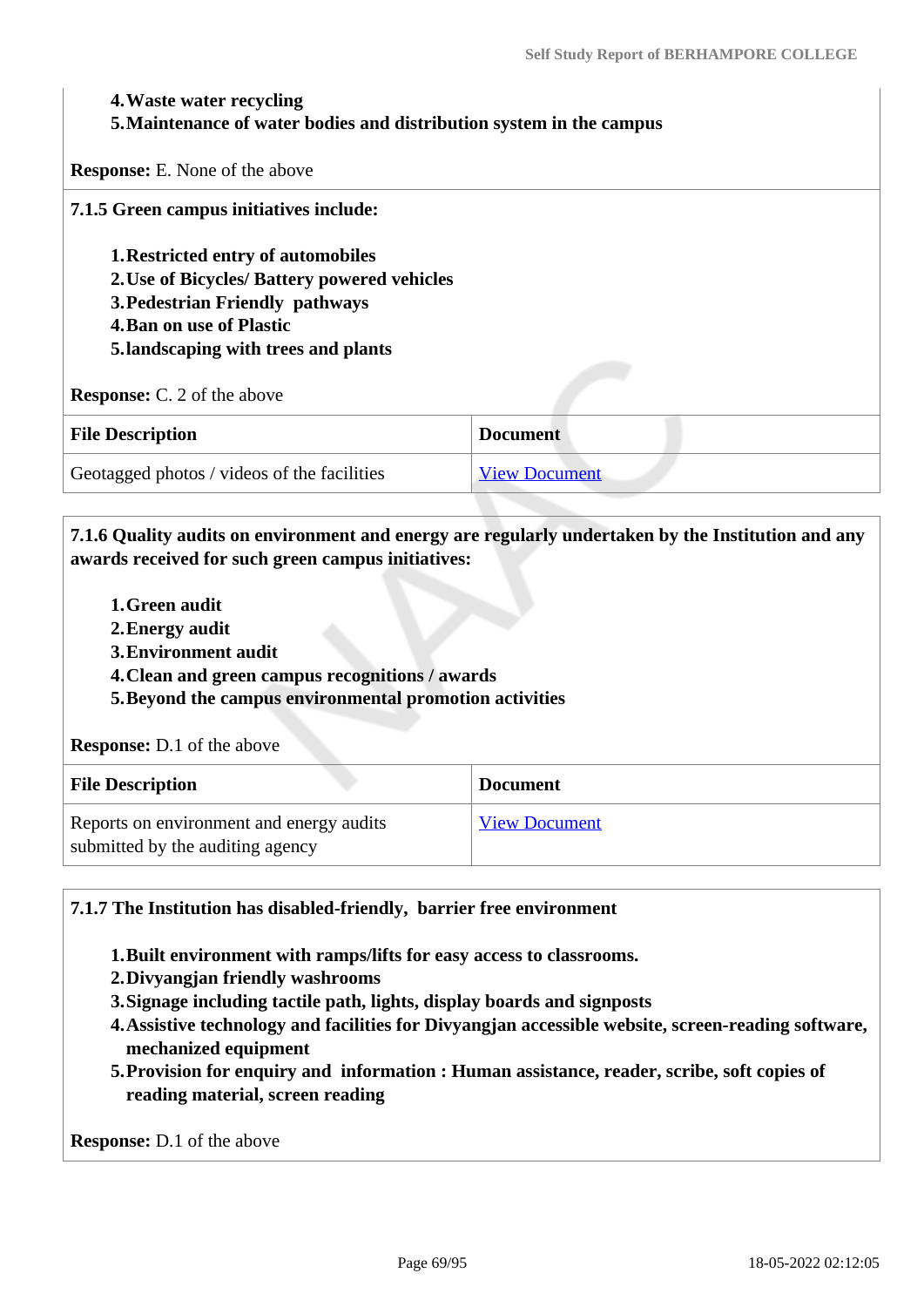| <b>File Description</b>                          | <b>Document</b>      |
|--------------------------------------------------|----------------------|
| Geotagged photographs / videos of the facilities | <b>View Document</b> |

 **7.1.8 Describe the Institutional efforts/initiatives in providing an inclusive environment i.e., tolerance and harmony towards cultural, regional, linguistic, communal socioeconomic and other diversities (within 500 words).**

**Response:** 

## **Response** :

 Berhampore College strives towards maintaining an inclusive environment for all stakeholders. The College promotes linguistic, regional, cultural diversity among the students. Several activities that promote communal harmony are undertaken frequently. So our College has implemented various measures to make the college an inclusive campus.

 Berhampore College strictly follows the reservation policies laid out by the Government of India fo radmissions of students and appointments of teaching and non-teaching staff. Admission committee and the Equal Opportunity Cell ensure parity and transparency during the admission process.The Equal Opportunity Cell (EOC) which also looks after the welfare of differently abled students. The National Service Scheme (NSS) volunteers assist physically challenged students by providing study materials and helping them in projects preparation, and assists also them in mobility and learning. Students from low socio-economic spectrum are granted fee concessions in every academic session. The college also promotes several financial assistance/scholarships provided by the Government of India, state governments and non-governmental organisations to facilitate access to financial assistance among students.

 Mentor-mentee meetings are held regularly and students are encouraged to share their problems –academic or personal – with their mentors. Dedicated teacher-mentor are assigned for outstation students.Teachers adopt bi-lingual mode of teaching, wherever required, to assist students with linguistic challenges. This helps students enhance their academic performance.

For the enreachment of cultural harmony, linguistic diversity Berhampore College took the following initiatives :

1. Before the greatest festivals of Hindus 'Durga Puja' , Berhampore College organised a charming fest "Aloragomoni" on 11.10.2018. Irrespective of caste and creeds more than 15o students from different communities along with teaching and non-teaching staffs took actively participate in this festival to make the programme a grand success.

For the promotion of linguistic diversity Berhampore College organised a national level seminar on the theme " Relevance of Sanskrit Education in Modern India.This topic touches on various aspects like emergence of Sanskrit as a global language, liason of Bengali literature as an extended form of Sanskrit literature,relevance of Sanskrit in modern age and Indian culture,Sanskrit as a mean of providing value education , role of Sanskrit in linguistic research, role of Sanskrit to protect environment.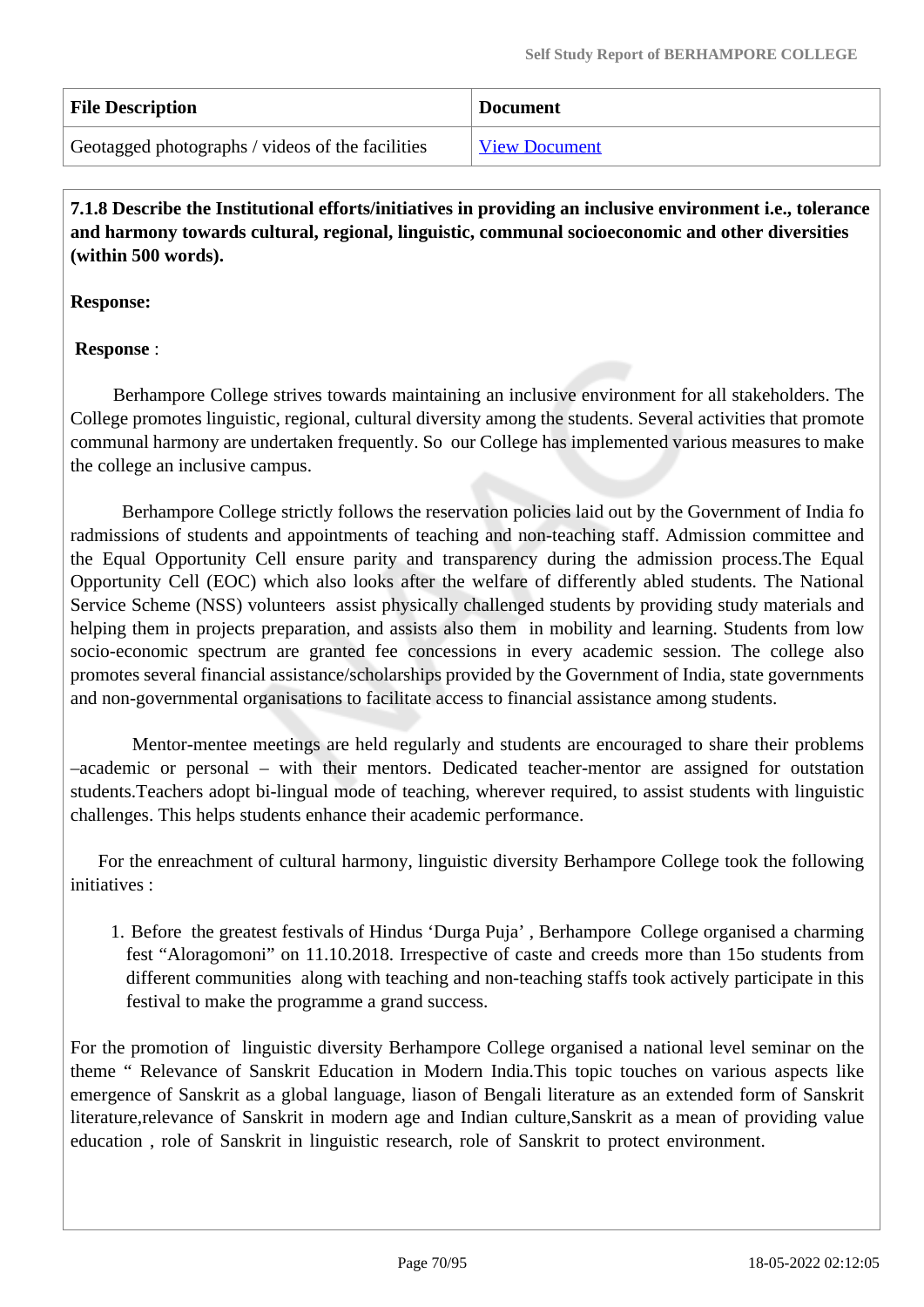| <b>File Description</b>                                                                                                                | <b>Document</b>      |
|----------------------------------------------------------------------------------------------------------------------------------------|----------------------|
| Supporting documents on the information<br>provided (as reflected in the administrative and<br>academic activities of the Institution) | <b>View Document</b> |

 **7.1.9 Sensitization of students and employees of the Institution to the constitutional obligations: values, rights, duties and responsibilities of citizens (within 500 words).**

#### **Response:**

#### **Response:**

Empathy and charity are two important social values which every responsible citizen of the country must possess. Berhampore College has been committed to educating our students as constitutionally aware citizens sensitized to their Fundamental Rights and Duties. College organises several activities that strengthen our constitutional values and deepen our allegiance and responsibility towards our nation.

#### 1.**Citizens' Responsibilities** :

The National Service Scheme (NSS) is an integral part of our College that commit to programmes and activities to inculcate constitutional obligations and patriotism among students and staff. The college fosters community responsibility by organising blood donation camps almost every year. In every camp, around 60-70 volunteers donate blood. They also organise book, food and clothes donation programmes regularly.To promote a sustainable environment, Swachch Bharat campaigns and Tree Plantation drives are organised. As part of the campaigns, environmentally safe practices such as plastic ban, water conservation, waste segregation, cleanliness and anti-pollution campaigns are organised. Awareness programmes for proper E-waste disposal are organised. NSS unit of Berhampore College also organised aone-day seminar on gender sensitization on 01.02.2019. Theme of the seminar was "child marriage and women trafficking are complementary social problem". In collaboration with District Administration of Murshidabad , NSS unit of Our College also organised a workshop on 'Electoral Process' . Hon'ble SDO, Mr Dipayan Mukherjee taught the students about 'Electoral Process' was in attendance. Hon'ble Block Development Officer along with his staff demonstrated the uses of EVM to the students. They took initiatives to generate more awareness among women voters. 111 students along with 12 teachers attended the programme. In an attempt to promote cyber security and overall awareness in an era defined by fastpaced exchange of information over the internet, the NSS unit of Berhampore College arranged and hosted a seminar on Cybercrime and Security on the 8th February 2018.The college promotes linguistic diversity and cultural plurality by organising programmes such as national level semenar on " Relevance of Sanskrit Education in Modern India" and " Aloragomini" ( Pre-Durga Puja celebration ).

#### **2. Democratic values :**

 The college enshrines the sovereign and democratic values of our nation by commemorating the Independence Day and the Republic Day annually. Voter's Day and Voter's Awareness Programmes are organised in the college to create awareness among the youth towards their constitutional rights and duties.

#### 3. **Citizens' rights :**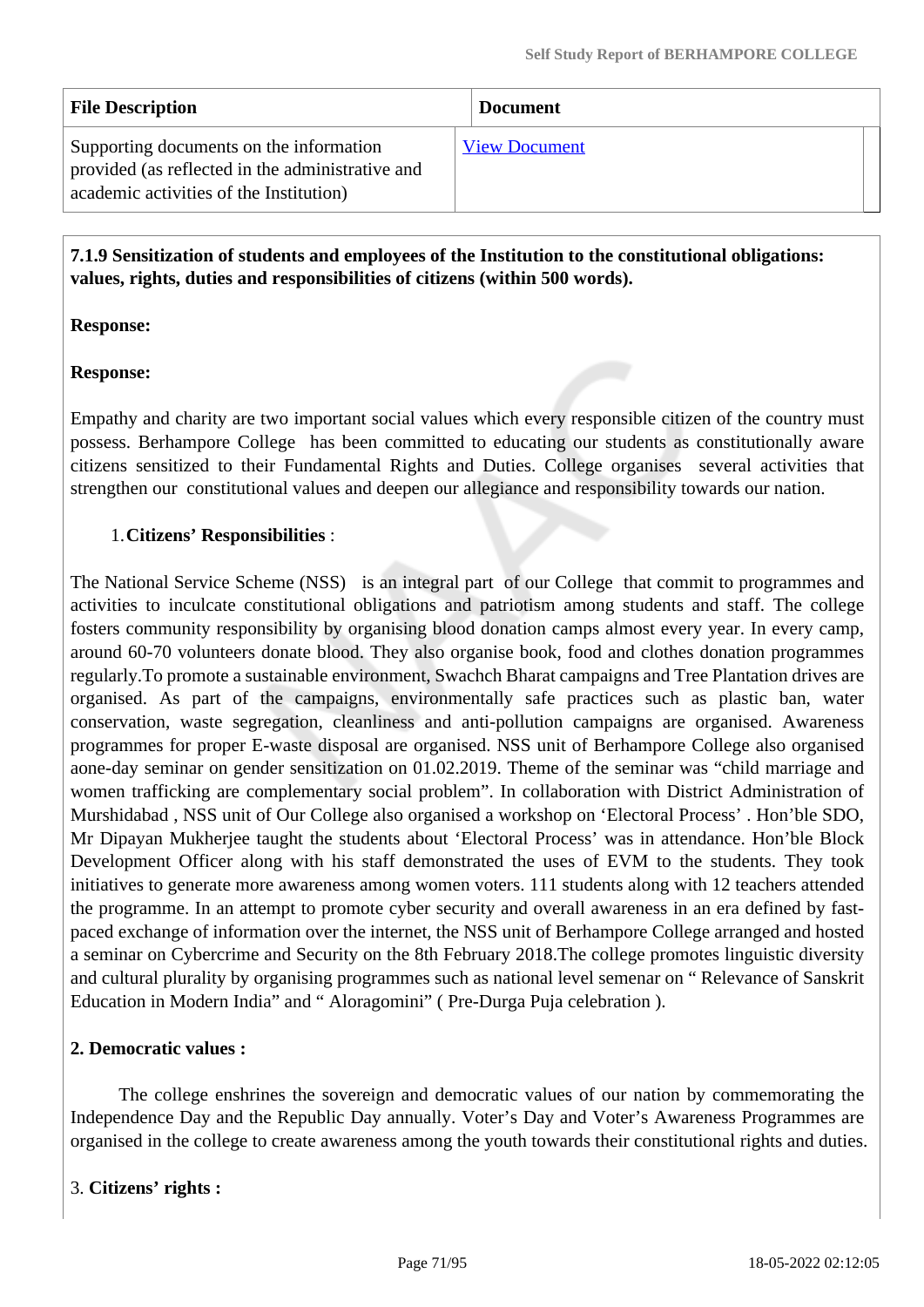Legal rights awareness programmes like " Lok Adalat " are organised by Berhampore College to spread awareness among students of their constitutional rights. The college facilitates and conducts Student Union elections every year to ensure a democratic and

safe space for students to voice their concerns. General secretary of students' union is selected as a member of the governing body of our College.

| <b>File Description</b>                                                                                    | <b>Document</b>      |  |
|------------------------------------------------------------------------------------------------------------|----------------------|--|
| Details of activities that inculcate values;<br>necessary to render students in to responsible<br>citizens | <b>View Document</b> |  |

 **7.1.10 The Institution has a prescribed code of conduct for students, teachers, administrators and other staff and conducts periodic programmes in this regard.** 

- **1.The Code of Conduct is displayed on the website**
- **2.There is a committee to monitor adherence to the Code of Conduct**
- **3.Institution organizes professional ethics programmes for students, teachers, administrators and other staff**
- **4.Annual awareness programmes on Code of Conduct are organized**

| <b>Response:</b> D. 1 of the above |  |  |  |  |  |
|------------------------------------|--|--|--|--|--|
|------------------------------------|--|--|--|--|--|

| <b>File Description</b>        | <b>Document</b>      |
|--------------------------------|----------------------|
| Any other relevant information | <b>View Document</b> |

 **7.1.11 Institution celebrates / organizes national and international commemorative days, events and festivals (within 500 words).**

**Response:** 

**Response :** Every year Berhampore College organises several national/international commemorative days, events, festivals and birth/ death anniversaries of the great Indian personalities such as:

- 1.National Youth Day : 12 th January ( Birth Day of Swami Vivekananda )
- 2.National Voters' Day :25th January
- 3.Republic Day :26th January
- 4.International Mother tongue Day : 21th February
- 5.International WomenDay : 8th March
- 6.World Environment Day: 5th June
- 7.Independence Day :15th August
- 8.Teachers'Day : 5th September ( Birth day of Dr. Sarbapalli Radhakrishnan
- 9.NSS Day :24th September
- 10.National Vigilance Awareness Week :26-31 October.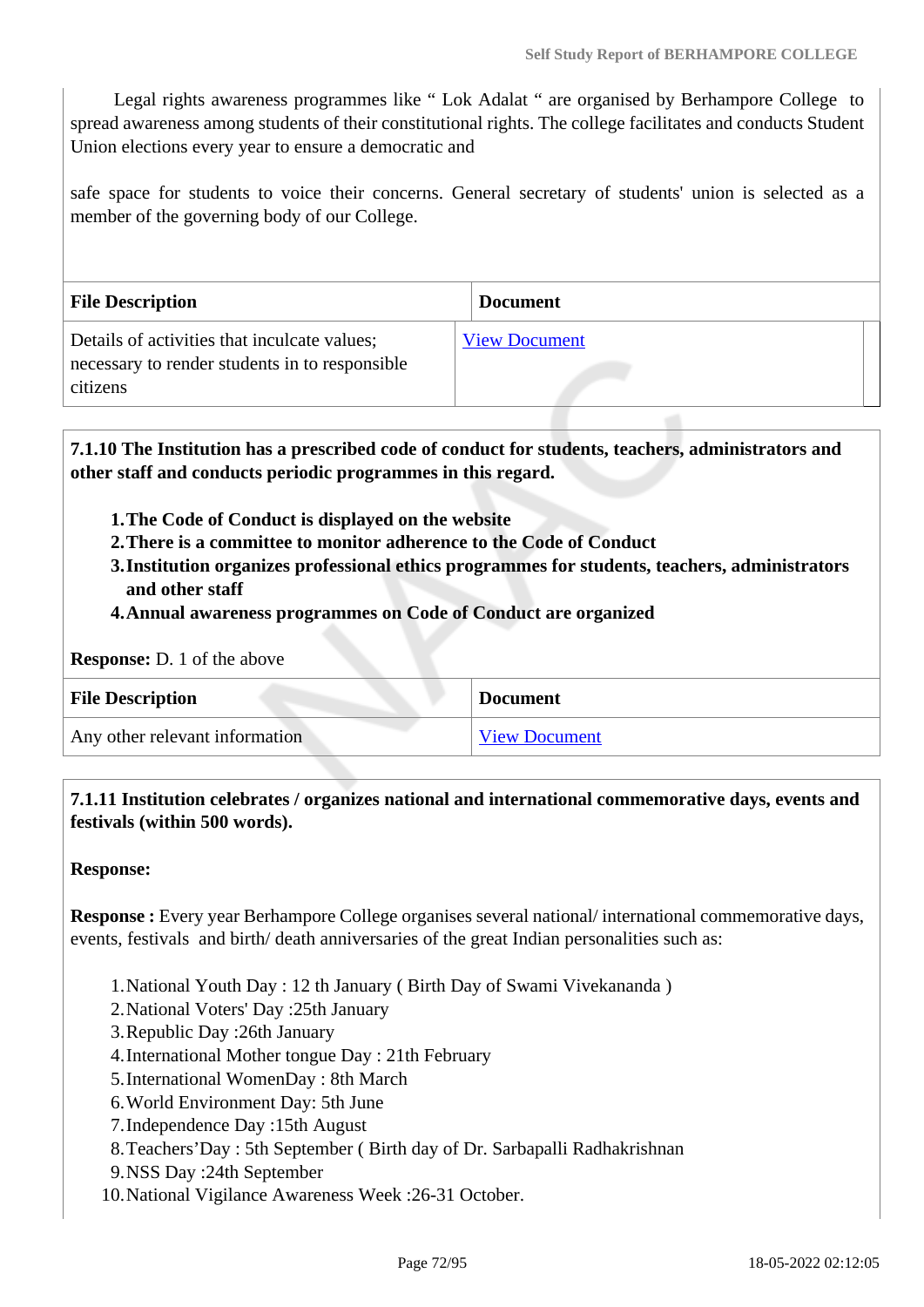11.NCC Day :27th November

12.World Disability Day :3rd December

13.Human Rights Day |:10th December

14.Birth Anniversary of Rabindra nath Tagore : 25 se Baisakh ( As per Bengali Calender)

| <b>File Description</b>                                                               | <b>Document</b>      |
|---------------------------------------------------------------------------------------|----------------------|
| Annual report of the celebrations and<br>commemorative events for the last five years | <b>View Document</b> |

## **7.2 Best Practices**

 **7.2.1 Describe two best practices successfully implemented by the Institution as per NAAC format provided in the Manual.**

**Response:** 

**Response:**

## **1. Best Practices : N.S.S.**

 After independence the University Grants Commission, headed by S. Radhakrishnan, recommended the introduction of voluntary national service in academic institutions. It had been argued that students and teachers should devote time to voluntary manual work. According to Jawaharlal Nehru this idea of social service should be considered as prerequisite for graduation. Keeping this view in mind, On 24 September 1969, the then Union Education Minister V.K.R.V. Rao launched the NSS at 37 universities in all states.

The programme aims to encourage young blood of society, that is students to devote their idle time in social work, and to provide service to society without bias. NSS volunteers work to ensure that everyone who is needy should have some opportunities to enhance their standard of living and live a dignified life. In doing so, volunteers learn from people in villages how to lead a good life despite a scarcity of resources. It also provides help in natural and man-made disasters by providing food, clothing and first aid to the victims of disaster.

Thinking in the same tune authority of Berhampore College realised the importance of this national scheme and they established NSS unit during mid of 80's of the last century.It had a glorious history in their social work activies. However, activities became jeopardised for few days. But again it recommenced its social work activities during the financial session. 2017-18. Via this wings, college ensures extension work bringing together the campus and society. The NSS wing performs regular activities along with special camp activities. However due to some irregular financial disbursement of higher authority, it could not be able to execute all programmes in its primary stage. But as it overcome of its childhood phase it has gained momentum.

### **The context**

The activities are designed in such a way so that our students can come out from all of their backwardness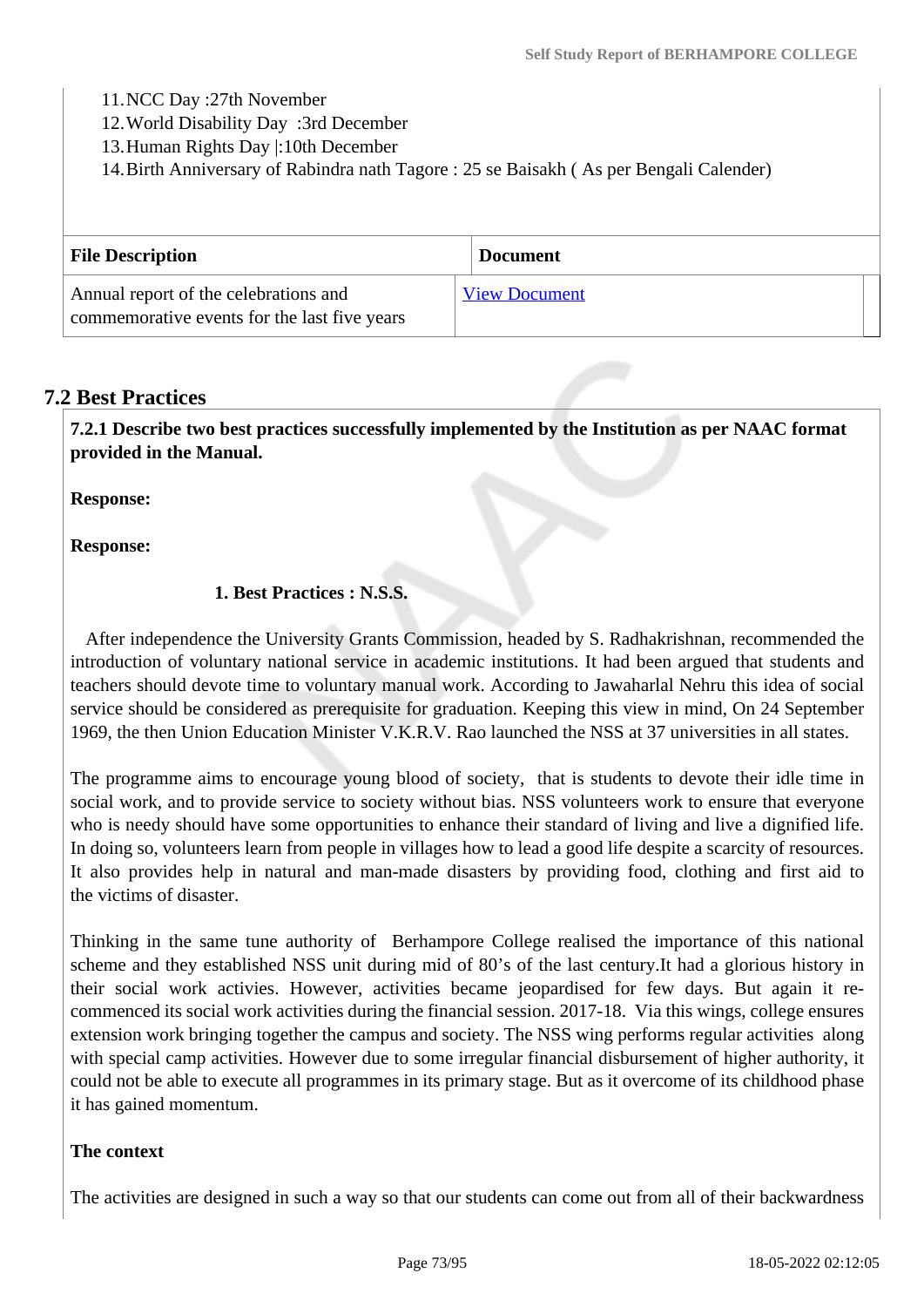and awake them about their responsibilities towards society along with their personal development. Here we follow the great advise of Swami Vivekananda."Education is the manifestation of perfection already in man."

### **The Practice**

 Through the regular activities and special camp , member along with teaching and non-teaching staff eradicate several misconceptions and backwardness and ensure development in several sphere of society. They have engaged themselves in following activities:

1) Blood donation camp.

2) Health awareness programmes on removing genealogical misconception, free eye check up, thalaessemia detection test, aids awareness programmes

3) Programmes on gender sensitization

4) Skill development programmes through conducting workshop

5) Programmes on afforestation

- 6) Programmes on solid –waste management  $&$  plastic free campaign
- 7) No smoking Campaigns
- 8) Swachchha Bharat Mission

9) In collaborative activities- conducted cultural programmes

10) Programmes on legal awareness- like how to protect oneself from cyber –crime, raise consciousness about ill effect of child marriage and women trafficking, etc.

11) Community development programmes.

### **Evidence of Success:**

1. NSS wings of Berhampore College organised a voluntary blood donation camp on 4th October, 2018 on the occasion of celebration of NSS day on 24th September in association with State Government Hospital Blood Bank. Hon'ble Principal Dr. Samaresh Mondal, inaugurated the camp by lightening the lamp. Dr. Apurbo Chattoraj, Senior medical officer of Lalbagh Hospital was the chief guest. 73 donors donated their blood. Donors were given 'Certificate of appreciation'. All teaching, non-teaching staffs and the students were participated with full enthusiasm and made it a great success.

2. NSS unit of Berhampore College organised a one day seminar on gender sensitization on 01.02.2019. Theme of the seminar was "child marriage and women trafficking are complementary social problem". Social activist presently teaching at TATA Institute of Social Science at Kolkata branch, Mou Bhattacharjee delivered her key note lecture before audience and awaken the students about different perspectives of these social problems and gave several informations ( like activities of child welfare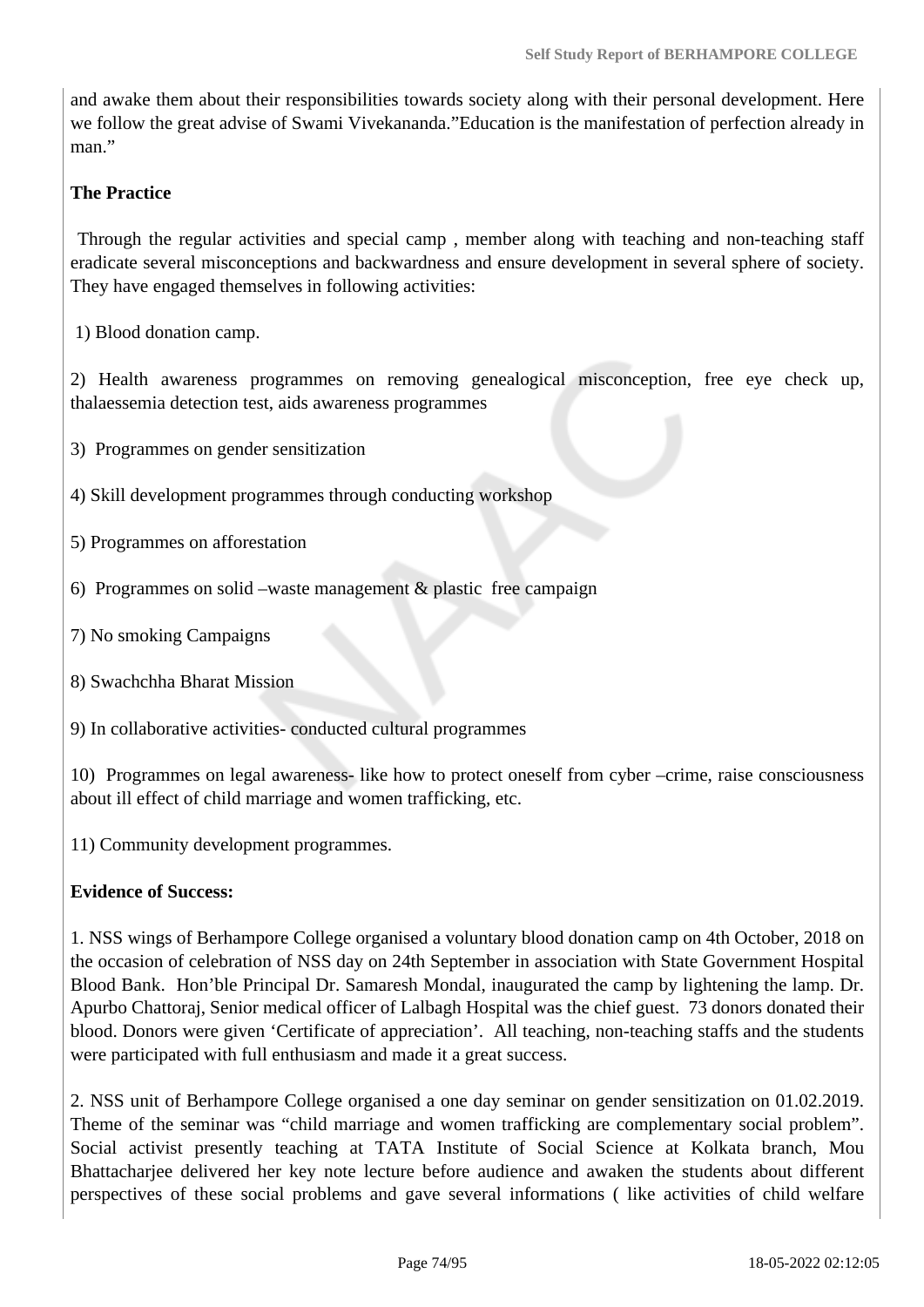committee, uses of phone no 1098 , etc) those of which would be applied when situation need. This programme experienced with audience of 146 students along with 33 teachers.

3. In Modern world, technical knowledge is very much essential to place one-self in job market. Knowledge in technology plays a market signal about the efficiency of employees. Members of NSS unit are eager to gather knowledge about the process of broad-casting of programmes through in Prasar Bharati relay centre as this centre is adjacent to the Berhampore College. Observing the interest of students, NSS Unit of Berhampore college organised a one day workshop on "**BASIC CONCEPT OF RECORDING & TRANSMISSION OF PROGRAMMES IN DOORDARSHAN AT TVRC (HPT), MURSHIDABAD**" in collaboration with PRASAR BHARATI, T.V. Relay centre (H.P.T), Murshidabad,on 07.02.2019. 45 members of NSS Unit of Berhampore College along with six teachers attended the workshop. It was held at regional office of PRASAR BHARATI, T.V. Relay centre (H.P.T), Murshidabad. Resource persons named Krishnendu Bhattacharjee, Amalendu Chowdhury delivered their lectures to the members and showed the operations of recording & transmission of programmes in Doordarshan as conducted at TVRC (HPT). Students were participated with enthusiasm and gathered knowledge and prepared project report on that matter. Certificate of participation was issued to each member who participated in this workshop.

4. Suffrage is used for right to vote. Suffrage describes not only the legal rights to vote but also the practical question of whether a question will be put to a vote. Right to vote is not only our right, but it is our responsibility of citizens of democratic country to elect an efficient government for sake of welfare of country. By realising the need, NSS unit organised a workshop on 'Electoral Process' in collaboration with District Administration ofMurshidabad. Hon'ble SDO, Mr Dipayan Mukherjee taught the students about 'Electoral Process'. Hon'ble Block Development Officer along with his staffs demonstrated the uses of EVM to the students. They took initiatives to generate more awareness among women voters. 111 students along with 12 teachers attended the programme.

5. International Mother language day is a world-wide annual observance held on 21st February to recognise the importance of worldwide linguistic diversity and to affirm the right for all people to speak their local language. To promote awareness among students about the relevance of Mother language NSS unit of Berhampore College has celebrated this day to memorialize the fight of those students of Bangladesh who killed while demonstrating for the recognition of Bengali as national language. A seminar was organised on the 'Relevance of mother language'. Members of NSS unit developed a documentary on the relevance of that day. 70 students along with 18 teachers attended the programme. An intra-college debate competition organised. 24 participants actively appeared in this debate. A documentary film edited by members of NSS unit was displayed to the audience.

6. Six female members of NSS unit, Berhampore College took part in cultural Programme at Collectors building held on 26.02.2019. The programme was organised by '*Murshidabad Zilla Itihas o Sanskriti Charcha Kendra'*. Organiser appreciated their performance of dance and issued a certificate

7. Woman has the power to create, to nurture and to transform. By recognising the struggle of working women in Europe especially in North America, UN declared 8th March as the International Women's Day in 1977. To aware the students about struggle at several phases of lives of women, stories of their failure and success, about the laws those will protect them from several misconduct made by others to them, etc; NSS unit of Berhampore College celebrated International Women's Day on 8 th March, 2019 at college Seminar Hall. 95 students (majority of girls students) were participated along with 26 teachers. Unit encouraged students by organising an intra-college 'Sit and draw' competetiotion on the theme '**WOMAN AND HER WORLD'**.. This competition followed by seminar where Dr Samaresh Mondal,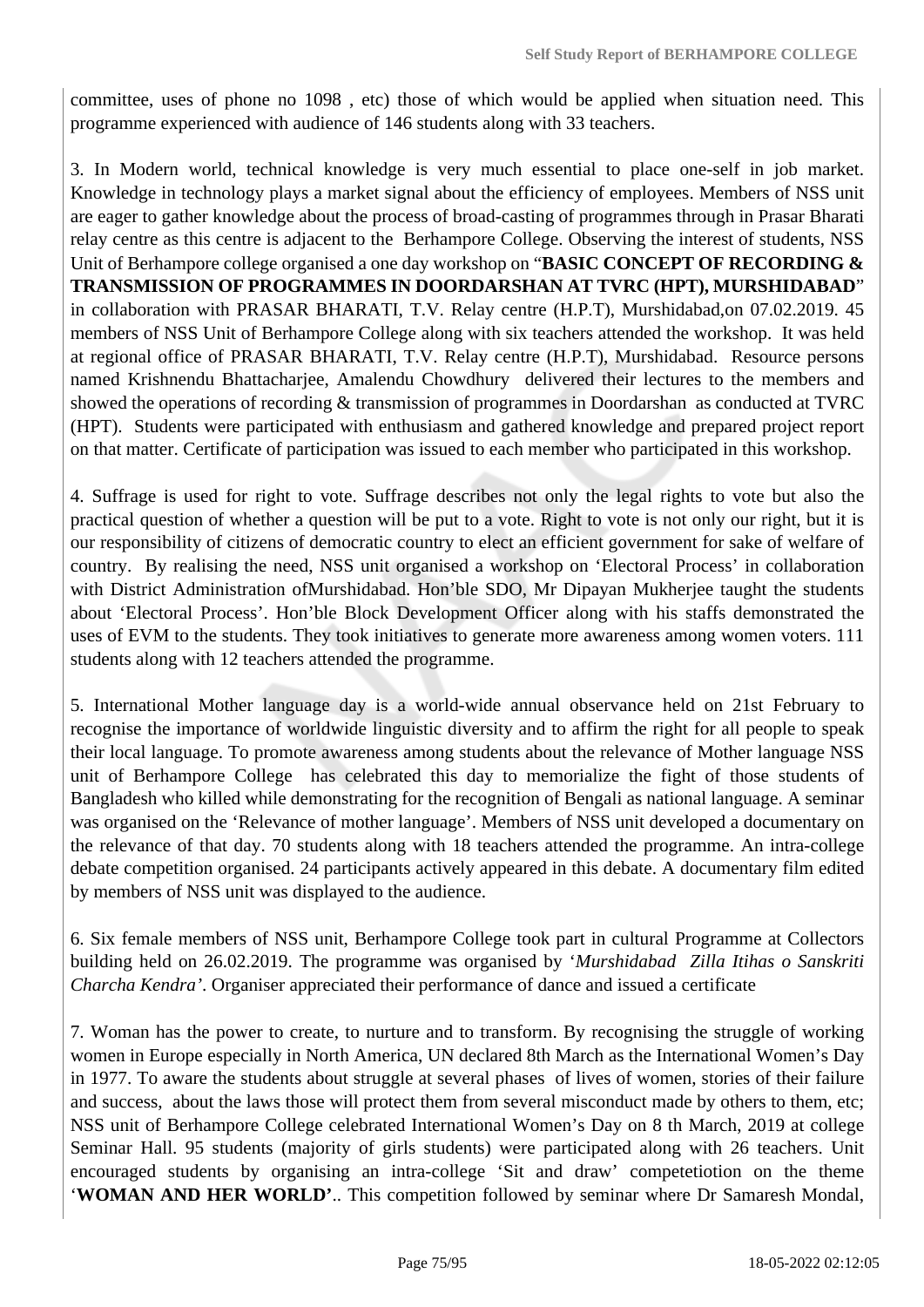Hon'ble Principal Sir, Dr. Indrani Basu, Programme officer of NSS unit of that college and Moumita Ghosh, Convenor of Equal Opportunity Cell addressed the audience about 'Relevance of International Women's Day' . After that Oscar-winning telefilms "Period- The end of secret" was displayed to the girls students. Along with this certificates of winners of debate competition held on 21.02.2019 and participation of certificates of Workshop held on 07.02.19 at TV relay centre, Murshidabad region, were distributed among students.

8. A programme of afforestation was conducted on 31.01.2019. Along with it a step was taken to build -up solid-waste management within college premises.

Obstacles:

 It is a collaborative activity. Principal, Programme officer, teaching and non-teaching staff and students extends all their encompassing supports. The limited grants allotted by the central authority plays a major constraint to execute several programmes within schedule time.

### **2. online Admission Procedures:**

Online Admission Process has been initiated from the academic session 2015-16. This process has been very successful in reducing manual labor, making admission system easy and flawless . In spite of the continuation manual process of admission, the Online Admission Process has turned out to be a complete success. This has indeed lessened the rigorous labor involved in the offline process.

### **Introduction of Online Admission Process:**

We live in a world of fast-paced technology, failure to keep up with which would be erroneous. Before 2015, the college only accepted offline or physical applications. This, we realized was an outdated practice and susceptible to many drawbacks.These included – wastage of excess paper, intensive manual labor on the part of the staff involved with the admission office,possibility of individual bias,lack of transparency and accountability in some cases. Moreover, this process was always more demanding in terms of manhours required to sort through the applications and select the most qualified candidates based on merit. These problems werecountered and solved thanks to the online admission process initiated in the academic year 2015-2016.

The decision to digitalize the admission process was the result of much deliberation on the part of the college authority who realized that for effective admission process, there was an immediate necessity for the introduction of an Online Admissions Process. It was also discussed that the online admission process was not merely an act of convenience but also of altruism as the reaches of internet had spread far and wide and turning to a digitalized system would benefit a demography who would otherwise not be able to travel all the way to college to collect forms and apply manually. After much deliberation, debates and discussions, during which the pros and cons of implementing the new system were carefully weighed against each other, the process finally began.In this complete online Admission Process, all admissionrelated notifications are uploaded in the college website. As soon as the results of different  $10+2$ examinations are published, the college releases a notice of the dates on or before which the applicants may submit the online application forms. Forms can be submitted online only on the college websitewww.berhamporecollege.in. After submitting the forms on-line and taking prints of the "challan"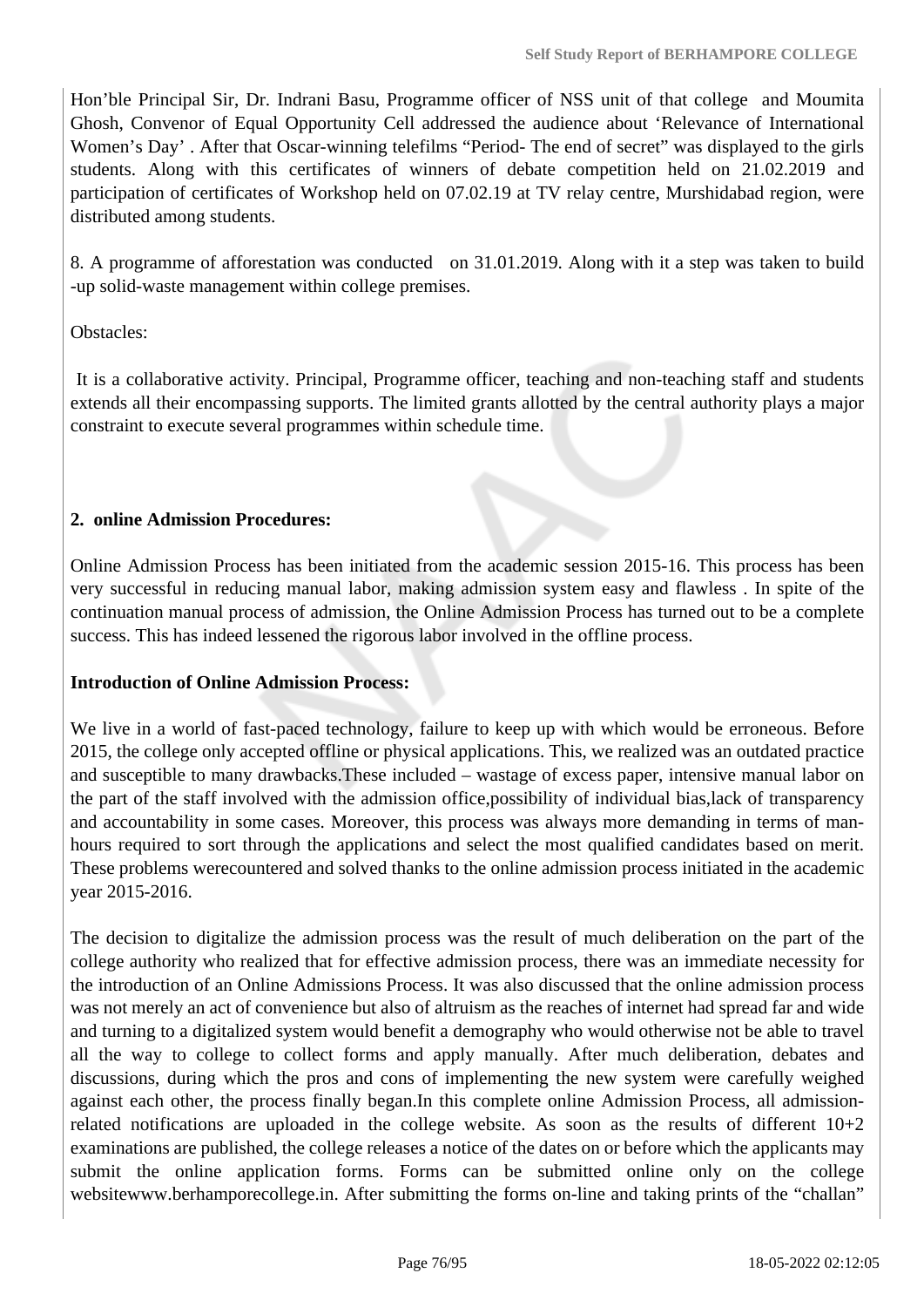copies, the applicants have to pay the requisite fees at any branch of the designated bank (State Bank of India). The technological side of this online admission process is maintained by a competent outsourced agency. Necessary helpdesks are provided in the college campus both by this outsourced agency and the Students' Union. The Admission Committee monitors and supervises the entire process. The entire Merit Panel is prepared Online and as a result,the whole process is completed with considerable ease, substantially reduced effort and increased expediency.Furthermore, with the help of the new online admission system, a detailed record of the entire admission process with necessary counselling is maintained with ease.

### **5. Evidence of Success:**

Despite the manual admission process, the Online Admission Process has met with resounding success. This has reduced the rigorous labour involved in the offline process. The entire process has become smoother andless dependent on human-power. It has also become less time consuming for both the staff and the students. Following are the last five years data:

## **\* Number of sanctioned seats & number of students admitted year wise during the last five years : Number of Students admitted online are presented below :**

| Year        | of Program name                                  | <b>Number</b>             | ofnumber | ofenrolment |
|-------------|--------------------------------------------------|---------------------------|----------|-------------|
| enrolment   |                                                  | sanctioned seats students |          | Percentage  |
|             |                                                  |                           | admitted |             |
| $2018-19$   | 1STYEARBA,BSC&B.COM(HONS+GENERA3716              |                           | 2560     | 68.8913     |
|             |                                                  |                           |          |             |
| $2017 - 18$ | 1STYEARBA, BSC&B.COM(HONS+GENERA <sup>3716</sup> |                           | 2690     | 72.3897     |
|             |                                                  |                           |          |             |
| 2016-17     | 1STYEARBA, BSC&B.COM(HONS+GENERA3716             |                           | 3723     | 100.1884    |
|             |                                                  |                           |          |             |
| $2015 - 16$ | 1STYEARBA, BSC&B.COM(HONS+GENERA3708             |                           | 2099     | 56.61       |
|             |                                                  |                           |          |             |

### 1.**Problems Encountered and Resources Required:**

In the many meeting and deliberations held before the practice of online application was successfully implemented, certain concerns regarding the viability of the process and its accessibility were brought to the fore.It was argued, not without some justification, that students in remote areas would not be able to access internet and hence it would not be advisable to completely turn the admission process online. However, through a proactive attitude and with a conviction to work through the problems, it was decided in several meetings, both with the staff and the student representatives that if helpdesk facilities can beintroduced in the college, this problem can be minimized. Moreover, it was argued that, if the students can come to the college to collect and submit forms then they should also be able togo to any cyber-cafe in the city to access the internet with just as much ease. The basic resource required was regular maintenance of the college website. This was taken care of by the agency, (VERTITECT TECHNOLOGIES), to which the college had outsourced theresponsibilityof maintaining the college website and conducting online admission. While the agency performed their assigned duties, the college too took part in ensuring that the admission process moved like a well-oiled machine. Help Desk facilities are made available in the college office. These were maned, as decided in the meetings, by staff as well as student representatives. The sole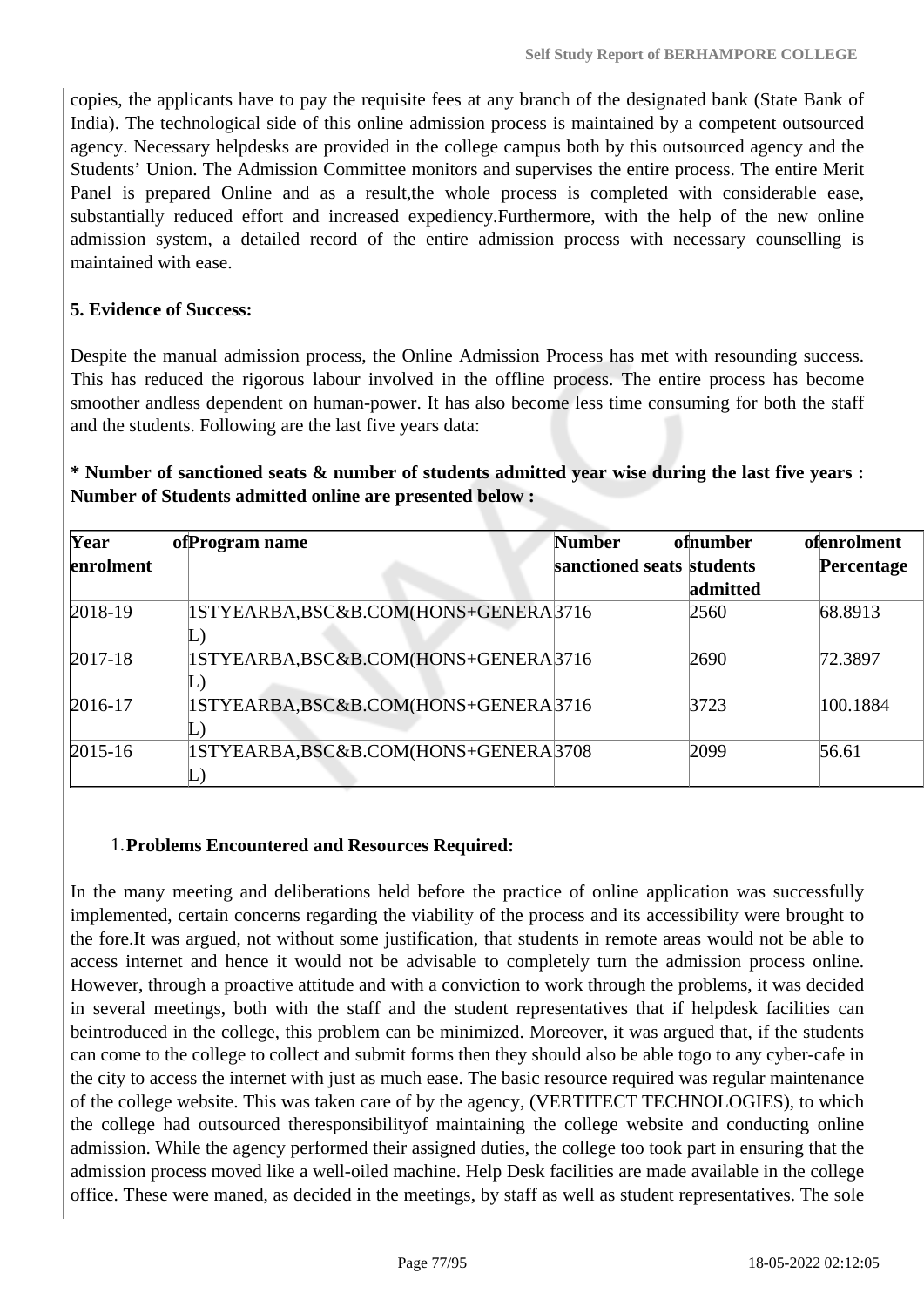purpose of this was to help the applicants understand the online process and allow for a smoother transition from manual admissions to online admissions. Contract has also been made with a government sector bank so that applicants can submit the application fees at any branch of State Bank of India. Thereby, the college has done its utmost to ensure maximum possible convenience for the applicant while keeping in mind their limitations.

| <b>File Description</b>                      | <b>Document</b>      |
|----------------------------------------------|----------------------|
| Best practices in the Institutional web site | <b>View Document</b> |

## **7.3 Institutional Distinctiveness**

 **7.3.1 Portray the performance of the Institution in one area distinctive to its priority and thrust within 1000 words**

**Response:** 

**Response:**

## **VISION**:

To evolve skilled and value based resource professional, to provide opportunities to the students without any discrimination, to find space for the exponential growth of personality and character, and to face the challenges of tomorrow successfully through quality education.

## **MISSION**:

In fulfillment of its vision, the Berhampore College is committed to provide higher education to the students in its vicinity giving equal opportunities to all, equip the students community with academic , social, scientific and spiritual values and to enable them to have an insight in to the spirit of transparent governance and public.

We are very much aware of our responsibility to our students and do our very best to provide a most friendly and growth oriented ambience for them. We do everything in our capacity to ensure excellent standards that would secure them leadership in tomorrow's challenging world.

The vision behind the establishment of the college is to spread the light of knowledge and wisdom to kindle the ardor of faith does justice by forming men and women for others who are:

i.Academically accomplished

ii.Emotionally balanced

- iii. Morally upright
- iv. Socially responsible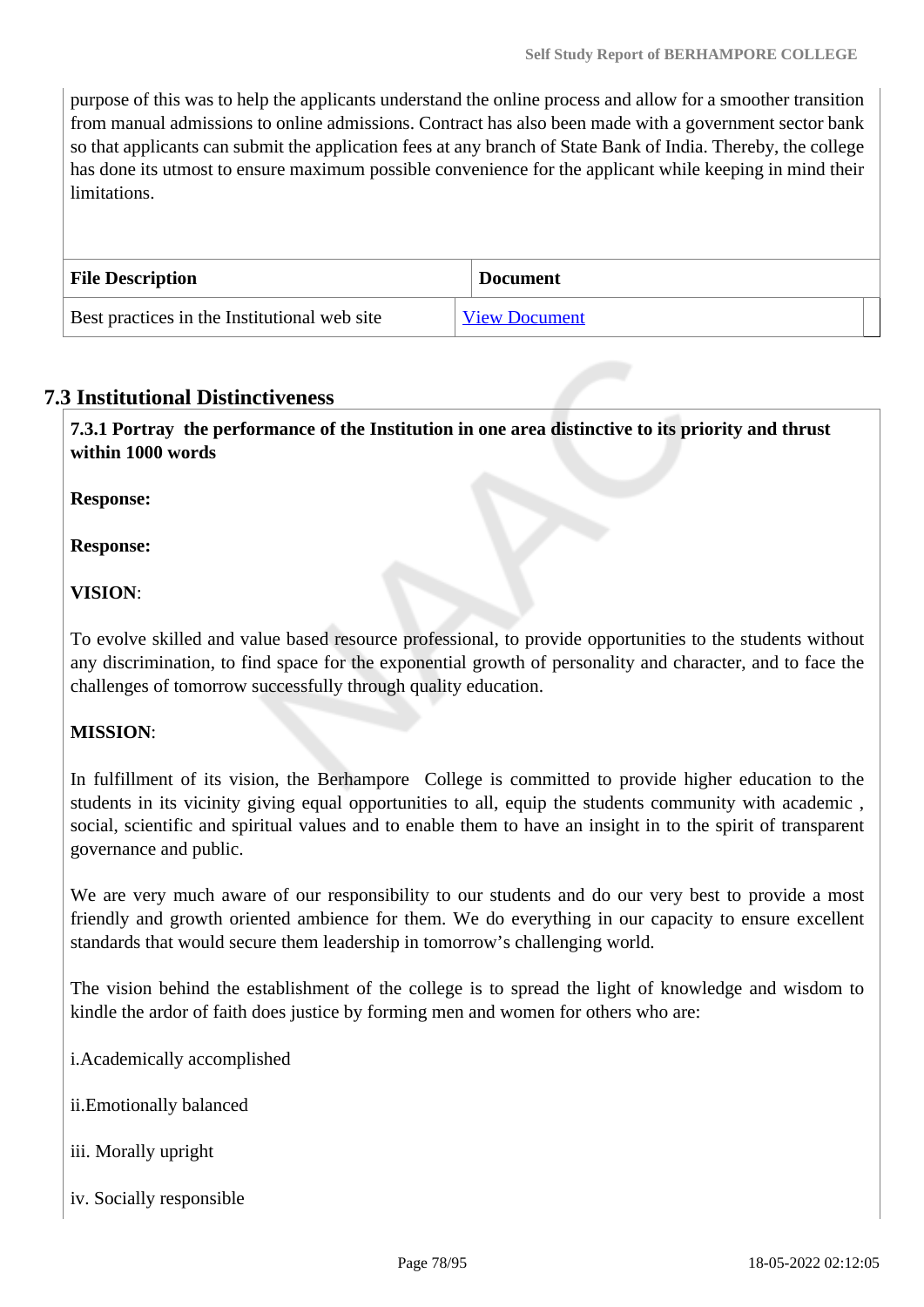v.Ecologically sensitive

vi .Professionally dedicated

### **INTEGRAL FORMATION**

National Awareness is fostered through talks and seminars related to the building up of the nation and National Days are observed by NCC cadets. Extension Activities and Outreach Programs are focused on the integral formation of the students.

### **STRIVE FOR TRUTH AND SERVICE:**

 We provide quality education to our students. Integrity and transparency are reflected in all the endeavors of the institution from the Admission process up to the conformant of Degree /placement and even beyond. The institution stands for humanity, for tolerance, for reason, for the adventure of ideas and for the search for truth. For this we create an environment that fosters teamwork, cooperation and mutual support. The institution believes in the policy of inclusion and promotes the nation building qualities of equality, justice and fraternity. Our institution provides maximum effort for qualitative teaching to prepare the students for higher education and thereby imbibing confidence in them to exert leadership upon the world. We render moral and ethical values to our students so that they become responsible and humane to this society. we motivate our students to be humble and show respect to every one, irrespective of religion,caste,creed and societal status. We boost up our learners with immense confidence and knowledge so that they are ready to take up all the challanges of this world. We have designed our college logo not only to spread education but also to promote truthfulness, integrity,compassion and social service.The logo of the college inscribes as "asato m? sadgamaya tamasom? jyotir gamaya" which symbolises eight core values respect, excellence, compassion, service, hospitality, integrity, diversity and learning for life. Along with these, we keep a vigilant eye so that each and every student should abide by moral code of conduct which is displayed in the website of our college. Use of mobile phones by the students, other than educational purposes, is strictly prohibited in college premise.

| <b>File Description</b>                      | <b>Document</b>      |
|----------------------------------------------|----------------------|
| Appropriate web in the Institutional website | <b>View Document</b> |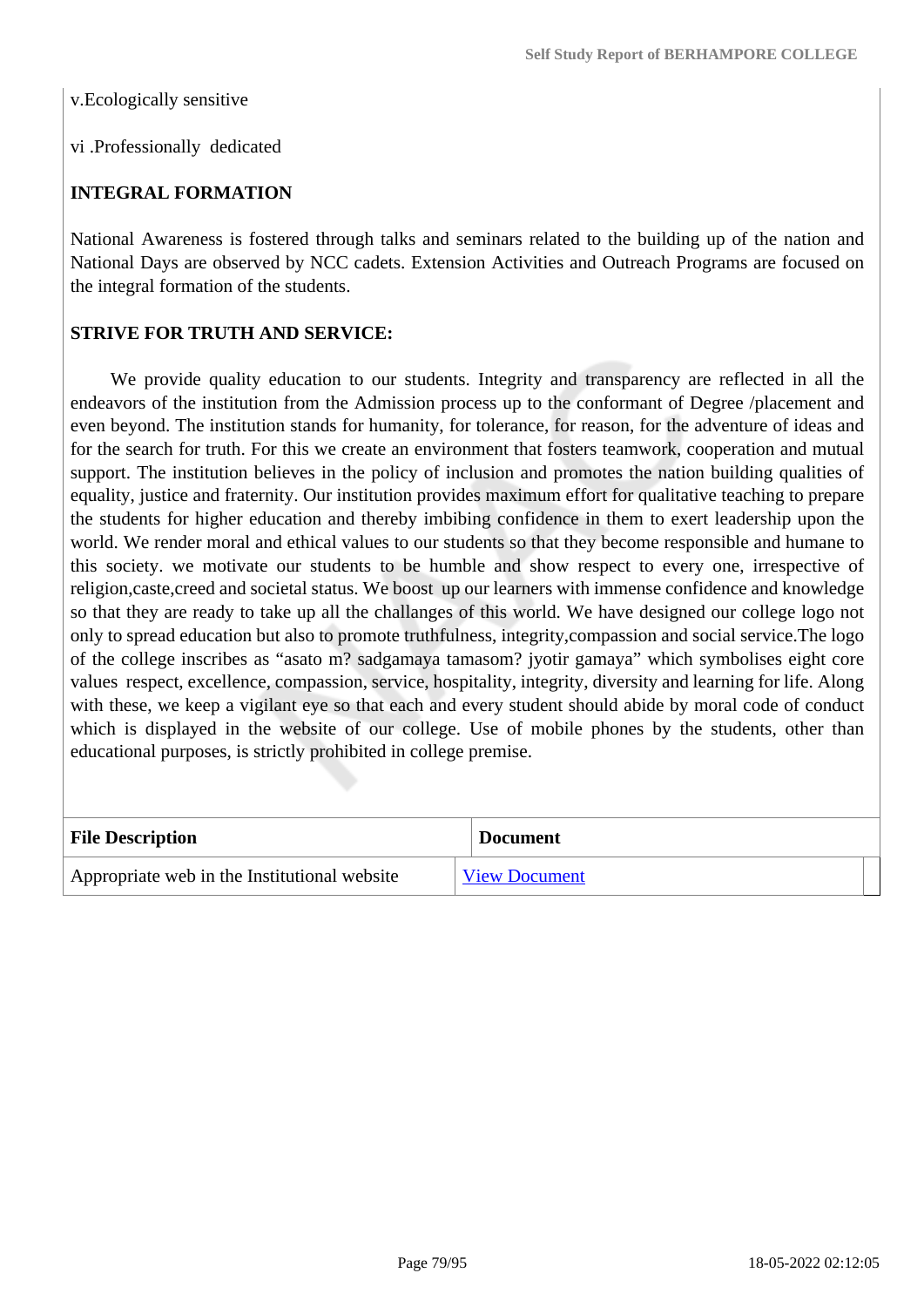# **5. CONCLUSION**

# **Additional Information :**

 The college has nurtured many students who are well-established in academic, administrative, financial, as well as corporate sectors. This institution has been the nurturing ground of some famous personalities and business icons like Dr. Ashis Mistry, Prof. , Kazinazrul University , Prof. Goutam Bhoumik, Gour Banga University, Sri Sukumar Mondal , Judge, District Court, Sri Purno Chandra Das, Senior Officer, Indian Railways, Sri Sukanta Malakar, Assistant Director, Audit & Accounts, W.B., Sri Mihir Karmakar, B.D.O, Govt. of W.B. , Sri Sunit Das, C.A. , Anindita Saha, C.A., Sri Krishendu Saha, I.T.O. , Sri Debasish Ghosh, Business Man, Abul Basar, Journalist & Writer, Sri Debopom Dutta, Businessman, Sri Hemadri Das , HERO HONDA Dealer, etc. Apart, there are uncountable successful professionals who were the students of this Institutions. It can be mentioned here that the present M.L.A., Berhampore , Monaj Chakraborty was an exstudent of this College.

# **Concluding Remarks :**

In the last few years, the college has seen a huge enhancement in teaching-learning activities and the over-all academic ambience. The infrastructural advantages, over-all discipline and strict adherence to norms have transformed the college into a hub of excellence. The extension activities carried forward through the NSS wing and the community services that the college extends, independently have made the college a role model for its social commitment. The cultural activities, academic activities by students like debates, tutorials, mock teachings, power point presentations, green initiatives undertaken and the strong implementation of governance have brought about a dynamic teaching-learning exchange. The evaluation done by the last NAAC peer team gave us impetus to accelerate the process of teaching-learning in a positive direction.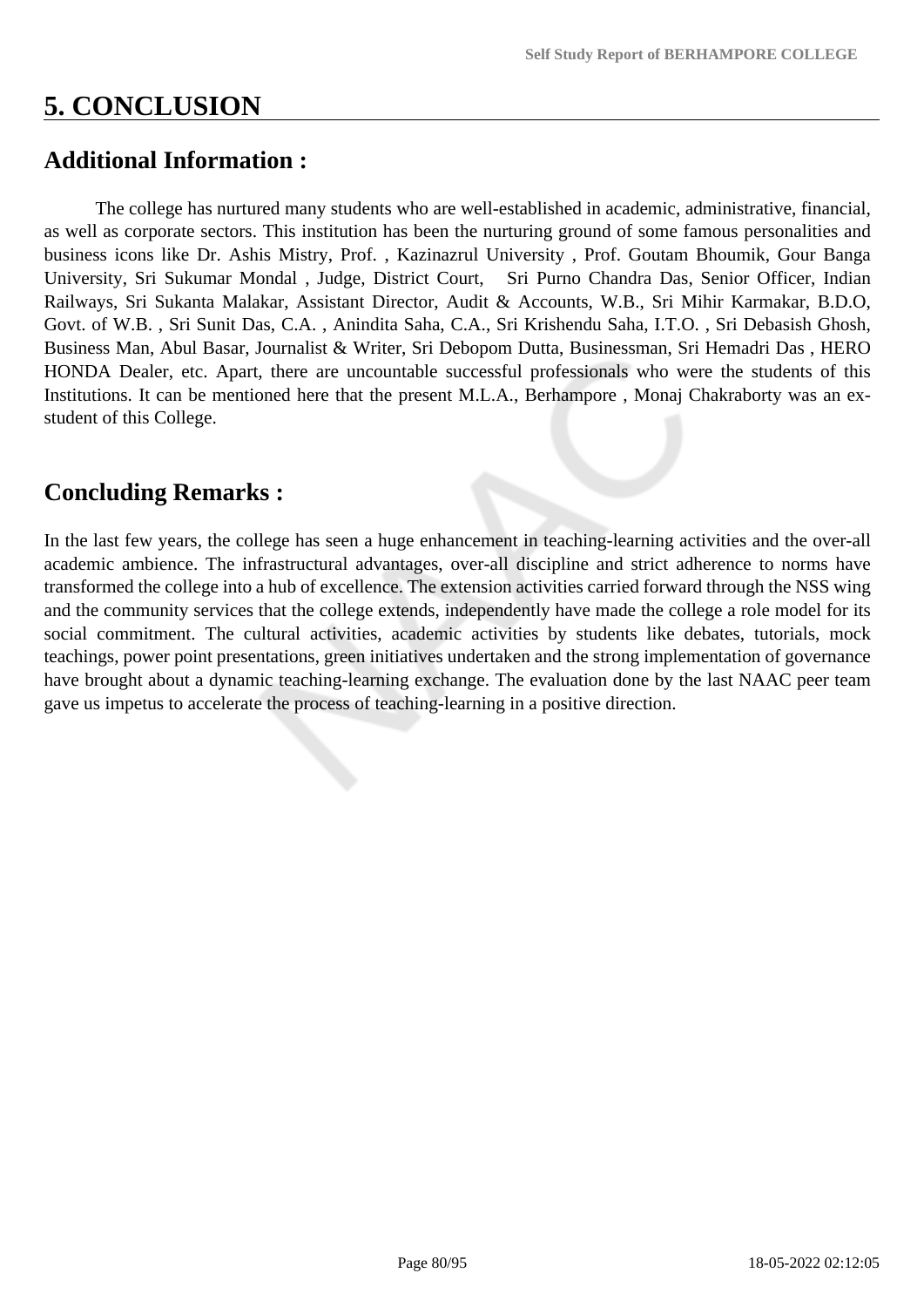# **6.ANNEXURE**

## **1.Metrics Level Deviations**

|       | Metric ID Sub Questions and Answers before and after DVV Verification                         |                                                      |                |                |              |                                                                  |                                                                                             |  |
|-------|-----------------------------------------------------------------------------------------------|------------------------------------------------------|----------------|----------------|--------------|------------------------------------------------------------------|---------------------------------------------------------------------------------------------|--|
| 1.1.3 |                                                                                               |                                                      |                |                |              |                                                                  | Teachers of the Institution participate in following activities related to curriculum       |  |
|       | development and assessment of the affiliating University and/are represented on the following |                                                      |                |                |              |                                                                  |                                                                                             |  |
|       | academic bodies during the last five years                                                    |                                                      |                |                |              |                                                                  |                                                                                             |  |
|       |                                                                                               |                                                      |                |                |              |                                                                  |                                                                                             |  |
|       |                                                                                               | 1. Academic council/BoS of Affiliating university    |                |                |              |                                                                  |                                                                                             |  |
|       |                                                                                               | 2. Setting of question papers for UG/PG programs     |                |                |              |                                                                  |                                                                                             |  |
|       |                                                                                               |                                                      |                |                |              |                                                                  | 3. Design and Development of Curriculum for Add on/certificate/Diploma Courses              |  |
|       |                                                                                               |                                                      |                |                |              | 4. Assessment / evaluation process of the affiliating University |                                                                                             |  |
|       |                                                                                               |                                                      |                |                |              |                                                                  |                                                                                             |  |
|       |                                                                                               | Answer before DVV Verification : A. All of the above |                |                |              |                                                                  |                                                                                             |  |
|       |                                                                                               | Answer After DVV Verification: A. All of the above   |                |                |              |                                                                  |                                                                                             |  |
| 1.2.1 |                                                                                               |                                                      |                |                |              |                                                                  | Percentage of Programmes in which Choice Based Credit System (CBCS)/ elective               |  |
|       |                                                                                               | course system has been implemented                   |                |                |              |                                                                  |                                                                                             |  |
|       |                                                                                               |                                                      |                |                |              |                                                                  |                                                                                             |  |
|       |                                                                                               |                                                      |                |                |              |                                                                  | 1.2.1.1. Number of Programmes in which CBCS/ Elective course system implemented.            |  |
|       |                                                                                               | Answer before DVV Verification : 24                  |                |                |              |                                                                  |                                                                                             |  |
|       |                                                                                               | Answer after DVV Verification: 22                    |                |                |              |                                                                  |                                                                                             |  |
|       |                                                                                               |                                                      |                |                |              |                                                                  |                                                                                             |  |
| 1.2.3 |                                                                                               |                                                      |                |                |              |                                                                  | Average percentage of students enrolled in Certificate/Add-on programs as against the total |  |
|       |                                                                                               | number of students during the last five years        |                |                |              |                                                                  |                                                                                             |  |
|       |                                                                                               |                                                      |                |                |              |                                                                  |                                                                                             |  |
|       |                                                                                               |                                                      |                |                |              |                                                                  | 1.2.3.1. Number of students enrolled in subject related Certificate or Add-on programs year |  |
|       |                                                                                               | wise during last five years                          |                |                |              |                                                                  |                                                                                             |  |
|       |                                                                                               | Answer before DVV Verification:                      |                |                |              |                                                                  |                                                                                             |  |
|       |                                                                                               | 2018-19                                              | 2017-18        | 2016-17        | 2015-16      | 2014-15                                                          |                                                                                             |  |
|       |                                                                                               | 15                                                   | 38             | 19             | 18           | 35                                                               |                                                                                             |  |
|       |                                                                                               |                                                      |                |                |              |                                                                  |                                                                                             |  |
|       |                                                                                               |                                                      |                |                |              |                                                                  |                                                                                             |  |
|       |                                                                                               | <b>Answer After DVV Verification:</b>                |                |                |              |                                                                  |                                                                                             |  |
|       |                                                                                               | 2018-19                                              | 2017-18        | 2016-17        | 2015-16      | 2014-15                                                          |                                                                                             |  |
|       |                                                                                               |                                                      |                |                |              |                                                                  |                                                                                             |  |
|       |                                                                                               | 15                                                   | 38             | 19             | 18           | 35                                                               |                                                                                             |  |
|       |                                                                                               |                                                      |                |                |              |                                                                  |                                                                                             |  |
| 1.3.2 |                                                                                               |                                                      |                |                |              |                                                                  | Average percentage of courses that include experiential learning through project work/field |  |
|       |                                                                                               | work/internship during last five years               |                |                |              |                                                                  |                                                                                             |  |
|       |                                                                                               |                                                      |                |                |              |                                                                  |                                                                                             |  |
|       |                                                                                               |                                                      |                |                |              |                                                                  | 1.3.2.1. Number of courses that include experiential learning through project work/field    |  |
|       |                                                                                               | work/internship year-wise during last five years     |                |                |              |                                                                  |                                                                                             |  |
|       |                                                                                               | Answer before DVV Verification:                      |                |                |              |                                                                  |                                                                                             |  |
|       |                                                                                               | 2018-19                                              | 2017-18        | 2016-17        | 2015-16      | 2014-15                                                          |                                                                                             |  |
|       |                                                                                               |                                                      |                |                |              |                                                                  |                                                                                             |  |
|       |                                                                                               | $\mathbf{1}$                                         | $\overline{2}$ | $\overline{2}$ | $\mathbf{1}$ | $\overline{2}$                                                   |                                                                                             |  |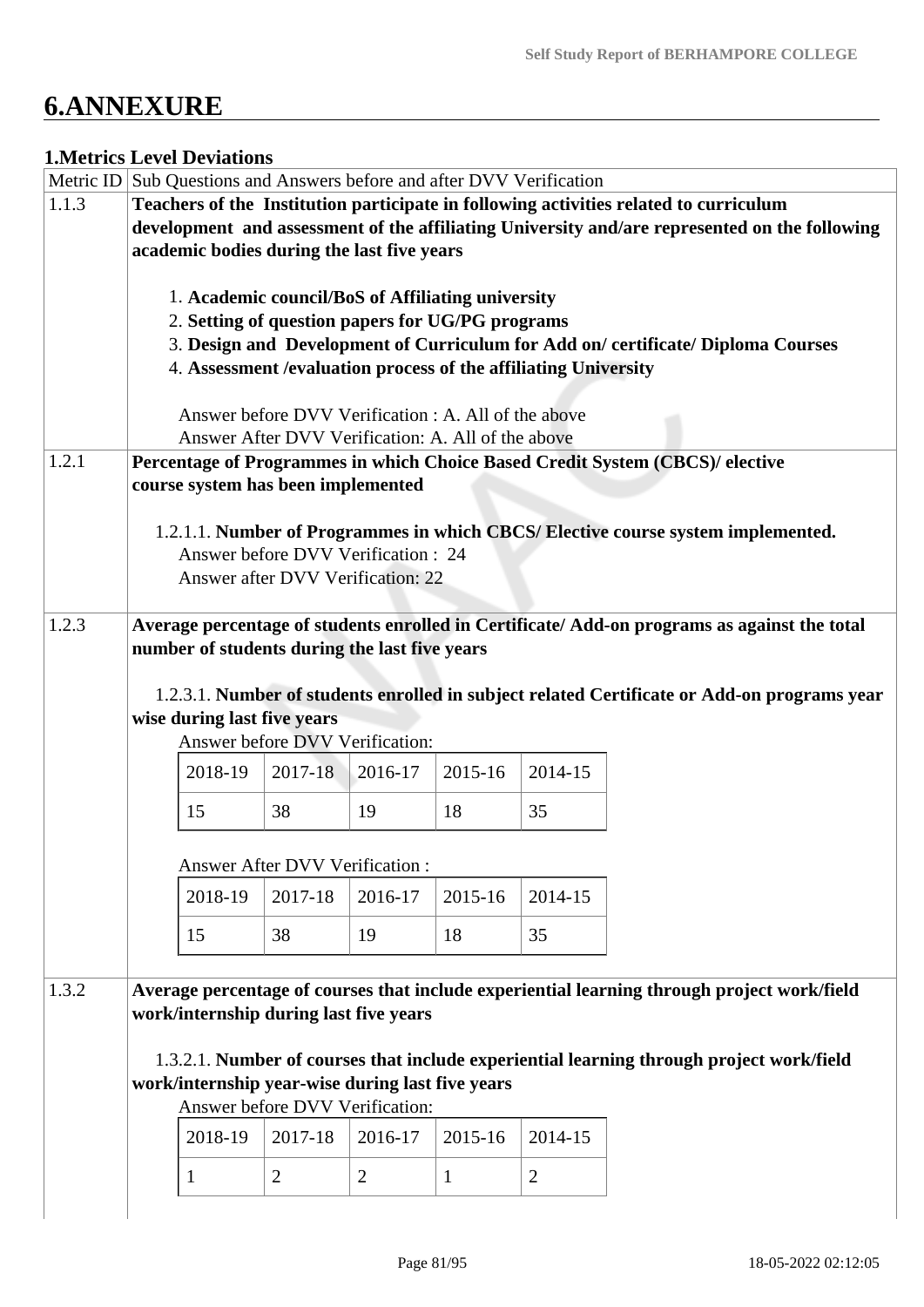|       |                        |         |                                                    | <b>Answer After DVV Verification:</b>                                                                          |              |                |                                                                                                                                                            |
|-------|------------------------|---------|----------------------------------------------------|----------------------------------------------------------------------------------------------------------------|--------------|----------------|------------------------------------------------------------------------------------------------------------------------------------------------------------|
|       |                        | 2018-19 | 2017-18                                            | 2016-17                                                                                                        | 2015-16      | 2014-15        |                                                                                                                                                            |
|       | 1                      |         | $\overline{2}$                                     | $\overline{2}$                                                                                                 | $\mathbf{1}$ | $\overline{2}$ |                                                                                                                                                            |
| 1.3.3 |                        |         | completed academic year                            |                                                                                                                |              |                | Percentage of students undertaking project work/field work/ internships (Data for the latest                                                               |
|       |                        |         |                                                    | Answer before DVV Verification: 409<br>Answer after DVV Verification: 230                                      |              |                | 1.3.3.1. Number of students undertaking project work/field work / internships                                                                              |
| 1.4.1 | following stakeholders |         |                                                    |                                                                                                                |              |                | Institution obtains feedback on the syllabus and its transaction at the institution from the                                                               |
|       | 1) Students            |         |                                                    |                                                                                                                |              |                |                                                                                                                                                            |
|       | 2)Teachers             |         |                                                    |                                                                                                                |              |                |                                                                                                                                                            |
|       | 3)Employers            |         |                                                    |                                                                                                                |              |                |                                                                                                                                                            |
|       | 4)Alumni               |         |                                                    |                                                                                                                |              |                |                                                                                                                                                            |
|       |                        |         |                                                    | Answer before DVV Verification : B. Any 3 of the above<br>Answer After DVV Verification: D. Any 1 of the above |              |                |                                                                                                                                                            |
| 1.4.2 |                        |         |                                                    | Feedback process of the Institution may be classified as follows:                                              |              |                |                                                                                                                                                            |
|       | <b>Options:</b>        |         |                                                    |                                                                                                                |              |                |                                                                                                                                                            |
|       |                        |         | 4. Feedback collected<br>5. Feedback not collected | 2. Feedback collected, analysed and action has been taken<br>3. Feedback collected and analysed                |              |                | 1. Feedback collected, analysed and action taken and feedback available on website                                                                         |
|       |                        |         | feedback available on website                      |                                                                                                                |              |                | Answer before DVV Verification : A. Feedback collected, analysed and action taken and<br>Answer After DVV Verification: C. Feedback collected and analysed |
| 2.1.1 |                        |         |                                                    | <b>Average Enrolment percentage (Average of last five years)</b>                                               |              |                |                                                                                                                                                            |
|       |                        |         |                                                    | Answer before DVV Verification:                                                                                |              |                | 2.1.1.1. Number of students admitted year-wise during last five years                                                                                      |
|       |                        | 2018-19 | 2017-18                                            | 2016-17                                                                                                        | 2015-16      | 2014-15        |                                                                                                                                                            |
|       |                        | 2560    | 2690                                               | 3725                                                                                                           | 2099         | 2127           |                                                                                                                                                            |
|       |                        |         |                                                    |                                                                                                                |              |                |                                                                                                                                                            |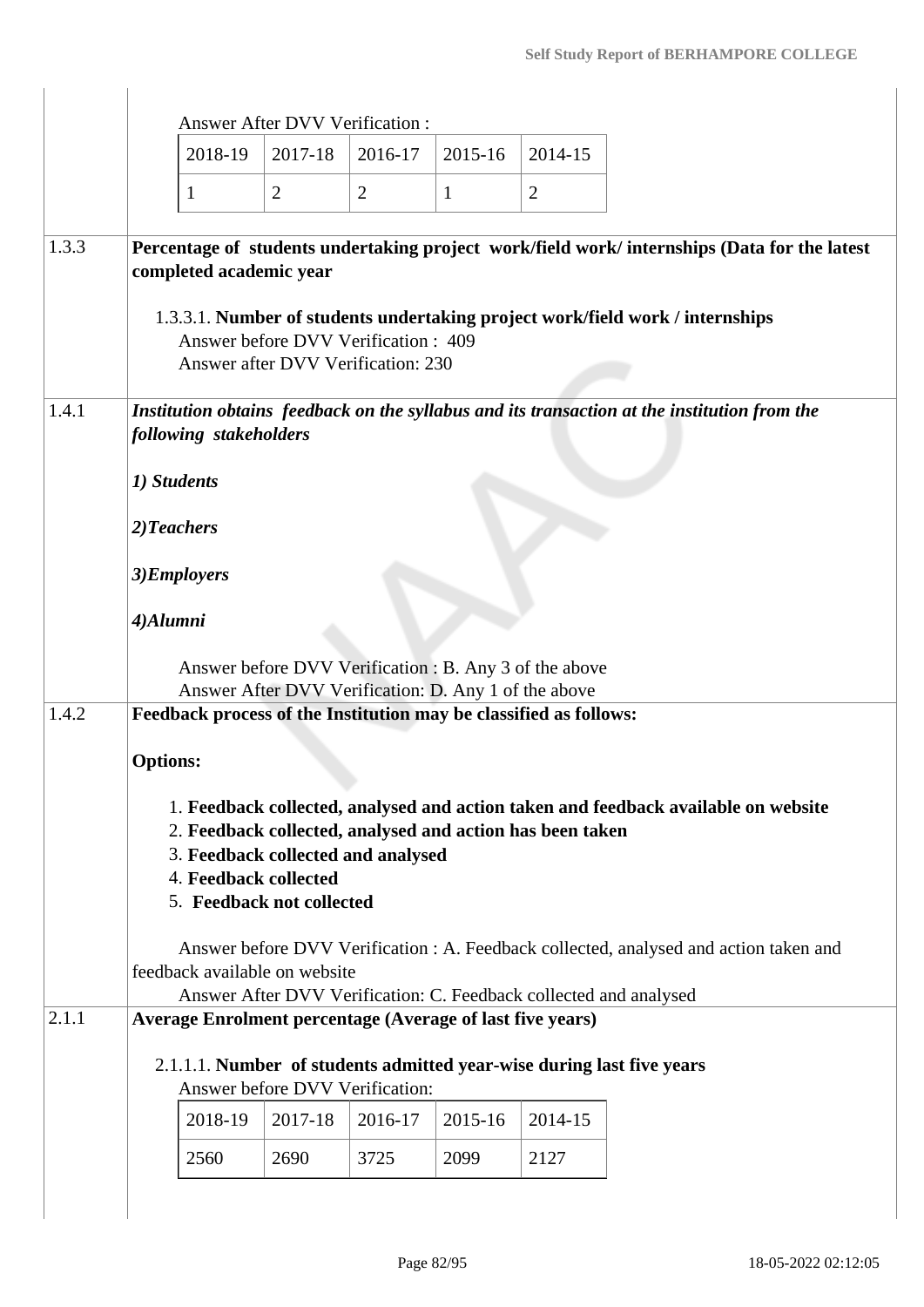|       |                                                                      |                                       | <b>Answer After DVV Verification:</b> |         |         |                                                                                                                                                                                                |
|-------|----------------------------------------------------------------------|---------------------------------------|---------------------------------------|---------|---------|------------------------------------------------------------------------------------------------------------------------------------------------------------------------------------------------|
|       | 2018-19                                                              | 2017-18                               | 2016-17                               | 2015-16 | 2014-15 |                                                                                                                                                                                                |
|       | 2560                                                                 | 2690                                  | 3711                                  | 2099    | 2030    |                                                                                                                                                                                                |
|       | 2.1.1.2. Number of sanctioned seats year wise during last five years |                                       | Answer before DVV Verification:       |         |         |                                                                                                                                                                                                |
|       | 2018-19                                                              | 2017-18                               | 2016-17                               | 2015-16 | 2014-15 |                                                                                                                                                                                                |
|       |                                                                      |                                       |                                       |         |         |                                                                                                                                                                                                |
|       | 3716                                                                 | 3716                                  | 3716                                  | 3708    | 3708    |                                                                                                                                                                                                |
|       |                                                                      | Answer After DVV Verification :       |                                       |         |         |                                                                                                                                                                                                |
|       | 2018-19                                                              | 2017-18                               | 2016-17                               | 2015-16 | 2014-15 |                                                                                                                                                                                                |
|       | 3733                                                                 | 3711                                  | 3711                                  | 3703    | 3703    |                                                                                                                                                                                                |
|       |                                                                      |                                       |                                       |         |         |                                                                                                                                                                                                |
|       | limited to sanctioned strength as per documents submitted by HEI     |                                       |                                       |         |         | Remark : year 1 Sanctioned and admission considered for each program for 2016-17 admission                                                                                                     |
|       |                                                                      |                                       |                                       |         |         |                                                                                                                                                                                                |
| 2.1.2 |                                                                      |                                       |                                       |         |         | Average percentage of seats filled against reserved categories (SC, ST, OBC, Divyangjan, etc.<br>as per applicable reservation policy ) during the last five years (exclusive of supernumerary |
|       | seats)                                                               |                                       |                                       |         |         |                                                                                                                                                                                                |
|       |                                                                      |                                       |                                       |         |         | 2.1.2.1. Number of actual students admitted from the reserved categories year wise during                                                                                                      |
|       | last five years                                                      |                                       |                                       |         |         |                                                                                                                                                                                                |
|       |                                                                      |                                       | Answer before DVV Verification:       |         |         |                                                                                                                                                                                                |
|       | 2018-19                                                              | 2017-18                               | 2016-17                               | 2015-16 | 2014-15 |                                                                                                                                                                                                |
|       | 1073                                                                 | 1263                                  | 1409                                  | 733     | 832     |                                                                                                                                                                                                |
|       |                                                                      | <b>Answer After DVV Verification:</b> |                                       |         |         |                                                                                                                                                                                                |
|       | 2018-19                                                              | 2017-18                               | 2016-17                               | 2015-16 | 2014-15 |                                                                                                                                                                                                |
|       | 1015                                                                 | 1145                                  | 1245                                  | 617     | 832     |                                                                                                                                                                                                |
|       |                                                                      |                                       |                                       |         |         |                                                                                                                                                                                                |
|       | Remark: AS PER HEI                                                   |                                       |                                       |         |         |                                                                                                                                                                                                |
| 2.3.3 |                                                                      |                                       |                                       |         |         | Ratio of students to mentor for academic and other related issues (Data for the latest completed                                                                                               |
|       | academic year)                                                       |                                       |                                       |         |         |                                                                                                                                                                                                |
|       | 2.3.3.1. Number of mentors                                           |                                       |                                       |         |         |                                                                                                                                                                                                |
|       |                                                                      |                                       | Answer before DVV Verification : 22   |         |         |                                                                                                                                                                                                |
|       |                                                                      |                                       | Answer after DVV Verification: 21     |         |         |                                                                                                                                                                                                |
| 2.4.2 |                                                                      |                                       |                                       |         |         | Average percentage of full time teachers with Ph. D. / D.M. / M.Ch. / D.N.B Superspeciality /                                                                                                  |
|       |                                                                      |                                       |                                       |         |         | D.Sc. / D.Litt. during the last five years (consider only highest degree for count)                                                                                                            |
|       |                                                                      |                                       |                                       |         |         |                                                                                                                                                                                                |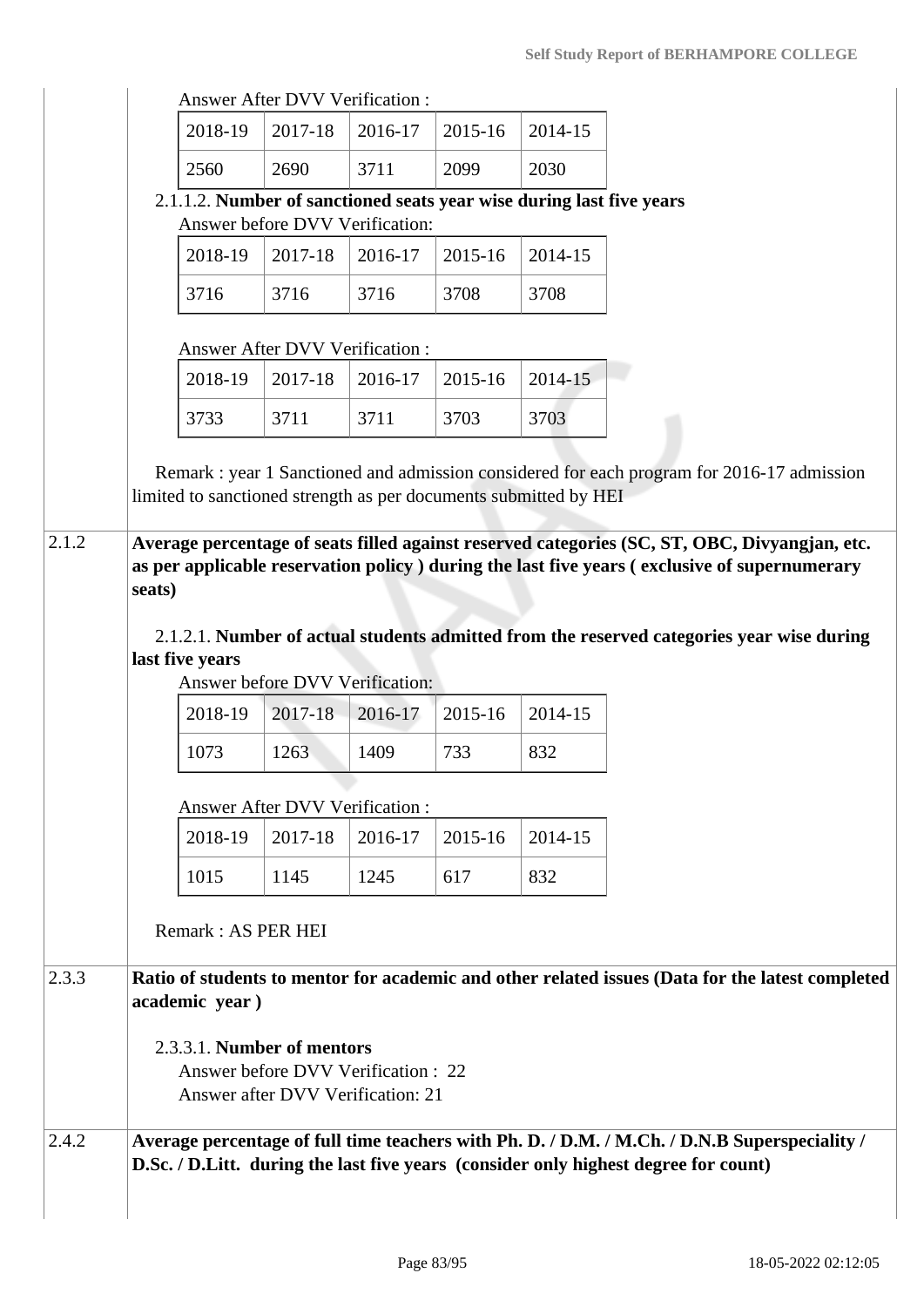|       |                                                                                                                                                                                                  | Answer before DVV Verification:                                           |                |                |                |  |  |
|-------|--------------------------------------------------------------------------------------------------------------------------------------------------------------------------------------------------|---------------------------------------------------------------------------|----------------|----------------|----------------|--|--|
|       | 2018-19                                                                                                                                                                                          | 2017-18                                                                   | 2016-17        | 2015-16        | 2014-15        |  |  |
|       | 08                                                                                                                                                                                               | 07                                                                        | 07             | 06             | 05             |  |  |
|       |                                                                                                                                                                                                  | <b>Answer After DVV Verification:</b>                                     |                |                |                |  |  |
|       | 2018-19                                                                                                                                                                                          | 2017-18                                                                   | 2016-17        | 2015-16        | 2014-15        |  |  |
|       | 08                                                                                                                                                                                               | 07                                                                        | 07             | 06             | 05             |  |  |
| 2.4.3 | Average teaching experience of full time teachers in the same institution (Data for the latest<br>completed academic year in number of years)<br>2.4.3.1. Total experience of full-time teachers | Answer before DVV Verification: 282<br>Answer after DVV Verification: 383 |                |                |                |  |  |
| 2.6.3 | Average pass percentage of Students during last five years                                                                                                                                       |                                                                           |                |                |                |  |  |
|       |                                                                                                                                                                                                  |                                                                           |                |                |                |  |  |
|       | 2018-19<br>491                                                                                                                                                                                   | 2017-18<br>713                                                            | 2016-17<br>561 | 2015-16<br>781 | 2014-15<br>536 |  |  |
|       |                                                                                                                                                                                                  |                                                                           |                |                |                |  |  |
|       | 2018-19                                                                                                                                                                                          | Answer After DVV Verification :<br>2017-18                                | 2016-17        | 2015-16        | 2014-15        |  |  |
|       | 692                                                                                                                                                                                              | 693                                                                       | 792            | 661            | 755            |  |  |
|       | 2.6.3.2. Total number of final year students who appeared for the university examination                                                                                                         |                                                                           |                |                |                |  |  |
|       | year-wise during the last five years                                                                                                                                                             |                                                                           |                |                |                |  |  |
|       | 2018-19                                                                                                                                                                                          | Answer before DVV Verification:<br>2017-18                                | 2016-17        | 2015-16        | 2014-15        |  |  |
|       | 745                                                                                                                                                                                              | 902                                                                       | 806            | 1292           | 942            |  |  |
|       |                                                                                                                                                                                                  |                                                                           |                |                |                |  |  |
|       | 2018-19                                                                                                                                                                                          | Answer After DVV Verification:<br>2017-18                                 | 2016-17        | 2015-16        | 2014-15        |  |  |
|       | 978                                                                                                                                                                                              | 883                                                                       | 965            | 840            | 968            |  |  |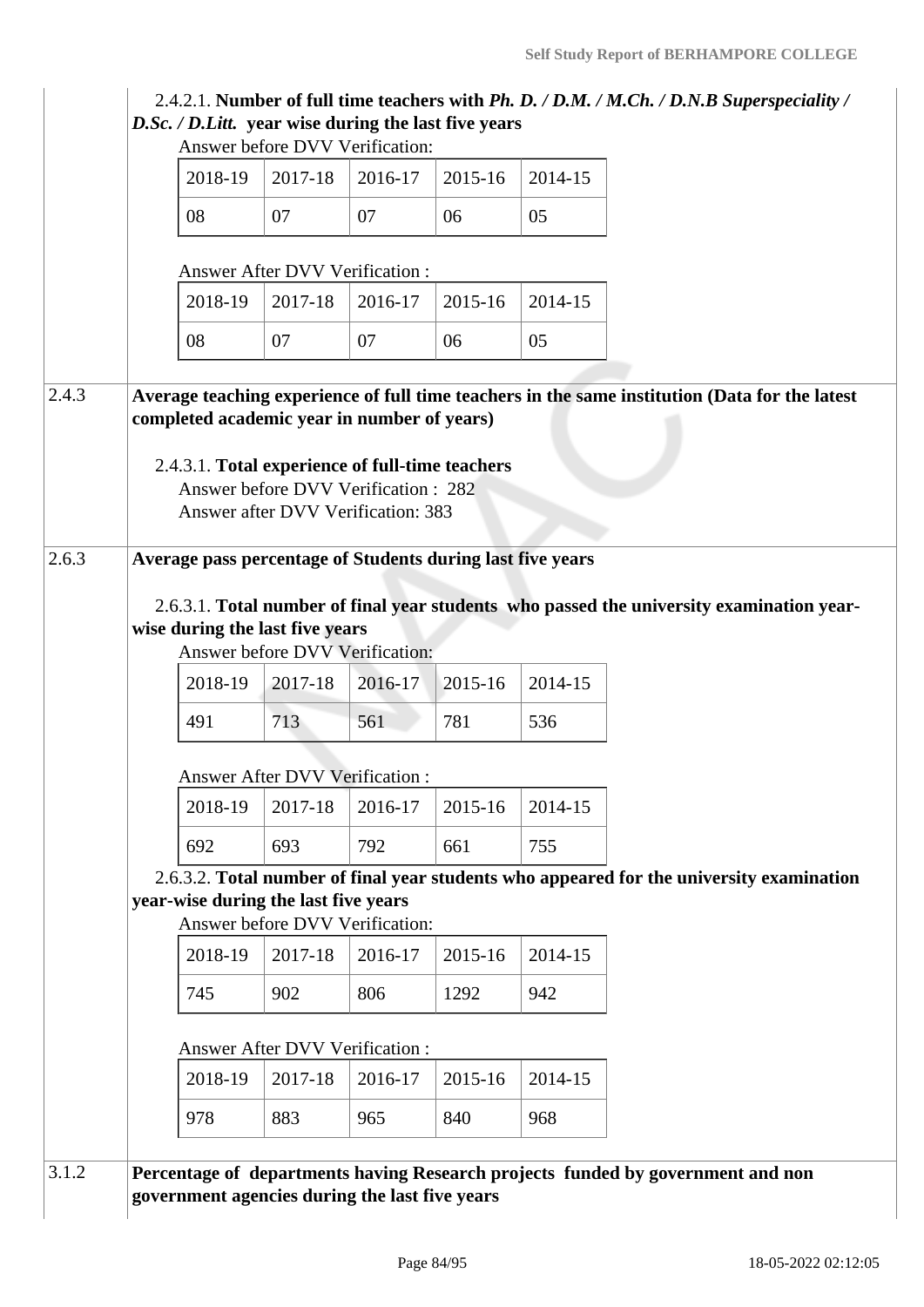## 3.1.2.1. **Number of departments having Research projects funded by government and nongovernment agencies during the last five years**

| Answer before DVV Verification: |  |
|---------------------------------|--|
|---------------------------------|--|

|  |  | $\vert$ 2018-19 $\vert$ 2017-18 $\vert$ 2016-17 $\vert$ 2015-16 $\vert$ 2014-15 |  |  |  |
|--|--|---------------------------------------------------------------------------------|--|--|--|
|--|--|---------------------------------------------------------------------------------|--|--|--|

 3.1.2.2. **Number of departments offering academic programes** Answer before DVV Verification:

|  | $2018-19$   2017-18   2016-17   2015-16   2014-15 |  |
|--|---------------------------------------------------|--|
|  |                                                   |  |

### Answer After DVV Verification :

|  | $2018-19$ 2017-18 2016-17 2015-16 2014-15 |  |
|--|-------------------------------------------|--|
|  |                                           |  |

## 3.1.3 **Number of Seminars/conferences/workshops conducted by the institution during the last five years**

 3.1.3.1. **Total number of Seminars/conferences/workshops conducted by the institution yearwise during last five years** 

Answer before DVV Verification:

|  | $2018-19$   $2017-18$   $2016-17$   $2015-16$   $2014-15$ |  |
|--|-----------------------------------------------------------|--|
|  |                                                           |  |

### Answer After DVV Verification :

|  | $2018-19$   2017-18   2016-17   2015-16   2014-15 |  |
|--|---------------------------------------------------|--|
|  |                                                   |  |

## 3.2.1 **Number of papers published per teacher in the Journals notified on UGC website during the last five years**

 3.2.1.1. **Number of research papers in the Journals notified on UGC website during the last five years.**

### Answer before DVV Verification:

|  | $\mid$ 2018-19 $\mid$ 2017-18 $\mid$ 2016-17 $\mid$ 2015-16 $\mid$ 2014-15 |  |  |
|--|----------------------------------------------------------------------------|--|--|
|  |                                                                            |  |  |

### Answer After DVV Verification :

|--|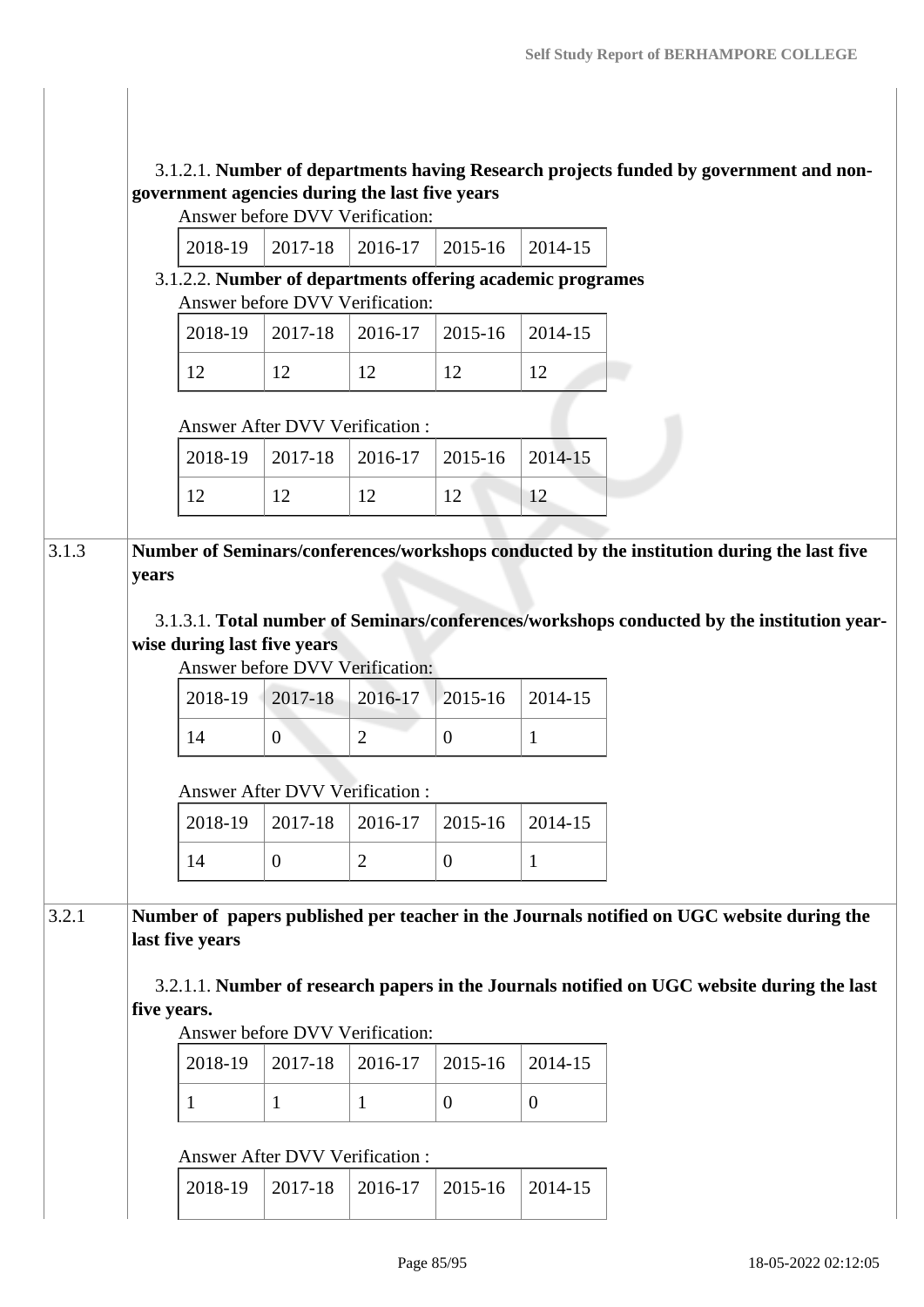|       |            | $\overline{4}$                                                                                                                                                       | 1                             | 1                             | $\overline{0}$                             | $\overline{0}$                |                                                                                                                                                                                                                                                                                                                                                             |
|-------|------------|----------------------------------------------------------------------------------------------------------------------------------------------------------------------|-------------------------------|-------------------------------|--------------------------------------------|-------------------------------|-------------------------------------------------------------------------------------------------------------------------------------------------------------------------------------------------------------------------------------------------------------------------------------------------------------------------------------------------------------|
| 3.2.2 |            | Answer before DVV Verification:<br>2018-19                                                                                                                           | 2017-18                       | 2016-17                       | 2015-16                                    | 2014-15                       | Number of books and chapters in edited volumes/books published and papers published in<br>national/international conference proceedings per teacher during last five years<br>3.2.2.1. Total number of books and chapters in edited volumes/books published and papers<br>in national/international conference proceedings year-wise during last five years |
|       |            | 8                                                                                                                                                                    | 11                            | $\overline{4}$                | $\overline{4}$                             | $\overline{4}$                |                                                                                                                                                                                                                                                                                                                                                             |
|       |            | <b>Answer After DVV Verification:</b>                                                                                                                                |                               |                               |                                            |                               |                                                                                                                                                                                                                                                                                                                                                             |
|       |            | 2018-19                                                                                                                                                              | 2017-18                       | 2016-17                       | 2015-16                                    | 2014-15                       |                                                                                                                                                                                                                                                                                                                                                             |
|       |            | 13                                                                                                                                                                   | 11                            | 8                             | $\overline{2}$                             | $\overline{4}$                |                                                                                                                                                                                                                                                                                                                                                             |
| 3.3.3 |            | Answer before DVV Verification:<br>2018-19<br>26<br><b>Answer After DVV Verification:</b><br>2018-19<br>19                                                           | 2017-18<br>12<br>2017-18<br>3 | 2016-17<br>14<br>2016-17<br>6 | 2015-16<br>10<br>2015-16<br>$\overline{2}$ | 2014-15<br>10<br>2014-15<br>3 | Number of extension and outreach programs conducted by the institution through NSS/NCC,<br>Government and Government recognised bodies during the last five years<br>3.3.3.1. Number of extension and outreach programs conducted by the institution through<br>NSS/NCC, Government and Government recognised bodies during the last five years             |
| 3.3.4 | five years | NCC/ Red Cross/ YRC etc., year-wise during last five years<br>Answer before DVV Verification:<br>2018-19<br>2212<br><b>Answer After DVV Verification:</b><br>2018-19 | 2017-18<br>1475<br>2017-18    | 2016-17<br>3154<br>2016-17    | 2015-16<br>1360<br>2015-16                 | 2014-15<br>1239<br>2014-15    | Average percentage of students participating in extension activities at 3.3.3. above during last<br>3.3.4.1. Total number of Students participating in extension activities conducted in<br>collaboration with industry, community and Non- Government Organizations through NSS/                                                                           |
|       |            |                                                                                                                                                                      |                               |                               |                                            |                               |                                                                                                                                                                                                                                                                                                                                                             |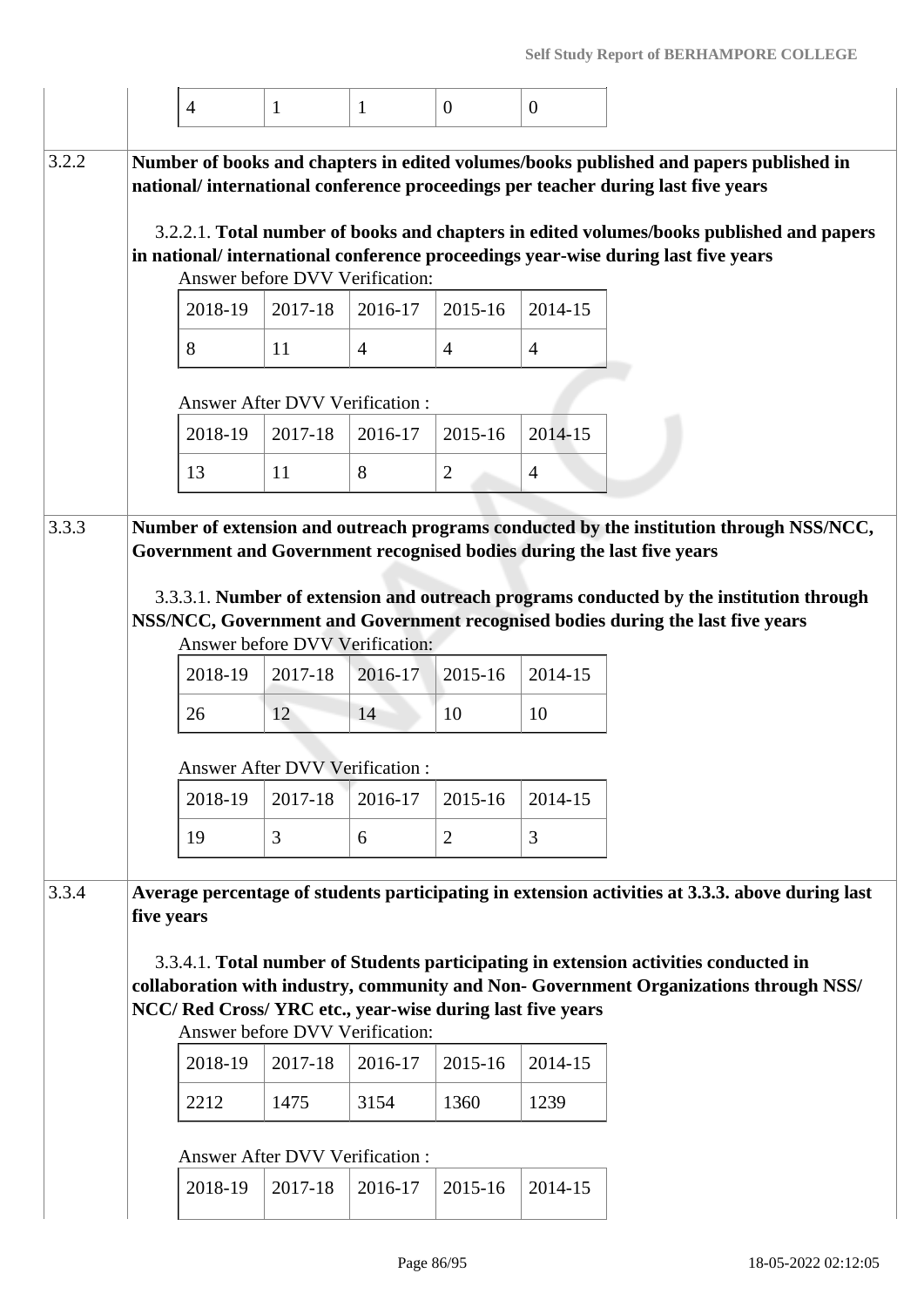|       | 1475                                                          | 225     | 647                                                                    | 201     | 209                                                                 |                                                                                                                                                                                 |
|-------|---------------------------------------------------------------|---------|------------------------------------------------------------------------|---------|---------------------------------------------------------------------|---------------------------------------------------------------------------------------------------------------------------------------------------------------------------------|
| 3.4.1 |                                                               |         |                                                                        |         |                                                                     | The Institution has several collaborations/linkages for Faculty exchange, Student exchange,<br>Internship, Field trip, On-job training, research etc during the last five years |
|       |                                                               |         | Answer before DVV Verification:                                        |         | job training, research etc year-wise during the last five years     | 3.4.1.1. Number of linkages for faculty exchange, student exchange, internship, field trip, on-                                                                                 |
|       | 2018-19                                                       | 2017-18 | 2016-17                                                                | 2015-16 | 2014-15                                                             |                                                                                                                                                                                 |
|       | 5                                                             | 5       | 1                                                                      | 1       | 1                                                                   |                                                                                                                                                                                 |
|       | <b>Answer After DVV Verification:</b>                         |         |                                                                        |         |                                                                     |                                                                                                                                                                                 |
|       | 2018-19                                                       | 2017-18 | 2016-17                                                                | 2015-16 | 2014-15                                                             |                                                                                                                                                                                 |
|       | 3                                                             | 3       | $\mathbf{1}$                                                           | 1       | 1                                                                   |                                                                                                                                                                                 |
| 4.1.3 |                                                               |         | LMS, etc. (Data for the latest completed academic year)                |         | 4.1.3.1. Number of classrooms and seminar halls with ICT facilities | Percentage of classrooms and seminar halls with ICT- enabled facilities such as smart class,                                                                                    |
|       |                                                               |         | Answer before DVV Verification : 3<br>Answer after DVV Verification: 3 |         |                                                                     |                                                                                                                                                                                 |
| 4.1.4 | last five years(INR in Lakhs)                                 |         |                                                                        |         |                                                                     | Average percentage of expenditure, excluding salary for infrastructure augmentation during                                                                                      |
|       | five years (INR in lakhs)                                     |         |                                                                        |         |                                                                     | 4.1.4.1. Expenditure for infrastructure augmentation, excluding salary year-wise during last                                                                                    |
|       |                                                               |         | Answer before DVV Verification:                                        |         |                                                                     |                                                                                                                                                                                 |
|       | 2018-19                                                       | 2017-18 | 2016-17                                                                | 2015-16 | 2014-15                                                             |                                                                                                                                                                                 |
|       | 7.49                                                          | 5.84    | 5.23                                                                   | 6.19    | 7.83                                                                |                                                                                                                                                                                 |
|       | <b>Answer After DVV Verification:</b>                         |         |                                                                        |         |                                                                     |                                                                                                                                                                                 |
|       | 2018-19                                                       | 2017-18 | 2016-17                                                                | 2015-16 | 2014-15                                                             |                                                                                                                                                                                 |
|       | 65.6                                                          | 15.09   | 53.60                                                                  | 68.83   | 71.47                                                               |                                                                                                                                                                                 |
|       | Remark : documents are not clear                              |         |                                                                        |         |                                                                     |                                                                                                                                                                                 |
| 4.2.2 |                                                               |         |                                                                        |         | The institution has subscription for the following e-resources      |                                                                                                                                                                                 |
|       | 1. e-journals<br>2. e-ShodhSindhu<br>3. Shodhganga Membership |         |                                                                        |         |                                                                     |                                                                                                                                                                                 |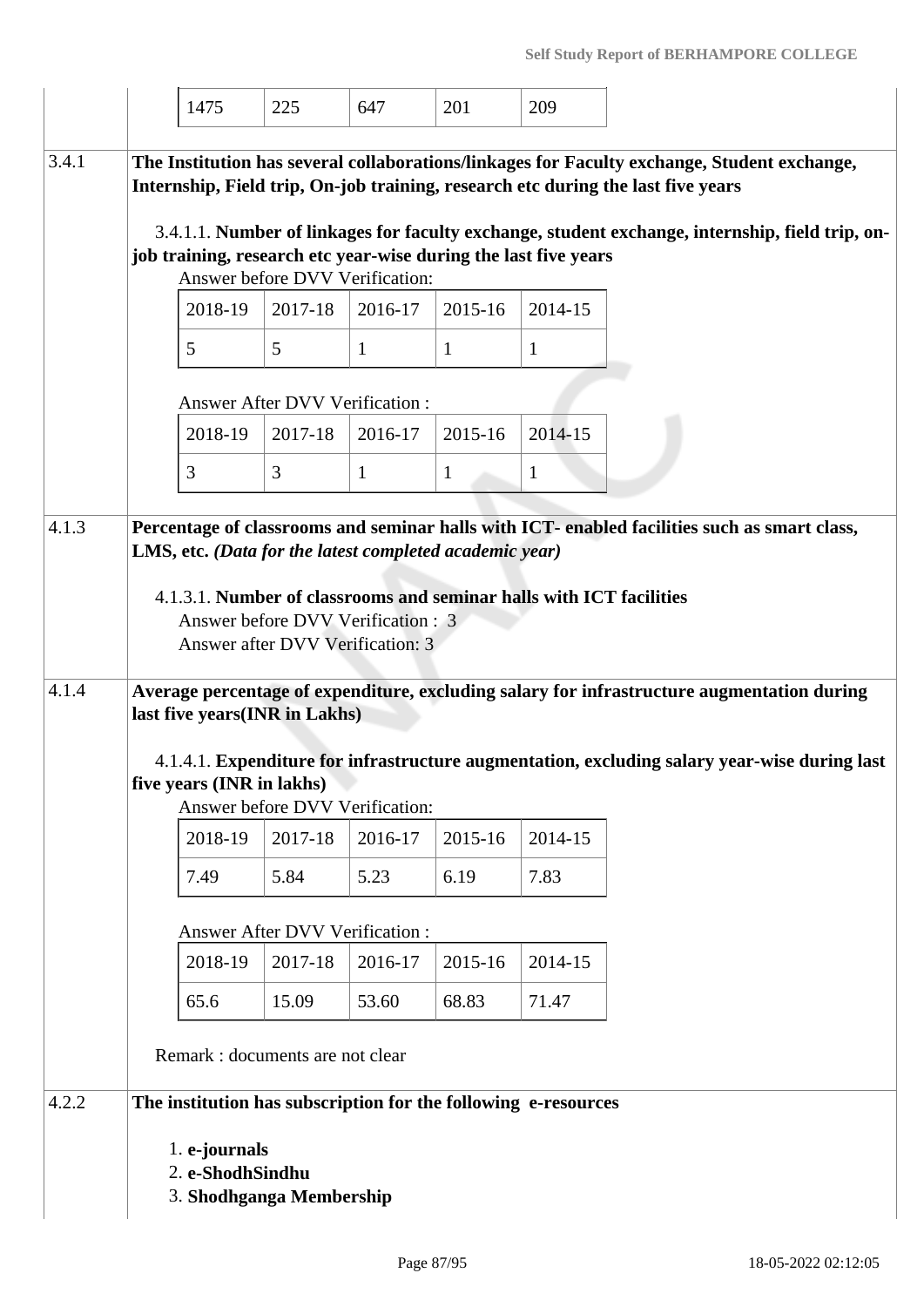|       | 4. e-books                                                                                                                                    |                                                                                                                                                                                 |         |         |         |                                                                                                                                                                                                                                                                                   |
|-------|-----------------------------------------------------------------------------------------------------------------------------------------------|---------------------------------------------------------------------------------------------------------------------------------------------------------------------------------|---------|---------|---------|-----------------------------------------------------------------------------------------------------------------------------------------------------------------------------------------------------------------------------------------------------------------------------------|
|       | 5. Databases                                                                                                                                  |                                                                                                                                                                                 |         |         |         |                                                                                                                                                                                                                                                                                   |
|       |                                                                                                                                               | 6. Remote access to e-resources                                                                                                                                                 |         |         |         |                                                                                                                                                                                                                                                                                   |
|       |                                                                                                                                               | Answer before DVV Verification : B. Any 3 of the above                                                                                                                          |         |         |         |                                                                                                                                                                                                                                                                                   |
|       |                                                                                                                                               | Answer After DVV Verification: E. None of the above                                                                                                                             |         |         |         |                                                                                                                                                                                                                                                                                   |
| 4.2.3 |                                                                                                                                               |                                                                                                                                                                                 |         |         |         | Average annual expenditure for purchase of books/e-books and subscription to journals/e-                                                                                                                                                                                          |
|       | journals during the last five years (INR in Lakhs)                                                                                            |                                                                                                                                                                                 |         |         |         |                                                                                                                                                                                                                                                                                   |
|       |                                                                                                                                               |                                                                                                                                                                                 |         |         |         |                                                                                                                                                                                                                                                                                   |
|       |                                                                                                                                               |                                                                                                                                                                                 |         |         |         | 4.2.3.1. Annual expenditure of purchase of books/e-books and subscription to journals/e-                                                                                                                                                                                          |
|       | journals year wise during last five years (INR in Lakhs)                                                                                      | Answer before DVV Verification:                                                                                                                                                 |         |         |         |                                                                                                                                                                                                                                                                                   |
|       | 2018-19                                                                                                                                       | 2017-18                                                                                                                                                                         | 2016-17 | 2015-16 | 2014-15 |                                                                                                                                                                                                                                                                                   |
|       |                                                                                                                                               |                                                                                                                                                                                 |         |         |         |                                                                                                                                                                                                                                                                                   |
|       | 0.49                                                                                                                                          | 1.03                                                                                                                                                                            | 1.64    | 0.79    | 0.64    |                                                                                                                                                                                                                                                                                   |
|       |                                                                                                                                               | <b>Answer After DVV Verification:</b>                                                                                                                                           |         |         |         |                                                                                                                                                                                                                                                                                   |
|       | 2018-19                                                                                                                                       | 2017-18                                                                                                                                                                         | 2016-17 | 2015-16 | 2014-15 |                                                                                                                                                                                                                                                                                   |
|       |                                                                                                                                               |                                                                                                                                                                                 |         |         |         |                                                                                                                                                                                                                                                                                   |
|       | 0.37                                                                                                                                          | 1.03                                                                                                                                                                            | 1.64    | 0.79    | 0.65    |                                                                                                                                                                                                                                                                                   |
| 4.3.3 | online access) during the latest completed academic year<br><b>Bandwidth of internet connection in the Institution</b><br>Remark : as per hei | Answer before DVV Verification : 40<br>Answer after DVV Verification: 32<br>Answer before DVV Verification : C. 10 MBPS – 30 MBPS<br>Answer After DVV Verification: A. 250 MBPS |         |         |         | 4.2.4.1. Number of teachers and students using library per day over last one year                                                                                                                                                                                                 |
| 4.4.1 | Lakhs)                                                                                                                                        |                                                                                                                                                                                 |         |         |         | Average percentage of expenditure incurred on maintenance of infrastructure (physical and<br>academic support facilities) excluding salary component during the last five years(INR in<br>4.4.1.1. Expenditure incurred on maintenance of infrastructure (physical facilities and |
|       | (INR in lakhs)                                                                                                                                | Answer before DVV Verification:                                                                                                                                                 |         |         |         | academic support facilities) excluding salary component year-wise during the last five years                                                                                                                                                                                      |
|       | 2018-19                                                                                                                                       | 2017-18                                                                                                                                                                         | 2016-17 | 2015-16 | 2014-15 |                                                                                                                                                                                                                                                                                   |
|       | 14.83                                                                                                                                         | 11.98                                                                                                                                                                           | 18.63   | 16.81   | 18.19   |                                                                                                                                                                                                                                                                                   |
|       |                                                                                                                                               |                                                                                                                                                                                 |         |         |         |                                                                                                                                                                                                                                                                                   |
|       |                                                                                                                                               | <b>Answer After DVV Verification:</b>                                                                                                                                           |         |         |         |                                                                                                                                                                                                                                                                                   |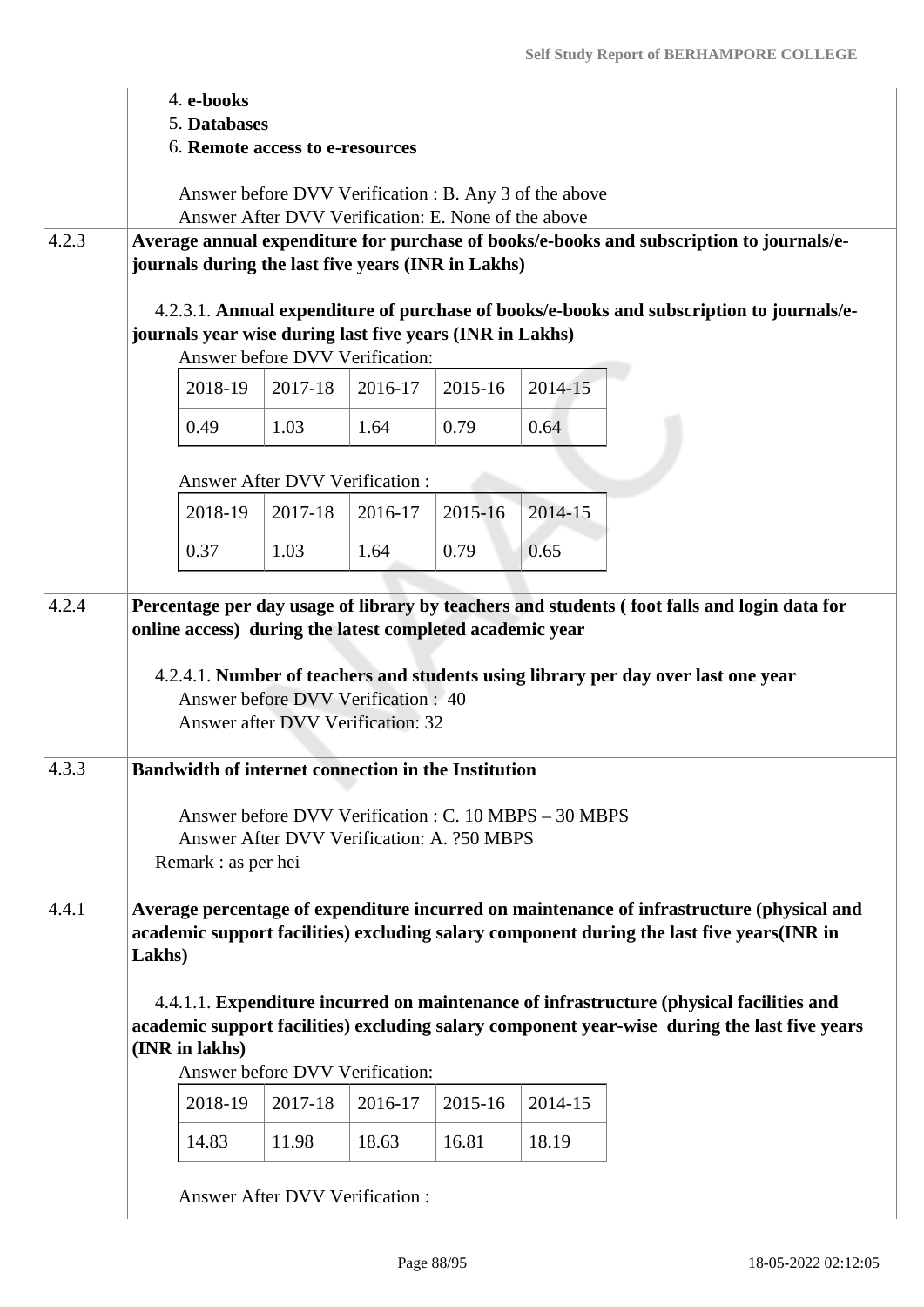| 2018-19                                                                                                                                                                                                                                                                                                                                                                                                                                                                             | 2017-18                    | 2016-17                                                                                         | 2015-16                    | 2014-15                    |
|-------------------------------------------------------------------------------------------------------------------------------------------------------------------------------------------------------------------------------------------------------------------------------------------------------------------------------------------------------------------------------------------------------------------------------------------------------------------------------------|----------------------------|-------------------------------------------------------------------------------------------------|----------------------------|----------------------------|
| 4.77                                                                                                                                                                                                                                                                                                                                                                                                                                                                                | 3.23                       | 1.11                                                                                            | 0.99                       | 1.68                       |
| Average percentage of students benefited by scholarships and freeships provided by the<br>Government during last five years<br>5.1.1.1. Number of students benefited by scholarships and free ships provided by the<br>institution, Government and non-government bodies, industries, individuals, philanthropists<br>during the last five years (other than students receiving scholarships under the government<br>schemes for reserved categories)<br>2018-19<br>3171<br>2018-19 | 2017-18<br>3066<br>2017-18 | Answer before DVV Verification:<br>2016-17<br>3224<br>Answer After DVV Verification:<br>2016-17 | 2015-16<br>2533<br>2015-16 | 2014-15<br>2203<br>2014-15 |
|                                                                                                                                                                                                                                                                                                                                                                                                                                                                                     |                            |                                                                                                 |                            |                            |
| 2786                                                                                                                                                                                                                                                                                                                                                                                                                                                                                | 2669                       | 2090                                                                                            | 1087                       | 1942                       |
| Average percentage of students benefitted by scholarships, freeships etc. provided by the<br>institution / non-government agencies during the last five years                                                                                                                                                                                                                                                                                                                       |                            |                                                                                                 |                            |                            |
| 5.1.2.1. Number of students benefited by scholarships and free ships provided by the<br>institution, Government and non-government bodies, industries, individuals, philanthropists<br>during the last five years (other than students receiving scholarships under the government<br>schemes for reserved categories)                                                                                                                                                              |                            | Answer before DVV Verification:                                                                 |                            |                            |
| 2018-19                                                                                                                                                                                                                                                                                                                                                                                                                                                                             | 2017-18                    | 2016-17                                                                                         | 2015-16                    | 2014-15                    |
| 2786                                                                                                                                                                                                                                                                                                                                                                                                                                                                                | 2669                       | 2090                                                                                            | 1087                       | 1942                       |
|                                                                                                                                                                                                                                                                                                                                                                                                                                                                                     |                            | Answer After DVV Verification:                                                                  |                            |                            |
| 2018-19                                                                                                                                                                                                                                                                                                                                                                                                                                                                             | 2017-18                    | 2016-17                                                                                         | 2015-16                    | 2014-15                    |
| $\overline{0}$                                                                                                                                                                                                                                                                                                                                                                                                                                                                      | $\overline{0}$             | $\mathbf{0}$                                                                                    | $\mathbf{0}$               | $\mathbf{0}$               |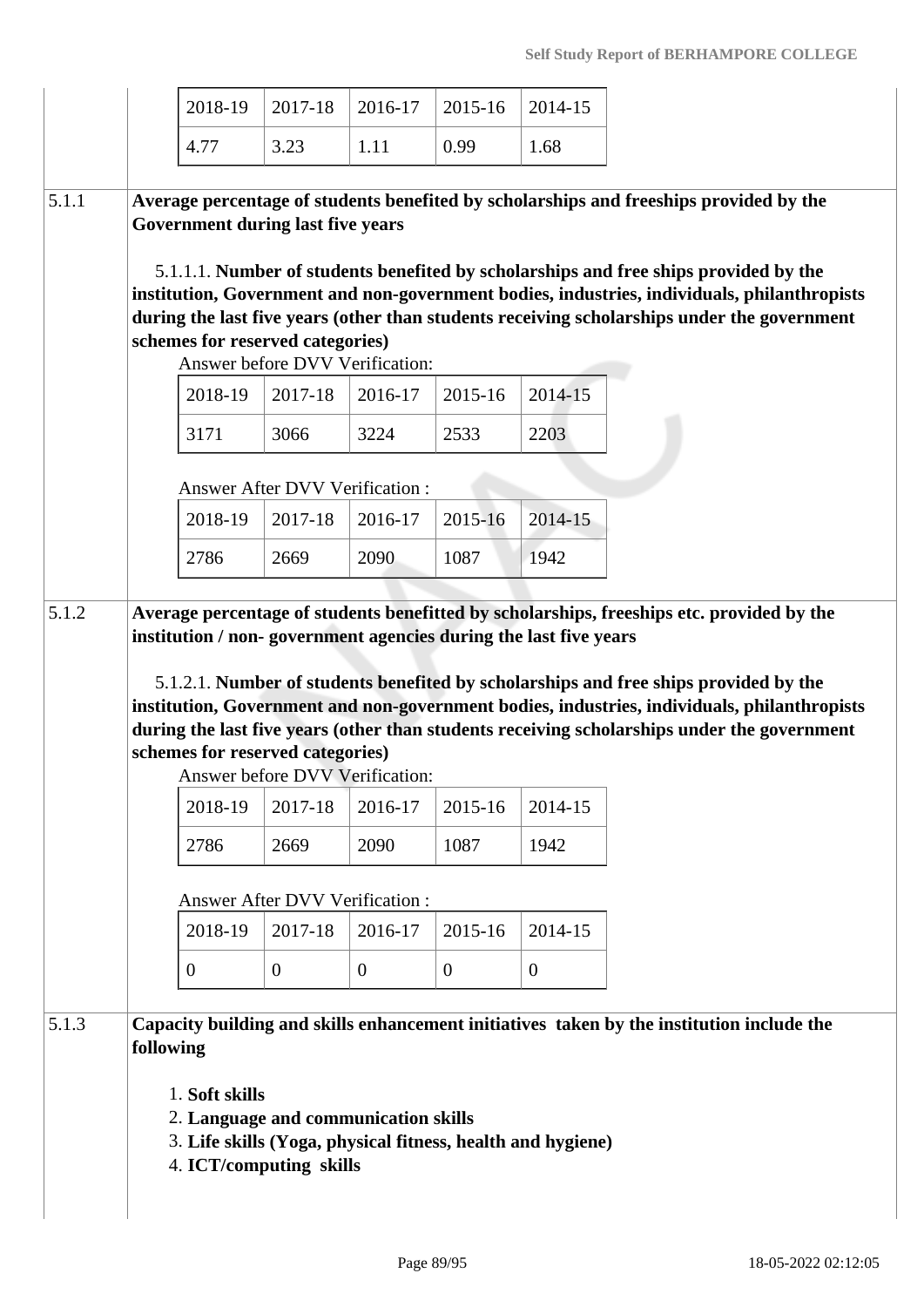|       |                                                                                                                                                                           | Answer before DVV Verification : A. All of the above<br>Answer After DVV Verification: C. 2 of the above |                |                |                |                                                                                               |  |  |  |  |  |
|-------|---------------------------------------------------------------------------------------------------------------------------------------------------------------------------|----------------------------------------------------------------------------------------------------------|----------------|----------------|----------------|-----------------------------------------------------------------------------------------------|--|--|--|--|--|
| 5.1.5 |                                                                                                                                                                           |                                                                                                          |                |                |                |                                                                                               |  |  |  |  |  |
|       | The Institution has a transparent mechanism for timely redressal of student grievances<br>including sexual harassment and ragging cases                                   |                                                                                                          |                |                |                |                                                                                               |  |  |  |  |  |
|       |                                                                                                                                                                           |                                                                                                          |                |                |                |                                                                                               |  |  |  |  |  |
|       |                                                                                                                                                                           | 1. Implementation of guidelines of statutory/regulatory bodies                                           |                |                |                |                                                                                               |  |  |  |  |  |
|       | 2. Organisation wide awareness and undertakings on policies with zero tolerance<br>3. Mechanisms for submission of online/offline students' grievances                    |                                                                                                          |                |                |                |                                                                                               |  |  |  |  |  |
|       |                                                                                                                                                                           |                                                                                                          |                |                |                | 4. Timely redressal of the grievances through appropriate committees                          |  |  |  |  |  |
|       |                                                                                                                                                                           |                                                                                                          |                |                |                |                                                                                               |  |  |  |  |  |
|       |                                                                                                                                                                           |                                                                                                          |                |                |                |                                                                                               |  |  |  |  |  |
|       |                                                                                                                                                                           | Answer before DVV Verification : B. 3 of the above                                                       |                |                |                |                                                                                               |  |  |  |  |  |
|       |                                                                                                                                                                           | Answer After DVV Verification: C. 2 of the above                                                         |                |                |                |                                                                                               |  |  |  |  |  |
| 5.2.1 |                                                                                                                                                                           |                                                                                                          |                |                |                | Average percentage of placement of outgoing students during the last five years               |  |  |  |  |  |
|       |                                                                                                                                                                           |                                                                                                          |                |                |                | 5.2.1.1. Number of outgoing students placed year - wise during the last five years.           |  |  |  |  |  |
|       |                                                                                                                                                                           | Answer before DVV Verification:                                                                          |                |                |                |                                                                                               |  |  |  |  |  |
|       | 2018-19                                                                                                                                                                   | 2017-18                                                                                                  | 2016-17        | 2015-16        | 2014-15        |                                                                                               |  |  |  |  |  |
|       | 13                                                                                                                                                                        | $\mathbf{1}$                                                                                             | $\overline{2}$ | 1              | $\overline{0}$ |                                                                                               |  |  |  |  |  |
|       | <b>Answer After DVV Verification:</b>                                                                                                                                     |                                                                                                          |                |                |                |                                                                                               |  |  |  |  |  |
|       |                                                                                                                                                                           |                                                                                                          |                |                |                |                                                                                               |  |  |  |  |  |
|       | 2018-19                                                                                                                                                                   | 2017-18                                                                                                  | 2016-17        | 2015-16        | 2014-15        |                                                                                               |  |  |  |  |  |
|       | 13                                                                                                                                                                        | $\overline{0}$                                                                                           | $\overline{2}$ | 1              | $\mathbf{0}$   |                                                                                               |  |  |  |  |  |
| 5.2.2 |                                                                                                                                                                           |                                                                                                          |                |                |                | Average percentage of students progressing to higher education during the last five years     |  |  |  |  |  |
|       | 5.2.2.1. Number of outgoing student progressing to higher education.                                                                                                      |                                                                                                          |                |                |                |                                                                                               |  |  |  |  |  |
|       |                                                                                                                                                                           | Answer before DVV Verification: 877                                                                      |                |                |                |                                                                                               |  |  |  |  |  |
|       |                                                                                                                                                                           | Answer after DVV Verification: 4                                                                         |                |                |                |                                                                                               |  |  |  |  |  |
|       |                                                                                                                                                                           |                                                                                                          |                |                |                |                                                                                               |  |  |  |  |  |
| 5.2.3 |                                                                                                                                                                           |                                                                                                          |                |                |                | Average percentage of students qualifying in state/national/ international level examinations |  |  |  |  |  |
|       | during the last five years (eg: JAM/CLAT/GATE/ GMAT/CAT/GRE/ TOEFL/ Civil<br>Services/State government examinations)                                                      |                                                                                                          |                |                |                |                                                                                               |  |  |  |  |  |
|       | 5.2.3.1. Number of students qualifying in state/national/international level examinations                                                                                 |                                                                                                          |                |                |                |                                                                                               |  |  |  |  |  |
|       |                                                                                                                                                                           |                                                                                                          |                |                |                |                                                                                               |  |  |  |  |  |
|       | (eg: JAM/CLAT/NET/ SLET/ GATE/ GMAT/CAT/GRE/ TOEFL/ Civil Services/ State<br>government examinations) year wise during last five years<br>Answer before DVV Verification: |                                                                                                          |                |                |                |                                                                                               |  |  |  |  |  |
|       |                                                                                                                                                                           |                                                                                                          |                |                |                |                                                                                               |  |  |  |  |  |
|       | 2018-19                                                                                                                                                                   | 2017-18                                                                                                  | 2016-17        | 2015-16        | 2014-15        |                                                                                               |  |  |  |  |  |
|       | 5                                                                                                                                                                         | 8                                                                                                        | $\mathbf{1}$   | $\overline{2}$ | $\overline{2}$ |                                                                                               |  |  |  |  |  |
|       |                                                                                                                                                                           | <b>Answer After DVV Verification:</b>                                                                    |                |                |                |                                                                                               |  |  |  |  |  |
|       | 2018-19                                                                                                                                                                   | 2017-18                                                                                                  | 2016-17        | 2015-16        | 2014-15        |                                                                                               |  |  |  |  |  |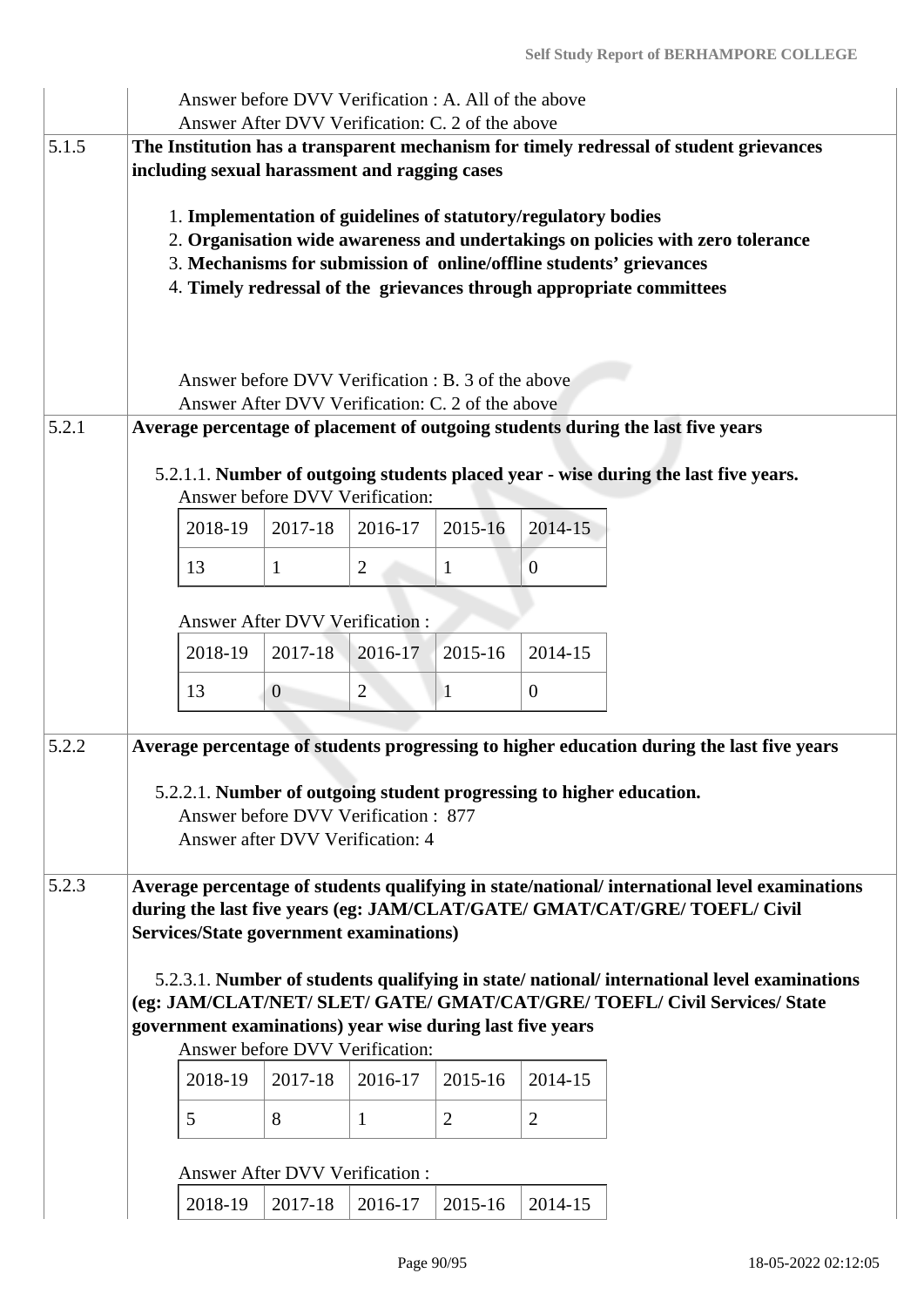|       |       | 5                                                         | 8                                     | 1              | $\overline{0}$   | 1              |                                                                                                                                                                                         |
|-------|-------|-----------------------------------------------------------|---------------------------------------|----------------|------------------|----------------|-----------------------------------------------------------------------------------------------------------------------------------------------------------------------------------------|
|       |       |                                                           |                                       |                |                  |                | 5.2.3.2. Number of students appearing in state/national/international level examinations                                                                                                |
|       |       |                                                           |                                       |                |                  |                | (eg: JAM/CLAT/NET/ SLET/ GATE/ GMAT/CAT, GRE/ TOFEL/ Civil Services/ State                                                                                                              |
|       |       | government examinations) year-wise during last five years | Answer before DVV Verification:       |                |                  |                |                                                                                                                                                                                         |
|       |       | 2018-19                                                   | 2017-18                               | 2016-17        | 2015-16          | 2014-15        |                                                                                                                                                                                         |
|       |       |                                                           |                                       |                |                  |                |                                                                                                                                                                                         |
|       |       | 5                                                         | 8                                     | $\mathbf{1}$   | $\overline{2}$   | $\overline{2}$ |                                                                                                                                                                                         |
|       |       |                                                           | <b>Answer After DVV Verification:</b> |                |                  |                |                                                                                                                                                                                         |
|       |       | 2018-19                                                   | 2017-18                               | 2016-17        | 2015-16          | 2014-15        |                                                                                                                                                                                         |
|       |       | 5                                                         | 8                                     | $\mathbf{1}$   | $\boldsymbol{0}$ | $\mathbf{1}$   |                                                                                                                                                                                         |
|       |       |                                                           |                                       |                |                  |                |                                                                                                                                                                                         |
| 5.3.3 |       |                                                           |                                       |                |                  |                | Average number of sports and cultural events/competitions in which students of the Institution<br>participated during last five years (organised by the institution/other institutions) |
|       |       |                                                           |                                       |                |                  |                |                                                                                                                                                                                         |
|       |       |                                                           |                                       |                |                  |                | 5.3.3.1. Number of sports and cultural events/competitions in which students of the                                                                                                     |
|       |       | Institution participated year-wise during last five years | Answer before DVV Verification:       |                |                  |                |                                                                                                                                                                                         |
|       |       | 2018-19                                                   | 2017-18                               | 2016-17        | 2015-16          | 2014-15        |                                                                                                                                                                                         |
|       |       | 3512                                                      | 1329                                  | 4204           | 3496             | 2585           |                                                                                                                                                                                         |
|       |       |                                                           | <b>Answer After DVV Verification:</b> |                |                  |                |                                                                                                                                                                                         |
|       |       | 2018-19                                                   | 2017-18                               | 2016-17        | 2015-16          | 2014-15        |                                                                                                                                                                                         |
|       |       | 2435                                                      | 982                                   | 3580           | 2250             | 1045           |                                                                                                                                                                                         |
|       |       |                                                           |                                       |                |                  |                |                                                                                                                                                                                         |
| 6.3.3 |       |                                                           |                                       |                |                  |                | Average number of professional development /administrative training programs organized by<br>the institution for teaching and non teaching staff during the last five years             |
|       |       |                                                           |                                       |                |                  |                |                                                                                                                                                                                         |
|       |       |                                                           |                                       |                |                  |                | 6.3.3.1. Total number of professional development /administrative training Programmes                                                                                                   |
|       | years |                                                           |                                       |                |                  |                | organized by the institution for teaching and non teaching staff year-wise during the last five                                                                                         |
|       |       |                                                           | Answer before DVV Verification:       |                |                  |                |                                                                                                                                                                                         |
|       |       | 2018-19                                                   | 2017-18                               | 2016-17        | 2015-16          | 2014-15        |                                                                                                                                                                                         |
|       |       | 1                                                         | $\mathbf{0}$                          | $\overline{0}$ | $\overline{0}$   | $\mathbf{0}$   |                                                                                                                                                                                         |
|       |       |                                                           | Answer After DVV Verification:        |                |                  |                |                                                                                                                                                                                         |
|       |       | 2018-19                                                   | 2017-18                               | 2016-17        | 2015-16          | 2014-15        |                                                                                                                                                                                         |
|       |       | 1                                                         | $\mathbf{0}$                          | $\mathbf{0}$   | $\overline{0}$   | $\mathbf{0}$   |                                                                                                                                                                                         |
|       |       |                                                           |                                       |                |                  |                |                                                                                                                                                                                         |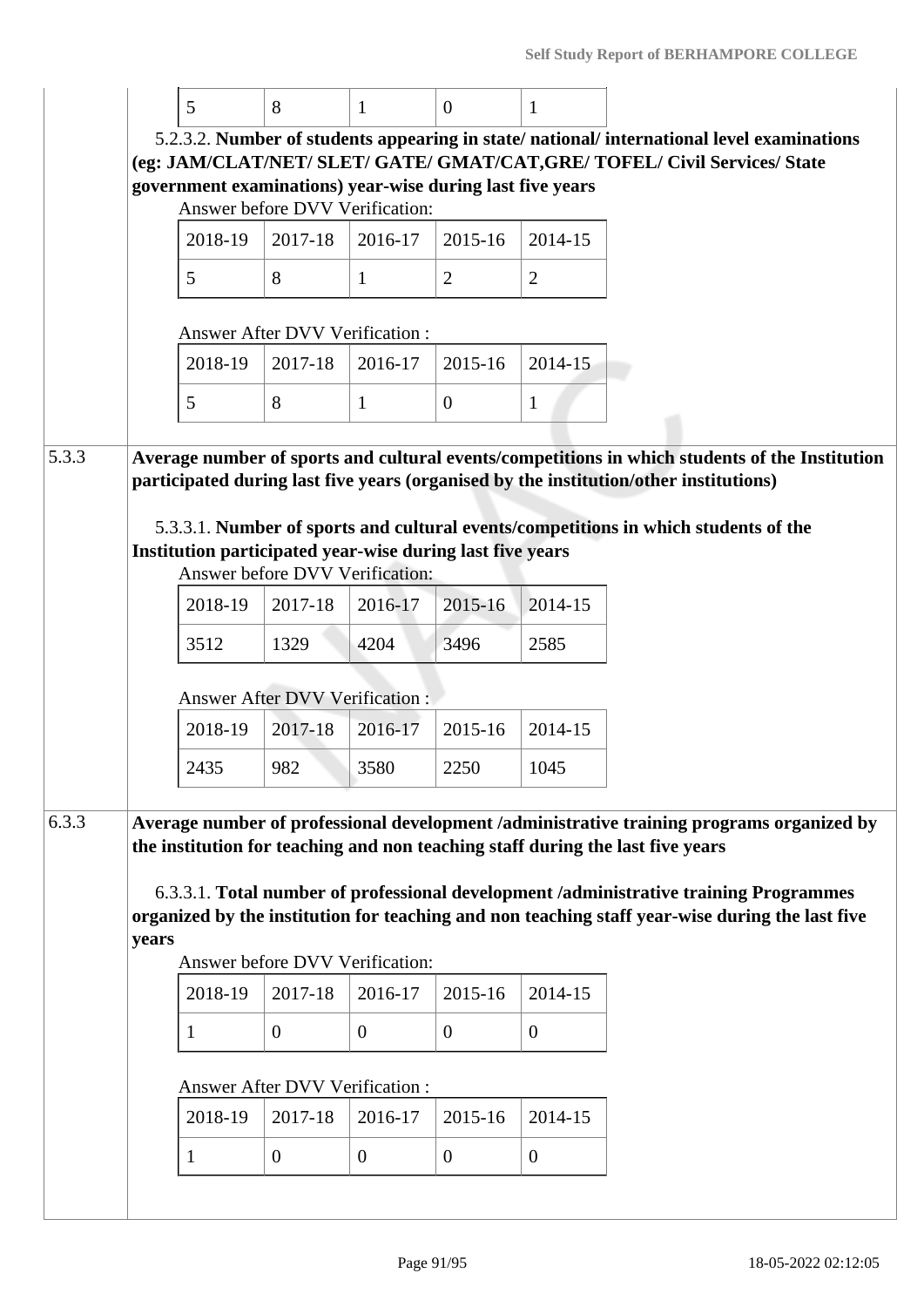| 6.3.4 | Average percentage of teachers undergoing online/face-to-face Faculty Development<br>Programmes (FDP) during the last five years (Professional Development Programmes,<br>Orientation / Induction Programmes, Refresher Course, Short Term Course). |                                                                                                                                                                            |         |                |                |                                                                                                                                                                                  |  |  |
|-------|-----------------------------------------------------------------------------------------------------------------------------------------------------------------------------------------------------------------------------------------------------|----------------------------------------------------------------------------------------------------------------------------------------------------------------------------|---------|----------------|----------------|----------------------------------------------------------------------------------------------------------------------------------------------------------------------------------|--|--|
|       | the last five years                                                                                                                                                                                                                                 | Answer before DVV Verification:                                                                                                                                            |         |                |                | 6.3.4.1. Total number of teachers attending professional development Programmes viz.,<br>Orientation / Induction Programme, Refresher Course, Short Term Course year-wise during |  |  |
|       | 2018-19                                                                                                                                                                                                                                             | 2017-18                                                                                                                                                                    | 2016-17 | 2015-16        | 2014-15        |                                                                                                                                                                                  |  |  |
|       |                                                                                                                                                                                                                                                     |                                                                                                                                                                            |         |                |                |                                                                                                                                                                                  |  |  |
|       | 20                                                                                                                                                                                                                                                  | 11                                                                                                                                                                         | 37      | 10             | 12             |                                                                                                                                                                                  |  |  |
|       |                                                                                                                                                                                                                                                     | <b>Answer After DVV Verification:</b>                                                                                                                                      |         |                |                |                                                                                                                                                                                  |  |  |
|       | 2018-19                                                                                                                                                                                                                                             | 2017-18                                                                                                                                                                    | 2016-17 | 2015-16        | 2014-15        |                                                                                                                                                                                  |  |  |
|       | $\overline{0}$                                                                                                                                                                                                                                      | $\overline{2}$                                                                                                                                                             | 6       | $\overline{2}$ | $\overline{2}$ |                                                                                                                                                                                  |  |  |
| 6.5.3 | <b>Quality assurance initiatives of the institution include:</b>                                                                                                                                                                                    |                                                                                                                                                                            |         |                |                |                                                                                                                                                                                  |  |  |
|       | 2. Collaborative quality intitiatives with other institution(s)<br>3. Participation in NIRF                                                                                                                                                         | analysed and used for improvements<br><b>Certification, NBA)</b><br>Answer before DVV Verification : C. 2 of the above<br>Answer After DVV Verification: C. 2 of the above |         |                |                | 4. any other quality audit recognized by state, national or international agencies (ISO                                                                                          |  |  |
| 7.1.2 | measures<br>1. Solar energy<br>2. Biogas plant<br>3. Wheeling to the Grid<br>4. Sensor-based energy conservation<br>5. Use of LED bulbs/ power efficient equipment                                                                                  | Answer before DVV Verification : D. 1 of the above<br>Answer After DVV Verification: E. None of the above                                                                  |         |                |                | The Institution has facilities for alternate sources of energy and energy conservation                                                                                           |  |  |
| 7.1.5 | Green campus initiatives include:<br>1. Restricted entry of automobiles<br>2. Use of Bicycles/ Battery powered vehicles<br>3. Pedestrian Friendly pathways<br>4. Ban on use of Plastic<br>5. landscaping with trees and plants                      |                                                                                                                                                                            |         |                |                |                                                                                                                                                                                  |  |  |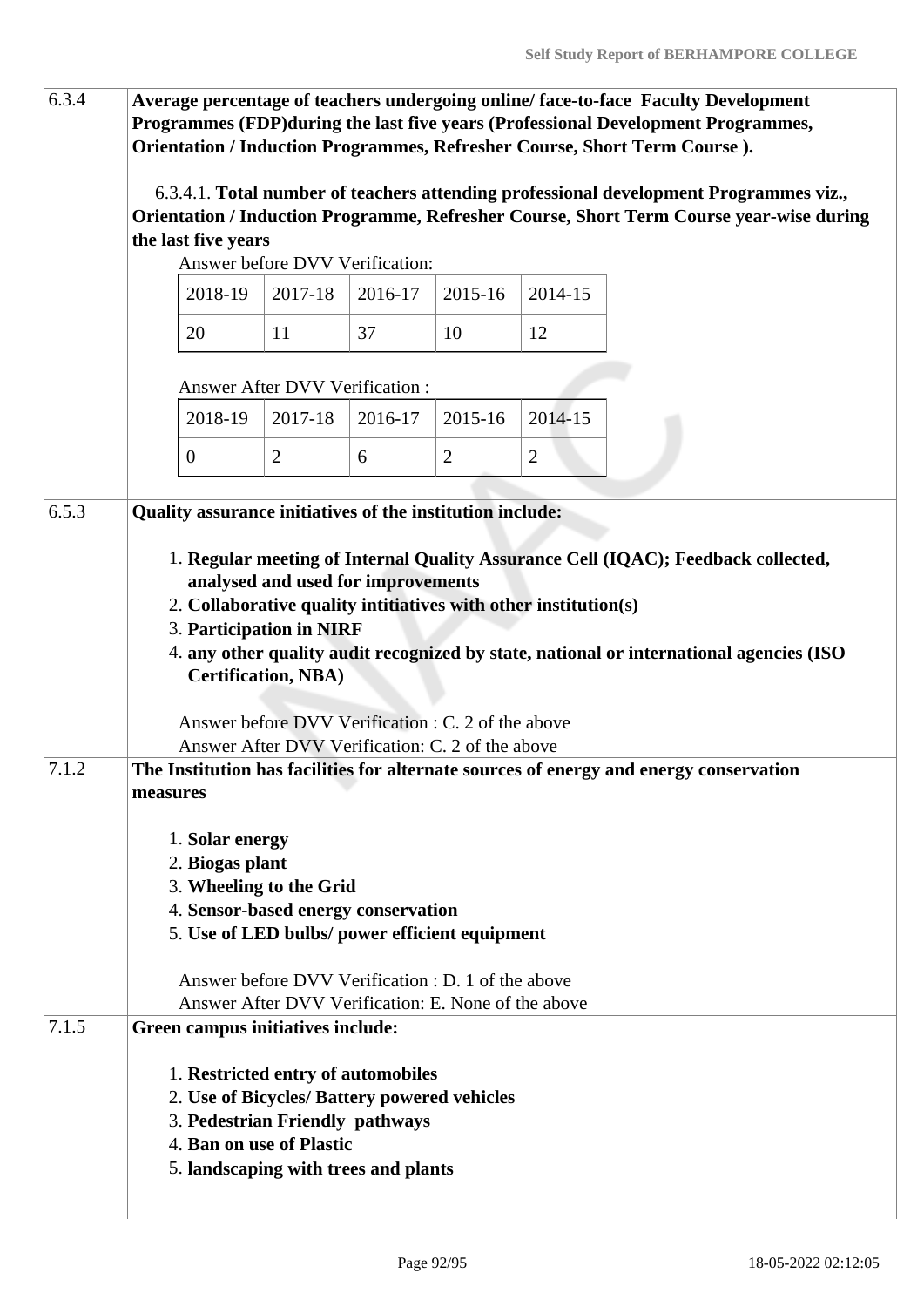|        | Answer before DVV Verification : C. 2 of the above                                           |
|--------|----------------------------------------------------------------------------------------------|
|        | Answer After DVV Verification: C. 2 of the above                                             |
| 7.1.6  | Quality audits on environment and energy are regularly undertaken by the Institution and any |
|        | awards received for such green campus initiatives:                                           |
|        | 1. Green audit                                                                               |
|        | 2. Energy audit                                                                              |
|        | 3. Environment audit                                                                         |
|        | 4. Clean and green campus recognitions / awards                                              |
|        | 5. Beyond the campus environmental promotion activities                                      |
|        | Answer before DVV Verification : D.1 of the above                                            |
|        | Answer After DVV Verification: D.1 of the above                                              |
| 7.1.10 | The Institution has a prescribed code of conduct for students, teachers, administrators and  |
|        | other staff and conducts periodic programmes in this regard.                                 |
|        |                                                                                              |
|        | 1. The Code of Conduct is displayed on the website                                           |
|        | 2. There is a committee to monitor adherence to the Code of Conduct                          |
|        | 3. Institution organizes professional ethics programmes for students, teachers,              |
|        | administrators and other staff                                                               |
|        | 4. Annual awareness programmes on Code of Conduct are organized                              |
|        | Answer before DVV Verification : C. 2 of the above                                           |
|        | Answer After DVV Verification: D. 1 of the above                                             |

# **2.Extended Profile Deviations**

| ID  | <b>Extended Questions</b>                                                                   |         |         |         |         |  |  |  |
|-----|---------------------------------------------------------------------------------------------|---------|---------|---------|---------|--|--|--|
| 1.1 | Number of courses offered by the Institution across all programs during the last five years |         |         |         |         |  |  |  |
|     | Answer before DVV Verification:                                                             |         |         |         |         |  |  |  |
|     | 2018-19                                                                                     | 2017-18 | 2016-17 | 2015-16 | 2014-15 |  |  |  |
|     | 22                                                                                          | 22      | 22      | 22      | 22      |  |  |  |
|     | <b>Answer After DVV Verification:</b>                                                       |         |         |         |         |  |  |  |
|     | 2018-19                                                                                     | 2017-18 | 2016-17 | 2015-16 | 2014-15 |  |  |  |
|     | 157                                                                                         | 157     | 157     | 157     | 157     |  |  |  |
| 1.2 | Number of programs offered year-wise for last five years<br>Answer before DVV Verification: |         |         |         |         |  |  |  |
|     | 2018-19                                                                                     | 2017-18 | 2016-17 | 2015-16 | 2014-15 |  |  |  |
|     | 32                                                                                          | 34      | 34      | 34      | 34      |  |  |  |
|     | Answer After DVV Verification:                                                              |         |         |         |         |  |  |  |
|     | 2018-19                                                                                     | 2017-18 | 2016-17 | 2015-16 | 2014-15 |  |  |  |
|     |                                                                                             |         |         |         |         |  |  |  |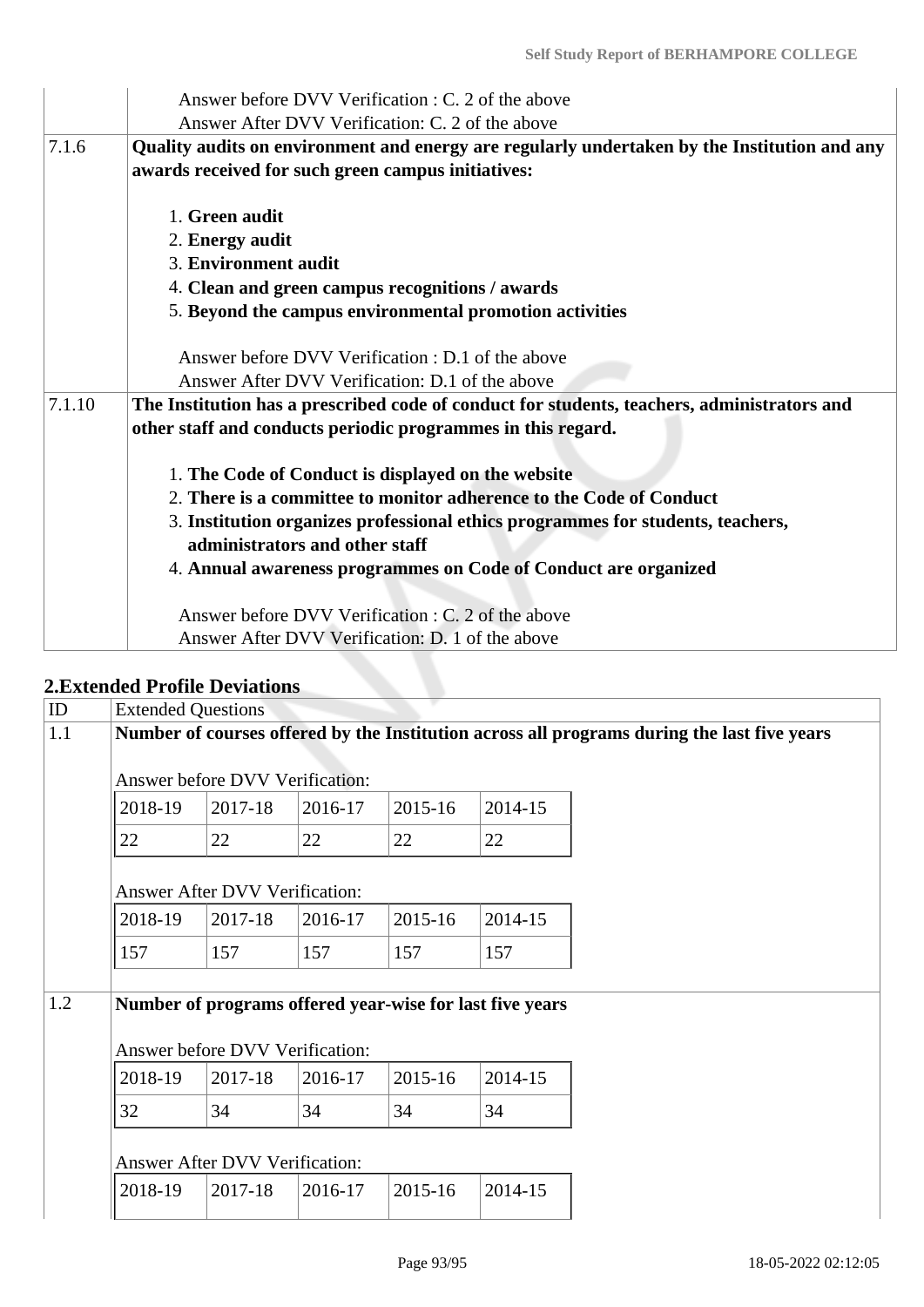|     | 22                                                                                                                                                | 22                             | 22      | 22      | 22      |  |  |  |  |
|-----|---------------------------------------------------------------------------------------------------------------------------------------------------|--------------------------------|---------|---------|---------|--|--|--|--|
| 2.1 | Number of students year-wise during last five years                                                                                               |                                |         |         |         |  |  |  |  |
|     | Answer before DVV Verification:                                                                                                                   |                                |         |         |         |  |  |  |  |
|     | 2018-19                                                                                                                                           | 2017-18                        | 2016-17 | 2015-16 | 2014-15 |  |  |  |  |
|     | 5374                                                                                                                                              | 5206                           | 5395    | 4716    | 5109    |  |  |  |  |
|     |                                                                                                                                                   | Answer After DVV Verification: |         |         |         |  |  |  |  |
|     | 2018-19                                                                                                                                           | 2017-18                        | 2016-17 | 2015-16 | 2014-15 |  |  |  |  |
|     | 5395                                                                                                                                              | 5244                           | 5535    | 4425    | 4868    |  |  |  |  |
| 2.2 | Number of seats earmarked for reserved category as per GOI/State Govt rule year-wise during<br>last five years<br>Answer before DVV Verification: |                                |         |         |         |  |  |  |  |
|     | 2018-19                                                                                                                                           | 2017-18                        | 2016-17 | 2015-16 | 2014-15 |  |  |  |  |
|     | 1673                                                                                                                                              | 1673                           | 1673    | 1668    | 1668    |  |  |  |  |
|     | Answer After DVV Verification:                                                                                                                    |                                |         |         |         |  |  |  |  |
|     | 2018-19                                                                                                                                           | 2017-18                        | 2016-17 | 2015-16 | 2014-15 |  |  |  |  |
|     | 1859                                                                                                                                              | 1859                           | 1859    | 1854    | 1854    |  |  |  |  |
| 2.3 | Number of outgoing / final year students year-wise during last five years<br>Answer before DVV Verification:                                      |                                |         |         |         |  |  |  |  |
|     | 2018-19                                                                                                                                           | 2017-18                        | 2016-17 | 2015-16 | 2014-15 |  |  |  |  |
|     | 491                                                                                                                                               | 713                            | 561     | 781     | 536     |  |  |  |  |
|     | Answer After DVV Verification:                                                                                                                    |                                |         |         |         |  |  |  |  |
| 3.1 | 2018-19                                                                                                                                           | 2017-18                        | 2016-17 | 2015-16 | 2014-15 |  |  |  |  |
|     | 968                                                                                                                                               | 840                            | 965     | 883     | 978     |  |  |  |  |
|     | Number of full time teachers year-wise during the last five years<br>Answer before DVV Verification:                                              |                                |         |         |         |  |  |  |  |
|     | 2018-19                                                                                                                                           | 2017-18                        | 2016-17 | 2015-16 | 2014-15 |  |  |  |  |
|     | 22                                                                                                                                                | 22                             | 22      | 17      | 19      |  |  |  |  |
|     | Answer After DVV Verification:                                                                                                                    |                                |         |         |         |  |  |  |  |
|     | 2018-19                                                                                                                                           | 2017-18                        | 2016-17 | 2015-16 | 2014-15 |  |  |  |  |
|     |                                                                                                                                                   |                                |         |         |         |  |  |  |  |